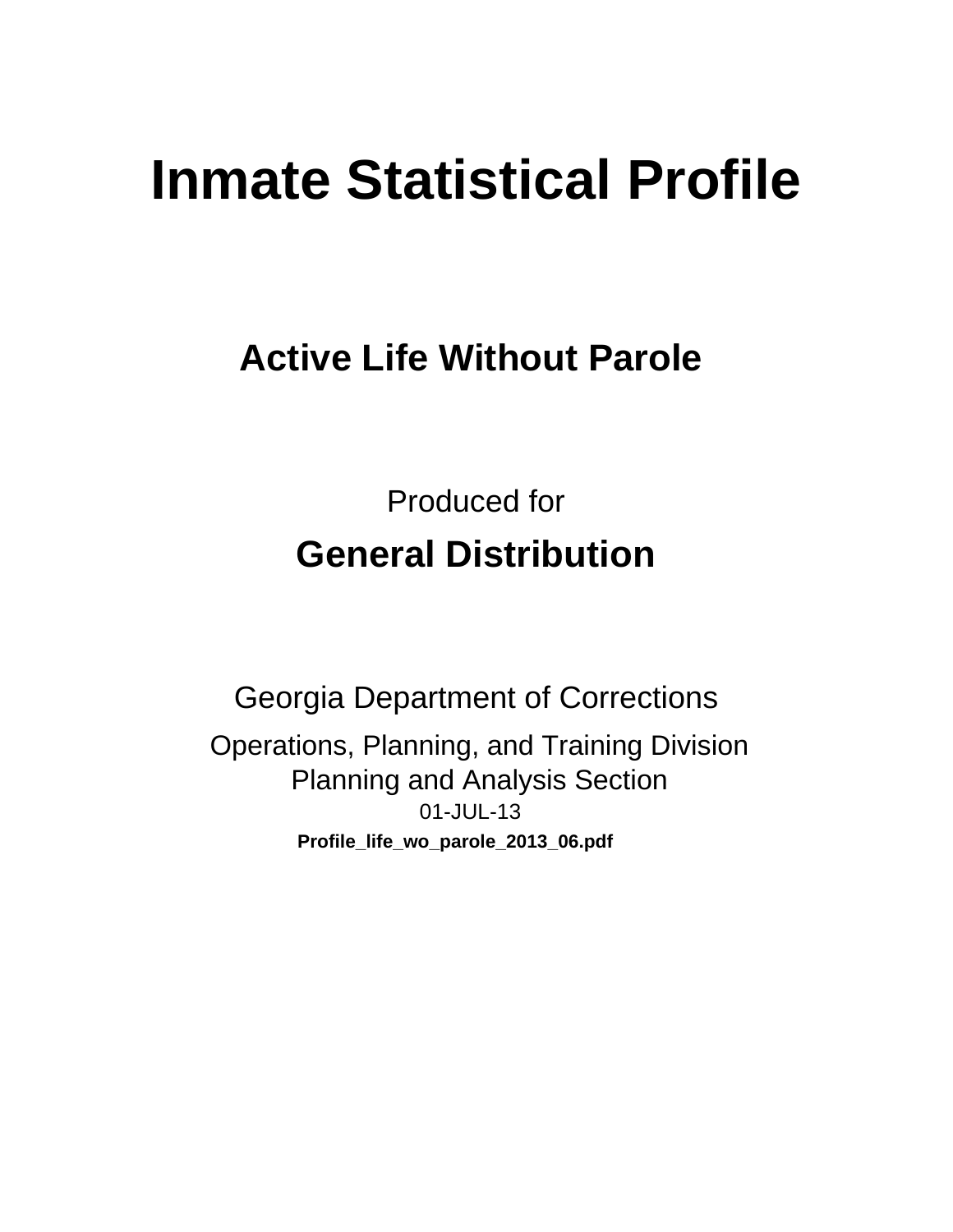## Inmate Statistical Profile 01-JUL-13

Contents

**Active Life Without Parole** 

Produced for General Distribution

## **Table of Contents**

| <b>Demographic information</b>                                       |
|----------------------------------------------------------------------|
| 5 Current age, broken out in ten year age groups                     |
| 6 Race group                                                         |
| 7 Marital status, self-reported at entry to prison                   |
| 8 Number of children, self-reported at entry to prison               |
| 9 Religious affiliation, self-reported at entry to prison            |
| 10 Home county - self-reported at entry to prison                    |
| 14 Socioeconomic class, self-reported at entry to prison             |
| 15 Environment to age 16, self-reported at entry to prison           |
| 16 Guardian status to age 16, self-reported at entry to prison       |
| 17 Employment status before prison, self-reported at entry to prison |
| 18 Age at admission                                                  |
| 20 Height, measured at entry to prison                               |
| 21 Weight, measured at entry to prison                               |
| 22 Military service                                                  |
| <b>Correctional information</b>                                      |
| 23 Type of admission to prison                                       |
| 24 Current / last security status                                    |
| 25 Current / last institution type                                   |
| 26 Institution type - transitional centers                           |
| 27 Institution type - county prisons                                 |
| 28 Institution type - state prisons                                  |
| 29 Institution type - private prisons                                |
| 30 Institution type - pre-release centers                            |
| 31 Institution type - inmate boot camp                               |
| 32 Number of disciplinary reports                                    |
| 33 Number of transfers                                               |
| 34 Number of escapes                                                 |
| 35 Time served in current (or last) institution                      |
| <b>Educational, psychological and physical information</b>           |
| 36 Highest grade level attained                                      |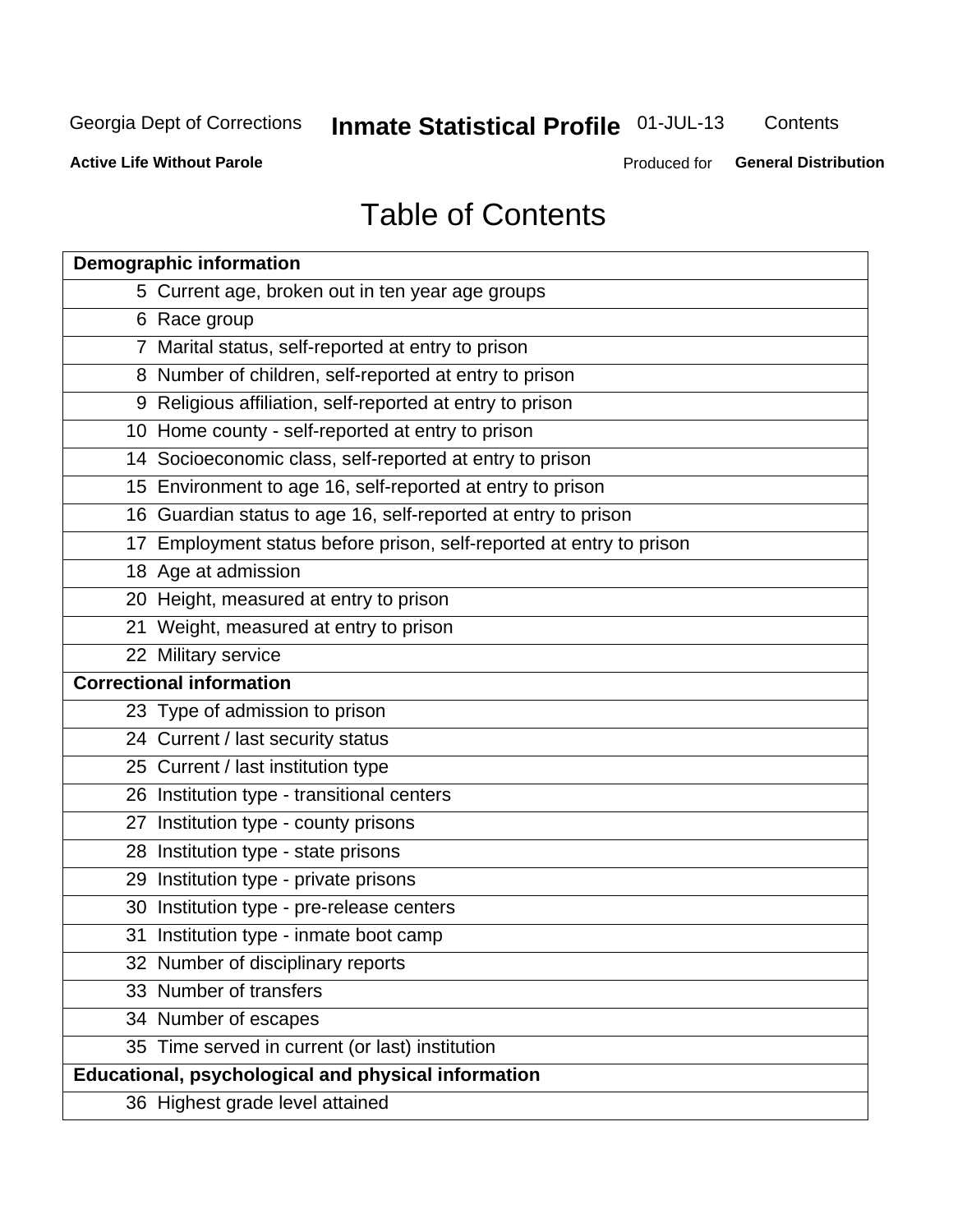## **Inmate Statistical Profile 01-JUL-13**

Contents

**Active Life Without Parole** 

Produced for **General Distribution** 

## **Table of Contents**

| <b>Educational, psychological and physical information</b>       |
|------------------------------------------------------------------|
| 37 Culture fair IQ scores                                        |
| 38 Wide Range Achievement Test (WRAT) reading score              |
| 39 Wide Range Achievement Test (WRAT) math score                 |
| 40 Wide Range Achievement Test (WRAT) spelling score             |
| 41 Scope of substance abuse - summary                            |
| 42 Scope of substance abuse - detail                             |
| 43 Current / last mental health treatment level                  |
| 44 PULHESDWIT medical scale - 'P' overall condition ('P'hysical) |
| 45 PULHESDWIT medical scale - 'U' upper body                     |
| 46 PULHESDWIT medical scale - 'L' lower body                     |
| 47 PULHESDWIT medical scale - 'H' hearing                        |
| 48 PULHESDWIT medical scale - 'E' vision                         |
| 49 PULHESDWIT medical scale -'S' psychiatric                     |
| 50 PULHESDWIT medical scale - 'D' dental                         |
| 51 PULHESDWIT medical scale - 'W' work ability                   |
| 52 PULHESDWIT medical scale - 'I' impairment                     |
| 53 PULHESDWIT medical scale - 'T' transportability               |
| 54 Criminality in family, self-reported                          |
| 55 Alcoholism in family, self-reported                           |
| 56 Drug abuse in family, self-reported                           |
| 57 Subjected to frequent beatings, self-reported                 |
| 58 Father absent during inmate's childhood                       |
| 59 Mother absent during inmate's childhood                       |
| 60 Inmate diagnosed as manipulative                              |
| 61 Inmate diagnosed as assaultive                                |
| <b>Crimes and criminal history information</b>                   |
| 62 Number of prior Georgia incarcerations                        |
| 63 Prison sentence in years                                      |
| 64 Primary offense, broken out into felonies vs misdemeanors     |
| 65 Primary offense, broken out into six broad crime categories   |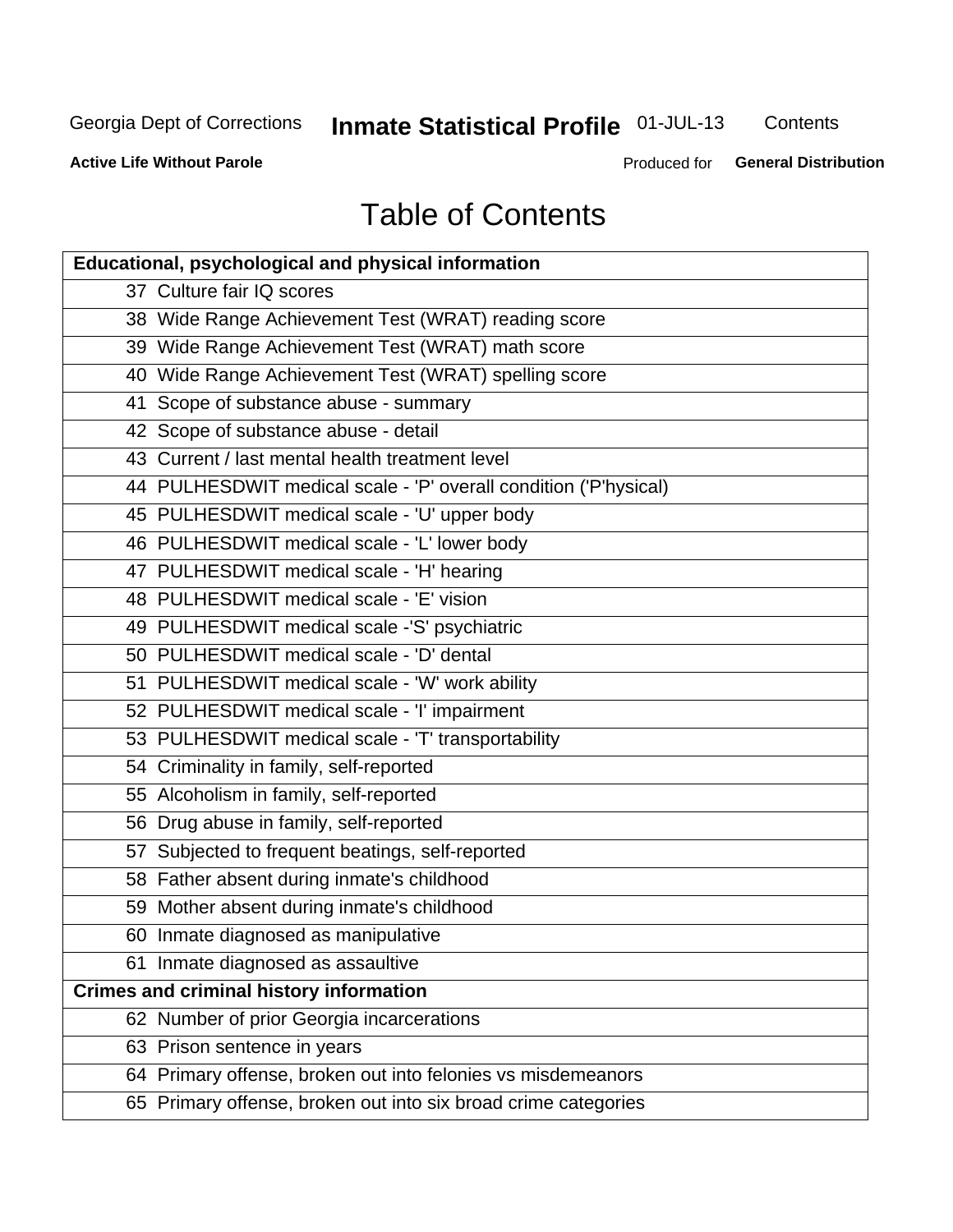## Inmate Statistical Profile 01-JUL-13

Contents

**Active Life Without Parole** 

Produced for General Distribution

## **Table of Contents**

| <b>Crimes and criminal history information</b>        |
|-------------------------------------------------------|
| 66 Primary offense, detailed offense code             |
| 67 County of conviction of primary offense            |
| 71 Circuit of conviction of primary offense           |
| 73 Years served (jail + prison) in this incarceration |
| <b>Medical information</b>                            |
| 74 Results of most recent HIV test                    |
| 75 Results of most recent tuberculosis test           |
| 76 Results of most recent syphilis test               |
| 77 Results of most recent Hepatitis-C test            |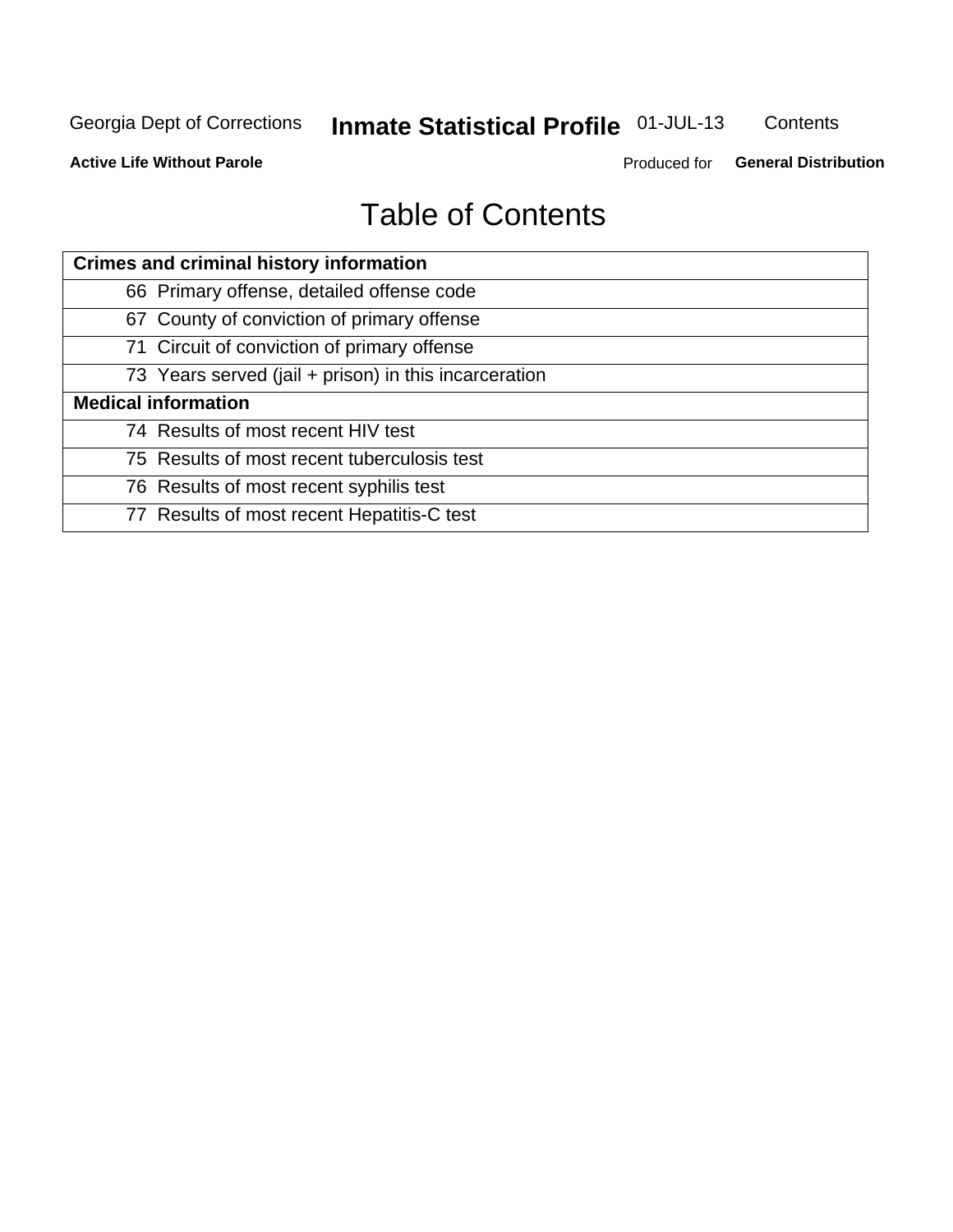#### Inmate Statistical Profile 01-JUL-13 Page 5

### **Active Life Without Parole**

### Produced for General Distribution

### Current age, broken out in ten-year age groups

COL % - percent each COUNT is of its particular column

|                          |                 | <b>Male</b> |         |              | <b>Female</b> |          |              | <b>Total</b> |
|--------------------------|-----------------|-------------|---------|--------------|---------------|----------|--------------|--------------|
| <b>Current Age</b>       | <b>Count</b>    | Col %       | Row %   | <b>Count</b> | Col %         | Row %    | <b>Total</b> | Col %        |
| <b>Teens (1-19)</b>      | 6               | 0.73%       | 100.00% |              |               |          | 6            | 0.71%        |
| <b>Twenties (20-29)</b>  | 104             | 12.58%      | 94.55%  | 6            | 26.09%        | $5.45\%$ |              | 110   12.94% |
| <b>Thirties (30-39)</b>  | 240             | 29.02%      | 97.56%  | 6            | 26.09%        | 2.44%    |              | 246 28.94%   |
| <b>Forties (40-49)</b>   | 245             | 29.63%      | 97.61%  | 6            | 26.09%        | 2.39%    | 251          | 29.53%       |
| <b>Fifties (50-59)</b>   | 172             | 20.80%      | 97.18%  | 5            | 21.74%        | 2.82%    | 177          | 20.82%       |
| <b>Sixties (60-69)</b>   | 44              | 5.32%       | 100.00% |              |               |          | 44           | 5.18%        |
| Seventy + (70 and above) | 16 <sub>1</sub> | 1.93%       | 100.00% |              |               |          | 16           | 1.88%        |
| <b>Total Reported</b>    | 827             | 100%        | 97.29%  | 23           | 100%          | 2.71%    | 850          | 100%         |

| _____ | 027  | $\overline{\phantom{a}}$ | <b>OEN</b> |
|-------|------|--------------------------|------------|
|       | 04 I | ~~                       | OJ U       |

| <b>Mean</b><br>(average) | 42.48    | 39.52 | 42.40   |
|--------------------------|----------|-------|---------|
| Median (middle)          |          | 39    |         |
| Mode<br>(most frequent)  | ^^<br>◡▴ | 28    | …<br>⊾ت |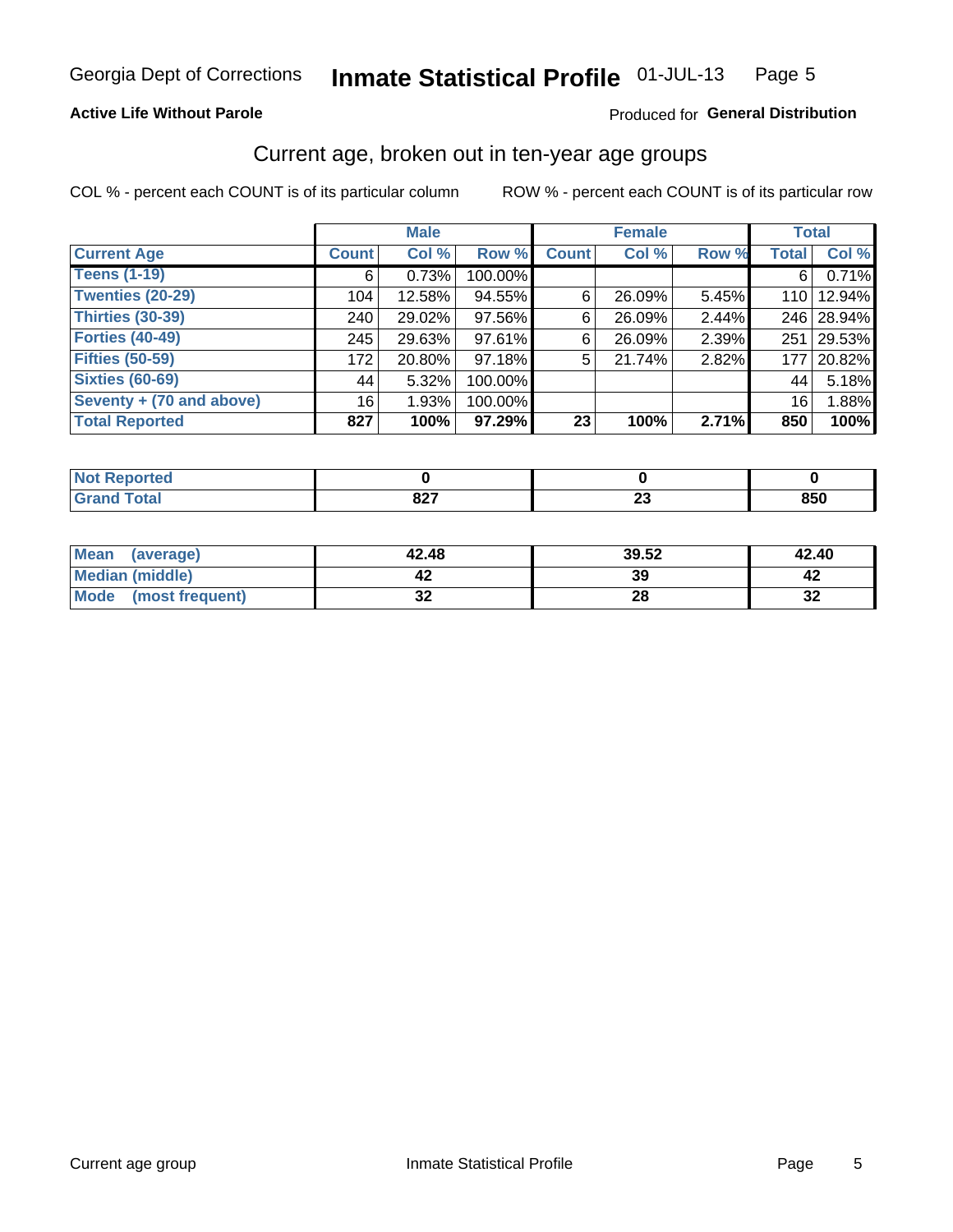#### Inmate Statistical Profile 01-JUL-13 Page 6

### **Active Life Without Parole**

Produced for General Distribution

### Race group

COL % - percent each COUNT is of its particular column

|                              |              | <b>Male</b> |                    |    | <b>Female</b> |       |              | <b>Total</b> |
|------------------------------|--------------|-------------|--------------------|----|---------------|-------|--------------|--------------|
| <b>Race Group</b>            | <b>Count</b> | Col %       | <b>Row % Count</b> |    | Col %         | Row % | <b>Total</b> | Col %        |
| <b>White</b>                 | 192          | 23.22%      | 96.00%             | 8  | 34.78%        | 4.00% | 200          | 23.53%       |
| <b>Black</b><br>$\mathbf{2}$ | 611          | 73.88%      | 97.76%             | 14 | 60.87%        | 2.24% | 625          | 73.53%       |
| <b>Other</b><br>5.           |              | $.12\%$     | 100.00%            |    |               |       |              | .12%         |
| <b>Asian</b><br>6            | 3            | .36%        | 100.00%            |    |               |       | 3            | .35%         |
| <b>Hispanic</b><br>10        | 20           | 2.42%       | 95.24%             |    | 4.35%         | 4.76% | 21           | 2.47%        |
| <b>Total Reported</b>        | 827          | 100%        | 97.29%             | 23 | 100%          | 2.71% | 850          | 100%         |

| <b>Reported</b> |             |          |     |
|-----------------|-------------|----------|-----|
| <b>Total</b>    | 927<br>OZ I | n.<br>ZJ | 850 |

| M | - - - | Piavn |
|---|-------|-------|
|   |       |       |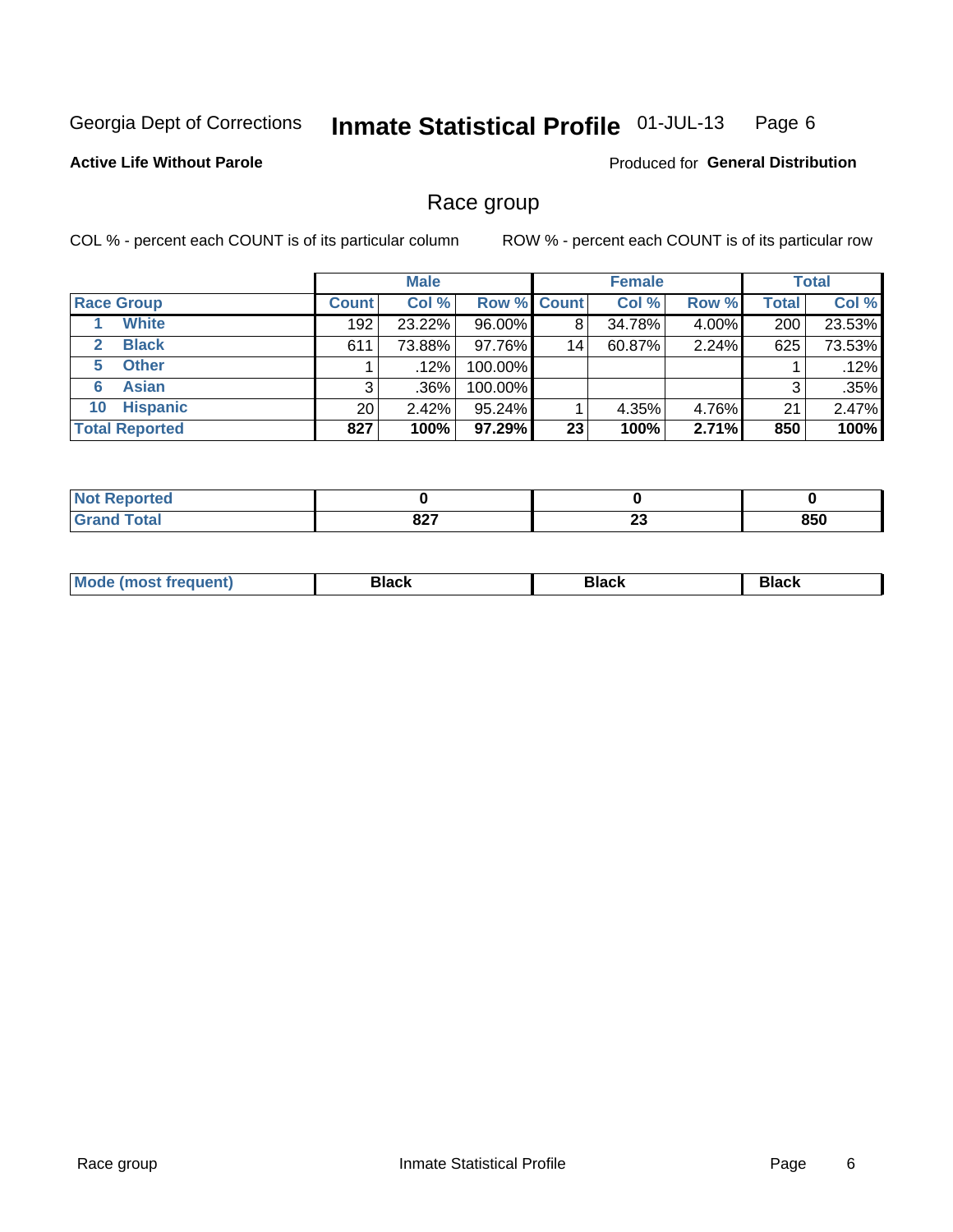#### Inmate Statistical Profile 01-JUL-13 Page 7

### **Active Life Without Parole**

### Produced for General Distribution

### Marital status, self-reported at entry to prison

COL % - percent each COUNT is of its particular column

|                            |              | <b>Male</b> |         |              | <b>Female</b> |        |              | <b>Total</b> |
|----------------------------|--------------|-------------|---------|--------------|---------------|--------|--------------|--------------|
| <b>Marital Status</b>      | <b>Count</b> | Col %       | Row %   | <b>Count</b> | Col %         | Row %  | <b>Total</b> | Col %        |
| <b>Unknown</b><br>$\bf{0}$ | 5            | .60%        | 100.00% |              |               |        | 5            | .59%         |
| <b>Divorced</b><br>D       | 65           | 7.86%       | 98.48%  |              | 4.35%         | 1.52%  | 66           | 7.76%        |
| <b>Married</b><br>М        | 124          | 14.99%      | 95.38%  | 6            | 26.09%        | 4.62%  | 130          | 15.29%       |
| <b>Separated</b><br>S      | 19           | 2.30%       | 95.00%  |              | 4.35%         | 5.00%  | 20           | 2.35%        |
| <b>Unmarried</b><br>U      | 596          | 72.07%      | 98.03%  | 12           | 52.17%        | 1.97%  | 608          | 71.53%       |
| <b>Widow</b><br>W          | 18           | 2.18%       | 85.71%  | 3            | 13.04%        | 14.29% | 21           | 2.47%        |
| <b>Total Reported</b>      | 827          | 100%        | 97.29%  | 23           | 100%          | 2.71%  | 850          | 100%         |

| ام کامن ک<br>rtea<br>NOT<br>$\cdots$ |     |    |     |
|--------------------------------------|-----|----|-----|
| T <sub>of</sub>                      | 027 | ^^ | 850 |
| υιαι                                 | OZ. | ⊷  |     |

|--|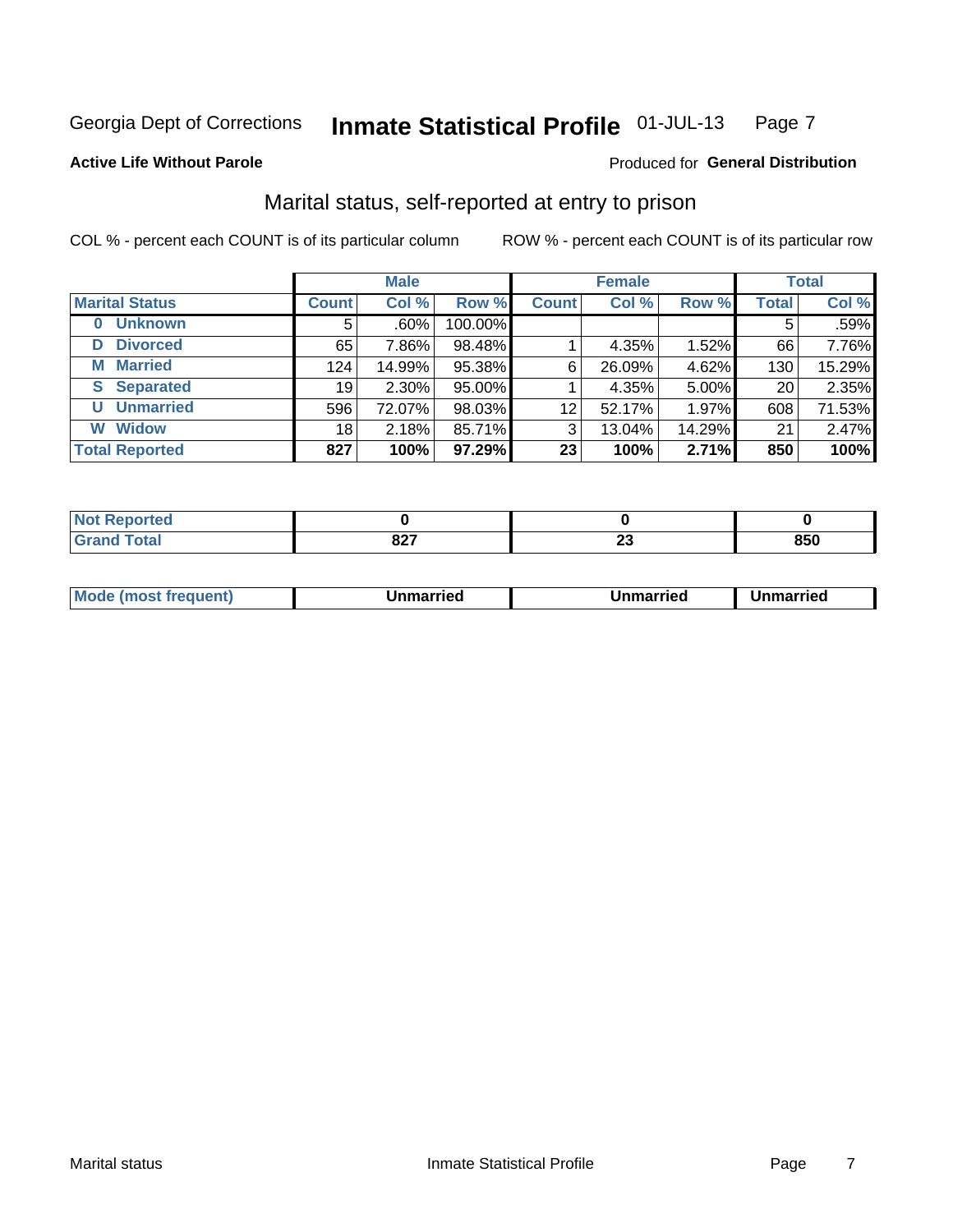#### Inmate Statistical Profile 01-JUL-13 Page 8

**Active Life Without Parole** 

### Produced for General Distribution

### Number of children, self reported at entry to prison

COL % - percent each COUNT is of its particular column

|                           |              | <b>Male</b> |         |              | <b>Female</b> |          |                | <b>Total</b> |
|---------------------------|--------------|-------------|---------|--------------|---------------|----------|----------------|--------------|
| <b>Number of Children</b> | <b>Count</b> | Col %       | Row %   | <b>Count</b> | Col %         | Row %    | <b>Total</b>   | Col %        |
| $\overline{\mathbf{0}}$   | 307          | 37.35%      | 97.46%  | 8            | 34.78%        | 2.54%    | 315            | 37.28%       |
|                           | 195          | 23.72%      | 97.01%  | 6            | 26.09%        | 2.99%    | 201            | 23.79%       |
| $\overline{2}$            | 141          | 17.15%      | 97.92%  | 3            | 13.04%        | 2.08%    | 144            | 17.04%       |
| 3                         | 81           | 9.85%       | 96.43%  | 3            | 13.04%        | 3.57%    | 84             | 9.94%        |
| 4                         | 59           | 7.18%       | 98.33%  |              | 4.35%         | 1.67%    | 60             | 7.10%        |
| 5                         | 23           | 2.80%       | 92.00%  | 2            | 8.70%         | $8.00\%$ | 25             | 2.96%        |
| 6                         | 5            | 0.61%       | 100.00% |              |               |          | 5              | 0.59%        |
| 7                         | 3            | 0.36%       | 100.00% |              |               |          | 3              | 0.36%        |
| 8                         |              | 0.12%       | 100.00% |              |               |          |                | 0.12%        |
| 9                         | 2            | 0.24%       | 100.00% |              |               |          | $\overline{2}$ | 0.24%        |
| 10                        | 2            | 0.24%       | 100.00% |              |               |          | 2              | 0.24%        |
| Over 10                   | 3            | 0.36%       | 100.00% |              |               |          | 3              | 0.36%        |
| <b>Total Reported</b>     | 822          | 100%        | 97.28%  | 23           | 100%          | 2.72%    | 845            | 100.0%       |

| neo  |             |                  |                |
|------|-------------|------------------|----------------|
| $-1$ | ^^7<br>,,,, | - -<br>. .<br>ZJ | $- - -$<br>ουυ |

| Mean (average)       | . 47 | 1.52 | 1.47 |
|----------------------|------|------|------|
| Median (middle)      |      |      |      |
| Mode (most frequent) |      |      |      |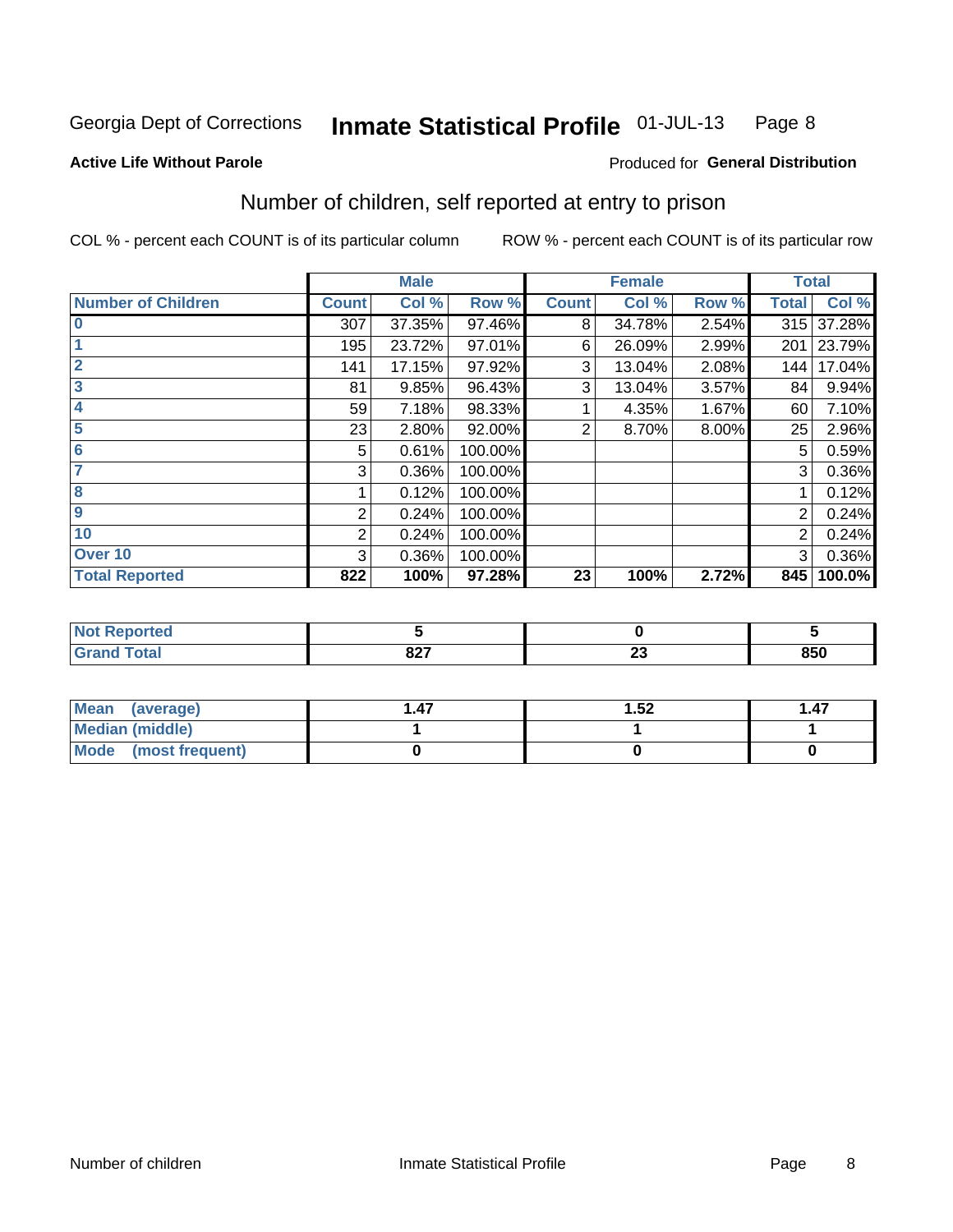#### Inmate Statistical Profile 01-JUL-13 Page 9

### **Active Life Without Parole**

### Produced for General Distribution

### Religious affiliation, self-reported at entry to prison

COL % - percent each COUNT is of its particular column

|              |                              |              | <b>Male</b> |         |                | <b>Female</b> |       |                | <b>Total</b> |
|--------------|------------------------------|--------------|-------------|---------|----------------|---------------|-------|----------------|--------------|
|              | <b>Religious Affiliation</b> | <b>Count</b> | Col %       | Row %   | <b>Count</b>   | Col %         | Row % | Total          | Col %        |
|              | <b>Islam</b>                 | 45           | 8.49%       | 95.74%  | $\overline{2}$ | 12.50%        | 4.26% | 47             | 8.61%        |
| $\mathbf{2}$ | <b>Catholic</b>              | 21           | 3.96%       | 95.45%  |                | 6.25%         | 4.55% | 22             | 4.03%        |
| 3            | <b>Baptist</b>               | 232          | 43.77%      | 95.87%  | 10             | 62.50%        | 4.13% | 242            | 44.32%       |
| 4            | <b>Methodist</b>             | 10           | 1.89%       | 100.00% |                |               |       | 10             | 1.83%        |
| 7            | <b>Chc Of God</b>            |              | .19%        | 100.00% |                |               |       |                | .18%         |
| 8            | <b>Holiness</b>              | 19           | 3.58%       | 95.00%  |                | 6.25%         | 5.00% | 20             | 3.66%        |
| 9            | <b>Jewish</b>                |              | .19%        | 100.00% |                |               |       |                | .18%         |
| 10           | <b>Anglican</b>              |              | .19%        | 100.00% |                |               |       |                | .18%         |
| 12           | <b>Hindu</b>                 | 2            | .38%        | 100.00% |                |               |       | $\overline{2}$ | .37%         |
| 16           | <b>Seven D Ad</b>            | 4            | .75%        | 100.00% |                |               |       | 4              | .73%         |
| 17           | <b>Jehovah Wt</b>            | 8            | 1.51%       | 100.00% |                |               |       | 8              | 1.47%        |
| 18           | <b>Latr Day S</b>            |              | .19%        | 100.00% |                |               |       |                | .18%         |
| 20           | <b>Other Prot</b>            | 77           | 14.53%      | 97.47%  | $\overline{2}$ | 12.50%        | 2.53% | 79             | 14.47%       |
| 96           | <b>None</b>                  | 108          | 20.38%      | 100.00% |                |               |       | 108            | 19.78%       |
|              | <b>Total Reported</b>        | 530          | 100%        | 97.07%  | 16             | 100%          | 2.93% | 546            | 100%         |

|      | 207<br>2J I |              | 304   |
|------|-------------|--------------|-------|
| ____ | 007         | $\mathbf{A}$ | O E R |
|      | ,,,,        | Δv           | οου   |

| <b>Mode (most frequent)</b> | եaptist | 3aptisเ | aptist |
|-----------------------------|---------|---------|--------|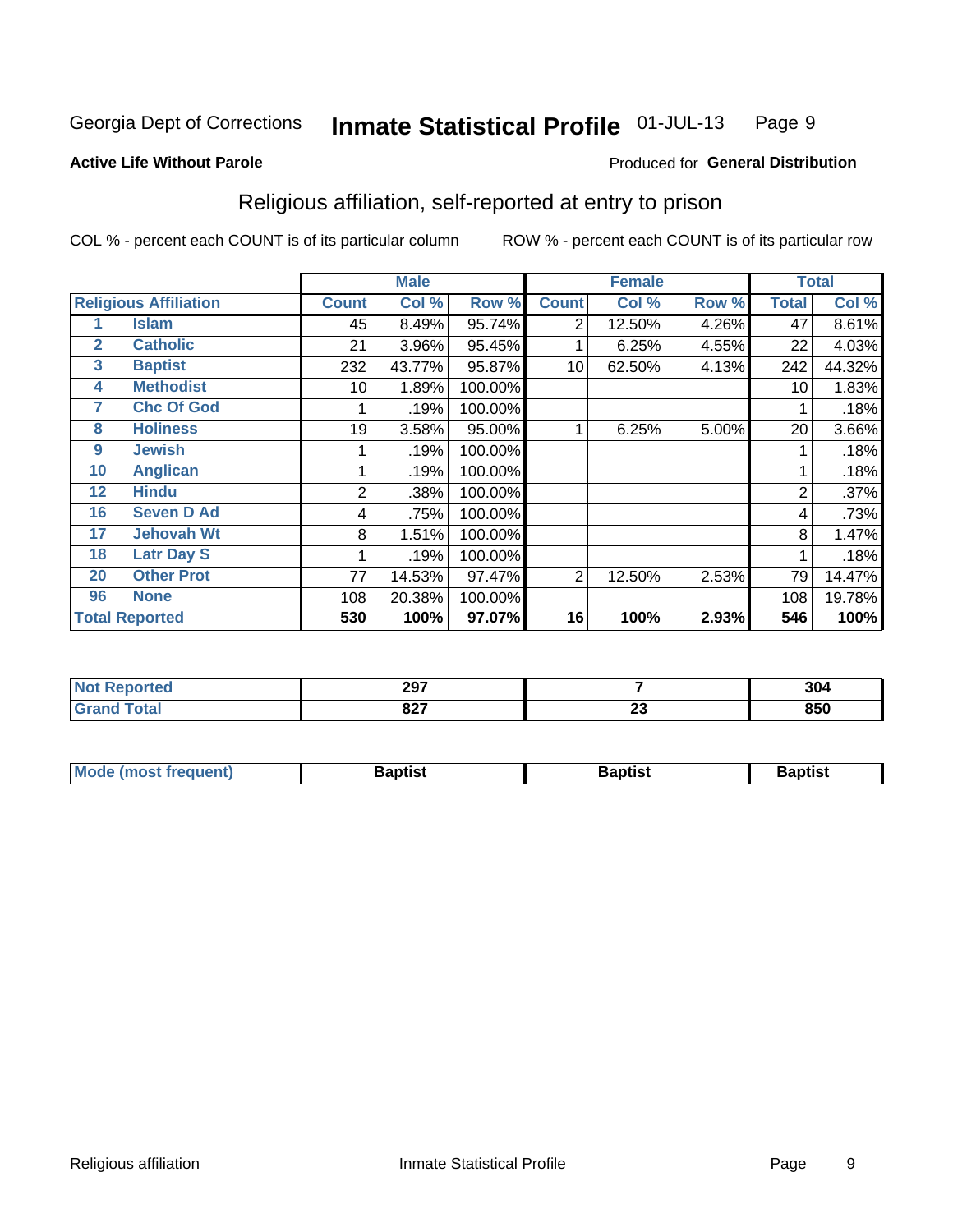#### Inmate Statistical Profile 01-JUL-13 Page 10

Produced for General Distribution

### **Active Life Without Parole**

### Home county, self-reported at entry to prison

COL % - percent each COUNT is of its particular column

|     |                             |                | <b>Male</b> |         |              | <b>Female</b> |        | <b>Total</b>     |        |
|-----|-----------------------------|----------------|-------------|---------|--------------|---------------|--------|------------------|--------|
|     | <b>Home County</b>          | <b>Count</b>   | Col %       | Row %   | <b>Count</b> | Col %         | Row %  | <b>Total</b>     | Col %  |
| 000 | <b>Unknown</b>              | 144            | 17.41%      | 96.64%  | 5            | 21.74%        | 3.36%  | $\overline{149}$ | 17.53% |
| 001 | <b>Appling County</b>       | 3              | .36%        | 100.00% |              |               |        | 3                | .35%   |
| 002 | <b>Atkinson County</b>      | 1              | .12%        | 100.00% |              |               |        | 1                | .12%   |
| 003 | <b>Bacon County</b>         | 1              | .12%        | 100.00% |              |               |        | 1                | .12%   |
| 005 | <b>Baldwin County</b>       | $\sqrt{3}$     | .36%        | 100.00% |              |               |        | 3                | .35%   |
| 007 | <b>Barrow County</b>        | 5              | .60%        | 100.00% |              |               |        | 5                | .59%   |
| 008 | <b>Bartow County</b>        | $\overline{7}$ | .85%        | 100.00% |              |               |        | $\overline{7}$   | .82%   |
| 009 | <b>Ben Hill County</b>      | 4              | .48%        | 100.00% |              |               |        | 4                | .47%   |
| 010 | <b>Berrien County</b>       | $\overline{2}$ | .24%        | 100.00% |              |               |        | $\overline{2}$   | .24%   |
| 011 | <b>Bibb County</b>          | 18             | 2.18%       | 100.00% |              |               |        | 18               | 2.12%  |
| 012 | <b>Bleckley County</b>      | $\sqrt{3}$     | .36%        | 100.00% |              |               |        | 3                | .35%   |
| 014 | <b>Brooks County</b>        | 1              | .12%        | 100.00% |              |               |        | 1                | .12%   |
| 016 | <b>Bulloch County</b>       | 4              | .48%        | 100.00% |              |               |        | 4                | .47%   |
| 017 | <b>Burke County</b>         | 7              | .85%        | 100.00% |              |               |        | $\overline{7}$   | .82%   |
| 018 | <b>Butts County</b>         | $\overline{3}$ | .36%        | 100.00% |              |               |        | 3                | .35%   |
| 020 | <b>Camden County</b>        | 4              | .48%        | 80.00%  | 1            | 4.35%         | 20.00% | 5                | .59%   |
| 021 | <b>Candler County</b>       | 1              | .12%        | 100.00% |              |               |        | 1                | .12%   |
| 022 | <b>Carroll County</b>       | 2              | .24%        | 100.00% |              |               |        | $\overline{2}$   | .24%   |
| 023 | <b>Catoosa County</b>       | $\overline{2}$ | .24%        | 100.00% |              |               |        | $\overline{2}$   | .24%   |
| 025 | <b>Chatham County</b>       | 34             | 4.11%       | 100.00% |              |               |        | 34               | 4.00%  |
| 026 | <b>Chattahoochee County</b> | 1              | .12%        | 100.00% |              |               |        | 1                | .12%   |
| 028 | <b>Cherokee County</b>      | 1              | .12%        | 100.00% |              |               |        | 1                | .12%   |
| 029 | <b>Clarke County</b>        | 16             | 1.93%       | 100.00% |              |               |        | 16               | 1.88%  |
| 031 | <b>Clayton County</b>       | 24             | 2.90%       | 100.00% |              |               |        | 24               | 2.82%  |
| 033 | <b>Cobb County</b>          | 26             | 3.14%       | 100.00% |              |               |        | 26               | 3.06%  |
| 034 | <b>Coffee County</b>        | 2              | .24%        | 100.00% |              |               |        | $\overline{2}$   | .24%   |
| 035 | <b>Colquitt County</b>      | $\overline{3}$ | .36%        | 100.00% |              |               |        | $\overline{3}$   | .35%   |
| 036 | <b>Columbia County</b>      | 4              | .48%        | 80.00%  | 1            | 4.35%         | 20.00% | 5                | .59%   |
| 037 | <b>Cook County</b>          | 4              | .48%        | 100.00% |              |               |        | 4                | .47%   |
| 038 | <b>Coweta County</b>        | 4              | .48%        | 100.00% |              |               |        | 4                | .47%   |
| 040 | <b>Crisp County</b>         | 4              | .48%        | 100.00% |              |               |        | 4                | .47%   |
| 043 | <b>Decatur County</b>       | $\overline{2}$ | .24%        | 100.00% |              |               |        | $\overline{2}$   | .24%   |
| 044 | <b>Dekalb County</b>        | 58             | 7.01%       | 100.00% |              |               |        | 58               | 6.82%  |
| 046 | <b>Dooly County</b>         | 1              | .12%        | 50.00%  | $\mathbf{1}$ | 4.35%         | 50.00% | $\overline{2}$   | .24%   |
| 047 | <b>Dougherty County</b>     | 21             | 2.54%       | 95.45%  | 1            | 4.35%         | 4.55%  | 22               | 2.59%  |
| 048 | <b>Douglas County</b>       | 11             | 1.33%       | 91.67%  | 1            | 4.35%         | 8.33%  | 12               | 1.41%  |
| 049 | <b>Early County</b>         | 1              | .12%        | 100.00% |              |               |        | 1                | .12%   |
| 051 | <b>Effingham County</b>     | $\overline{2}$ | .24%        | 100.00% |              |               |        | $\overline{2}$   | .24%   |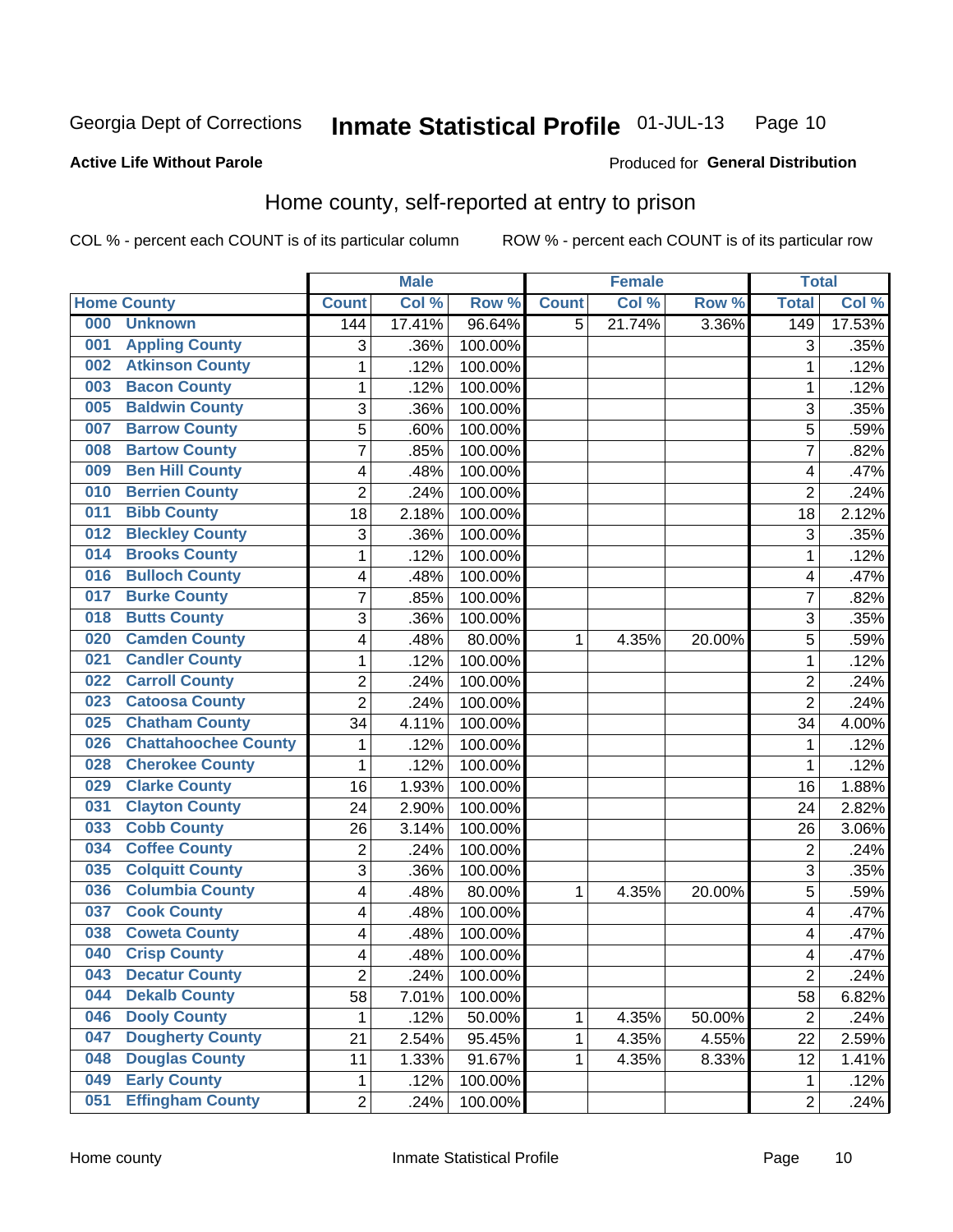#### Inmate Statistical Profile 01-JUL-13 Page 11

### **Active Life Without Parole**

### Produced for General Distribution

### Home county, self-reported at entry to prison

COL % - percent each COUNT is of its particular column

|     |                          |                          | <b>Male</b> |                  |                | <b>Female</b> |        | <b>Total</b>            |        |
|-----|--------------------------|--------------------------|-------------|------------------|----------------|---------------|--------|-------------------------|--------|
|     | <b>Home County</b>       | <b>Count</b>             | Col %       | Row <sup>%</sup> | <b>Count</b>   | Col %         | Row %  | <b>Total</b>            | Col %  |
| 052 | <b>Elbert County</b>     | 4                        | .48%        | 100.00%          |                |               |        | 4                       | .47%   |
| 053 | <b>Emanuel County</b>    | $\overline{\mathbf{4}}$  | .48%        | 100.00%          |                |               |        | 4                       | .47%   |
| 056 | <b>Fayette County</b>    | 3                        | .36%        | 100.00%          |                |               |        | 3                       | .35%   |
| 057 | <b>Floyd County</b>      | 10                       | 1.21%       | 100.00%          |                |               |        | 10                      | 1.18%  |
| 058 | <b>Forsyth County</b>    | 1                        | .12%        | 100.00%          |                |               |        | 1                       | .12%   |
| 059 | <b>Franklin County</b>   | $\overline{2}$           | .24%        | 100.00%          |                |               |        | $\overline{2}$          | .24%   |
| 060 | <b>Fulton County</b>     | 112                      | 13.54%      | 98.25%           | $\overline{2}$ | 8.70%         | 1.75%  | 114                     | 13.41% |
| 061 | <b>Gilmer County</b>     | $\overline{2}$           | .24%        | 100.00%          |                |               |        | $\overline{2}$          | .24%   |
| 063 | <b>Glynn County</b>      | 9                        | 1.09%       | 100.00%          |                |               |        | 9                       | 1.06%  |
| 064 | <b>Gordon County</b>     | 1                        | .12%        | 100.00%          |                |               |        | 1                       | .12%   |
| 066 | <b>Greene County</b>     | $\mathbf{1}$             | .12%        | 100.00%          |                |               |        | 1                       | .12%   |
| 067 | <b>Gwinnett County</b>   | 16                       | 1.93%       | 94.12%           | 1              | 4.35%         | 5.88%  | 17                      | 2.00%  |
| 068 | <b>Habersham County</b>  | $\mathbf{1}$             | .12%        | 100.00%          |                |               |        | 1                       | .12%   |
| 069 | <b>Hall County</b>       | 12                       | 1.45%       | 100.00%          |                |               |        | 12                      | 1.41%  |
| 070 | <b>Hancock County</b>    | $\overline{2}$           | .24%        | 100.00%          |                |               |        | $\overline{\mathbf{c}}$ | .24%   |
| 071 | <b>Haralson County</b>   | $\overline{2}$           | .24%        | 100.00%          |                |               |        | $\overline{2}$          | .24%   |
| 072 | <b>Harris County</b>     | $\mathbf{1}$             | .12%        | 100.00%          |                |               |        | 1                       | .12%   |
| 073 | <b>Hart County</b>       | $\overline{2}$           | .24%        | 100.00%          |                |               |        | $\overline{2}$          | .24%   |
| 074 | <b>Heard County</b>      | $\mathbf{1}$             | .12%        | 100.00%          |                |               |        | 1                       | .12%   |
| 075 | <b>Henry County</b>      | 6                        | .73%        | 100.00%          |                |               |        | 6                       | .71%   |
| 076 | <b>Houston County</b>    | 10                       | 1.21%       | 100.00%          |                |               |        | 10                      | 1.18%  |
| 078 | <b>Jackson County</b>    | $\overline{\mathcal{A}}$ | .48%        | 100.00%          |                |               |        | 4                       | .47%   |
| 080 | <b>Jeff Davis County</b> | $\mathbf{1}$             | .12%        | 100.00%          |                |               |        | 1                       | .12%   |
| 081 | <b>Jefferson County</b>  | 3                        | .36%        | 100.00%          |                |               |        | 3                       | .35%   |
| 082 | <b>Jenkins County</b>    | $\boldsymbol{2}$         | .24%        | 100.00%          |                |               |        | 2                       | .24%   |
| 087 | <b>Laurens County</b>    | $\overline{\mathbf{4}}$  | .48%        | 100.00%          |                |               |        | 4                       | .47%   |
| 088 | <b>Lee County</b>        | $\mathbf{1}$             | .12%        | 100.00%          |                |               |        | 1                       | .12%   |
| 089 | <b>Liberty County</b>    | 6                        | .73%        | 85.71%           | 1              | 4.35%         | 14.29% | 7                       | .82%   |
| 090 | <b>Lincoln County</b>    | 1                        | .12%        | 100.00%          |                |               |        | 1                       | .12%   |
| 091 | <b>Long County</b>       | $\mathbf{1}$             | .12%        | 100.00%          |                |               |        | 1                       | .12%   |
| 092 | <b>Lowndes County</b>    | $6\phantom{1}$           | .73%        | 100.00%          |                |               |        | 6                       | .71%   |
| 095 | <b>Madison County</b>    | 1                        | .12%        | 100.00%          |                |               |        | 1                       | .12%   |
| 096 | <b>Marion County</b>     | $\mathbf{1}$             | .12%        | 100.00%          |                |               |        | 1                       | .12%   |
| 097 | <b>Mcduffie County</b>   | $\overline{2}$           | .24%        | 100.00%          |                |               |        | $\overline{2}$          | .24%   |
| 098 | <b>Mcintosh County</b>   | $\overline{2}$           | .24%        | 100.00%          |                |               |        | 2                       | .24%   |
| 100 | <b>Miller County</b>     | 1                        | .12%        | 100.00%          |                |               |        | 1                       | .12%   |
| 102 | <b>Monroe County</b>     | $\overline{4}$           | .48%        | 100.00%          |                |               |        | 4                       | .47%   |
| 104 | <b>Morgan County</b>     | $\overline{2}$           | .24%        | 100.00%          |                |               |        | $\overline{2}$          | .24%   |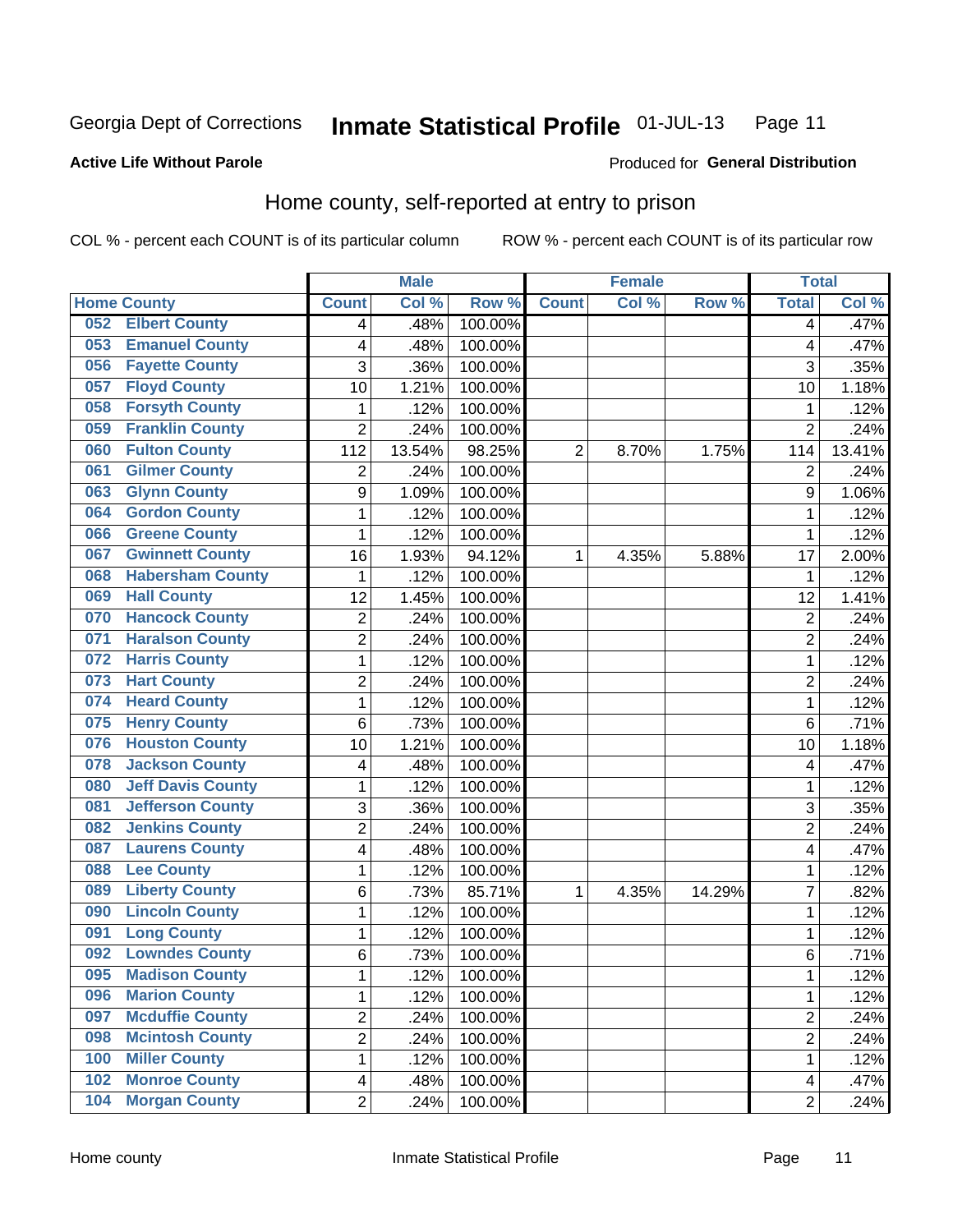#### Inmate Statistical Profile 01-JUL-13 Page 12

### **Active Life Without Parole**

## Produced for General Distribution

### Home county, self-reported at entry to prison

COL % - percent each COUNT is of its particular column

|                  |                                             |                | <b>Male</b> |                  |              | <b>Female</b> |        | <b>Total</b>    |       |
|------------------|---------------------------------------------|----------------|-------------|------------------|--------------|---------------|--------|-----------------|-------|
|                  | <b>Home County</b>                          | <b>Count</b>   | Col%        | Row <sup>%</sup> | <b>Count</b> | Col %         | Row %  | <b>Total</b>    | Col % |
| 106              | <b>Muscogee County</b>                      | 23             | 2.78%       | 100.00%          |              |               |        | $\overline{23}$ | 2.71% |
| 107              | <b>Newton County</b>                        | 1              | .12%        | 33.33%           | 2            | 8.70%         | 66.67% | 3               | .35%  |
| 109              | <b>Oglethorpe County</b>                    | 4              | .48%        | 100.00%          |              |               |        | 4               | .47%  |
| 110              | <b>Paulding County</b>                      | 3              | .36%        | 100.00%          |              |               |        | 3               | .35%  |
| 111              | <b>Peach County</b>                         | $\mathbf 1$    | .12%        | 100.00%          |              |               |        | 1               | .12%  |
| $\overline{113}$ | <b>Pierce County</b>                        | 2              | .24%        | 100.00%          |              |               |        | 2               | .24%  |
| 114              | <b>Pike County</b>                          | 3              | .36%        | 75.00%           | 1            | 4.35%         | 25.00% | 4               | .47%  |
| $\overline{115}$ | <b>Polk County</b>                          | $\overline{2}$ | .24%        | 100.00%          |              |               |        | $\overline{c}$  | .24%  |
| 117              | <b>Putnam County</b>                        | 5              | .60%        | 100.00%          |              |               |        | 5               | .59%  |
| 119              | <b>Rabun County</b>                         | $\mathbf 1$    | .12%        | 100.00%          |              |               |        | 1               | .12%  |
| 120              | <b>Randolph County</b>                      | $\overline{2}$ | .24%        | 100.00%          |              |               |        | $\overline{2}$  | .24%  |
| 121              | <b>Richmond County</b>                      | 29             | 3.51%       | 90.63%           | 3            | 13.04%        | 9.38%  | 32              | 3.76% |
| 122              | <b>Rockdale County</b>                      | 3              | .36%        | 100.00%          |              |               |        | 3               | .35%  |
| 125              | <b>Seminole County</b>                      | $\overline{2}$ | .24%        | 100.00%          |              |               |        | $\overline{2}$  | .24%  |
| 126              | <b>Spalding County</b>                      | $\overline{7}$ | .85%        | 100.00%          |              |               |        | $\overline{7}$  | .82%  |
| 127              | <b>Stephens County</b>                      | 1              | .12%        | 50.00%           | 1            | 4.35%         | 50.00% | $\overline{c}$  | .24%  |
| 128              | <b>Stewart County</b>                       | $\mathbf 1$    | .12%        | 100.00%          |              |               |        | 1               | .12%  |
| 129              | <b>Sumter County</b>                        | $\mathbf 1$    | .12%        | 100.00%          |              |               |        | 1               | .12%  |
| 132              | <b>Tattnall County</b>                      | $\mathbf 1$    | .12%        | 100.00%          |              |               |        | 1               | .12%  |
| 134              | <b>Telfair County</b>                       | $\mathbf 1$    | .12%        | 100.00%          |              |               |        | 1               | .12%  |
| 136              | <b>Thomas County</b>                        | 4              | .48%        | 100.00%          |              |               |        | 4               | .47%  |
| 137              | <b>Tift County</b>                          | 5              | .60%        | 100.00%          |              |               |        | 5               | .59%  |
| 138              | <b>Toombs County</b>                        | 9              | 1.09%       | 100.00%          |              |               |        | 9               | 1.06% |
| 140              | <b>Treutlen County</b>                      | 1              | .12%        | 100.00%          |              |               |        | 1               | .12%  |
| 145              | <b>Upson County</b>                         | 2              | .24%        | 100.00%          |              |               |        | 2               | .24%  |
| 146              | <b>Walker County</b>                        | 4              | .48%        | 80.00%           | 1            | 4.35%         | 20.00% | 5               | .59%  |
| 147              | <b>Walton County</b>                        | 4              | .48%        | 100.00%          |              |               |        | 4               | .47%  |
| 148              | <b>Ware County</b>                          | 7              | .85%        | 100.00%          |              |               |        | 7               | .82%  |
| 150              | <b>Washington County</b>                    | 4              | .48%        | 100.00%          |              |               |        | 4               | .47%  |
| 151              | <b>Wayne County</b>                         | 4              | .48%        | 100.00%          |              |               |        | 4               | .47%  |
| 154              | <b>White County</b>                         | 1              | .12%        | 100.00%          |              |               |        | 1               | .12%  |
| 155              | <b>Whitfield County</b>                     | 4              | .48%        | 100.00%          |              |               |        | 4               | .47%  |
| 157              | <b>Wilkes County</b>                        | $\overline{2}$ | .24%        | 100.00%          |              |               |        | 2               | .24%  |
| 158              | <b>Wilkinson County</b>                     | $\overline{2}$ | .24%        | 100.00%          |              |               |        | $\overline{2}$  | .24%  |
| 159              | <b>Worth County</b>                         | $\mathbf{1}$   | .12%        | 100.00%          |              |               |        | 1               | .12%  |
| 999              | <b>Other Custody/Out Of</b><br><b>State</b> | $\overline{2}$ | .24%        | 66.67%           | 1            | 4.35%         | 33.33% | 3               | .35%  |
|                  | <b>Total Rported</b>                        | 827            | 100%        | 97.29%           | 23           | 100%          | 2.71%  | 850             | 100%  |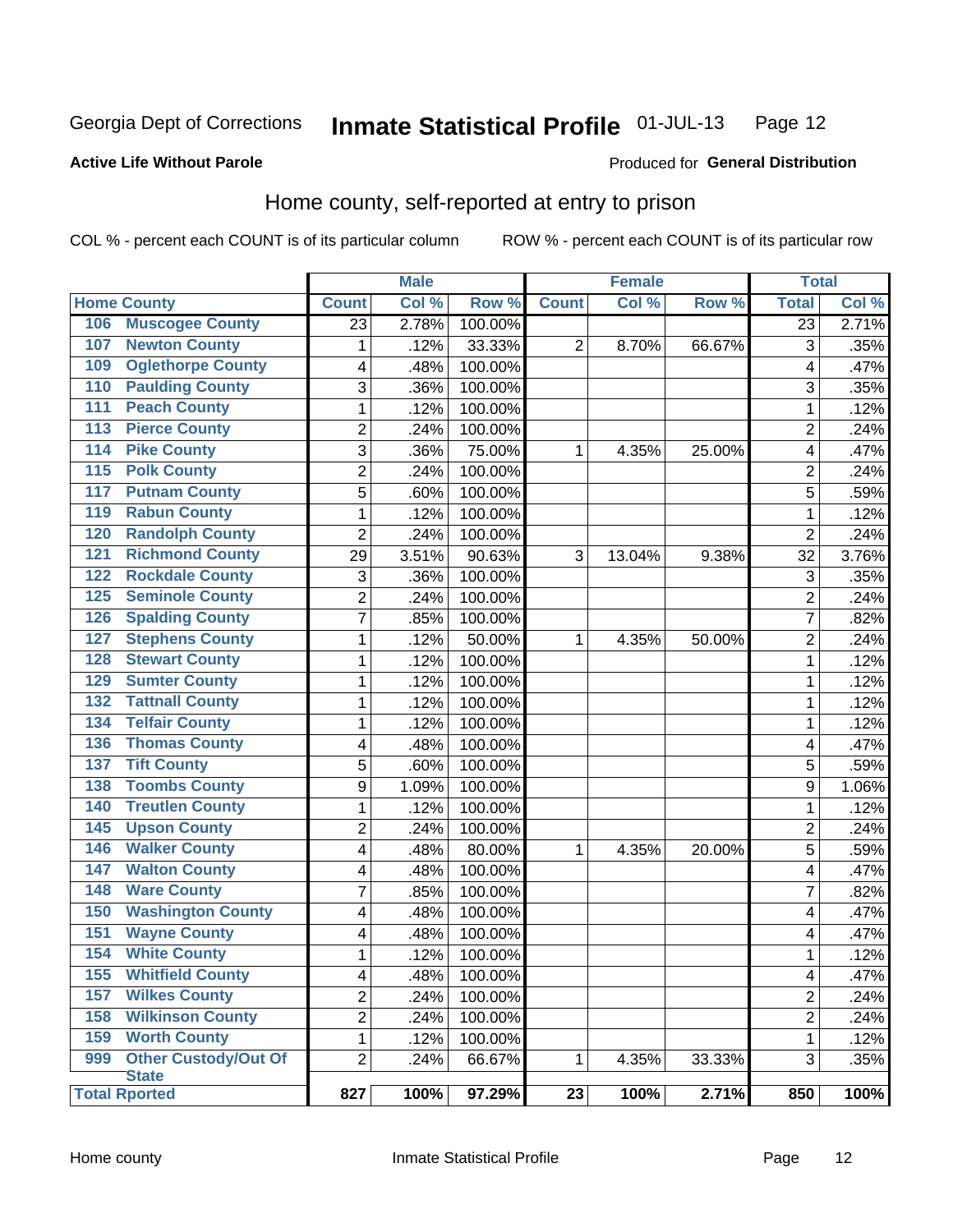#### Inmate Statistical Profile 01-JUL-13 Page 13

### **Active Life Without Parole**

### Produced for General Distribution

### Home county, self-reported at entry to prison

COL % - percent each COUNT is of its particular column

|                     | <b>Male</b> | <b>Female</b> | Total |
|---------------------|-------------|---------------|-------|
| <b>Not Reported</b> |             |               |       |
| <b>Grand Total</b>  | 827         | nn.<br>ZJ     | 850   |

| <b>Moa</b><br>nown | owr | nowr |
|--------------------|-----|------|
|--------------------|-----|------|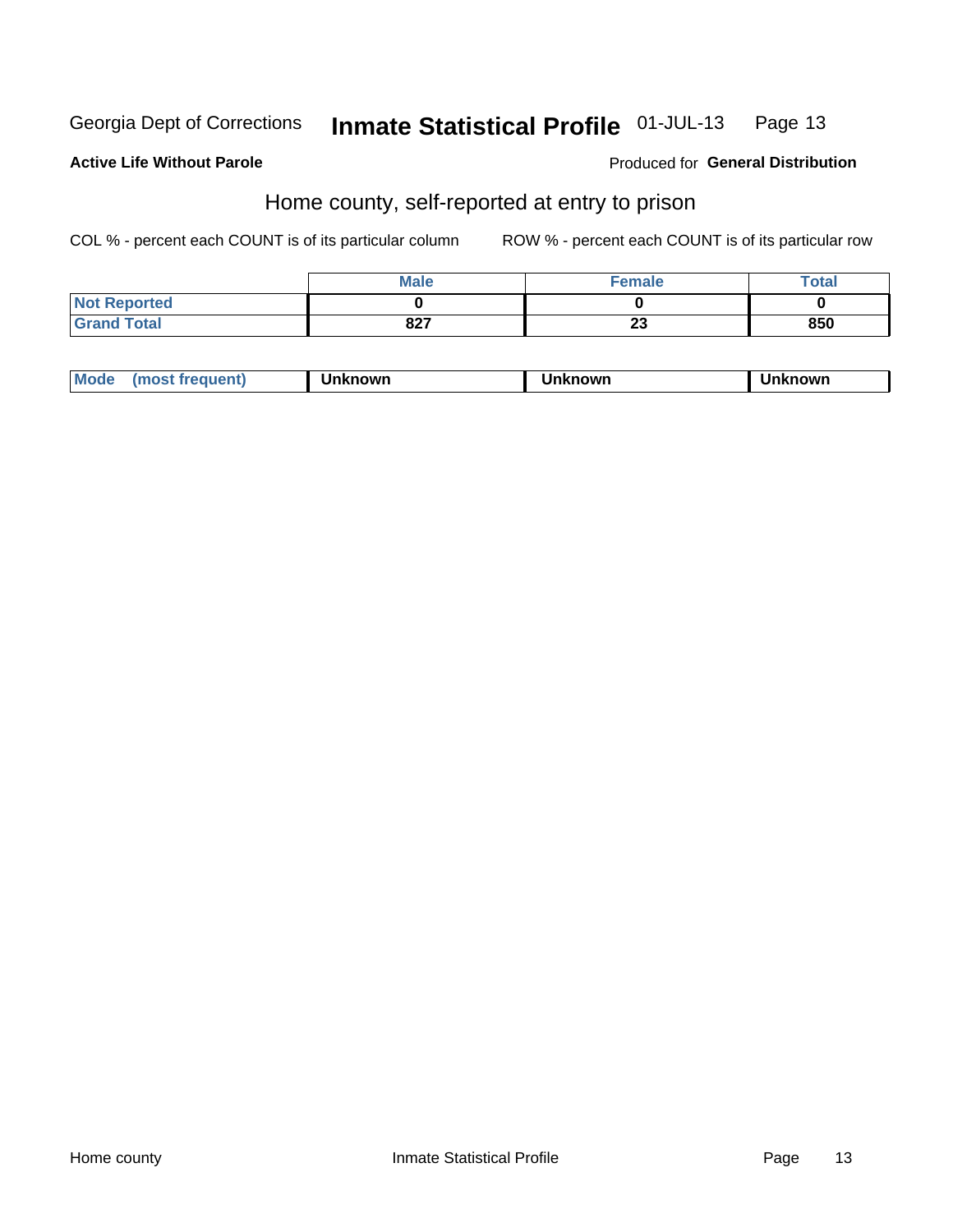#### Inmate Statistical Profile 01-JUL-13 Page 14

### **Active Life Without Parole**

### Produced for General Distribution

### Socioeconomic class, self-reported at entry to prison

COL % - percent each COUNT is of its particular column

|                       | <b>Male</b>  |        |           |              | <b>Female</b> |       | <b>Total</b> |        |
|-----------------------|--------------|--------|-----------|--------------|---------------|-------|--------------|--------|
| Socioeconomic Class   | <b>Count</b> | Col %  | Row %     | <b>Count</b> | Col %         | Row % | Total,       | Col %  |
| <b>Welfare</b>        | 34           | 6.39%  | 100.00%   |              |               |       | 34           | 6.28%  |
| <b>Occ Employ</b>     | 23           | 4.32%  | 100.00%   |              |               |       | 23           | 4.25%  |
| <b>Minimum Std</b>    | 273          | 51.32% | $99.27\%$ | ⌒            | $22.22\%$     | .73%  | 275          | 50.83% |
| <b>Middle</b>         | 202          | 37.97% | 96.65%    |              | 77.78%        | 3.35% | 209          | 38.63% |
| <b>Total Reported</b> | 532          | 100%   | 98.34%    |              | 100%          | 1.66% | 541          | 100%   |

| тес<br>$\sim$ | 295  |                          | 309 |
|---------------|------|--------------------------|-----|
|               | 027  | $\overline{\phantom{a}}$ |     |
|               | 04 I | $\overline{\phantom{a}}$ | οσυ |

|--|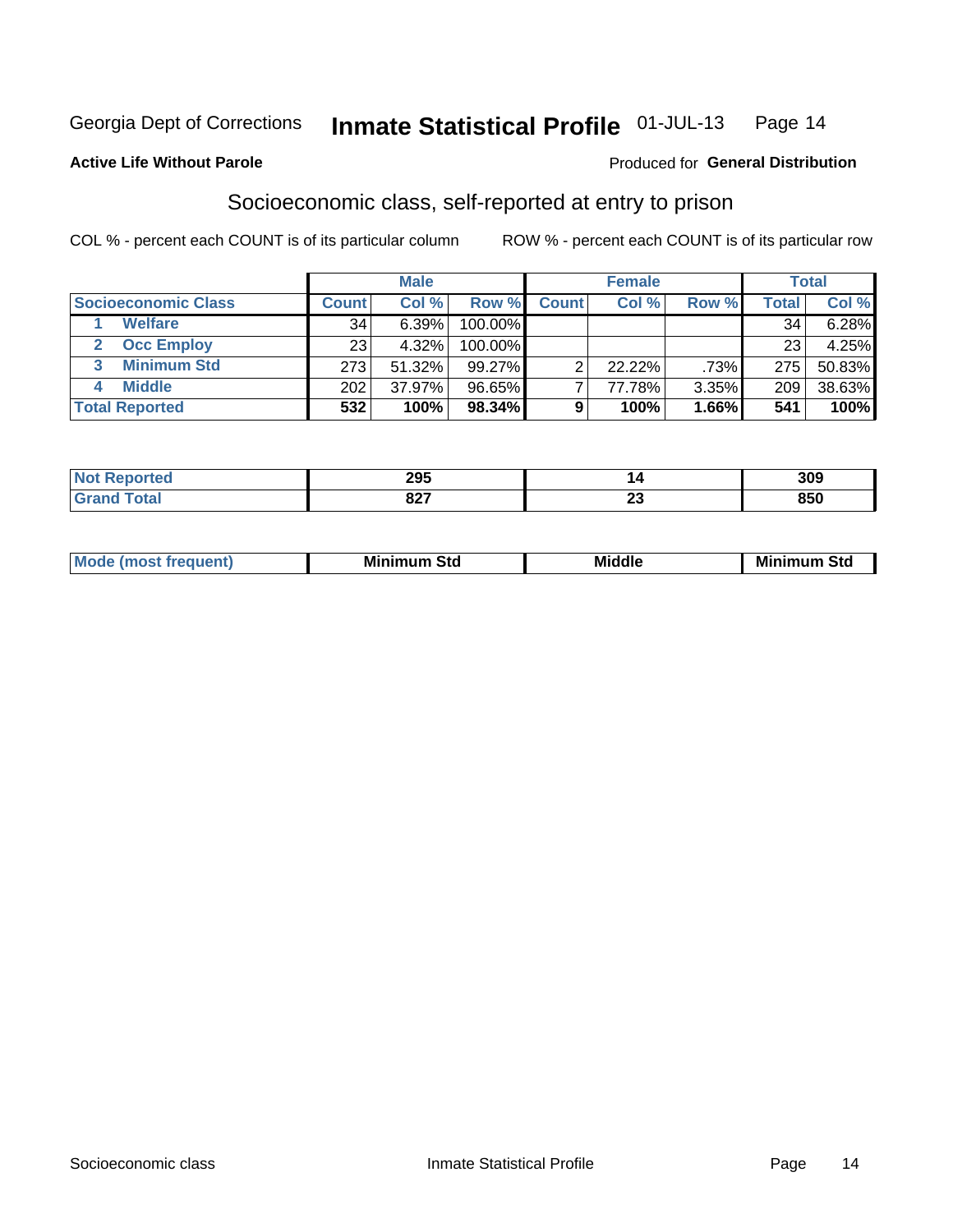#### Inmate Statistical Profile 01-JUL-13 Page 15

### **Active Life Without Parole**

### **Produced for General Distribution**

### Environment to age 16, self-reported at entry to prison

COL % - percent each COUNT is of its particular column

|                              |              | <b>Male</b> |         |              | <b>Female</b> |        |       | <b>Total</b> |
|------------------------------|--------------|-------------|---------|--------------|---------------|--------|-------|--------------|
| <b>Environment to age 16</b> | <b>Count</b> | Col %       | Row %   | <b>Count</b> | Col %         | Row %  | Total | Col %        |
| <b>Rural/Farm</b>            | 11           | 2.03%       | 100.00% |              |               |        |       | $2.00\%$     |
| <b>Rural/Nfarm</b><br>2.     | 231          | 4.25%       | 88.46%  | 3            | 30.00%        | 11.54% | 26    | 4.72%        |
| S.M.S.A<br>3                 | 223          | 41.22%      | 99.55%  |              | 10.00%        | .45%   | 224   | 40.65%       |
| <b>Urban</b>                 | 119          | 22.00%      | 96.75%  |              | 40.00%        | 3.25%  | 123   | 22.32%       |
| <b>Small Town</b><br>5       | 165          | 30.50%      | 98.80%  | ⌒            | 20.00%        | 1.20%  | 167   | 30.31%       |
| <b>Total Reported</b>        | 541          | 100%        | 98.19%  | 10           | 100%          | 1.81%  | 551   | 100%         |

| rted | 286  | יי | 299 |
|------|------|----|-----|
|      | 027  | ^^ | nen |
|      | 0Z I | ∼∸ | ουυ |

| Mo | M | urhar . | M      |
|----|---|---------|--------|
|    |   | _____   | ______ |
|    |   |         |        |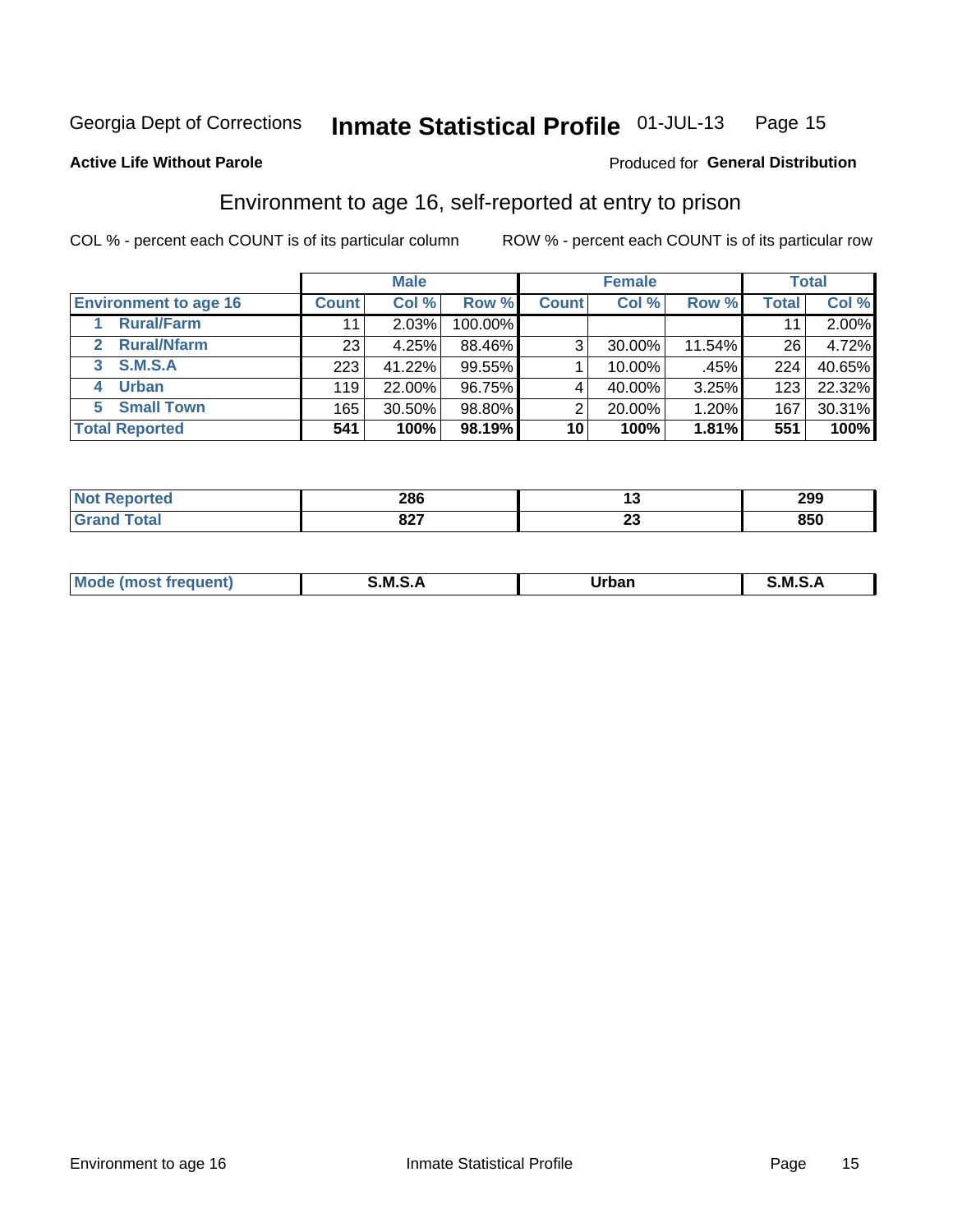#### Inmate Statistical Profile 01-JUL-13 Page 16

### **Active Life Without Parole**

### Produced for General Distribution

### Guardian status to age 16, self-reported at entry to prison

COL % - percent each COUNT is of its particular column

|                                  |              | <b>Male</b> |         |              | <b>Female</b> |       |              | <b>Total</b> |
|----------------------------------|--------------|-------------|---------|--------------|---------------|-------|--------------|--------------|
| <b>Guardian Status To Age 16</b> | <b>Count</b> | Col %       | Row %   | <b>Count</b> | Col %         | Row % | <b>Total</b> | Col %        |
| 2 Father Only                    | 11           | 2.36%       | 100.00% |              |               |       | 11           | 2.33%        |
| <b>3 Both Parents</b>            | 191          | 40.99%      | 97.95%  | 4            | 66.67%        | 2.05% | 195          | 41.31%       |
| <b>4 Mother Only</b>             | 185          | 39.70%      | 99.46%  |              | 16.67%        | .54%  | 186          | 39.41%       |
| <b>6 Oth Female</b>              | 15           | 3.22%       | 100.00% |              |               |       | 15           | 3.18%        |
| <b>7 Oth Male</b>                | 4            | .86%        | 100.00% |              |               |       | 4            | .85%         |
| 8 Step-Parents                   | 11           | 2.36%       | 100.00% |              |               |       | 11           | 2.33%        |
| 9 Foster Home                    | 9            | 1.93%       | 100.00% |              |               |       | 9            | 1.91%        |
| <b>10 Grand Parents</b>          | 40           | 8.58%       | 97.56%  |              | 16.67%        | 2.44% | 41           | 8.69%        |
| <b>Total Reported</b>            | 466          | 100%        | 98.73%  | 6            | 100%          | 1.27% | 472          | 100%         |

| ted | 901<br>JV I |          | 270<br><u>JI U</u> |
|-----|-------------|----------|--------------------|
|     | ^^7<br>,,,  | ~~<br>Δv | 850                |

| <b>Mode (most frequent)</b> | <b>Both Parents</b> | <b>Both Parents</b> | <b>Both Parents</b> |
|-----------------------------|---------------------|---------------------|---------------------|
|                             |                     |                     |                     |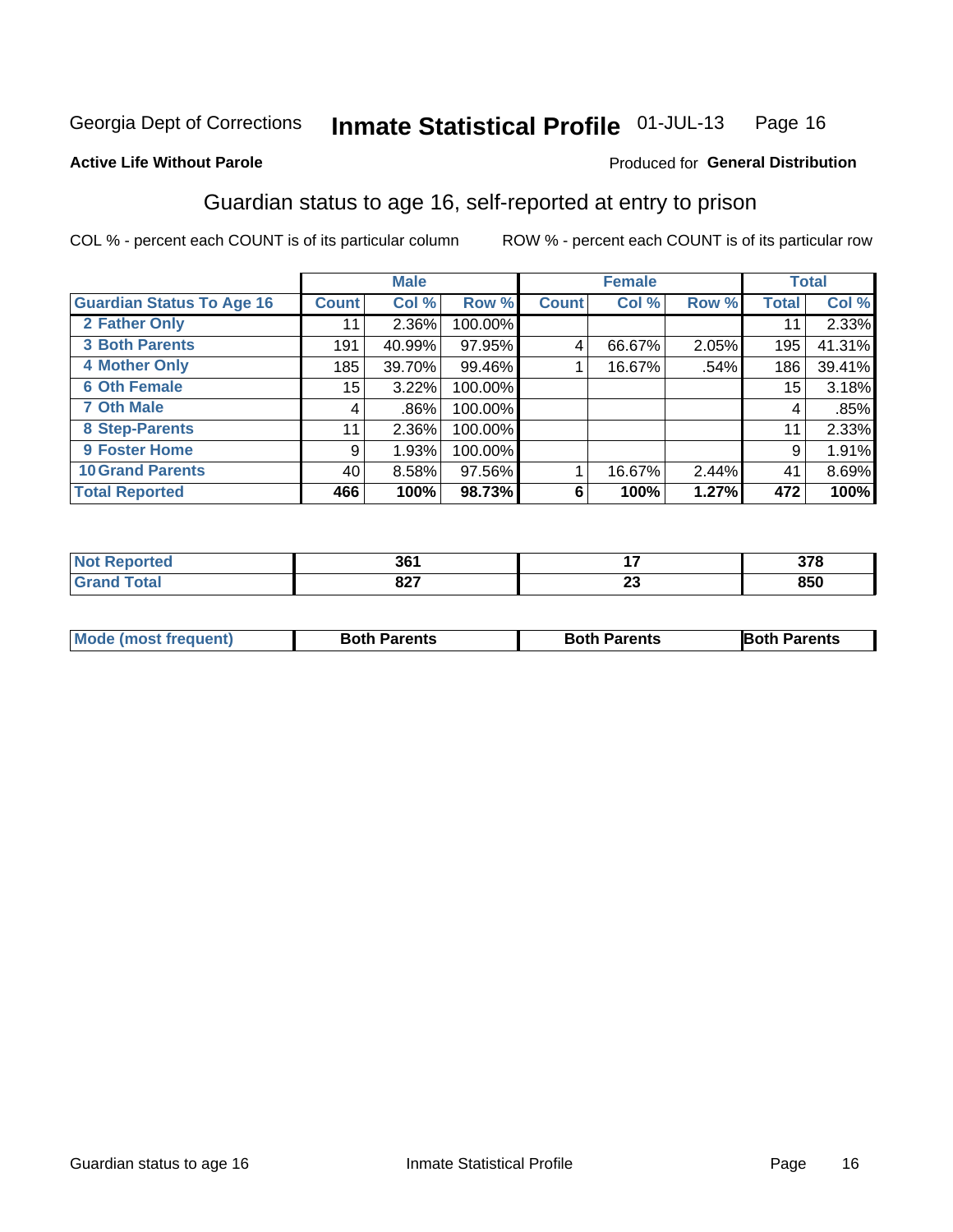#### Inmate Statistical Profile 01-JUL-13 Page 17

### **Active Life Without Parole**

### Produced for General Distribution

### Employment status before prison, self-reported at entry to prison

COL % - percent each COUNT is of its particular column

|                                  |                    |              | <b>Male</b> |         |              | <b>Female</b> |       |       | <b>Total</b> |
|----------------------------------|--------------------|--------------|-------------|---------|--------------|---------------|-------|-------|--------------|
| <b>Employment Status</b>         |                    | <b>Count</b> | Col %       | Row %   | <b>Count</b> | Col %         | Row % | Total | Col %        |
| <b>Full Time</b>                 |                    | 358          | 52.57%      | 97.28%  | 10           | 52.63%        | 2.72% | 368   | 52.57%       |
| <b>Part Time</b><br>$\mathbf{2}$ |                    | 50           | 7.34%       | 100.00% |              |               |       | 50    | 7.14%        |
| 3                                | Unempl $<$ 6m      | 65           | 9.54%       | 98.48%  |              | $5.26\%$      | 1.52% | 66    | 9.43%        |
| 4                                | Unempl > 6m        | 111          | 16.30%      | 94.07%  |              | 36.84%        | 5.93% | 118   | 16.86%       |
| 5                                | <b>Never Workd</b> | 56           | 8.22%       | 100.00% |              |               |       | 56    | 8.00%        |
| <b>Student</b><br>6              |                    | 14           | 2.06%       | 100.00% |              |               |       | 14    | 2.00%        |
| <b>Incapable</b><br>7            |                    | 27           | 3.96%       | 96.43%  |              | $5.26\%$      | 3.57% | 28    | 4.00%        |
| <b>Total Reported</b>            |                    | 681          | 100%        | 97.29%  | 19           | 100%          | 2.71% | 700   | 100%         |

| тес | 146<br>$\sim$         |         | 150 |
|-----|-----------------------|---------|-----|
|     | 007<br>O <sub>1</sub> | n.<br>~ | 850 |

| Mc | ∴ull | ----<br>ıme<br>w |
|----|------|------------------|
|    |      |                  |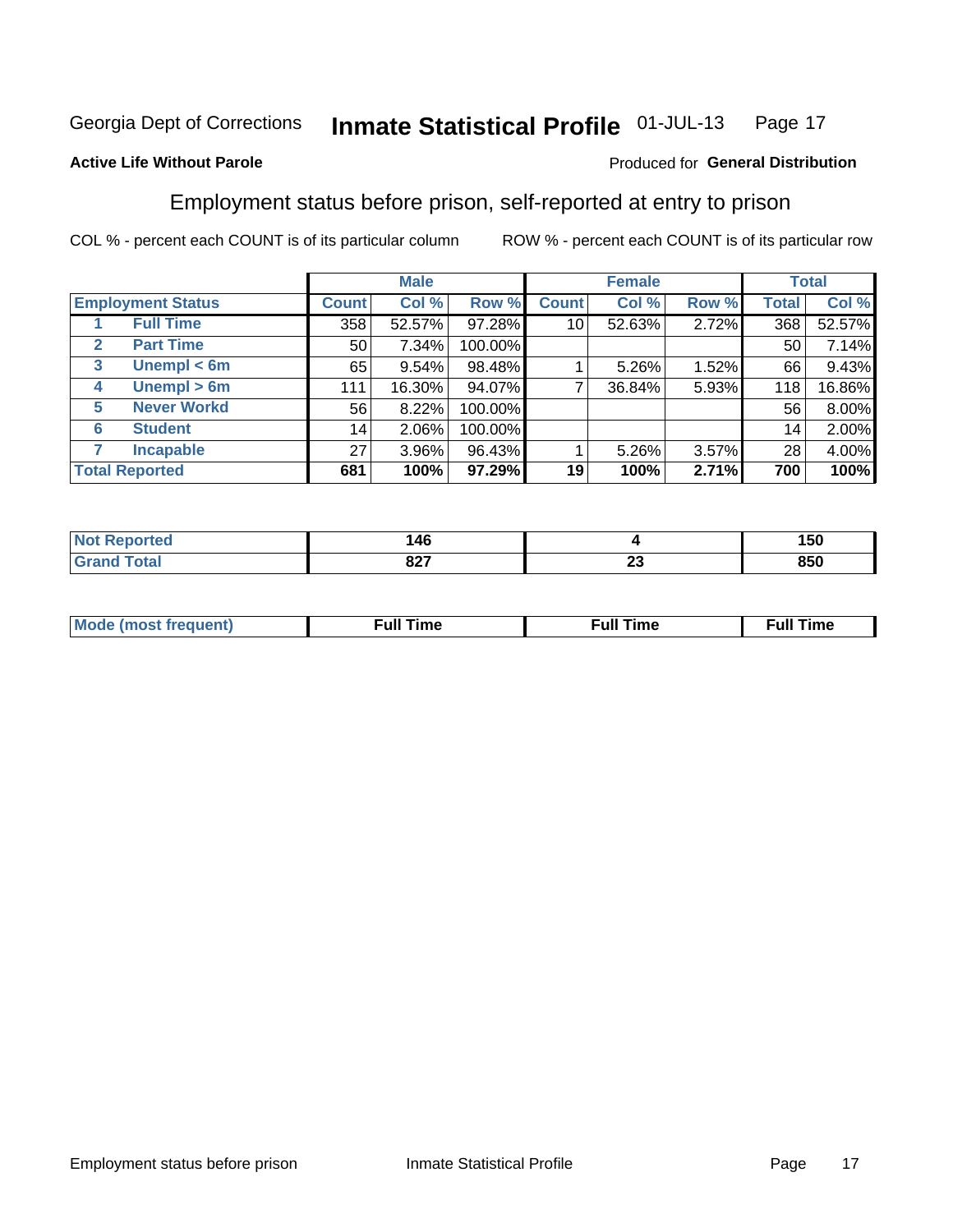#### Inmate Statistical Profile 01-JUL-13 Page 18

### **Active Life Without Parole**

Produced for General Distribution

### Age at admission

COL % - percent each COUNT is of its particular column

|                         |                         | <b>Male</b> |         |                | <b>Female</b> |        |                | <b>Total</b> |
|-------------------------|-------------------------|-------------|---------|----------------|---------------|--------|----------------|--------------|
| <b>Age At Admission</b> | <b>Count</b>            | Col %       | Row %   | <b>Count</b>   | Col %         | Row %  | <b>Total</b>   | Col %        |
| 15                      | 2                       | 0.24%       | 100.00% |                |               |        | 2              | 0.24%        |
| 16                      | 1                       | 0.12%       | 100.00% |                |               |        | $\mathbf{1}$   | 0.12%        |
| $\overline{17}$         | $\overline{\mathbf{c}}$ | 0.24%       | 100.00% |                |               |        | $\overline{2}$ | 0.24%        |
| 18                      | 10                      | 1.21%       | 100.00% |                |               |        | 10             | 1.18%        |
| 19                      | 17                      | 2.06%       | 100.00% |                |               |        | 17             | 2.00%        |
| $\overline{20}$         | 17                      | 2.06%       | 94.44%  | 1              | 4.35%         | 5.56%  | 18             | 2.12%        |
| 21                      | 24                      | 2.90%       | 100.00% |                |               |        | 24             | 2.82%        |
| 22                      | 37                      | 4.47%       | 100.00% |                |               |        | 37             | 4.35%        |
| 23                      | 25                      | 3.02%       | 92.59%  | $\overline{2}$ | 8.70%         | 7.41%  | 27             | 3.18%        |
| 24                      | 31                      | 3.75%       | 96.88%  | 1              | 4.35%         | 3.13%  | 32             | 3.76%        |
| $\overline{25}$         | 28                      | 3.39%       | 96.55%  | 1              | 4.35%         | 3.45%  | 29             | 3.41%        |
| 26                      | 33                      | 3.99%       | 100.00% |                |               |        | 33             | 3.88%        |
| $\overline{27}$         | 29                      | 3.51%       | 93.55%  | $\overline{2}$ | 8.70%         | 6.45%  | 31             | 3.65%        |
| 28                      | 38                      | 4.59%       | 97.44%  | 1              | 4.35%         | 2.56%  | 39             | 4.59%        |
| 29                      | 36                      | 4.35%       | 100.00% |                |               |        | 36             | 4.24%        |
| 30                      | 26                      | 3.14%       | 100.00% |                |               |        | 26             | 3.06%        |
| 31                      | 33                      | 3.99%       | 100.00% |                |               |        | 33             | 3.88%        |
| 32                      | 32                      | 3.87%       | 91.43%  | 3              | 13.04%        | 8.57%  | 35             | 4.12%        |
| 33                      | 21                      | 2.54%       | 100.00% |                |               |        | 21             | 2.47%        |
| 34                      | 20                      | 2.42%       | 95.24%  | 1              | 4.35%         | 4.76%  | 21             | 2.47%        |
| 35                      | 21                      | 2.54%       | 95.45%  | 1              | 4.35%         | 4.55%  | 22             | 2.59%        |
| 36                      | 35                      | 4.23%       | 100.00% |                |               |        | 35             | 4.12%        |
| $\overline{37}$         | 22                      | 2.66%       | 100.00% |                |               |        | 22             | 2.59%        |
| 38                      | 23                      | 2.78%       | 100.00% |                |               |        | 23             | 2.71%        |
| 39                      | 21                      | 2.54%       | 95.45%  | 1              | 4.35%         | 4.55%  | 22             | 2.59%        |
| 40                      | 17                      | 2.06%       | 100.00% |                |               |        | 17             | 2.00%        |
| 41                      | 30                      | 3.63%       | 96.77%  | 1              | 4.35%         | 3.23%  | 31             | 3.65%        |
| 42                      | 23                      | 2.78%       | 100.00% |                |               |        | 23             | 2.71%        |
| 43                      | 16                      | 1.93%       | 94.12%  | 1              | 4.35%         | 5.88%  | 17             | 2.00%        |
| 44                      | 14                      | 1.69%       | 87.50%  | $\overline{2}$ | 8.70%         | 12.50% | 16             | 1.88%        |
| 45                      | 20                      | 2.42%       | 100.00% |                |               |        | 20             | 2.35%        |
| 46                      | 19                      | 2.30%       | 90.48%  | $\overline{2}$ | 8.70%         | 9.52%  | 21             | 2.47%        |
| 47                      | 13                      | 1.57%       | 100.00% |                |               |        | 13             | 1.53%        |
| 48                      | 12                      | 1.45%       | 80.00%  | 3              | 13.04%        | 20.00% | 15             | 1.76%        |
| 49                      | 14                      | 1.69%       | 100.00% |                |               |        | 14             | 1.65%        |
| 50                      | 9                       | 1.09%       | 100.00% |                |               |        | 9              | 1.06%        |
| $\overline{51}$         | $6\phantom{1}6$         | 0.73%       | 100.00% |                |               |        | 6              | 0.71%        |
| 52                      | 8                       | 0.97%       | 100.00% |                |               |        | 8              | 0.94%        |
| 53                      | $6\phantom{1}6$         | 0.73%       | 100.00% |                |               |        | 6              | 0.71%        |
| 54                      | 3                       | 0.36%       | 100.00% |                |               |        | 3              | 0.35%        |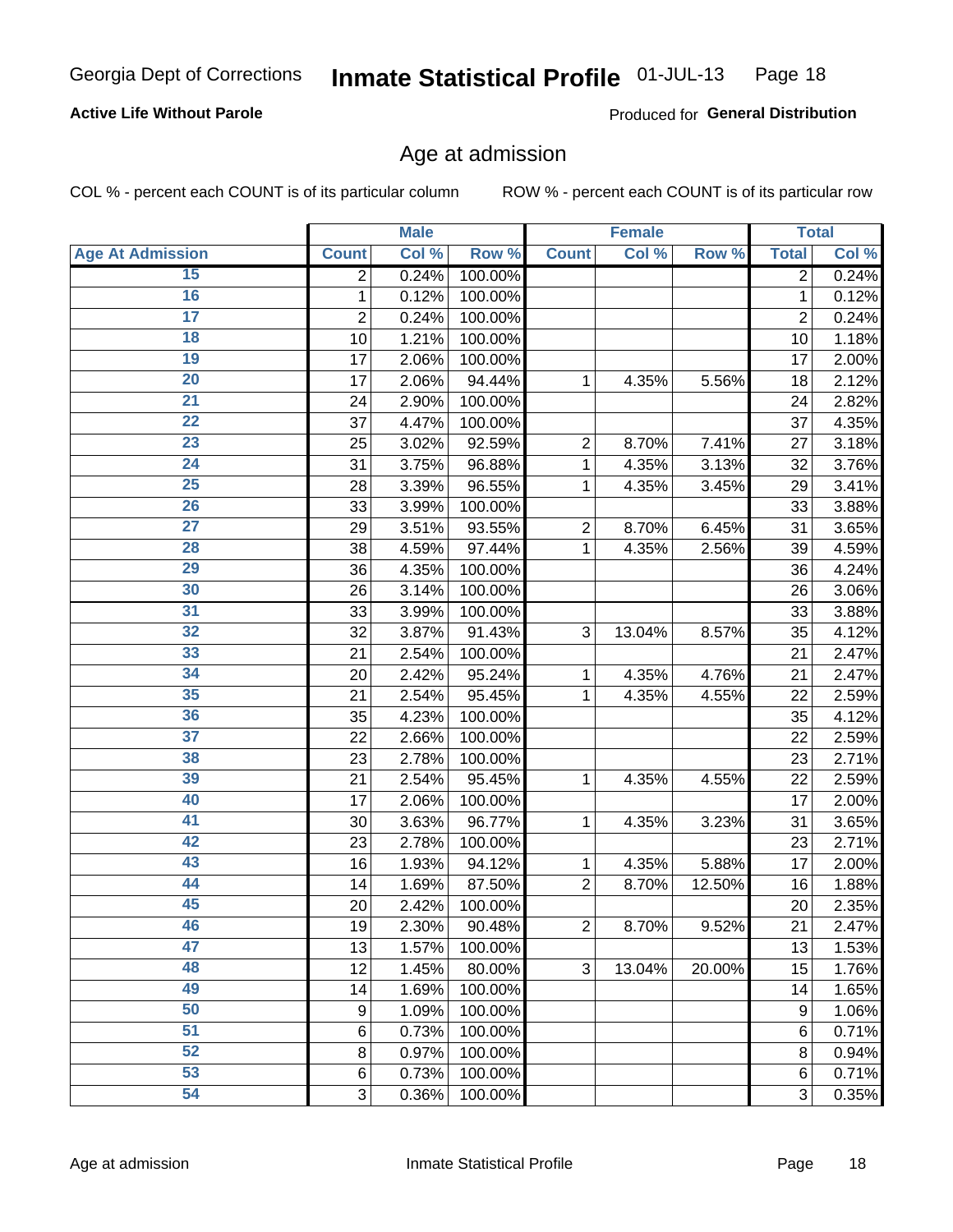#### Inmate Statistical Profile 01-JUL-13 Page 19

### **Active Life Without Parole**

Produced for General Distribution

### Age at admission

COL % - percent each COUNT is of its particular column

|                         |              | <b>Male</b> |         |              | <b>Female</b> |       |                | <b>Total</b> |
|-------------------------|--------------|-------------|---------|--------------|---------------|-------|----------------|--------------|
| <b>Age At Admission</b> | <b>Count</b> | Col %       | Row %   | <b>Count</b> | Col %         | Row % | <b>Total</b>   | Col %        |
| 55                      | 4            | 0.48%       | 100.00% |              |               |       | 4              | 0.47%        |
| 56                      |              | 0.85%       | 100.00% |              |               |       |                | 0.82%        |
| 57                      | 5            | 0.60%       | 100.00% |              |               |       | 5              | 0.59%        |
| 58                      | 5            | 0.60%       | 100.00% |              |               |       | 5              | 0.59%        |
| 60                      | 2            | 0.24%       | 100.00% |              |               |       | 2              | 0.24%        |
| 62                      |              | 0.12%       | 100.00% |              |               |       |                | 0.12%        |
| 63                      |              | 0.12%       | 100.00% |              |               |       |                | 0.12%        |
| 64                      | 3            | 0.36%       | 100.00% |              |               |       | 3              | 0.35%        |
| 65                      |              | 0.12%       | 100.00% |              |               |       |                | 0.12%        |
| 66                      |              | 0.12%       | 100.00% |              |               |       |                | 0.12%        |
| 69                      | 2            | 0.24%       | 100.00% |              |               |       | $\overline{2}$ | 0.24%        |
| 71                      |              | 0.12%       | 100.00% |              |               |       |                | 0.12%        |
| <b>Total Reported</b>   | 827          | 100%        | 97.29%  | 23           | 100%          | 2.71% | 850            | 100%         |

| <b>rted</b>          |      |                          |     |
|----------------------|------|--------------------------|-----|
| $\sim$ $\sim$ $\sim$ | 007  | $\overline{\phantom{a}}$ | 850 |
| _____                | 04 I | ∼∸                       |     |

| Mean<br>(average)              | 34.04 | 35.17    | 34.07    |
|--------------------------------|-------|----------|----------|
| <b>Median (middle)</b>         | JŁ    |          | າາ<br>ാച |
| <b>Mode</b><br>(most frequent) | იი    | ^^<br>JZ | 28       |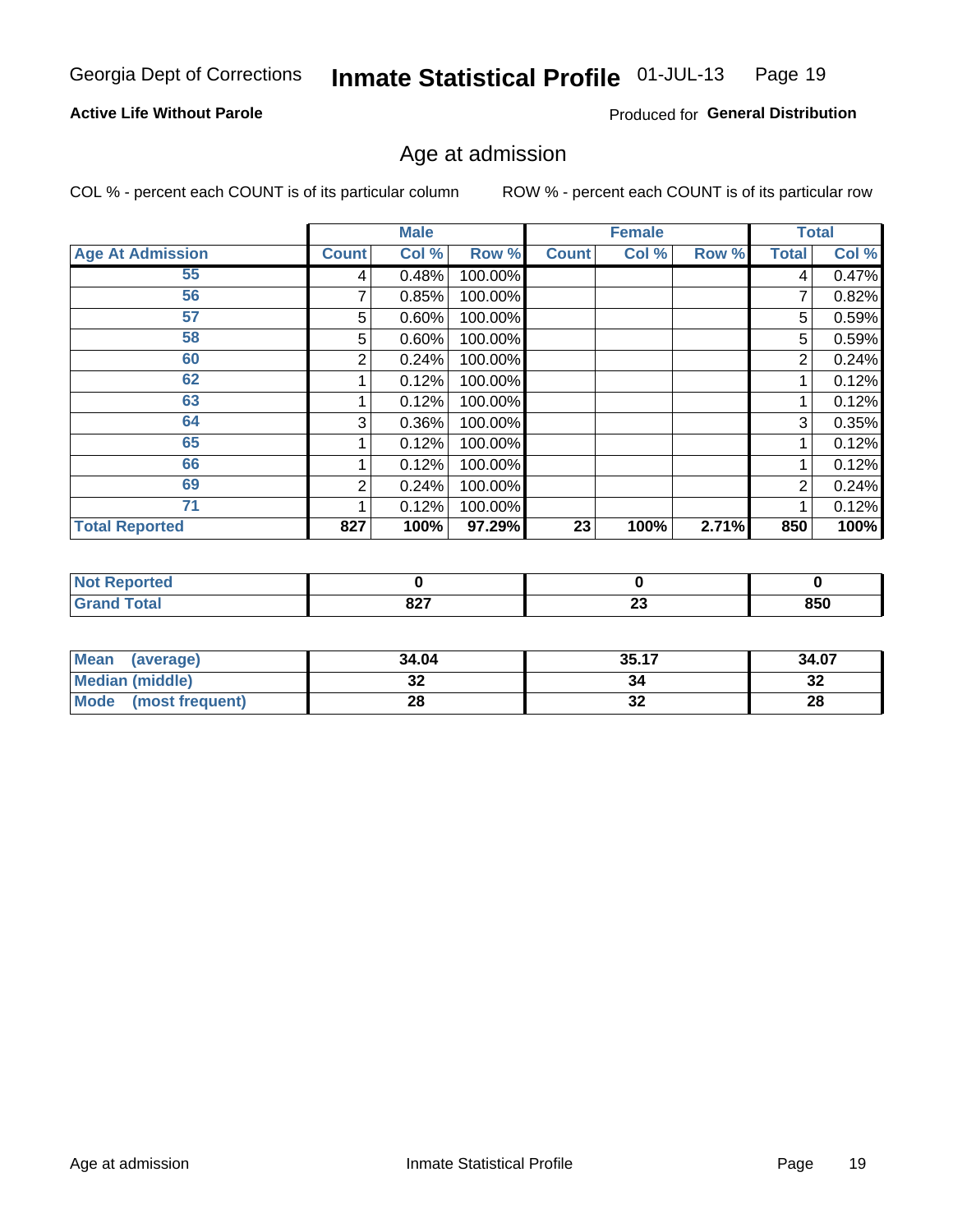#### Inmate Statistical Profile 01-JUL-13 Page 20

### **Active Life Without Parole**

### Produced for General Distribution

### Height, measured at entry to prison

COL % - percent each COUNT is of its particular column

|                       |              | <b>Male</b> |         |              | <b>Female</b> |         |       | Total      |
|-----------------------|--------------|-------------|---------|--------------|---------------|---------|-------|------------|
| <b>Height</b>         | <b>Count</b> | Col %       | Row %   | <b>Count</b> | Col %         | Row %   | Total | Col %      |
| 4'10"                 |              |             |         |              | 100.00%       | 100.00% |       | 0.47%      |
| 5'10''                | 107          | 50.95%      | 100.00% |              |               |         |       | 107 50.71% |
| 5'11''                | 102          | 48.57%      | 100.00% |              |               |         |       | 102 48.34% |
| 6'01''                |              | 0.48%       | 100.00% |              |               |         |       | 0.47%      |
| <b>Total Reported</b> | 210          | 100%        | 99.53%  |              | 100%          | 0.47%   | 211   | 100%       |

| <b>Not</b><br><b>orted</b><br>kenor | <b>CA7</b><br>$\sim$ $\sim$ | --  | 639 |
|-------------------------------------|-----------------------------|-----|-----|
| <b>Total</b>                        | 027                         | - - | 850 |
| ' Grano                             | 94 I                        | ⊷   |     |

| <b>Mean</b><br>(average)       | 544"  | 4'10" | 5'10" |
|--------------------------------|-------|-------|-------|
| Median (middle)                | 5'10" | 4'10" | 5'10" |
| <b>Mode</b><br>(most frequent) | 5'10" | 4'10" | 5'10" |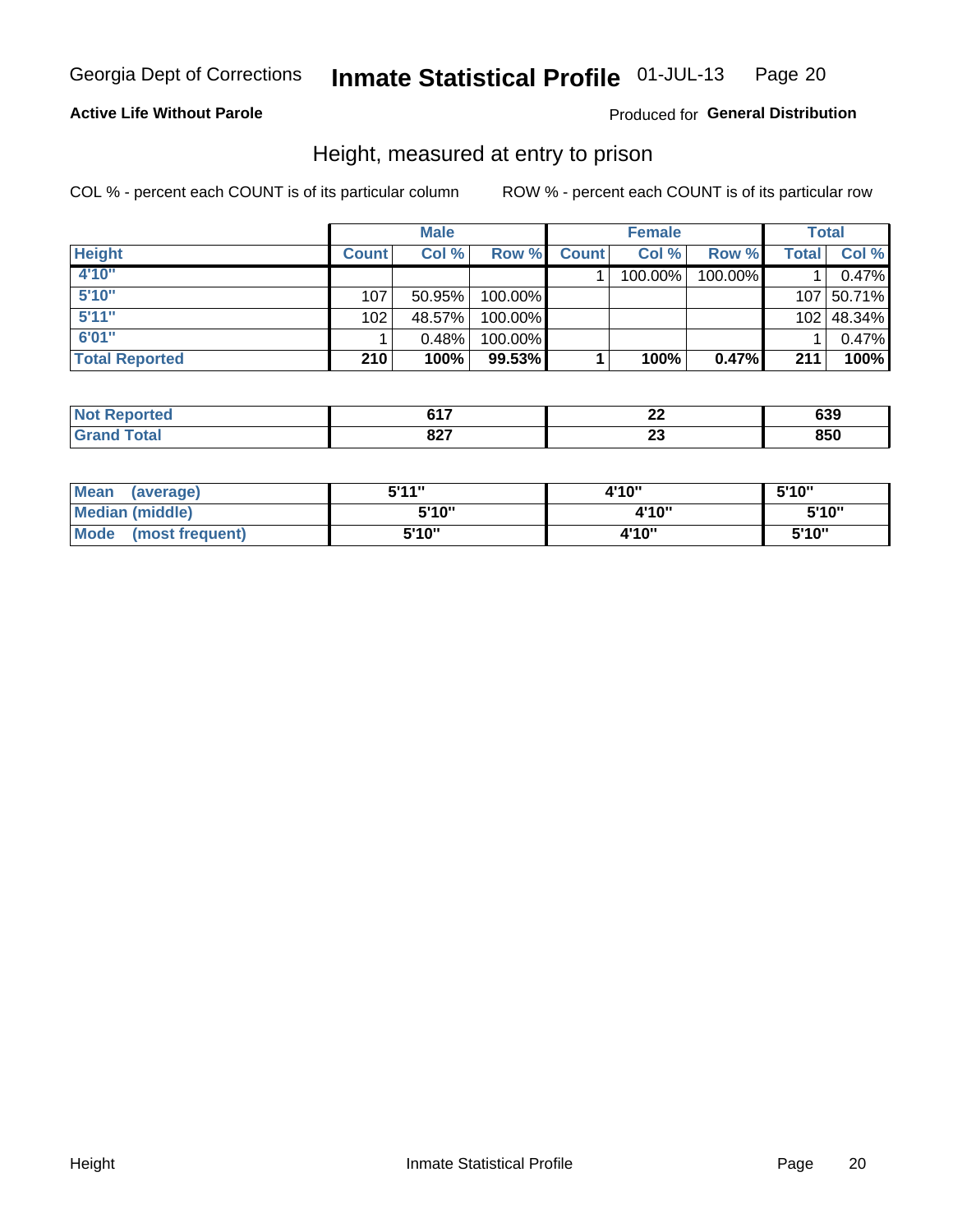#### Inmate Statistical Profile 01-JUL-13 Page 21

### **Active Life Without Parole**

Produced for General Distribution

### Weight, measured at entry to prison

COL % - percent each COUNT is of its particular column

|                       |                | <b>Male</b> |         |                 | <b>Female</b> |         | <b>Total</b>   |        |
|-----------------------|----------------|-------------|---------|-----------------|---------------|---------|----------------|--------|
| <b>Weight</b>         | <b>Count</b>   | Col %       | Row %   | <b>Count</b>    | Col%          | Row %   | <b>Total</b>   | Col %  |
| 90 - 99 pounds        |                |             |         | 1               | 4.35%         | 100.00% | $\mathbf{1}$   | 0.12%  |
| 110 - 119 pounds      |                |             |         | $\overline{2}$  | 8.70%         | 100.00% | $\overline{2}$ | 0.24%  |
| 120 - 129 pounds      | 4              | 0.48%       | 100.00% |                 |               |         | 4              | 0.47%  |
| 130 - 139 pounds      | 17             | 2.06%       | 85.00%  | 3               | 13.04%        | 15.00%  | 20             | 2.36%  |
| 140 - 149 pounds      | 50             | 6.05%       | 98.04%  | 1               | 4.35%         | 1.96%   | 51             | 6.01%  |
| 150 - 159 pounds      | 83             | 10.05%      | 100.00% |                 |               |         | 83             | 9.78%  |
| 160 - 169 pounds      | 95             | 11.50%      | 96.94%  | 3               | 13.04%        | 3.06%   | 98             | 11.54% |
| 170 - 179 pounds      | 119            | 14.41%      | 98.35%  | $\overline{2}$  | 8.70%         | 1.65%   | 121            | 14.25% |
| 180 - 189 pounds      | 96             | 11.62%      | 97.96%  | $\overline{2}$  | 8.70%         | 2.04%   | 98             | 11.54% |
| 190 - 199 pounds      | 70             | 8.47%       | 100.00% |                 |               |         | 70             | 8.24%  |
| 200 - 209 pounds      | 73             | 8.84%       | 97.33%  | $\overline{2}$  | 8.70%         | 2.67%   | 75             | 8.83%  |
| 210 - 219 pounds      | 54             | 6.54%       | 94.74%  | 3               | 13.04%        | 5.26%   | 57             | 6.71%  |
| 220 - 229 pounds      | 52             | 6.30%       | 98.11%  | 1               | 4.35%         | 1.89%   | 53             | 6.24%  |
| 230 - 239 pounds      | 32             | 3.87%       | 100.00% |                 |               |         | 32             | 3.77%  |
| 240 - 249 pounds      | 23             | 2.78%       | 100.00% |                 |               |         | 23             | 2.71%  |
| 250 - 259 pounds      | 16             | 1.94%       | 94.12%  | 1               | 4.35%         | 5.88%   | 17             | 2.00%  |
| 260 - 269 pounds      | 10             | 1.21%       | 100.00% |                 |               |         | 10             | 1.18%  |
| 270 - 279 pounds      | 11             | 1.33%       | 100.00% |                 |               |         | 11             | 1.30%  |
| 280 - 289 pounds      | $\overline{7}$ | 0.85%       | 87.50%  | 1               | 4.35%         | 12.50%  | 8              | 0.94%  |
| 290 - 299 pounds      | 3              | 0.36%       | 100.00% |                 |               |         | 3              | 0.35%  |
| 300 - 309 pounds      | $\overline{2}$ | 0.24%       | 100.00% |                 |               |         | $\overline{2}$ | 0.24%  |
| 310 - 319 pounds      | 1              | 0.12%       | 100.00% |                 |               |         | $\mathbf{1}$   | 0.12%  |
| 320 - 329 pounds      | 4              | 0.48%       | 80.00%  | 1               | 4.35%         | 20.00%  | 5              | 0.59%  |
| 330 - 339 pounds      | 3              | 0.36%       | 100.00% |                 |               |         | 3              | 0.35%  |
| 400 pounds and over   | 1              | 0.12%       | 100.00% |                 |               |         | $\mathbf 1$    | 0.12%  |
| <b>Total Reported</b> | 826            | 100%        | 97.29%  | $\overline{23}$ | 100%          | 2.71%   | 849            | 100%   |

| TEO                         |                      |    |     |
|-----------------------------|----------------------|----|-----|
| $\sim$ $\sim$ $\sim$ $\sim$ | 007<br>J 4<br>$\sim$ | -- | 850 |

| <b>Mean</b><br>(average) | 190   | 182 | 190 |
|--------------------------|-------|-----|-----|
| <b>Median (middle)</b>   | 182.5 | 170 | 181 |
| Mode<br>(most frequent)  | 170   | 210 | 170 |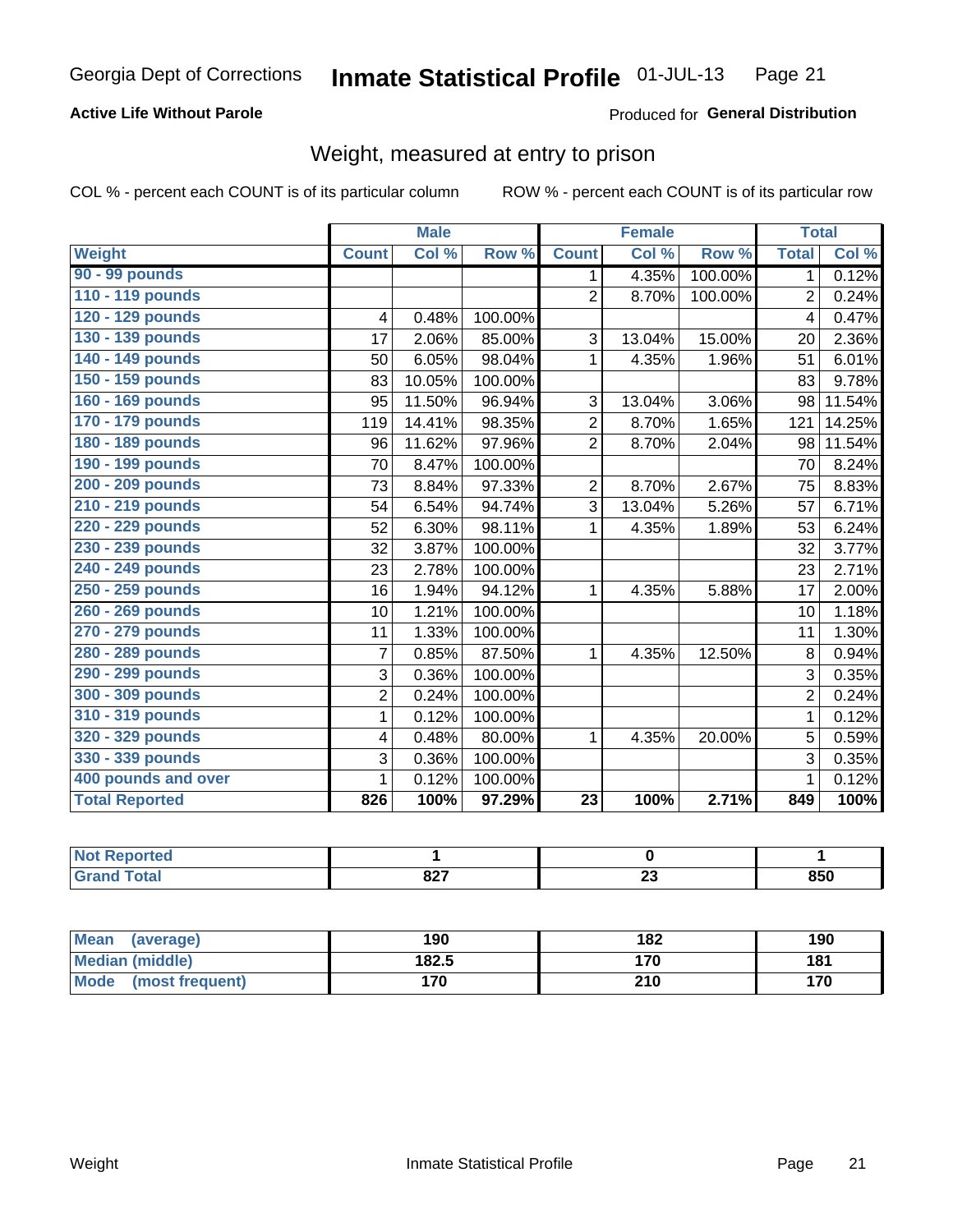#### Inmate Statistical Profile 01-JUL-13 Page 22

### **Active Life Without Parole**

**Produced for General Distribution** 

### Military service

COL % - percent each COUNT is of its particular column

|                         |              | <b>Male</b> |                    | <b>Female</b> |        |       | <b>Total</b> |
|-------------------------|--------------|-------------|--------------------|---------------|--------|-------|--------------|
| <b>Military service</b> | <b>Count</b> | Col%        | <b>Row % Count</b> | Col %         | Row %  | Total | Col %        |
| <b>Air Force</b>        | 40           | 72.73%      | 100.00%            |               |        | 40    | 72.73%       |
| <b>Army</b>             |              | $9.09\%$    | 100.00%            |               |        | 5     | 9.09%        |
| <b>Navy</b>             |              | 7.27%       | 100.00%            |               |        |       | 7.27%        |
| <b>Coast Guard</b>      | 6            | $10.91\%$   | 100.00%            |               |        | 6     | 10.91%       |
| <b>Total Reported</b>   | 55           | 100%        | 100.00%            |               | .00% l | 55    | 100%         |

| -770        | n.<br>∼∸ | 795 |
|-------------|----------|-----|
| ^^7<br>04 I | …<br>ZJ  | 850 |

| <b>Mode (most frequent)</b> | Force<br>Aır | Null | ∙orce |
|-----------------------------|--------------|------|-------|
|                             |              |      |       |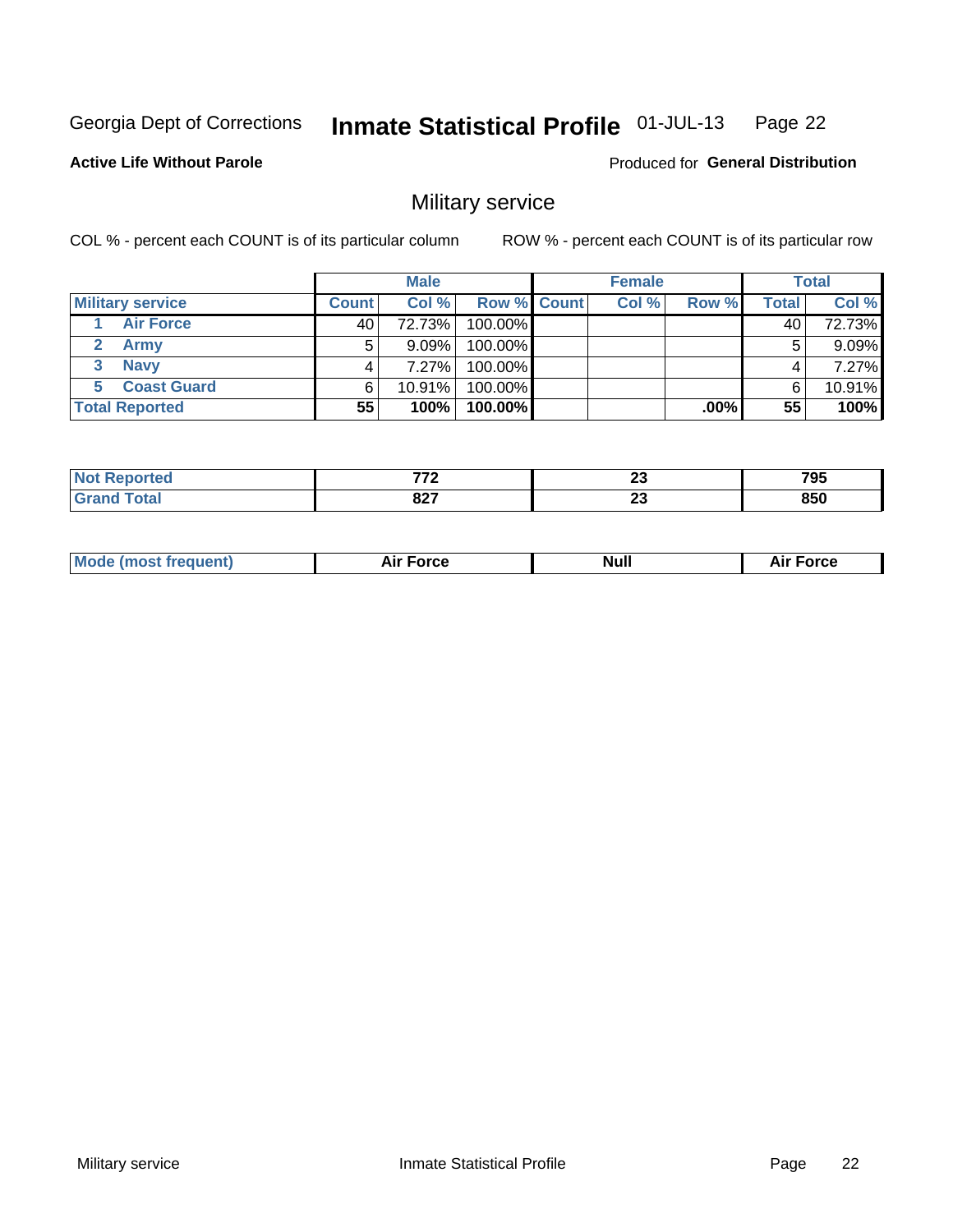#### Inmate Statistical Profile 01-JUL-13 Page 23

**Active Life Without Parole** 

**Produced for General Distribution** 

### Type of admission to prison

COL % - percent each COUNT is of its particular column

|                                      |              | <b>Male</b> |                    |    | <b>Female</b> |       |              | <b>Total</b> |
|--------------------------------------|--------------|-------------|--------------------|----|---------------|-------|--------------|--------------|
| <b>Type of Admission</b>             | <b>Count</b> | Col %       | <b>Row % Count</b> |    | Col %         | Row % | <b>Total</b> | Col %        |
| <b>New Sentence</b><br>52            | 796          | 96.25%      | 97.19%             | 23 | 100.00%       | 2.81% | 819          | 96.35%       |
| <b>Probation Rev Partial</b><br>53   |              | .12%        | 100.00%            |    |               |       |              | .12%         |
| <b>Probation Rev Remainder</b><br>54 | 5            | .60%        | 100.00%            |    |               |       | 5            | .59%         |
| <b>Parole Rev New Sentence</b><br>55 |              | .85%        | 100.00%            |    |               |       |              | .82%         |
| 56 Parole Rev No New                 | 6            | .73%        | 100.00%            |    |               |       | 6            | .71%         |
| <b>Sentence</b>                      |              |             |                    |    |               |       |              |              |
| <b>Life W/O Parole</b><br>70         | 12           | 1.45%       | 100.00%            |    |               |       | 12           | 1.41%        |
| <b>Total Reported</b>                | 827          | 100%        | 97.29%             | 23 | 100%          | 2.71% | 850          | 100%         |

| Reported<br><b>NOT</b><br>$\sim$ |                   |                     |     |
|----------------------------------|-------------------|---------------------|-----|
| <b>Total</b>                     | ^^7<br><u>uzi</u> | $\overline{ }$<br>~ | 850 |

| <b>Mode (most frequent)</b> | <b>New Sentence</b> | <b>New Sentence</b> | <b>New Sentence</b> |
|-----------------------------|---------------------|---------------------|---------------------|
|                             |                     |                     |                     |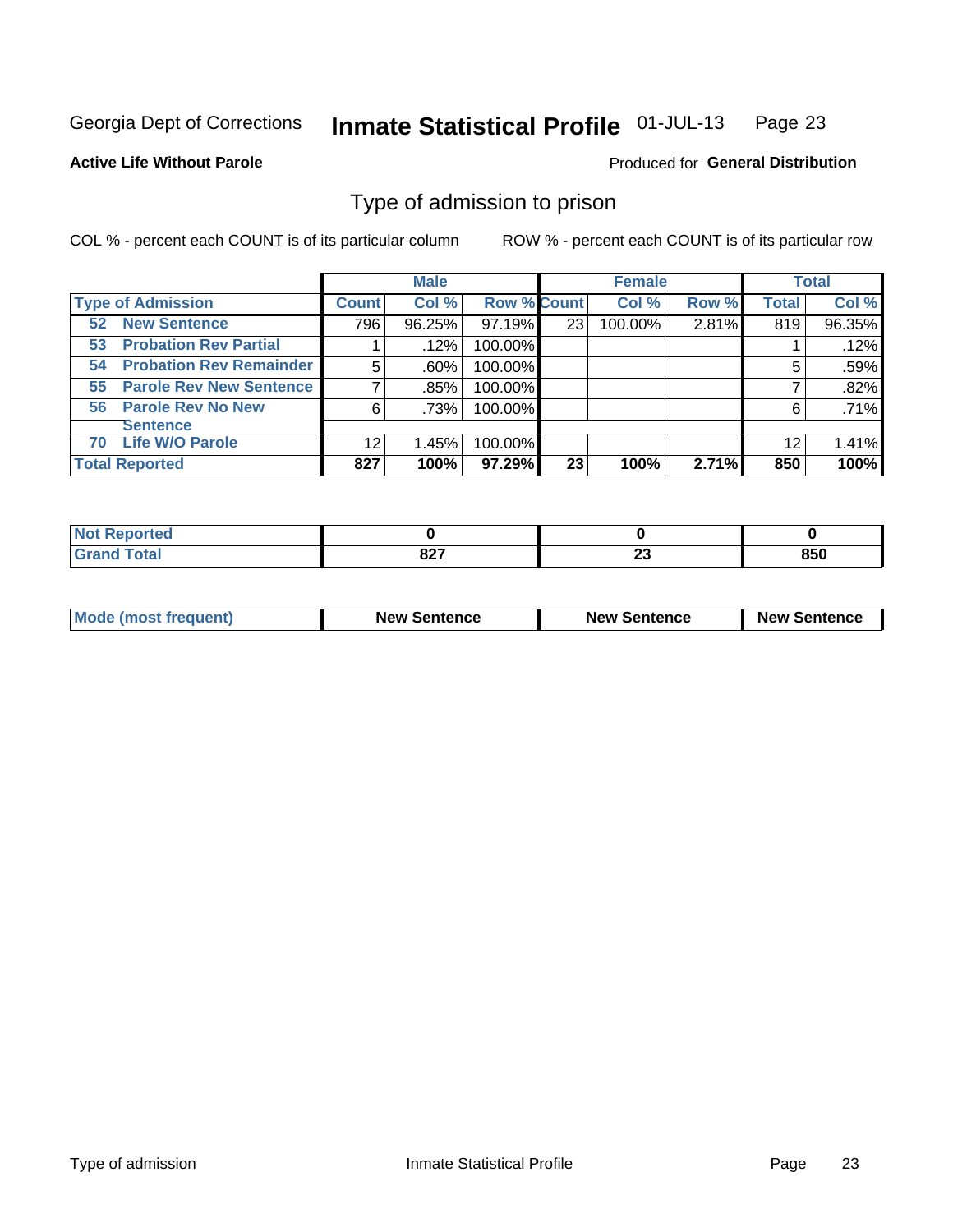#### Inmate Statistical Profile 01-JUL-13 Page 24

**Active Life Without Parole** 

### **Produced for General Distribution**

### Current / last security status

COL % - percent each COUNT is of its particular column

|                        |              | <b>Male</b> |                    |    | <b>Female</b> |           |       | <b>Total</b> |
|------------------------|--------------|-------------|--------------------|----|---------------|-----------|-------|--------------|
| <b>Security Status</b> | <b>Count</b> | Col %       | <b>Row % Count</b> |    | Col %         | Row %     | Total | Col %        |
| 3 Minimum              |              | $.12\%$     | $100.00\%$         |    | $.00\%$       |           |       | .12%         |
| 4 Medium               | 33           | $4.04\%$    | 82.50%             |    | 31.82%        | $17.50\%$ | 40    | 4.77%        |
| 5 Close                | 781          | $95.59\%$   | 98.12%             | 15 | 68.18%        | .88%      | 796   | 94.87%       |
| 6 Maximum              |              | .24%        | 100.00%            |    | .00%          |           | ◠     | .24%         |
| <b>Total Reported</b>  | 817          | 100%        | 97.38%             | 22 | 100%          | 2.62%     | 839   | 100%         |

| <b>Still being diagnosed</b> |     |          |     |
|------------------------------|-----|----------|-----|
| <b>Not Reported</b>          |     |          |     |
| <b>Grand Total</b>           | 827 | ^^<br>25 | 850 |

| Mode (most | Close   | Close   | Close   |
|------------|---------|---------|---------|
| frequent)  | - - - - | - - - - | - - - - |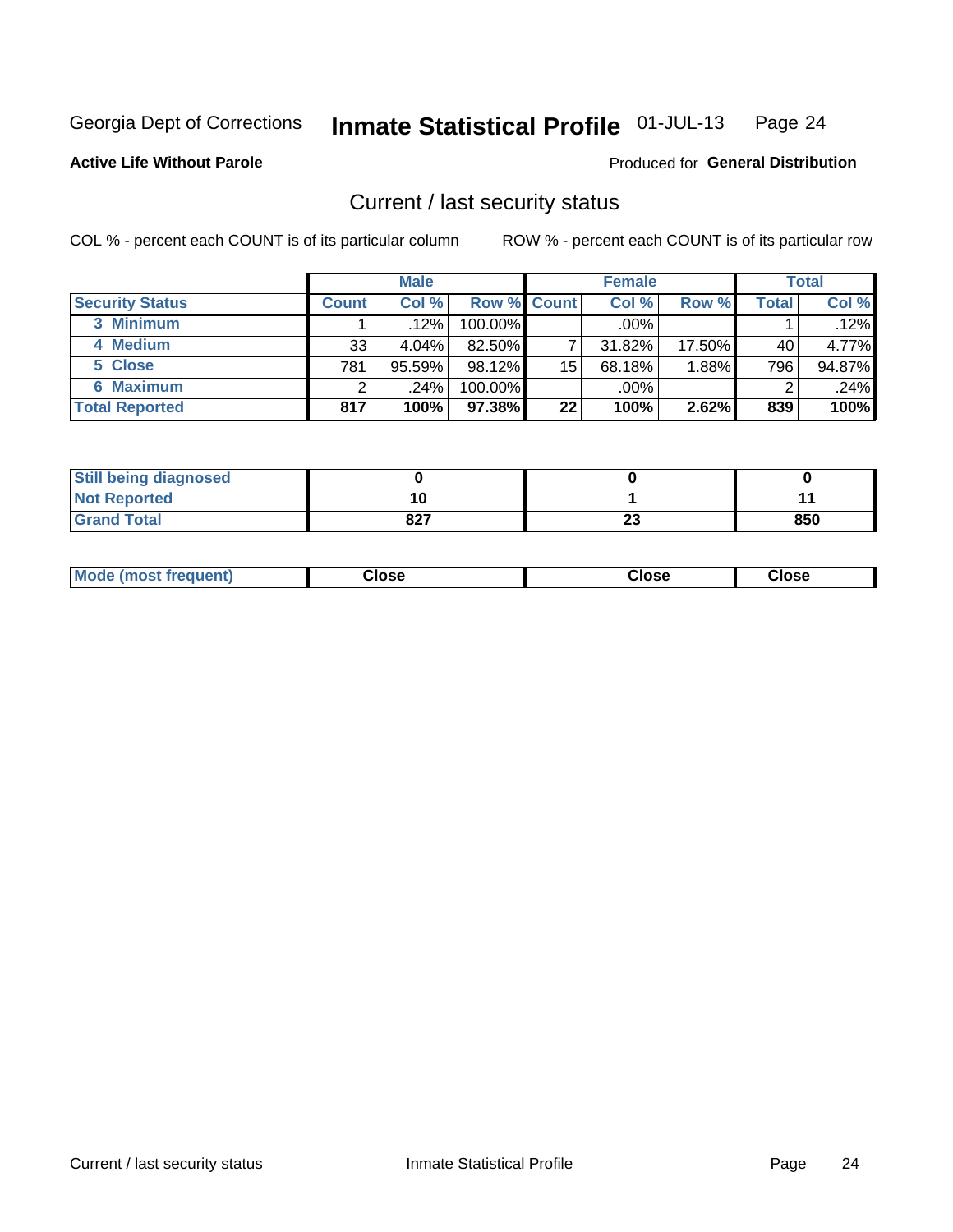#### Inmate Statistical Profile 01-JUL-13 Page 25

**Active Life Without Parole** 

Produced for General Distribution

### Current / last type of institution

COL % - percent each COUNT is of its particular column

|                            |              | <b>Male</b> |             |                 | <b>Female</b> |       |         | <b>Total</b> |
|----------------------------|--------------|-------------|-------------|-----------------|---------------|-------|---------|--------------|
| <b>Type of Institution</b> | <b>Count</b> | Col%        | Row % Count |                 | Col %         | Row % | Total i | Col %        |
| <b>State Prison</b>        | 821          | $99.27\%$   | $97.27\%$   | 231             | 100.00%       | 2.73% | 844     | 99.29%       |
| <b>Private Prison</b>      |              | 73%         | 100.00%     |                 |               |       |         | .71%         |
| <b>Total Reported</b>      | 827          | 100%        | 97.29%      | 23 <sub>1</sub> | 100%          | 2.71% | 850     | 100%         |

| rtea    |     |    |     |
|---------|-----|----|-----|
| $m = 1$ | 027 | n. | 0EM |
|         | 021 | ΔJ | ουι |

| <b>Mode (most frequent)</b> | <b>State Prison</b> | <b>State Prison</b> | <b>State Prison</b> |
|-----------------------------|---------------------|---------------------|---------------------|
|                             |                     |                     |                     |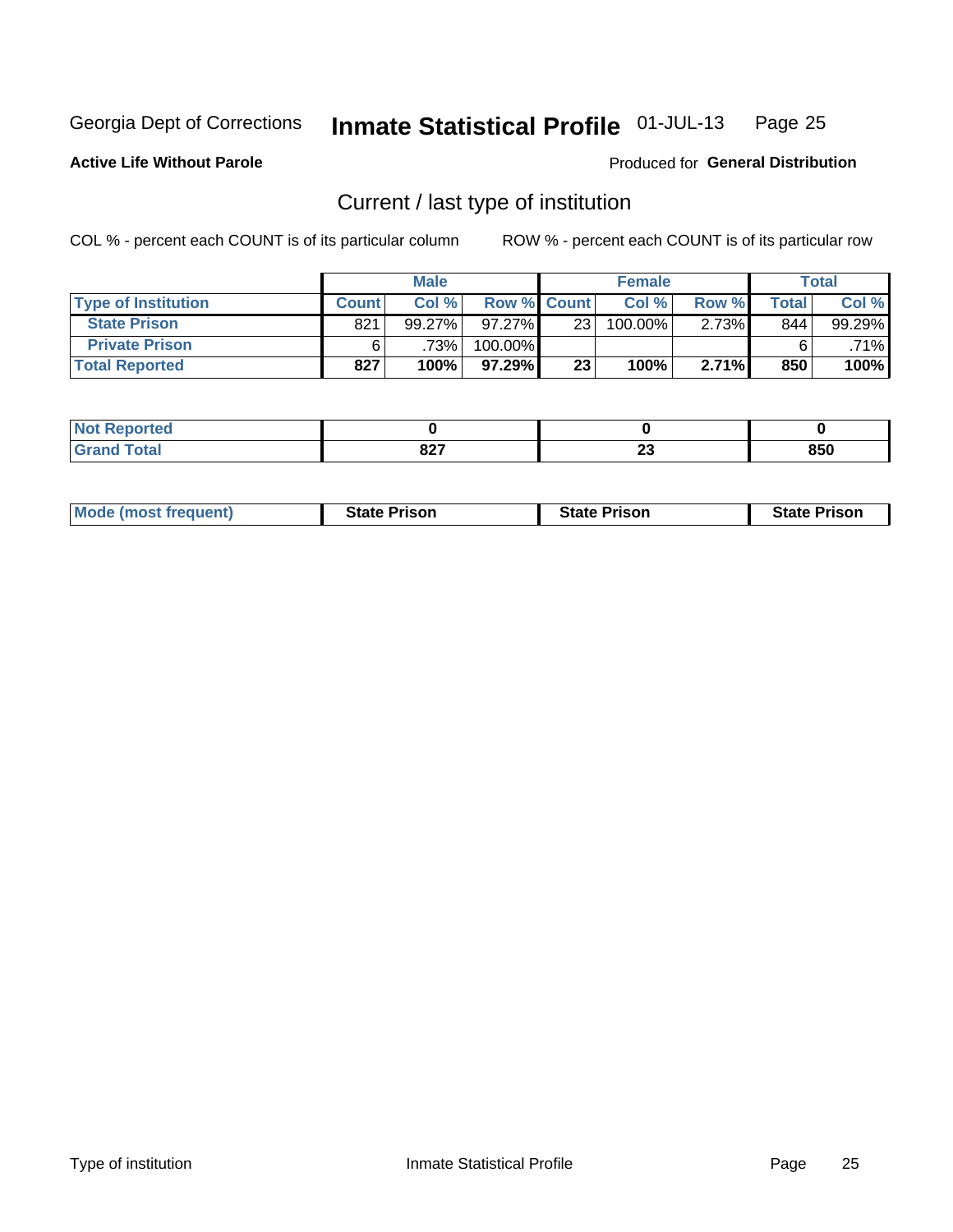#### Inmate Statistical Profile 01-JUL-13 Page 26

### **Active Life Without Parole**

### Produced for General Distribution

### Institution type - transitional centers

COL % - percent each COUNT is of its particular column

|                                                | Male  |                    | <b>Female</b> |                   | Total |
|------------------------------------------------|-------|--------------------|---------------|-------------------|-------|
| <b>Institution Type - Trans. Centers Count</b> | Col % | <b>Row % Count</b> |               | Col % Row % Total | Col % |
| <b>Total Reported</b>                          |       |                    |               |                   |       |

| <b>Reported</b><br><b>NOT</b><br>$\sim$            |  |  |
|----------------------------------------------------|--|--|
| $f$ $f \circ f \circ f$<br>$C = 1$<br><b>TULAI</b> |  |  |

| Mode (most frequent) | <b>Null</b> | <b>Null</b> | <b>Null</b> |
|----------------------|-------------|-------------|-------------|
|                      |             |             |             |
|                      |             |             |             |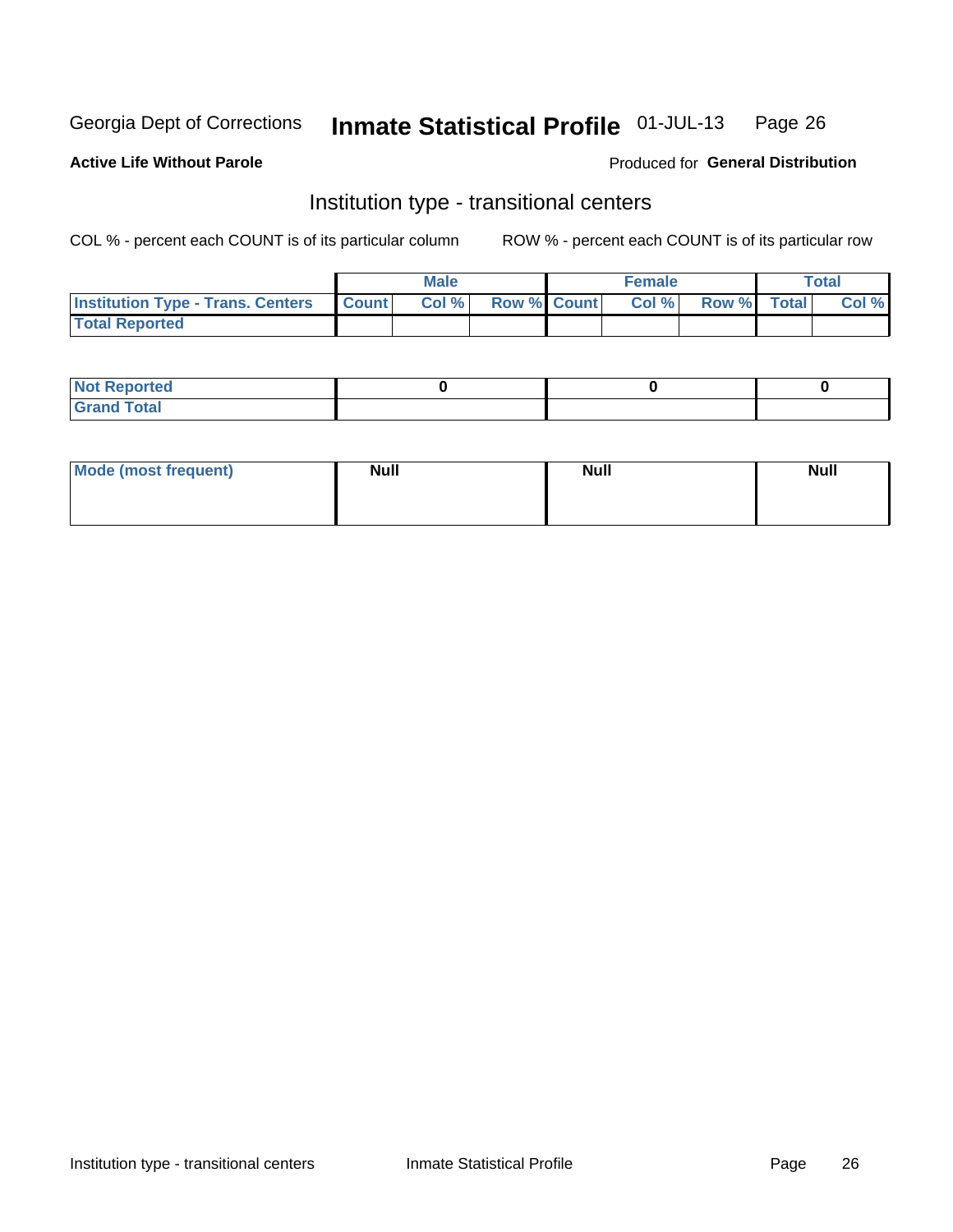#### Inmate Statistical Profile 01-JUL-13 Page 27

**Active Life Without Parole** 

**Produced for General Distribution** 

### Institution type - county prisons

COL % - percent each COUNT is of its particular column

|                                                  | <b>Male</b> |  | <b>Female</b>            |             | <b>Total</b> |
|--------------------------------------------------|-------------|--|--------------------------|-------------|--------------|
| <b>Institution Type - County Prisons   Count</b> | Col %       |  | <b>Row % Count Col %</b> | Row % Total | Col %        |
| <b>Total Reported</b>                            |             |  |                          |             |              |

| <b>Not Reported</b>         |  |  |
|-----------------------------|--|--|
| <b>Total</b><br>-<br>______ |  |  |

| <b>Mode</b>      | <b>Null</b> | <b>Null</b> | <b>Null</b> |
|------------------|-------------|-------------|-------------|
| (most freauent). |             |             |             |
|                  |             |             |             |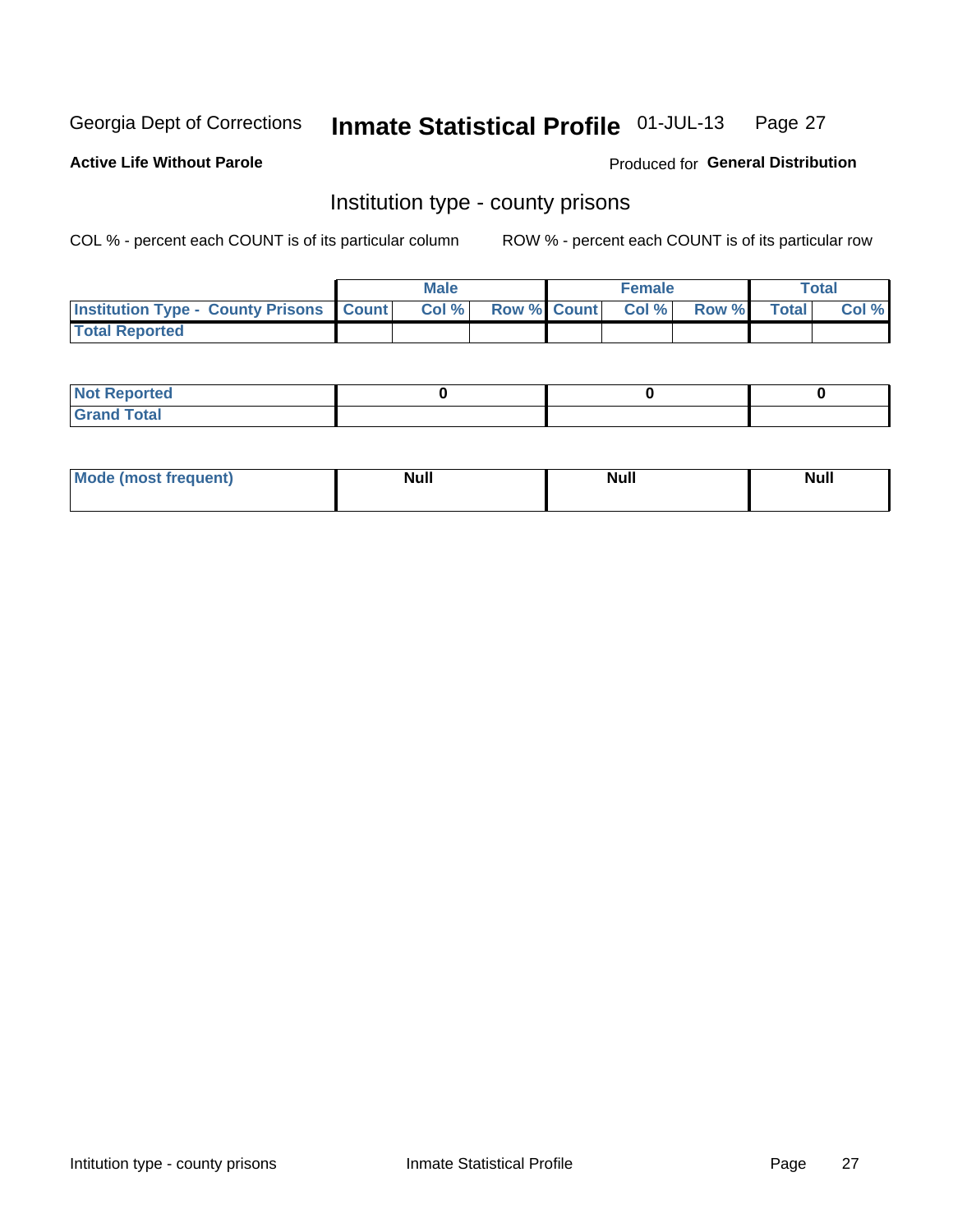#### Inmate Statistical Profile 01-JUL-13 Page 28

### **Active Life Without Parole**

### Produced for General Distribution

### Institution type - state prisons

COL % - percent each COUNT is of its particular column

|                                         |                | <b>Male</b>               |         |              | <b>Female</b>                 |         | <b>Total</b>                        |        |
|-----------------------------------------|----------------|---------------------------|---------|--------------|-------------------------------|---------|-------------------------------------|--------|
| <b>Institution Type - State Prisons</b> | <b>Count</b>   | Col %                     | Row %   | <b>Count</b> | Col %                         | Row %   | <b>Total</b>                        | Col %  |
| <b>Arrendale State Prison</b>           |                |                           |         | 13           | 56.52%                        | 100.00% | 13                                  | 1.54%  |
| <b>Augusta State Med. Prison</b>        | 53             | 6.46%                     | 100.00% |              |                               |         | 53                                  | 6.28%  |
| <b>Baldwin State Prison</b>             | 41             | 4.99%                     | 100.00% |              |                               |         | 41                                  | 4.86%  |
| <b>Burrus Corr Trn Cntr</b>             | 1              | .12%                      | 100.00% |              |                               |         |                                     | .12%   |
| <b>Central State Prison</b>             | 1              | .12%                      | 100.00% |              |                               |         | 1                                   | .12%   |
| <b>Coastal State Prison</b>             | 1              | .12%                      | 100.00% |              |                               |         | 1                                   | .12%   |
| <b>Dooly State Prison</b>               | 1              | .12%                      | 100.00% |              |                               |         | 1                                   | .12%   |
| <b>Ga Diag Class Prison</b>             | 46             | 5.60%                     | 100.00% |              |                               |         | 46                                  | 5.45%  |
| <b>Ga State Prison</b>                  | 23             | 2.80%                     | 100.00% |              |                               |         | 23                                  | 2.73%  |
| <b>Hancock State Prison</b>             | 84             | 10.23%                    | 100.00% |              |                               |         | 84                                  | 9.95%  |
| <b>Hays State Prison</b>                | 89             | 10.84%                    | 100.00% |              |                               |         | 89                                  | 10.55% |
| <b>Johnson State Prison</b>             | $\overline{2}$ | .24%                      | 100.00% |              |                               |         | $\overline{2}$                      | .24%   |
| <b>Macon State Prison</b>               | 136            | 16.57%                    | 100.00% |              |                               |         | 136                                 | 16.11% |
| <b>Phillips State Prison</b>            | 13             | 1.58%                     | 100.00% |              |                               |         | 13                                  | 1.54%  |
| <b>Pulaski State Prison</b>             |                |                           |         | 10           | 43.48%                        | 100.00% | 10                                  | 1.18%  |
| <b>Rogers State Prison</b>              | 1              | .12%                      | 100.00% |              |                               |         | 1                                   | .12%   |
| <b>Smith State Prison</b>               | 79             | 9.62%                     | 100.00% |              |                               |         | 79                                  | 9.36%  |
| <b>Telfair State Prison</b>             | 87             | 10.60%                    | 100.00% |              |                               |         | 87                                  | 10.31% |
| <b>Valdosta Sp</b>                      | 95             | 11.57%                    | 100.00% |              |                               |         | 95                                  | 11.26% |
| <b>Ware State Prison</b>                | 66             | 8.04%                     | 100.00% |              |                               |         | 66                                  | 7.82%  |
| <b>Washington State Prison</b>          | 1              | .12%                      | 100.00% |              |                               |         | 1                                   | .12%   |
| <b>Wilcox State Prison</b>              | 1              | .12%                      | 100.00% |              |                               |         | 1                                   | .12%   |
| <b>Total Reported</b>                   | 821            | 100%                      | 97.27%  | 23           | 100%                          | 2.73%   | 844                                 | 100%   |
| <b>Not Reported</b>                     |                | 0                         |         |              | $\mathbf 0$                   |         |                                     | 0      |
| <b>Grand Total</b>                      |                | 821                       |         |              | $\overline{23}$               |         |                                     | 844    |
| <b>Mode (most frequent)</b>             |                | <b>Macon State Prison</b> |         |              | <b>Arrendale State Prison</b> |         | <b>Macon State</b><br><b>Prison</b> |        |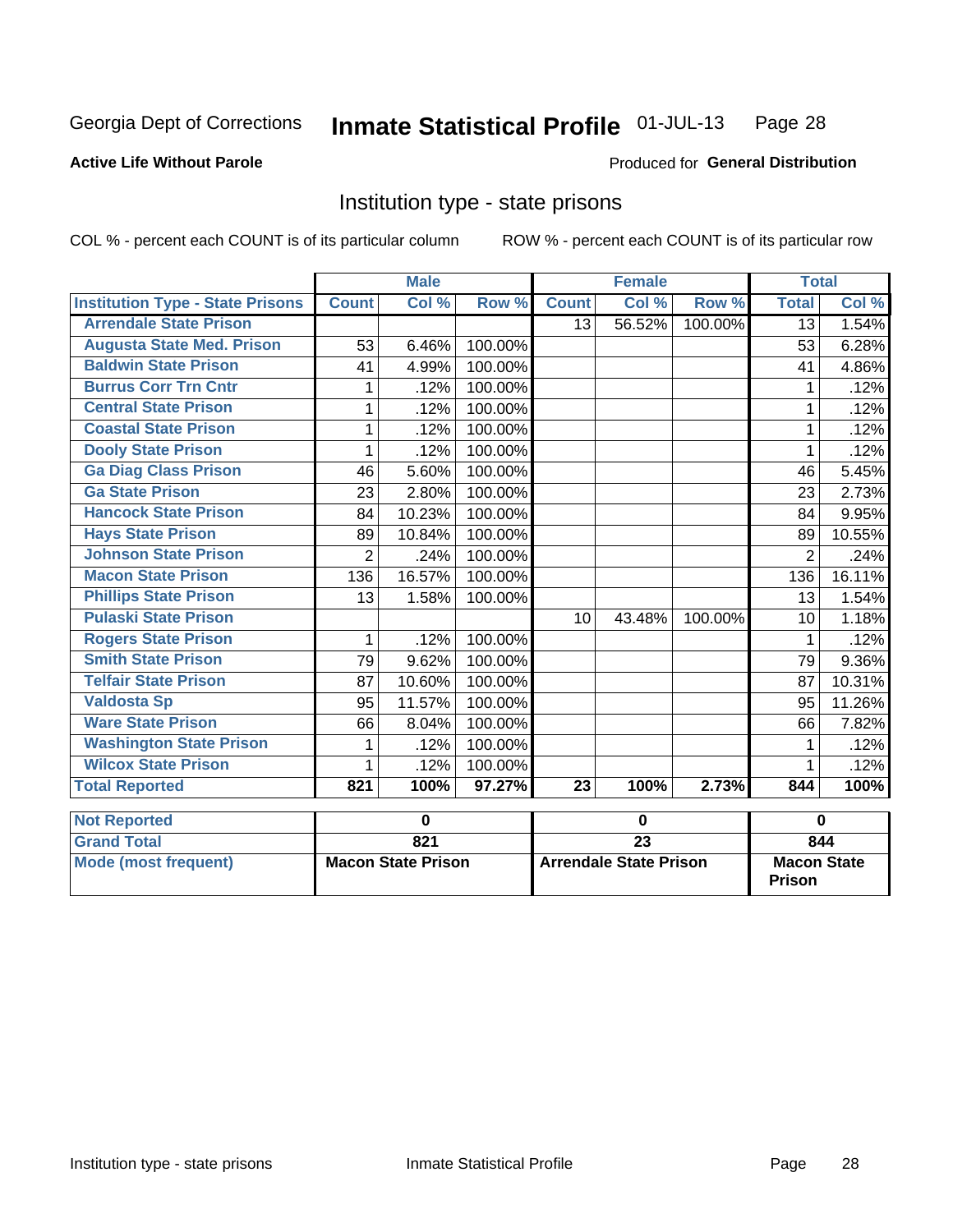#### Inmate Statistical Profile 01-JUL-13 Page 29

**Active Life Without Parole** 

Produced for General Distribution

### Institution type - private prisons

COL % - percent each COUNT is of its particular column

|                                           |              | <b>Male</b> |                    | <b>Female</b> |       |              | <b>Total</b> |
|-------------------------------------------|--------------|-------------|--------------------|---------------|-------|--------------|--------------|
| <b>Institution Type - Private Prisons</b> | <b>Count</b> | Col%        | <b>Row % Count</b> | Col%          | Row % | <b>Total</b> | Col %        |
| <b>Coffee Corr Facility</b>               |              | $50.00\%$   | $100.00\%$         |               |       |              | 50.00%       |
| <b>Wheeler Corr Facility</b>              |              | $50.00\%$   | 100.00%            |               |       |              | 50.00%       |
| <b>Total Reported</b>                     |              | 100%        | 100%               |               | %     |              | 100%         |

| тео                       |  |  |
|---------------------------|--|--|
| $\sim$<br>$- \cdot$<br>-- |  |  |

| Mode (most frequent) | <b>Coffee Corr Facility</b> | <b>Null</b> | <b>Coffee Corr</b><br><b>Facility</b> |
|----------------------|-----------------------------|-------------|---------------------------------------|
|----------------------|-----------------------------|-------------|---------------------------------------|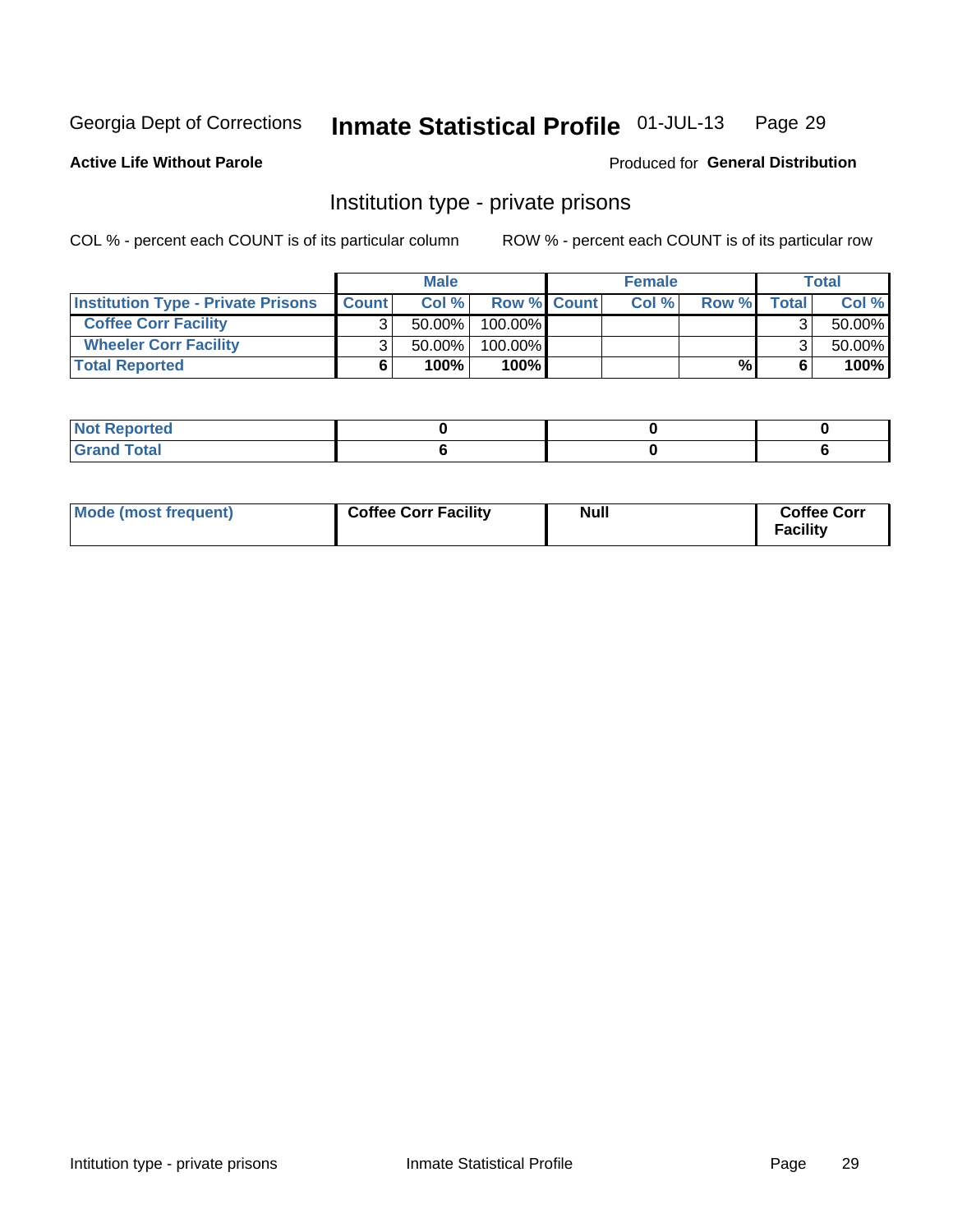#### Inmate Statistical Profile 01-JUL-13 Page 30

**Active Life Without Parole** 

Produced for General Distribution

## Institution type - pre-release centers

COL % - percent each COUNT is of its particular column

|                                                   | <b>Male</b> |              |       | <b>Female</b> |                    | <b>Total</b> |
|---------------------------------------------------|-------------|--------------|-------|---------------|--------------------|--------------|
| <b>Institution Type - Prison Annexe   Count  </b> | Col %       | <b>Row %</b> | Count | Col %         | <b>Row %</b> Total | Col %        |
| <b>Total Reported</b>                             |             |              |       |               |                    |              |

| <b>Reported</b><br>I NOT |  |  |
|--------------------------|--|--|
| <b>Total</b><br>$C$ ren  |  |  |

| $^{\circ}$ Mo<br>frequent)<br>⊥(most | <b>Null</b> | Noll<br><b>vull</b> | <b>Null</b> |
|--------------------------------------|-------------|---------------------|-------------|
|                                      |             |                     |             |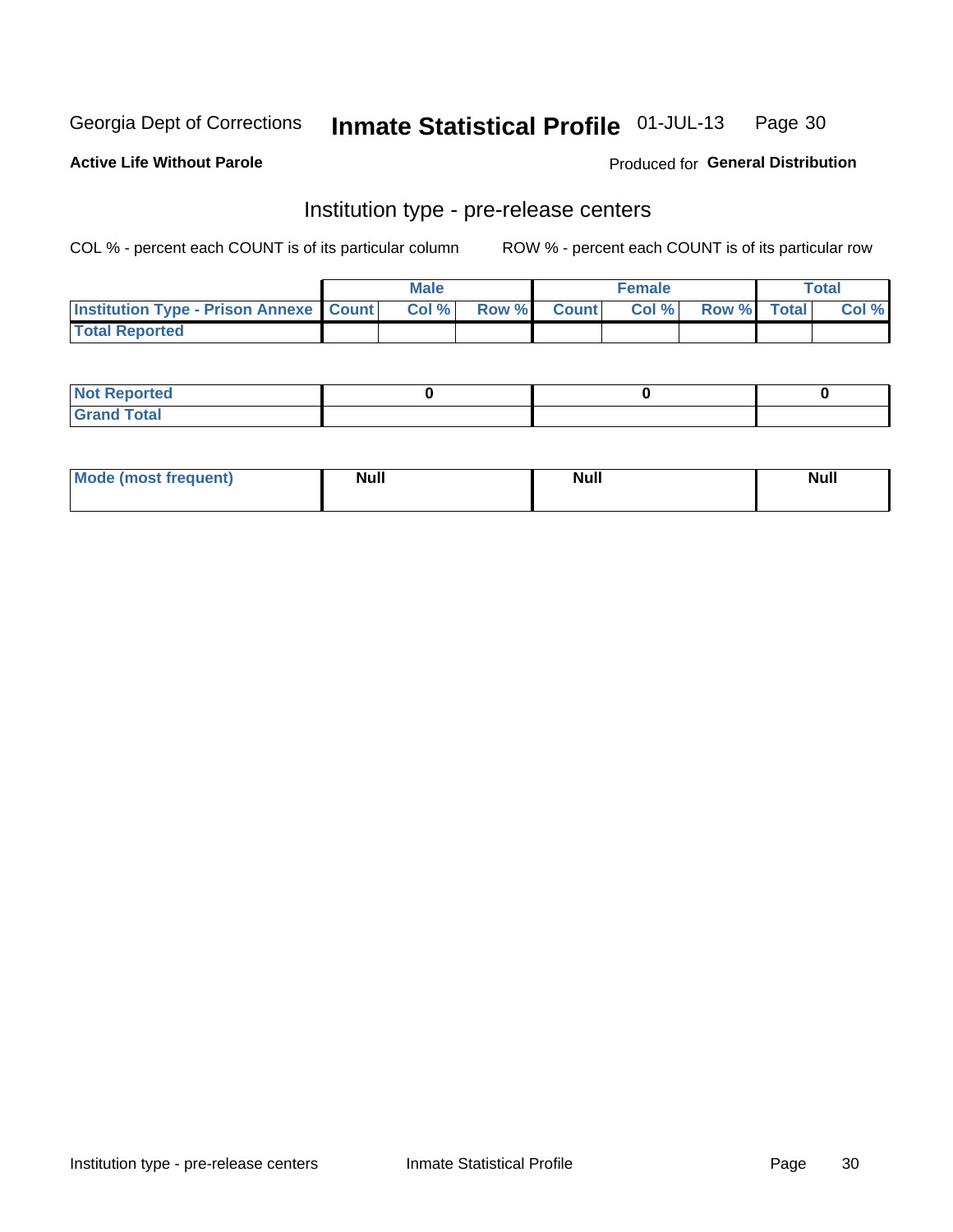#### Inmate Statistical Profile 01-JUL-13 Page 31

### **Active Life Without Parole**

### Produced for General Distribution

### Institution type - inmate boot camp

COL % - percent each COUNT is of its particular column

|                                      |                  | <b>Male</b> |              |              | <b>Female</b> |             | <b>Total</b> |
|--------------------------------------|------------------|-------------|--------------|--------------|---------------|-------------|--------------|
| <b>Institution Type - Boot Camps</b> | <b>I</b> Count I | Col %       | <b>Row %</b> | <b>Count</b> | Col %         | Row % Total | Col %        |
| <b>Total Rported</b>                 |                  |             |              |              |               |             |              |

| <b>Not Reported</b>            |  |  |
|--------------------------------|--|--|
| <b>Total</b><br>C <sub>r</sub> |  |  |

| <b>I Mode (most frequent)</b> | <b>Null</b> | <b>Null</b> | <b>Null</b> |
|-------------------------------|-------------|-------------|-------------|
|                               |             |             |             |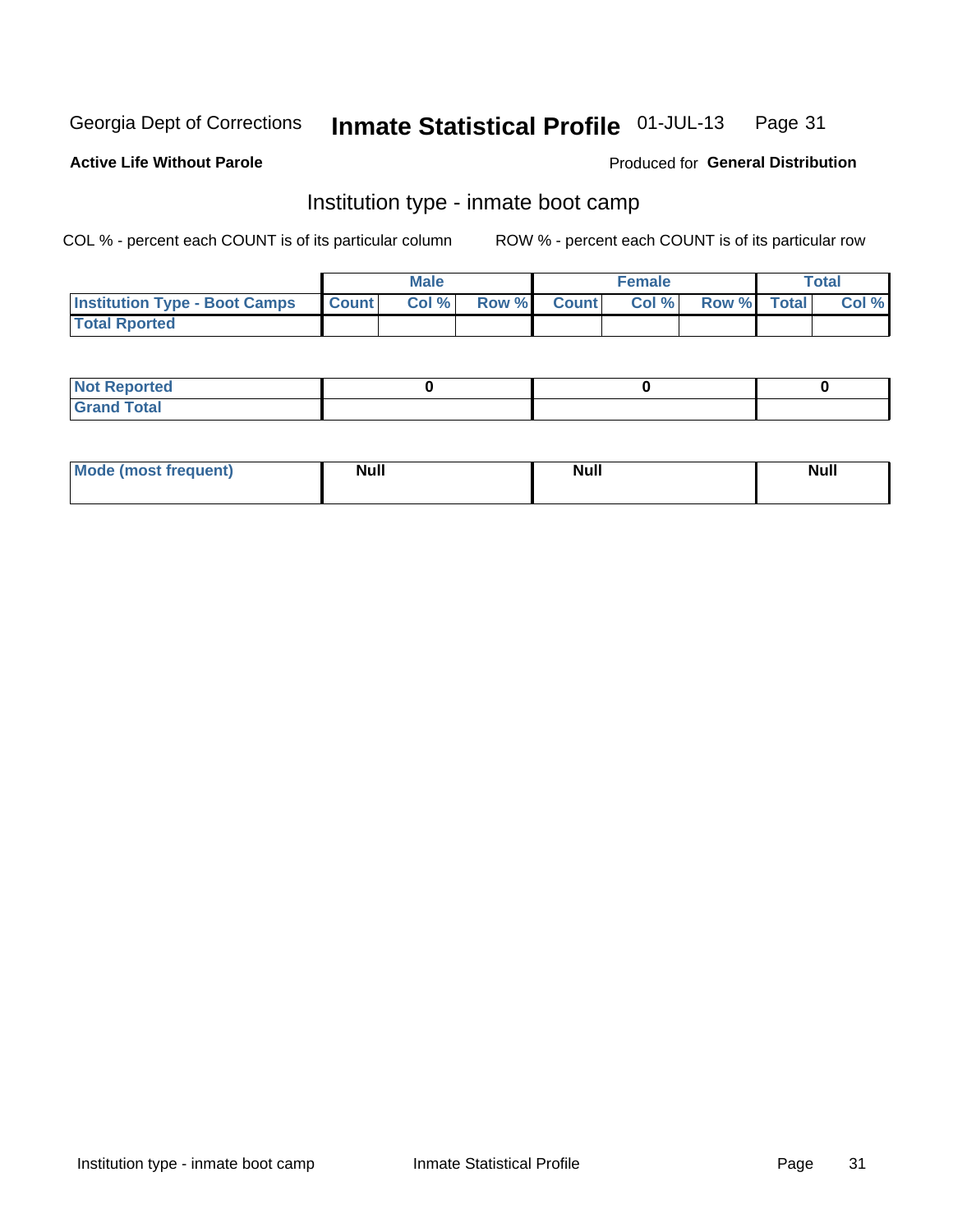#### Inmate Statistical Profile 01-JUL-13 Page 32

**Active Life Without Parole** 

### Produced for General Distribution

### Number of disciplinary reports

COL % - percent each COUNT is of its particular column

|                                       |              | <b>Male</b> |         |              | <b>Female</b> |       |              | <b>Total</b> |
|---------------------------------------|--------------|-------------|---------|--------------|---------------|-------|--------------|--------------|
| <b>Number of Disciplinary Reports</b> | <b>Count</b> | Col %       | Row %   | <b>Count</b> | Col %         | Row % | <b>Total</b> | Col %        |
|                                       | 240          | 29.02%      | 96.00%  | 10           | 43.48%        | 4.00% | 250          | 29.41%       |
|                                       | 111          | 13.42%      | 97.37%  | 3            | 13.04%        | 2.63% | 114          | 13.41%       |
|                                       | 62           | 7.50%       | 96.88%  | 2            | 8.70%         | 3.13% | 64           | 7.53%        |
| 3                                     | 42           | 5.08%       | 95.45%  | 2            | 8.70%         | 4.55% | 44           | 5.18%        |
|                                       | 51           | 6.17%       | 98.08%  |              | 4.35%         | 1.92% | 52           | 6.12%        |
| 5                                     | 36           | 4.35%       | 100.00% |              |               |       | 36           | 4.24%        |
| <b>More Than 5</b>                    | 285          | 34.46%      | 98.28%  | 5            | 21.74%        | 1.72% | 290          | 34.12%       |
| <b>Total Reported</b>                 | 827          | 100%        | 97.29%  | 23           | 100.0%        | 2.71% | 850          | 100.0%       |

| NO<br>τеσ    |      |        |            |
|--------------|------|--------|------------|
| <b>Total</b> | 027  | $\sim$ | nen        |
|              | 04 I | Δv     | <b>OOU</b> |

| Mean (average)       | 7.73 | 5.09 | 7.66 |
|----------------------|------|------|------|
| Median (middle)      |      |      |      |
| Mode (most frequent) |      |      |      |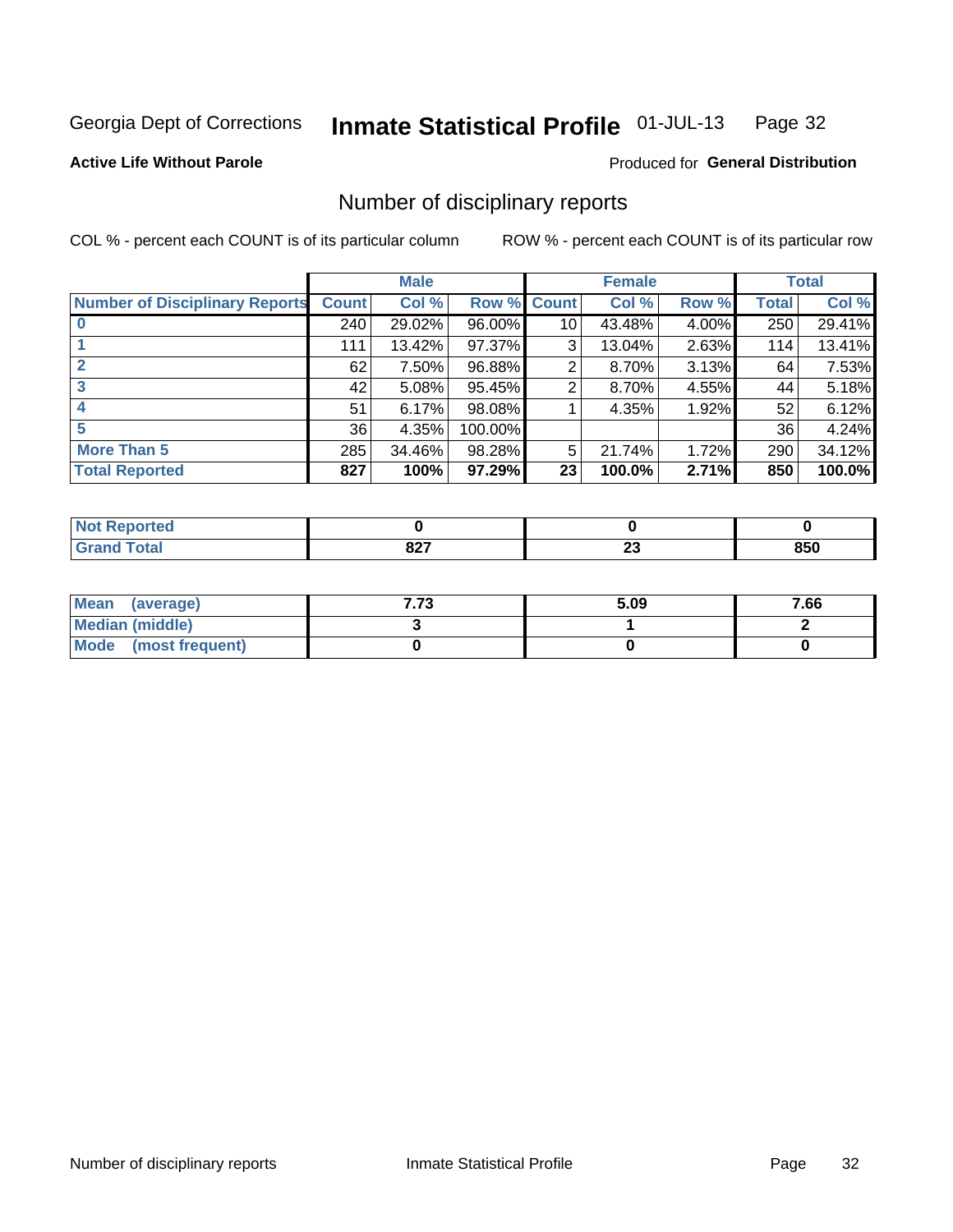#### Inmate Statistical Profile 01-JUL-13 Page 33

**Active Life Without Parole** 

**Produced for General Distribution** 

### Number of transfers

COL % - percent each COUNT is of its particular column

|                            |                 | <b>Male</b> |         |              | <b>Female</b> |        |              | <b>Total</b> |
|----------------------------|-----------------|-------------|---------|--------------|---------------|--------|--------------|--------------|
| <b>Number of Transfers</b> | Count l         | Col %       | Row %   | <b>Count</b> | Col %         | Row %  | <b>Total</b> | Col %        |
|                            | 28              | 3.39%       | 87.50%  | 4            | 17.39%        | 12.50% | 32           | 3.76%        |
|                            | 16              | 1.93%       | 94.12%  |              | 4.35%         | 5.88%  | 17           | 2.00%        |
|                            | 170             | 20.56%      | 93.92%  | 11           | 47.83%        | 6.08%  | 181          | 21.29%       |
| 3                          | 65              | 7.86%       | 100.00% |              |               |        | 65           | 7.65%        |
|                            | 80 <sub>1</sub> | 9.67%       | 98.77%  |              | 4.35%         | 1.23%  | 81           | 9.53%        |
| 5                          | 57              | 6.89%       | 98.28%  |              | 4.35%         | 1.72%  | 58           | 6.82%        |
| <b>More Than 5</b>         | 411             | 49.70%      | 98.80%  | 5            | 21.74%        | 1.20%  | 416          | 48.94%       |
| <b>Total Reported</b>      | 827             | 100%        | 97.29%  | 23           | 100.0%        | 2.71%  | 850          | 100%         |

| <b>prted</b><br>NO |            |    |     |
|--------------------|------------|----|-----|
| 'otal              | ດດາ        | ^^ | יים |
|                    | <u>541</u> | -- | ช5บ |

| Mean (average)       | 3.09 | 7.58 |
|----------------------|------|------|
| Median (middle)      |      |      |
| Mode (most frequent) |      |      |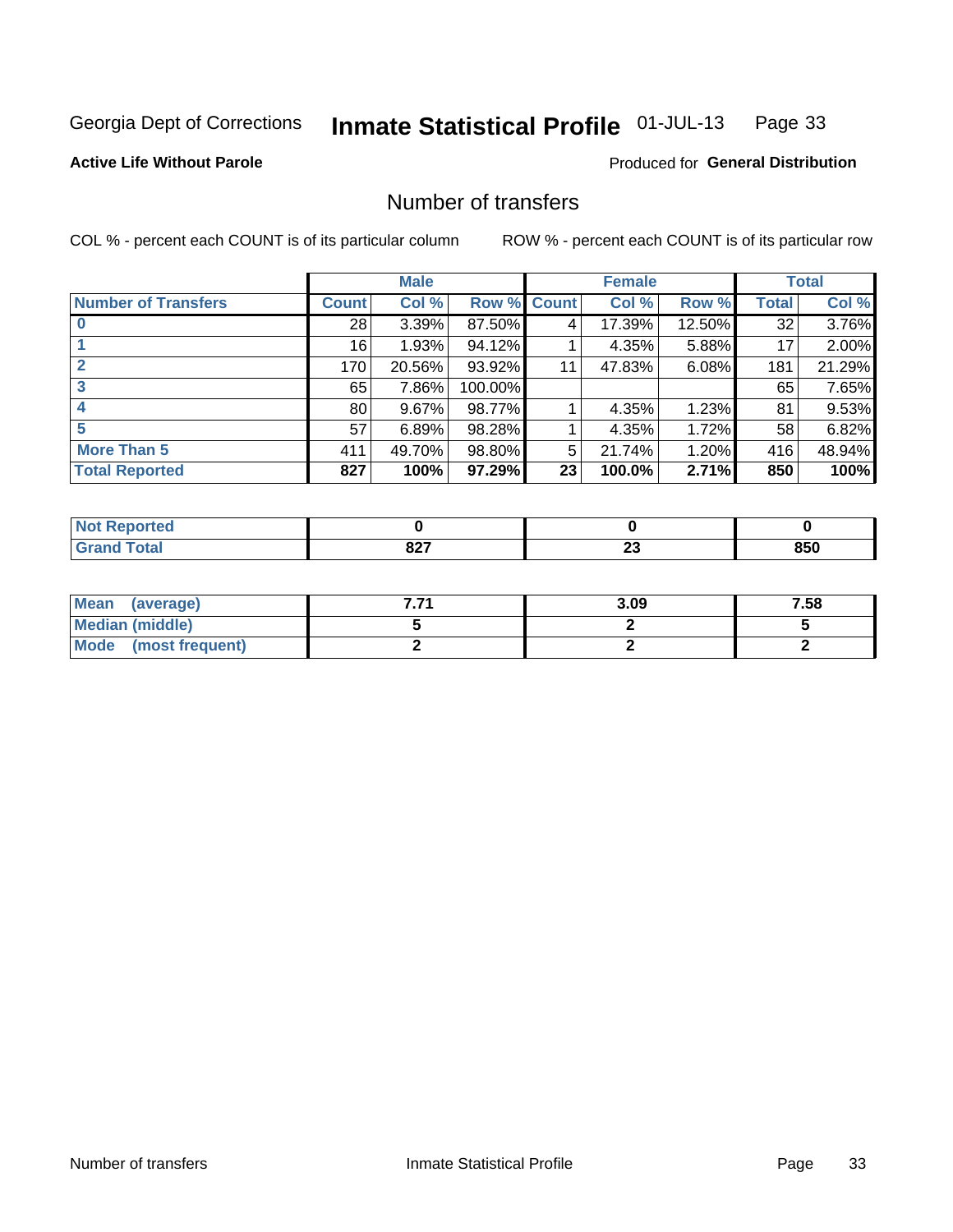#### Inmate Statistical Profile 01-JUL-13 Page 34

**Active Life Without Parole** 

**Produced for General Distribution** 

### Number of escapes

COL % - percent each COUNT is of its particular column

|                          |              | <b>Male</b> |                    |                 | <b>Female</b> |          |       | <b>Total</b> |
|--------------------------|--------------|-------------|--------------------|-----------------|---------------|----------|-------|--------------|
| <b>Number of Escapes</b> | <b>Count</b> | Col%        | <b>Row % Count</b> |                 | Col %         | Row %    | Total | Col %        |
|                          | 824          | $99.64\%$   | $97.28\%$          | 23              | 100.00%       | $2.72\%$ | 847   | 99.65%       |
|                          |              | 0.12%       | 100.00%            |                 |               |          |       | 0.12%        |
|                          |              | 0.24%       | 100.00%            |                 |               |          |       | 0.24%        |
| <b>Total Reported</b>    | 827          | 100%        | 97.29% I           | 23 <sub>1</sub> | 100%          | 2.71%    | 850   | 100.0%       |

| <b>Not Reported</b> |      |    |     |
|---------------------|------|----|-----|
| Total               | 027  | ~  | 850 |
| Gra                 | 04 I | 2J |     |

| Mean (average)       |  | .01 |
|----------------------|--|-----|
| Median (middle)      |  |     |
| Mode (most frequent) |  |     |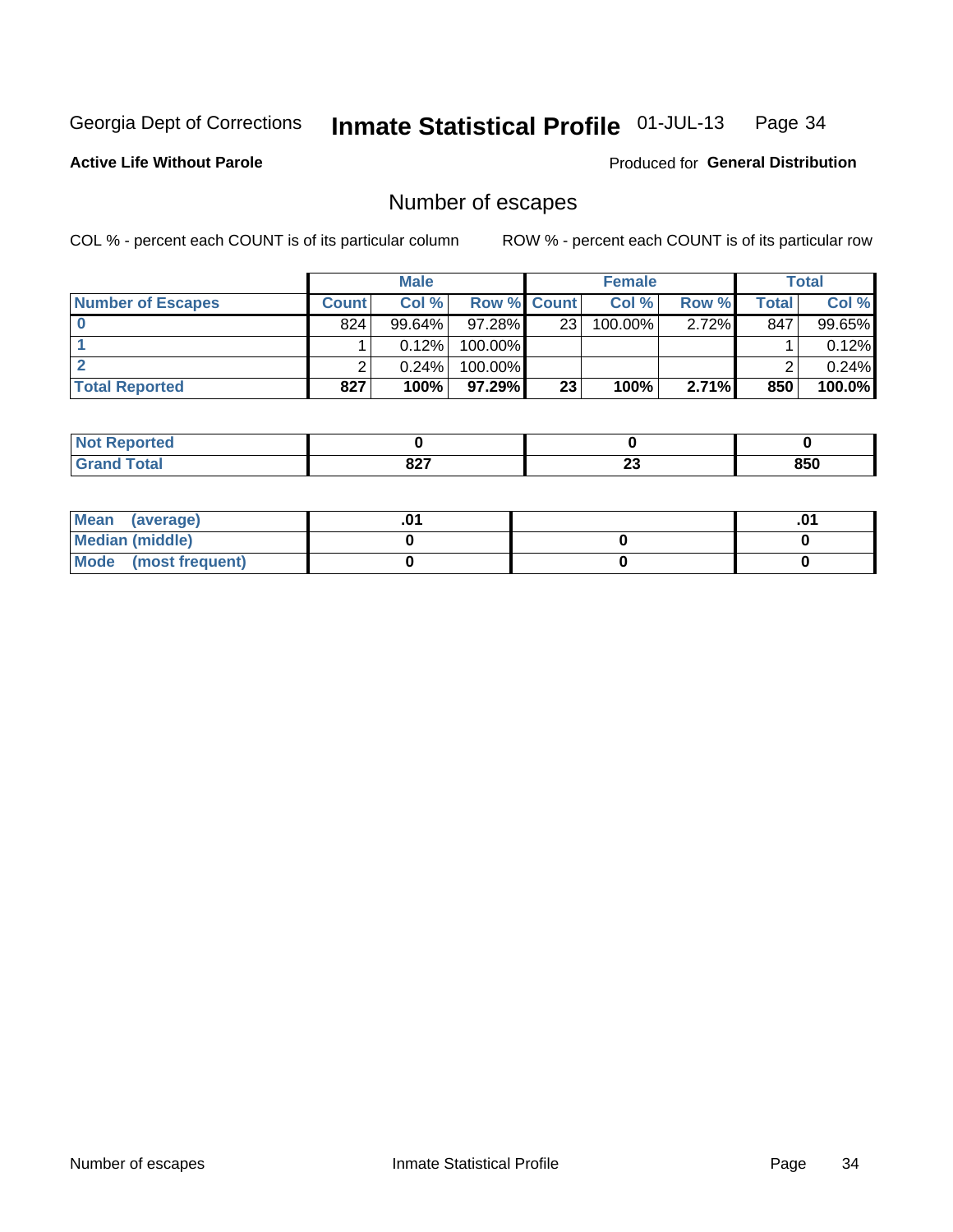#### Inmate Statistical Profile 01-JUL-13 Page 35

### **Active Life Without Parole**

### Produced for General Distribution

### Time served in current (or last) institution

COL % - percent each COUNT is of its particular column

|                            |              | <b>Male</b> |         |                | <b>Female</b> |        |              | <b>Total</b> |
|----------------------------|--------------|-------------|---------|----------------|---------------|--------|--------------|--------------|
| <b>Time In Institution</b> | <b>Count</b> | Col %       | Row %   | <b>Count</b>   | Col %         | Row %  | <b>Total</b> | Col %        |
| 0 to 3 months              | 137          | 16.57%      | 97.16%  | 4              | 17.39%        | 2.84%  | 141          | 16.59%       |
| <b>3.01 to 6 months</b>    | 84           | 10.16%      | 93.33%  | 6              | 26.09%        | 6.67%  | 90           | 10.59%       |
| 6.01 to 9 months           | 56           | 6.77%       | 100.00% |                |               |        | 56           | 6.59%        |
| 9.01 to 12 months          | 47           | 5.68%       | 100.00% |                |               |        | 47           | 5.53%        |
| 12.01 to 18 months         | 98           | 11.85%      | 98.99%  | 1              | 4.35%         | 1.01%  | 99           | 11.65%       |
| <b>18.01 to 24 months</b>  | 63           | 7.62%       | 98.44%  |                | 4.35%         | 1.56%  | 64           | 7.53%        |
| 2.01 to 3 years            | 101          | 12.21%      | 91.82%  | 9              | 39.13%        | 8.18%  | 110          | 12.94%       |
| 3.01 to 4 years            | 61           | 7.38%       | 100.00% |                |               |        | 61           | 7.18%        |
| $4.01$ to 5 years          | 47           | 5.68%       | 100.00% |                |               |        | 47           | 5.53%        |
| 5.01 to 6 years            | 28           | 3.39%       | 100.00% |                |               |        | 28           | 3.29%        |
| 6.01 to 7 years            | 19           | 2.30%       | 100.00% |                |               |        | 19           | 2.24%        |
| $7.01$ to 8 years          | 26           | 3.14%       | 100.00% |                |               |        | 26           | 3.06%        |
| 8.01 to 9 years            | 14           | 1.69%       | 87.50%  | $\overline{2}$ | 8.70%         | 12.50% | 16           | 1.88%        |
| 9.01 to 10 years           | 9            | 1.09%       | 100.00% |                |               |        | 9            | 1.06%        |
| Over 10 years              | 37           | 4.47%       | 100.00% |                |               |        | 37           | 4.35%        |
| <b>Total Reported</b>      | 827          | 100%        | 97.29%  | 23             | 100%          | 2.71%  | 850          | 100.0%       |

| <b>orted</b><br>NOT. |             |                          |            |
|----------------------|-------------|--------------------------|------------|
| $T_{\alpha}$ ial     | 027<br>04 I | ~~<br><u>_</u><br>$\sim$ | OEN<br>ουυ |

| <b>Mean</b><br>(average) | 31 months | 22 months | 31 months |
|--------------------------|-----------|-----------|-----------|
| Median (middle)          | 16 months | 23 months | 17 months |
| Mode (most frequent)     | 0 months  | 1 months  | 1 months  |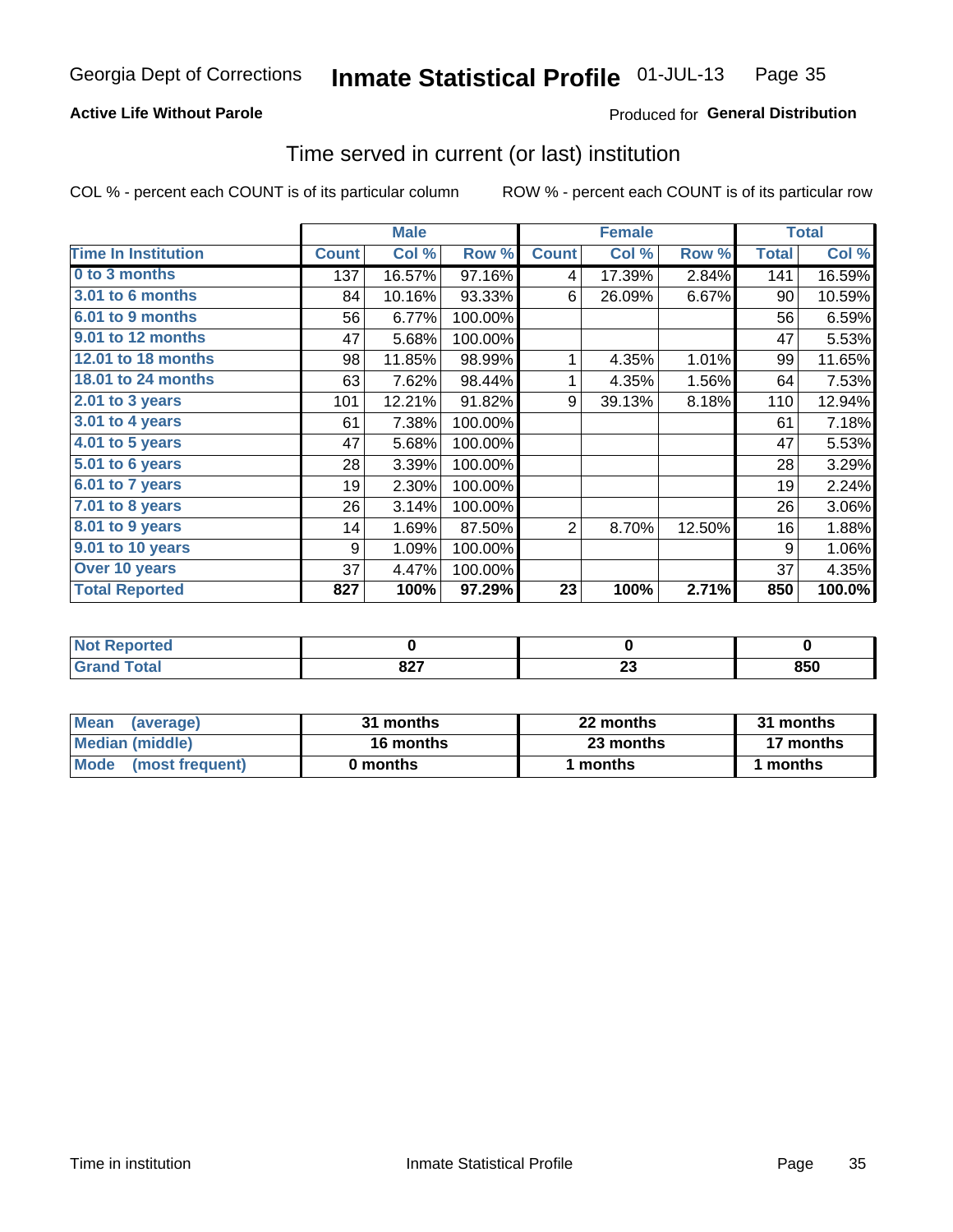### **Active Life Without Parole**

### Produced for General Distribution

### Highest grade level attained

COL % - percent each COUNT is of its particular column

|                              |                | <b>Male</b> |         |                 | <b>Female</b> |        |                | <b>Total</b> |
|------------------------------|----------------|-------------|---------|-----------------|---------------|--------|----------------|--------------|
| <b>Grade Level</b>           | <b>Count</b>   | Col %       | Row %   | <b>Count</b>    | Col %         | Row %  | <b>Total</b>   | Col %        |
| No school at all             | 1              | 0.13%       | 100.00% |                 |               |        | 1              | 0.12%        |
| <b>Grade 1</b>               | $\overline{2}$ | 0.25%       | 100.00% |                 |               |        | $\overline{2}$ | 0.25%        |
| <b>Grade 2</b>               | 1              | 0.13%       | 100.00% |                 |               |        | 1              | 0.12%        |
| <b>Grade 3</b>               | 1              | 0.13%       | 100.00% |                 |               |        | 1              | 0.12%        |
| <b>Grade 4</b>               | 5              | 0.63%       | 100.00% |                 |               |        | 5              | 0.61%        |
| Grade 5                      | 3              | 0.38%       | 100.00% |                 |               |        | 3              | 0.37%        |
| Grade 6                      | 5              | 0.63%       | 100.00% |                 |               |        | 5              | 0.61%        |
| Grade 7                      | 23             | 2.90%       | 100.00% |                 |               |        | 23             | 2.83%        |
| Grade 8                      | 50             | 6.31%       | 100.00% |                 |               |        | 50             | 6.14%        |
| Grade 9                      | 94             | 11.87%      | 97.92%  | $\overline{2}$  | 9.09%         | 2.08%  | 96             | 11.79%       |
| Grade 10                     | 134            | 16.92%      | 98.53%  | $\overline{2}$  | 9.09%         | 1.47%  | 136            | 16.71%       |
| Grade 11                     | 115            | 14.52%      | 98.29%  | $\overline{2}$  | 9.09%         | 1.71%  | 117            | 14.37%       |
| <b>Grade 12 or GED</b>       | 239            | 30.18%      | 95.98%  | 10              | 45.45%        | 4.02%  | 249            | 30.59%       |
| Some tech school             | 7              | 0.88%       | 87.50%  | 1               | 4.55%         | 12.50% | 8              | 0.98%        |
| <b>Completed tech school</b> | 9              | 1.14%       | 90.00%  | 1               | 4.55%         | 10.00% | 10             | 1.23%        |
| College, 1 year              | 23             | 2.90%       | 100.00% |                 |               |        | 23             | 2.83%        |
| College, 2 year              | 42             | 5.30%       | 93.33%  | 3               | 13.64%        | 6.67%  | 45             | 5.53%        |
| College, 3 year              | 12             | 1.52%       | 100.00% |                 |               |        | 12             | 1.47%        |
| <b>Bachelor's degree</b>     | 16             | 2.02%       | 94.12%  | 1               | 4.55%         | 5.88%  | 17             | 2.09%        |
| <b>Master's degree</b>       | 7              | 0.88%       | 100.00% |                 |               |        | $\overline{7}$ | 0.86%        |
| Ph.D. degree                 | 1              | 0.13%       | 100.00% |                 |               |        | 1              | 0.12%        |
| Law degree                   | 2              | 0.25%       | 100.00% |                 |               |        | $\overline{2}$ | 0.25%        |
| <b>Total Reported</b>        | 792            | 100%        | 97.30%  | $\overline{22}$ | 100.0%        | 2.70%  | 814            | 100%         |

| Reported     | ÷    |    | ^^  |
|--------------|------|----|-----|
| <b>NOT</b>   | uu   |    | ათ  |
| <b>Total</b> | ດດາ  | ~~ | nen |
|              | 04 I | ∼∽ | ουυ |

| <b>Mean</b><br>(average) | 10.96           | 12.05           | 10.99             |
|--------------------------|-----------------|-----------------|-------------------|
| Median (middle)          | Grade 11        | Grade 12 or GED | Grade 11          |
| Mode (most frequent)     | Grade 12 or GED | Grade 12 or GED | I Grade 12 or GED |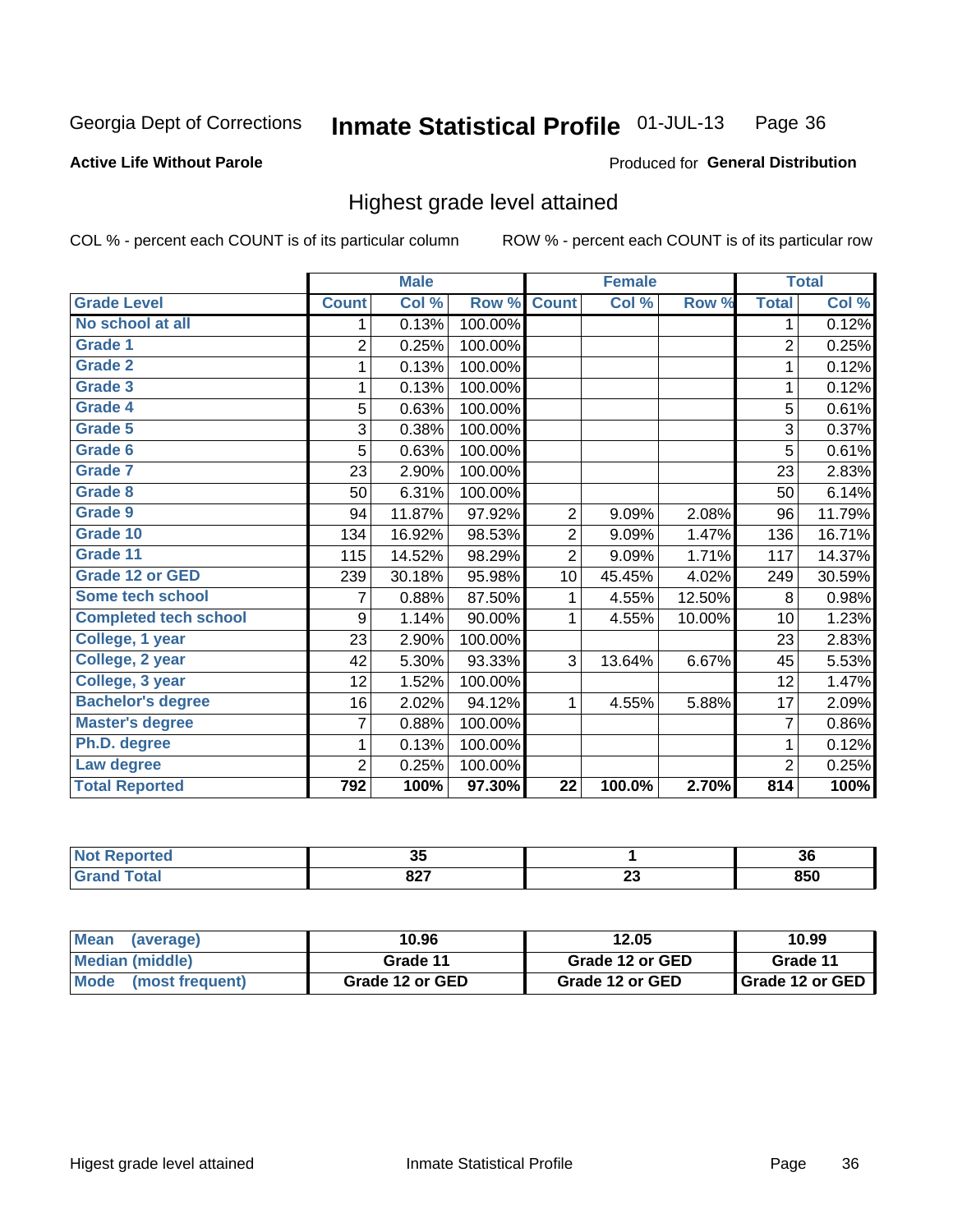#### Inmate Statistical Profile 01-JUL-13 Page 37

**Active Life Without Parole** 

Produced for General Distribution

## Culture fair IQ scores

COL % - percent each COUNT is of its particular column

|                       |              | <b>Male</b> |                    |    | <b>Female</b> |       |              | <b>Total</b> |
|-----------------------|--------------|-------------|--------------------|----|---------------|-------|--------------|--------------|
| <b>IQ Scores</b>      | <b>Count</b> | Col %       | <b>Row % Count</b> |    | Col %         | Row % | <b>Total</b> | Col %        |
| $60 - 69$             | 30           | 3.99%       | 100.00%            |    |               |       | 30           | 3.90%        |
| $70 - 79$             | 58           | 7.72%       | 100.00%            |    |               |       | 58           | 7.53%        |
| $80 - 89$             | 105          | 13.98%      | 97.22%             | 3  | 15.79%        | 2.78% | 108          | 14.03%       |
| $90 - 99$             | 167          | 22.24%      | 95.98%             | 7  | 36.84%        | 4.02% | 174          | 22.60%       |
| $100 - 109$           | 209          | 27.83%      | 98.58%             | 3  | 15.79%        | 1.42% | 212          | 27.53%       |
| $110 - 119$           | 151          | 20.11%      | 98.05%             | 3  | 15.79%        | 1.95% | 154          | 20.00%       |
| $120 - 129$           | 31           | 4.13%       | 91.18%             | 3  | 15.79%        | 8.82% | 34           | 4.42%        |
| <b>Total Reported</b> | 751          | 100%        | 97.53%             | 19 | 100%          | 2.47% | 770          | 100.0%       |

| <b>Not Reported</b>         |     |          | - - |
|-----------------------------|-----|----------|-----|
| <b>Not Valid (under 60)</b> |     |          |     |
| <b>Grand Total</b>          | 827 | ^^<br>∠J | 850 |

| Mean (average)       | 98  | 103 | 98  |
|----------------------|-----|-----|-----|
| Median (middle)      | 101 | 99  | 101 |
| Mode (most frequent) | 101 | 127 | 105 |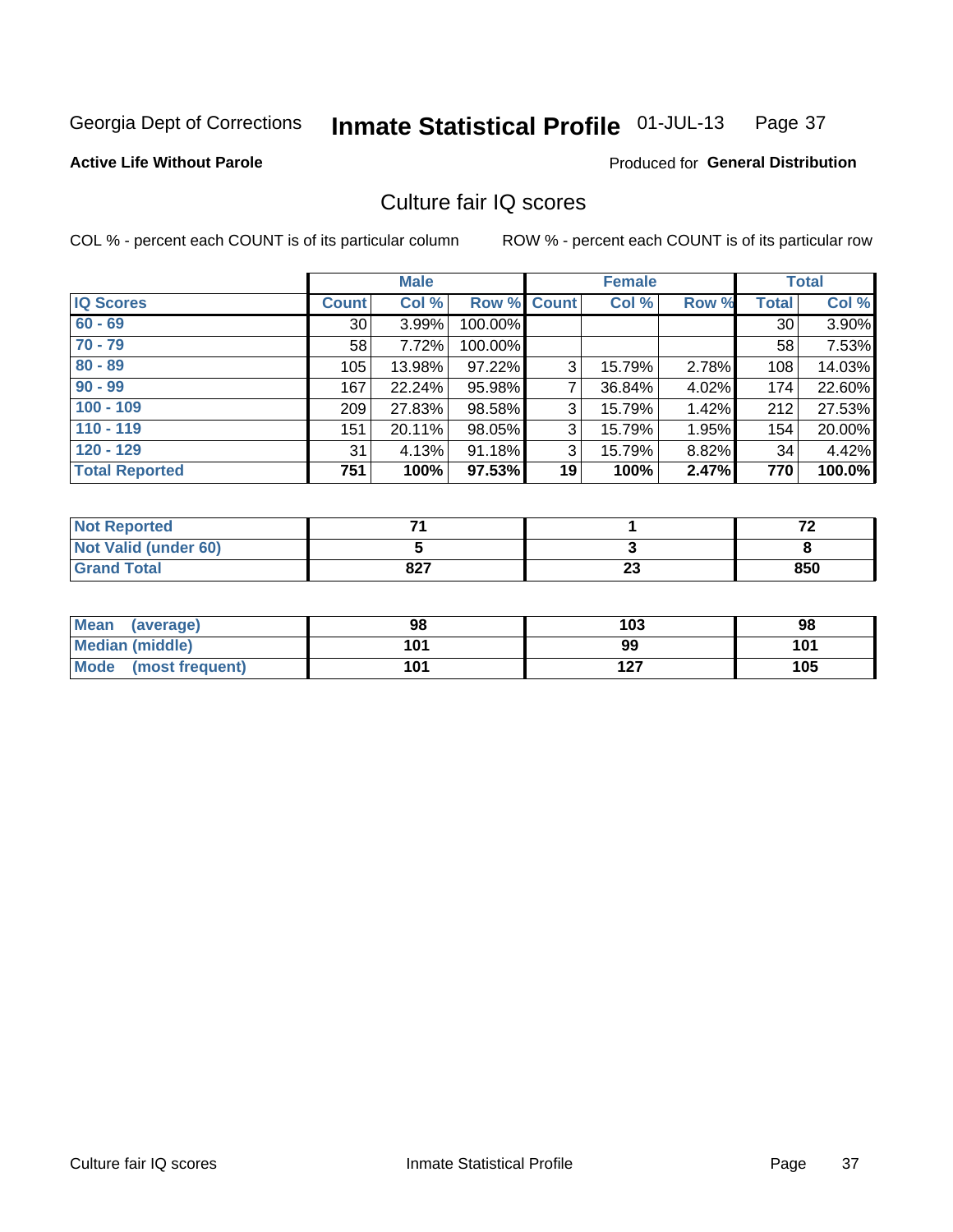#### Inmate Statistical Profile 01-JUL-13 Page 38

### **Active Life Without Parole**

## Produced for General Distribution

## Wide Range Achievement Test (WRAT) reading score

COL % - percent each COUNT is of its particular column

ROW % - percent each COUNT is of its particular row

|                           |              | <b>Male</b> |         |                | <b>Female</b> |       |              | <b>Total</b> |
|---------------------------|--------------|-------------|---------|----------------|---------------|-------|--------------|--------------|
| <b>WRAT Reading Score</b> | <b>Count</b> | Col %       | Row %   | <b>Count</b>   | Col %         | Row % | <b>Total</b> | Col %        |
| $0.1$ to $0.9$            | 13           | 2.34%       | 100.00% |                |               |       | 13           | 2.30%        |
| 1.0 to 1.9                | 16           | 2.88%       | 100.00% |                |               |       | 16           | 2.83%        |
| 2.0 to 2.9                | 29           | 5.23%       | 96.67%  | 1              | 9.09%         | 3.33% | 30           | 5.30%        |
| 3.0 to 3.9                | 31           | 5.59%       | 100.00% |                |               |       | 31           | 5.48%        |
| 4.0 to 4.9                | 43           | 7.75%       | 97.73%  | 1              | 9.09%         | 2.27% | 44           | 7.77%        |
| 5.0 to 5.9                | 52           | 9.37%       | 98.11%  | 1              | 9.09%         | 1.89% | 53           | 9.36%        |
| 6.0 to 6.9                | 49           | 8.83%       | 100.00% |                |               |       | 49           | 8.66%        |
| 7.0 to 7.9                | 21           | 3.78%       | 100.00% |                |               |       | 21           | 3.71%        |
| 8.0 to 8.9                | 40           | 7.21%       | 100.00% |                |               |       | 40           | 7.07%        |
| 9.0 to 9.9                | 43           | 7.75%       | 97.73%  | 1              | 9.09%         | 2.27% | 44           | 7.77%        |
| 10.0 to 10.9              | 11           | 1.98%       | 91.67%  | 1              | 9.09%         | 8.33% | 12           | 2.12%        |
| 11.0 to 11.9              | 34           | 6.13%       | 94.44%  | $\overline{2}$ | 18.18%        | 5.56% | 36           | 6.36%        |
| 12.0 to 12.9              | 116          | 20.90%      | 99.15%  | 1              | 9.09%         | 0.85% | 117          | 20.67%       |
| 13                        | 57           | 10.27%      | 95.00%  | 3              | 27.27%        | 5.00% | 60           | 10.60%       |
| <b>Total Reported</b>     | 555          | 100%        | 98.06%  | 11             | 100%          | 1.94% | 566          | 100%         |
|                           |              |             |         |                |               |       |              |              |
| <b>Not Reported</b>       |              | 272         |         |                | 12            |       |              | 284          |
| <b>Grand Total</b>        |              | 827         |         |                | 23            |       |              | 850          |

|                 |      |                      | ----- |
|-----------------|------|----------------------|-------|
|                 |      |                      |       |
| Mean (average)  | 8.34 | 9.72                 | 8.36  |
| Median (middle) | 0.J  | 11 つ<br>$\mathbf{L}$ | 0.J   |

 $\overline{13}$ 

 $\overline{13}$ 

(most frequent)

**Mode** 

 $\overline{13}$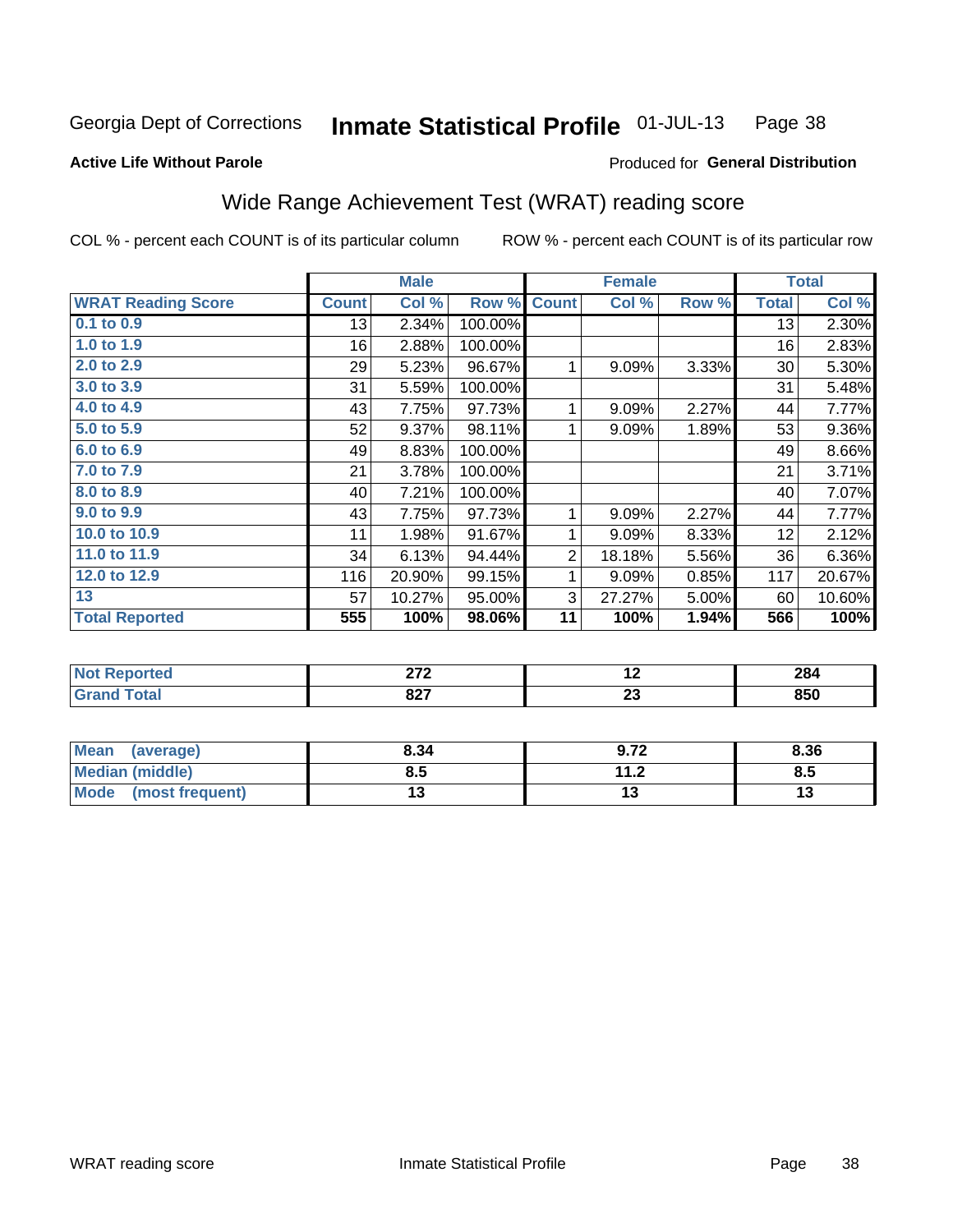#### Inmate Statistical Profile 01-JUL-13 Page 39

## **Active Life Without Parole**

## Produced for General Distribution

## Wide Range Achievement Test (WRAT) math score

COL % - percent each COUNT is of its particular column

| <b>WRAT Mathematic Score</b><br>Col %<br><b>Count</b><br>Col %<br>Row %<br><b>Total</b><br><b>Count</b><br>Row %<br>0.1 to 0.9<br>0.18%<br>100.00%<br>1<br>1<br>1.0 to 1.9<br>0.72%<br>100.00%<br>4<br>4<br>2.0 to 2.9<br>16<br>2.90%<br>100.00%<br>16<br>3.0 to 3.9<br>7.07%<br>39<br>100.00%<br>39<br>4.0 to 4.9<br>1.72%<br>57<br>10.33%<br>98.28%<br>1<br>10.00%<br>58<br>$5.0$ to $5.9$<br>12.68%<br>98.59%<br>1.41%<br>70<br>1<br>10.00%<br>71<br>6.0 to 6.9<br>113<br>20.47%<br>99.12%<br>10.00%<br>0.88%<br>114<br>1<br>7.0 to 7.9<br>1.43%<br>12.50%<br>98.57%<br>1<br>10.00%<br>69<br>70<br>8.0 to 8.9<br>95.56%<br>7.79%<br>$\overline{2}$<br>20.00%<br>4.44%<br>45<br>43<br>9.0 to 9.9<br>10.14%<br>96.55%<br>$\overline{2}$<br>3.45%<br>56<br>20.00%<br>58<br>10.0 to 10.9<br>4.53%<br>25<br>100.00%<br>25<br>11.0 to 11.9<br>16<br>2.90%<br>100.00%<br>16<br>12.0 to 12.9<br>33<br>5.98%<br>97.06%<br>10.00%<br>2.94%<br>34<br>1<br>13<br>90.91%<br>10<br>1.81%<br>1<br>10.00%<br>9.09%<br>11<br><b>Total Reported</b><br>562<br>552<br>98.22%<br>10<br>100%<br>1.78%<br>100%<br>288 |                     | <b>Male</b> |  | <b>Female</b> |  | <b>Total</b> |
|----------------------------------------------------------------------------------------------------------------------------------------------------------------------------------------------------------------------------------------------------------------------------------------------------------------------------------------------------------------------------------------------------------------------------------------------------------------------------------------------------------------------------------------------------------------------------------------------------------------------------------------------------------------------------------------------------------------------------------------------------------------------------------------------------------------------------------------------------------------------------------------------------------------------------------------------------------------------------------------------------------------------------------------------------------------------------------------------------|---------------------|-------------|--|---------------|--|--------------|
|                                                                                                                                                                                                                                                                                                                                                                                                                                                                                                                                                                                                                                                                                                                                                                                                                                                                                                                                                                                                                                                                                                    |                     |             |  |               |  | Col %        |
|                                                                                                                                                                                                                                                                                                                                                                                                                                                                                                                                                                                                                                                                                                                                                                                                                                                                                                                                                                                                                                                                                                    |                     |             |  |               |  | 0.18%        |
|                                                                                                                                                                                                                                                                                                                                                                                                                                                                                                                                                                                                                                                                                                                                                                                                                                                                                                                                                                                                                                                                                                    |                     |             |  |               |  | 0.71%        |
|                                                                                                                                                                                                                                                                                                                                                                                                                                                                                                                                                                                                                                                                                                                                                                                                                                                                                                                                                                                                                                                                                                    |                     |             |  |               |  | 2.85%        |
|                                                                                                                                                                                                                                                                                                                                                                                                                                                                                                                                                                                                                                                                                                                                                                                                                                                                                                                                                                                                                                                                                                    |                     |             |  |               |  | 6.94%        |
|                                                                                                                                                                                                                                                                                                                                                                                                                                                                                                                                                                                                                                                                                                                                                                                                                                                                                                                                                                                                                                                                                                    |                     |             |  |               |  | 10.32%       |
|                                                                                                                                                                                                                                                                                                                                                                                                                                                                                                                                                                                                                                                                                                                                                                                                                                                                                                                                                                                                                                                                                                    |                     |             |  |               |  | 12.63%       |
|                                                                                                                                                                                                                                                                                                                                                                                                                                                                                                                                                                                                                                                                                                                                                                                                                                                                                                                                                                                                                                                                                                    |                     |             |  |               |  | 20.28%       |
|                                                                                                                                                                                                                                                                                                                                                                                                                                                                                                                                                                                                                                                                                                                                                                                                                                                                                                                                                                                                                                                                                                    |                     |             |  |               |  | 12.46%       |
|                                                                                                                                                                                                                                                                                                                                                                                                                                                                                                                                                                                                                                                                                                                                                                                                                                                                                                                                                                                                                                                                                                    |                     |             |  |               |  | 8.01%        |
|                                                                                                                                                                                                                                                                                                                                                                                                                                                                                                                                                                                                                                                                                                                                                                                                                                                                                                                                                                                                                                                                                                    |                     |             |  |               |  | 10.32%       |
|                                                                                                                                                                                                                                                                                                                                                                                                                                                                                                                                                                                                                                                                                                                                                                                                                                                                                                                                                                                                                                                                                                    |                     |             |  |               |  | 4.45%        |
|                                                                                                                                                                                                                                                                                                                                                                                                                                                                                                                                                                                                                                                                                                                                                                                                                                                                                                                                                                                                                                                                                                    |                     |             |  |               |  | 2.85%        |
|                                                                                                                                                                                                                                                                                                                                                                                                                                                                                                                                                                                                                                                                                                                                                                                                                                                                                                                                                                                                                                                                                                    |                     |             |  |               |  | 6.05%        |
|                                                                                                                                                                                                                                                                                                                                                                                                                                                                                                                                                                                                                                                                                                                                                                                                                                                                                                                                                                                                                                                                                                    |                     |             |  |               |  | 1.96%        |
|                                                                                                                                                                                                                                                                                                                                                                                                                                                                                                                                                                                                                                                                                                                                                                                                                                                                                                                                                                                                                                                                                                    |                     |             |  |               |  | 100.0%       |
|                                                                                                                                                                                                                                                                                                                                                                                                                                                                                                                                                                                                                                                                                                                                                                                                                                                                                                                                                                                                                                                                                                    |                     |             |  |               |  |              |
|                                                                                                                                                                                                                                                                                                                                                                                                                                                                                                                                                                                                                                                                                                                                                                                                                                                                                                                                                                                                                                                                                                    | <b>Not Reported</b> | 275         |  | 13            |  |              |
| <b>Grand Total</b><br>827<br>23<br>850                                                                                                                                                                                                                                                                                                                                                                                                                                                                                                                                                                                                                                                                                                                                                                                                                                                                                                                                                                                                                                                             |                     |             |  |               |  |              |

| Mean<br>(average)              | 7.04<br>$\sim$ | o.o  | י הי<br>د |
|--------------------------------|----------------|------|-----------|
| <b>Median (middle)</b>         | 6.9            | 8.45 | 6.9       |
| <b>Mode</b><br>(most frequent) | 6.9            | 7.O  | 6.9       |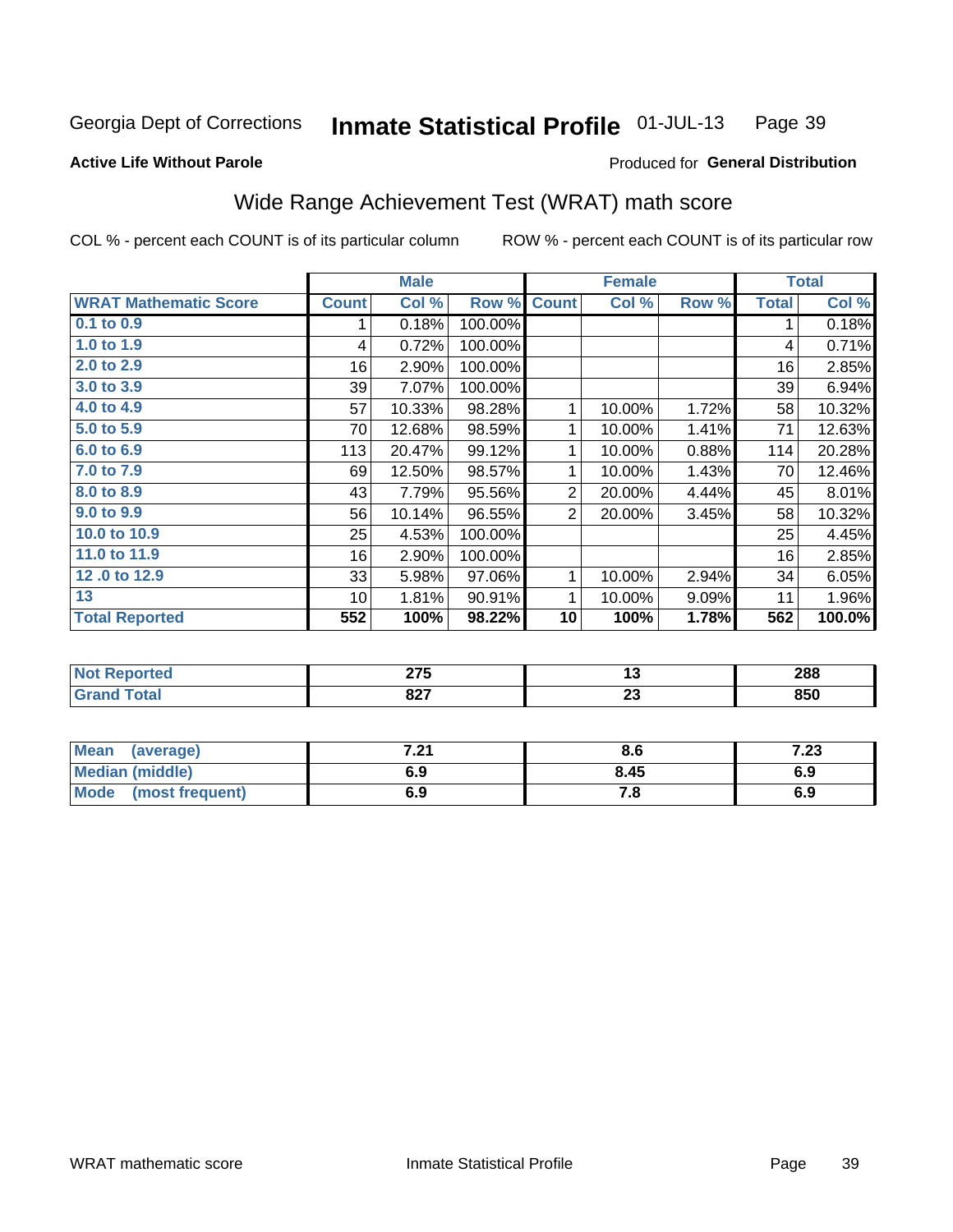### Inmate Statistical Profile 01-JUL-13 Page 40

### **Active Life Without Parole**

### Produced for General Distribution

## Wide Range Achievement Test (WRAT) spelling score

COL % - percent each COUNT is of its particular column

|                            |              | <b>Male</b> |         |              | <b>Female</b> |       |              | <b>Total</b> |
|----------------------------|--------------|-------------|---------|--------------|---------------|-------|--------------|--------------|
| <b>WRAT Spelling Score</b> | <b>Count</b> | Col %       | Row %   | <b>Count</b> | Col %         | Row % | <b>Total</b> | Col %        |
| $0.1$ to $0.9$             | 6            | 1.09%       | 100.00% |              |               |       | 6            | 1.07%        |
| 1.0 to $1.9$               | 26           | 4.71%       | 100.00% |              |               |       | 26           | 4.63%        |
| 2.0 to 2.9                 | 37           | 6.70%       | 100.00% |              |               |       | 37           | 6.58%        |
| 3.0 to 3.9                 | 30           | 5.43%       | 100.00% |              |               |       | 30           | 5.34%        |
| 4.0 to 4.9                 | 46           | 8.33%       | 97.87%  | 1            | 10.00%        | 2.13% | 47           | 8.36%        |
| 5.0 to 5.9                 | 56           | 10.14%      | 100.00% |              |               |       | 56           | 9.96%        |
| 6.0 to 6.9                 | 64           | 11.59%      | 98.46%  | 1            | 10.00%        | 1.54% | 65           | 11.57%       |
| 7.0 to 7.9                 | 46           | 8.33%       | 100.00% |              |               |       | 46           | 8.19%        |
| 8.0 to 8.9                 | 42           | 7.61%       | 97.67%  | 1            | 10.00%        | 2.33% | 43           | 7.65%        |
| 9.0 to 9.9                 | 40           | 7.25%       | 100.00% |              |               |       | 40           | 7.12%        |
| 10.0 to 10.9               | 35           | 6.34%       | 100.00% |              |               |       | 35           | 6.23%        |
| 11.0 to 11.9               | 36           | 6.52%       | 92.31%  | 3            | 30.00%        | 7.69% | 39           | 6.94%        |
| 12.0 to 12.9               | 60           | 10.87%      | 95.24%  | 3            | 30.00%        | 4.76% | 63           | 11.21%       |
| 13                         | 28           | 5.07%       | 96.55%  | 1            | 10.00%        | 3.45% | 29           | 5.16%        |
| <b>Total Reported</b>      | 552          | 100%        | 98.22%  | 10           | 100%          | 1.78% | 562          | 100.0%       |
|                            |              |             |         |              |               |       |              |              |
| <b>Not Reported</b>        |              | 275         |         |              | 13            |       |              | 288          |
| <b>Grand Total</b>         |              | 827         |         |              | 23            |       |              | 850          |

| <b>Mean</b><br>(average) | 7.51 | 10.38 | 7.56 |
|--------------------------|------|-------|------|
| <b>Median (middle)</b>   |      | 11.45 | ن. ا |
| Mode<br>(most frequent)  | ช.ว  | 12.3  | 8.5  |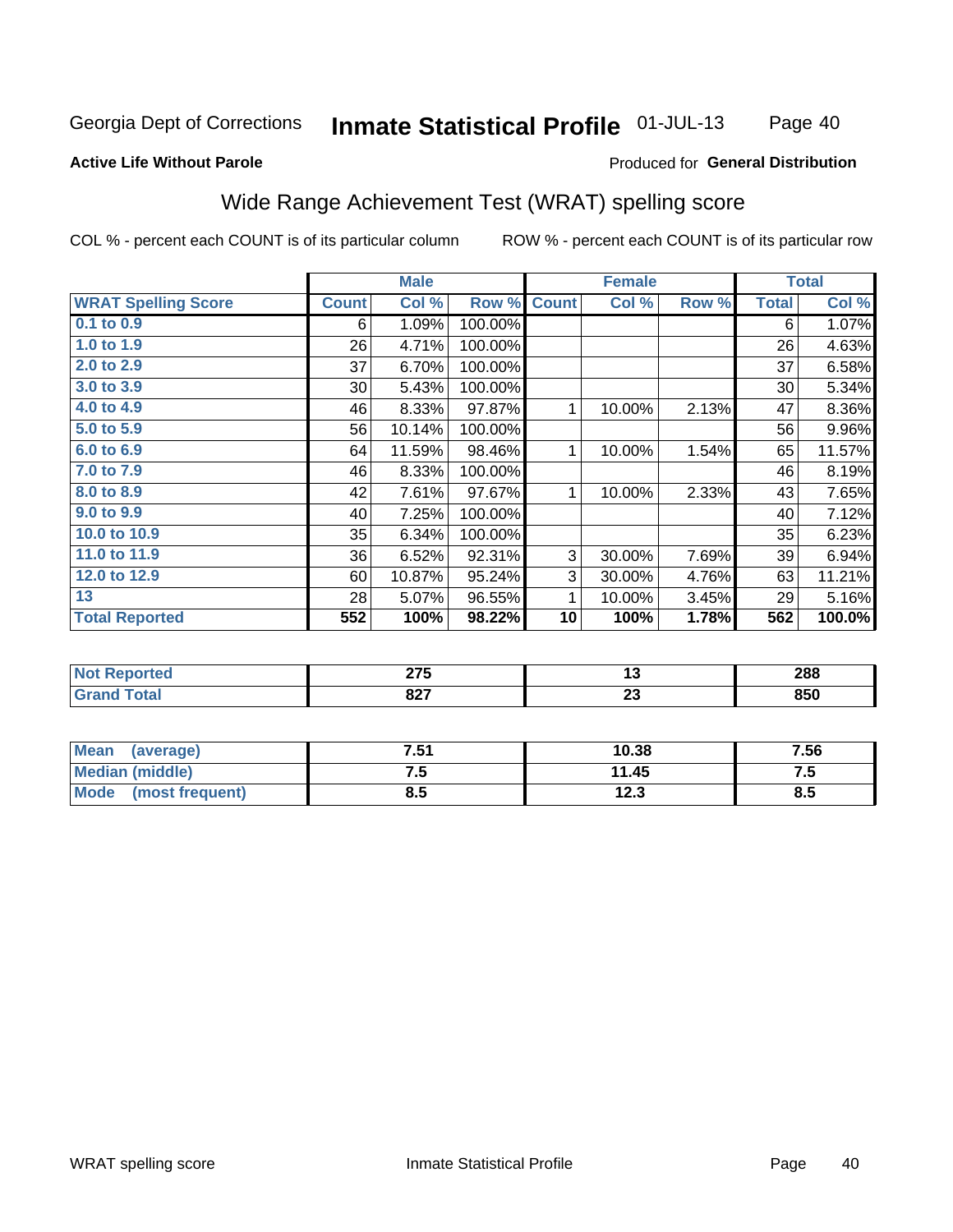## **Active Life Without Parole**

### Produced for General Distribution

## Scope of substance abuse - summary

COL % - percent each COUNT is of its particular column

|                        |              | <b>Male</b> |           |              | <b>Female</b> |          |              | Total     |
|------------------------|--------------|-------------|-----------|--------------|---------------|----------|--------------|-----------|
| <b>Substance Abuse</b> | <b>Count</b> | Col %       | Row %     | <b>Count</b> | Col %         | Row %    | <b>Total</b> | Col %     |
| <b>None</b>            | 466          | 56.35%      | 96.48%    | 17           | 73.91%        | $3.52\%$ | 483          | 56.82%    |
| Drugs only             | 203          | 24.55%      | $98.54\%$ | 3            | 13.04%        | 1.46%    | 206          | 24.24%    |
| <b>Alcohol only</b>    | 36           | 4.35%       | 100.00%   |              |               |          | 36           | 4.24%     |
| Drugs and alcohol      | 122          | 14.75%      | $97.60\%$ |              | 13.04%        | $2.40\%$ | 125          | 14.71%    |
| <b>Total Reported</b>  | 827          | 100%        | 97.29% I  | 23           | 100%          | 2.71%    | 850          | $100.0\%$ |

| Reported      |          |          |     |
|---------------|----------|----------|-----|
| <b>c</b> otal | ດດາ<br>ᅆ | ~~<br>LJ | 850 |

| Mode<br>None<br>None<br>None<br>quenu |
|---------------------------------------|
|---------------------------------------|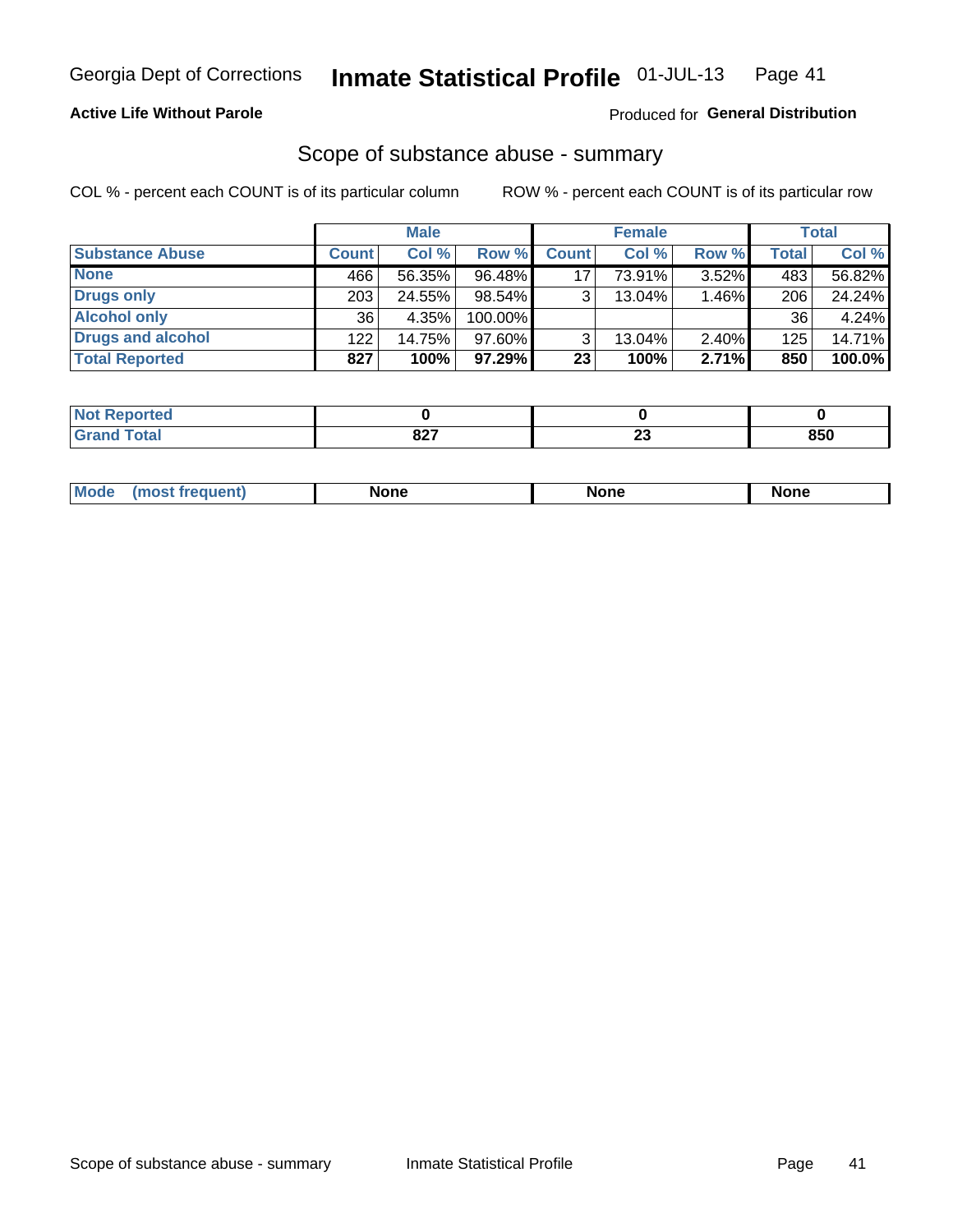## **Active Life Without Parole**

## Produced for General Distribution

## Scope of substance abuse - detail

COL % - percent each COUNT is of its particular column

|                                      |              | <b>Male</b> |         |              | <b>Female</b> |        |              | <b>Total</b> |
|--------------------------------------|--------------|-------------|---------|--------------|---------------|--------|--------------|--------------|
| <b>Substance Abuse</b>               | <b>Count</b> | Col %       | Row %   | <b>Count</b> | Col %         | Row %  | <b>Total</b> | Col %        |
| No drug or alcohol problems          | 466          | 56.35%      | 96.48%  | 17           | 73.91%        | 3.52%  | 483          | 56.82%       |
| Drug addiction but no alcohol        | 3            | 0.36%       | 100.00% |              |               |        | 3            | 0.35%        |
| <b>Drug addiction and alcohol</b>    | 3            | 0.36%       | 100.00% |              |               |        | 3            | 0.35%        |
| <b>labuse</b>                        |              |             |         |              |               |        |              |              |
| <b>Drug addiction and alcoholism</b> |              | 0.12%       | 100.00% |              |               |        |              | 0.12%        |
| No drug problem but alcohol          | 30           | 3.63%       | 100.00% |              |               |        | 30           | 3.53%        |
| abuse                                |              |             |         |              |               |        |              |              |
| No drug problem but alcoholism       | 6            | 0.73%       | 100.00% |              |               |        | 6            | 0.71%        |
| Drug experiment but no alcohol       | 116          | 14.03%      | 99.15%  |              | 4.35%         | 0.85%  | 117          | 13.76%       |
| <b>Drug experiment &amp; alcohol</b> | 14           | 1.69%       | 100.00% |              |               |        | 14           | 1.65%        |
| abuse                                |              |             |         |              |               |        |              |              |
| Drug experiment & alcoholism         | 11           | 1.33%       | 100.00% |              |               |        | 11           | 1.29%        |
| Drug abuse but no alcohol            | 84           | 10.16%      | 97.67%  | 2            | 8.70%         | 2.33%  | 86           | 10.12%       |
| Drug abuse and alcohol abuse         | 79           | 9.55%       | 98.75%  |              | 4.35%         | 1.25%  | 80           | 9.41%        |
| <b>Drug abuse and alcoholism</b>     | 14           | 1.69%       | 87.50%  | 2            | 8.70%         | 12.50% | 16           | 1.88%        |
| <b>Total Reported</b>                | 827          | 100%        | 97.29%  | 23           | 100%          | 2.71%  | 850          | 100%         |

| ported<br>NOT |      |    |     |
|---------------|------|----|-----|
| $\sim$        | 027  | n. | 850 |
| _____         | 04 I | ΔJ |     |

| Mode (most frequent) | No drug or alcohol problems No drug or alcohol problems No drug or alcohol |          |
|----------------------|----------------------------------------------------------------------------|----------|
|                      |                                                                            | problems |
|                      |                                                                            |          |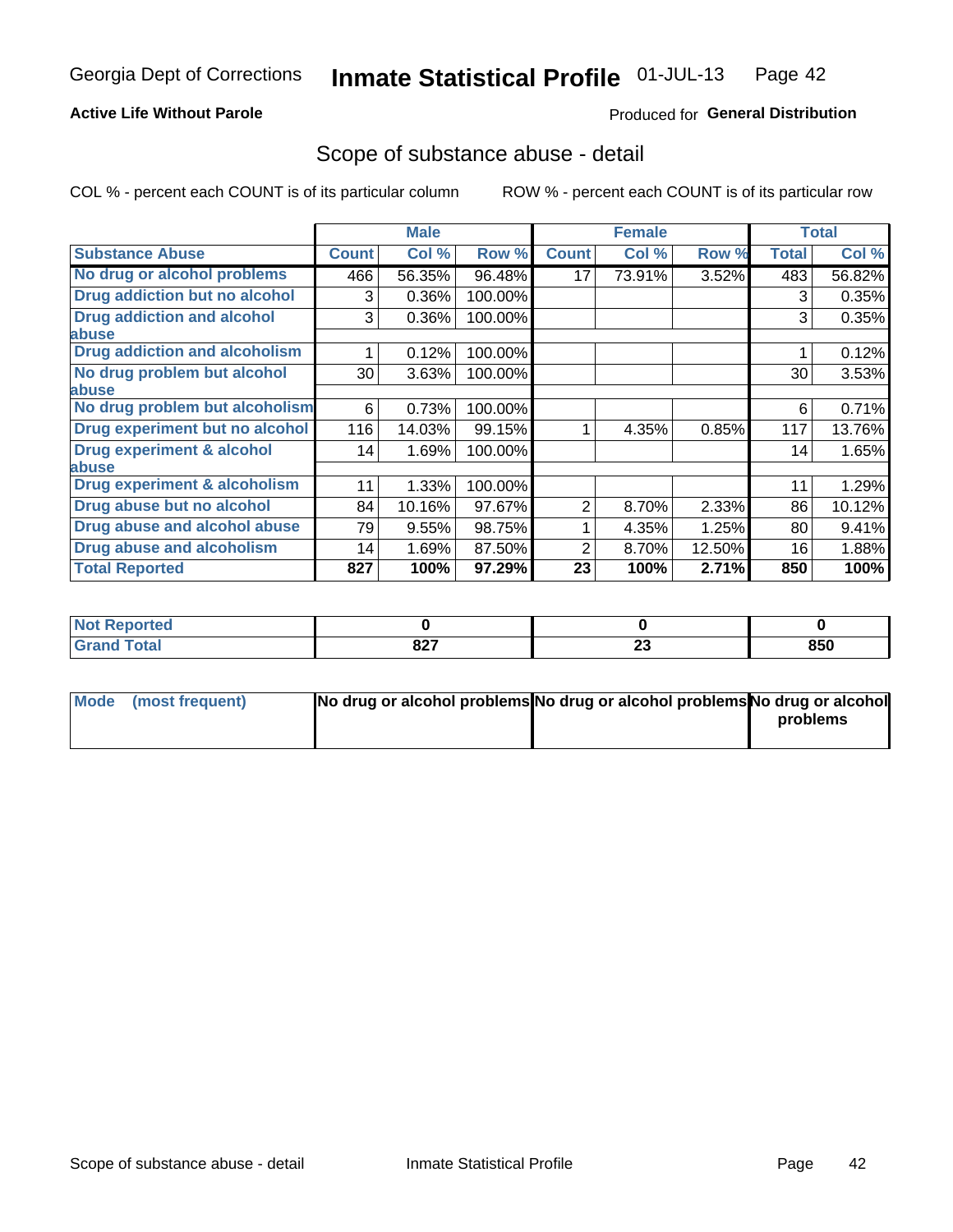#### Inmate Statistical Profile 01-JUL-13 Page 43

### **Active Life Without Parole**

## **Produced for General Distribution**

## Current / last mental health treatment level

COL % - percent each COUNT is of its particular column

|                                    |              | <b>Male</b> |           |                 | <b>Female</b> |       |              | <b>Total</b> |
|------------------------------------|--------------|-------------|-----------|-----------------|---------------|-------|--------------|--------------|
| <b>Mental Health Treatment Lev</b> | <b>Count</b> | Col %       | Row %     | <b>Count</b>    | Col %         | Row % | <b>Total</b> | Col %        |
| 1 No problem at current time       | 157          | 43.85%      | 96.91%    | 5               | 26.32%        | 3.09% | 162          | 42.97%       |
| 2 Receiving outpatient             | 137          | 38.27%      | $90.73\%$ | 14 <sub>1</sub> | 73.68%        | 9.27% | 151          | 40.05%       |
| <b>Treatment</b>                   |              |             |           |                 |               |       |              |              |
| 3 Inpatient, moderate              | 55           | 15.36%      | 100.00%   |                 |               |       | 55           | 14.59%       |
| <b>Treatment</b>                   |              |             |           |                 |               |       |              |              |
| 4 Inpatient, intensive             | 9            | 2.51%       | 100.00%   |                 |               |       | 9            | 2.39%        |
| <b>Treatment</b>                   |              |             |           |                 |               |       |              |              |
| <b>Total Evaluated</b>             | 358          | 100%        | 94.96%    | 19              | 100%          | 5.04% | 377          | 100%         |

| Never had MH evaluation | 469         |    |     |
|-------------------------|-------------|----|-----|
| Total                   | 007<br>04 I | Æu | 850 |

| <b>Median (middle)</b> | <b>Receiving outpatient</b><br>treatment | <b>Receiving outpatient</b><br>treatment | <b>Receiving</b><br>outpatient<br>treatment |
|------------------------|------------------------------------------|------------------------------------------|---------------------------------------------|
| <b>Mode</b>            | No problem at current time               | <b>Receiving outpatient</b>              | No problem at                               |
| (most frequent)        |                                          | treatment                                | current time                                |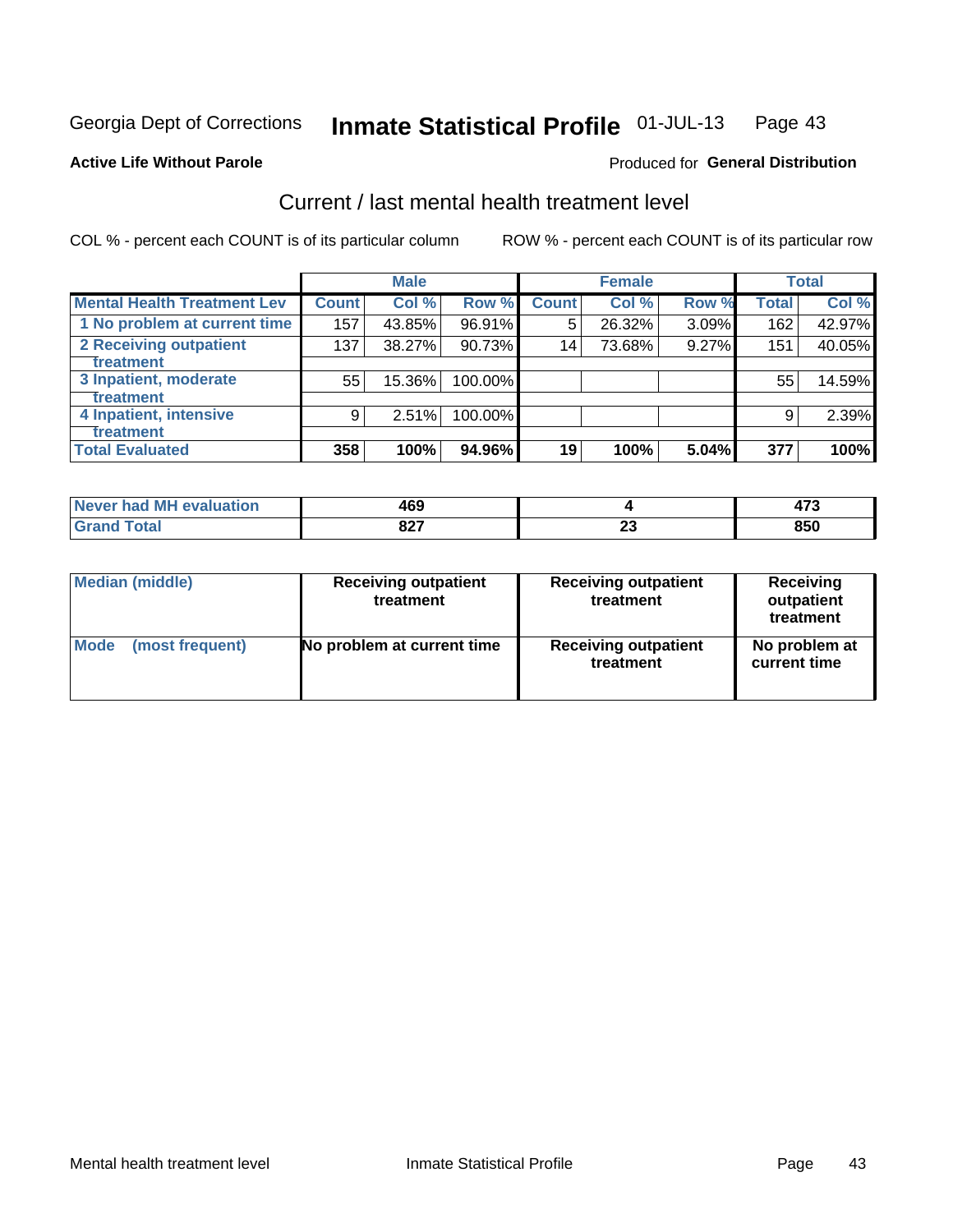#### Inmate Statistical Profile 01-JUL-13 Page 44

## **Active Life Without Parole**

## Produced for General Distribution

## PULHESDWIT medical scale - 'P' overall condition ('P'hysical)

COL % - percent each COUNT is of its particular column

|                                  |                 | <b>Male</b> |             |    | <b>Female</b> |       |              | <b>Total</b> |
|----------------------------------|-----------------|-------------|-------------|----|---------------|-------|--------------|--------------|
| 'P' Overall Condition            | Count l         | Col %       | Row % Count |    | Col %         | Row % | <b>Total</b> | Col %        |
| 1 No medical illness             | 552             | 72.54%      | 98.22%      | 10 | 43.48%        | 1.78% | 562          | 71.68%       |
| 2 Well-controlled chronic        | 187             | 24.57%      | 93.50%      | 13 | 56.52%        | 6.50% | 200          | 25.51%       |
| <b>illness</b>                   |                 |             |             |    |               |       |              |              |
| 3 Poorly-controlled chronic      | 20 <sub>1</sub> | 2.63%       | 100.00%     |    |               |       | 20           | 2.55%        |
| <b>illness</b>                   |                 |             |             |    |               |       |              |              |
| 4 Significant problems requiring | $\overline{2}$  | 0.26%       | 100.00%     |    |               |       | 2            | 0.26%        |
| special housing                  |                 |             |             |    |               |       |              |              |
| <b>Total Reported</b>            | 761             | 100%        | 97.07%      | 23 | 100%          | 2.93% | 784          | 100%         |

| oo         |                          | oo      |
|------------|--------------------------|---------|
| 027        | $\overline{\phantom{a}}$ | $- - -$ |
| <b>UZ.</b> | $\overline{\phantom{a}}$ | 850     |

| <b>Mode</b> | (most frequent) | 1 No medical illness | 2 Well-controlled chronic<br>illness | 1 No medical<br>illness |
|-------------|-----------------|----------------------|--------------------------------------|-------------------------|
|-------------|-----------------|----------------------|--------------------------------------|-------------------------|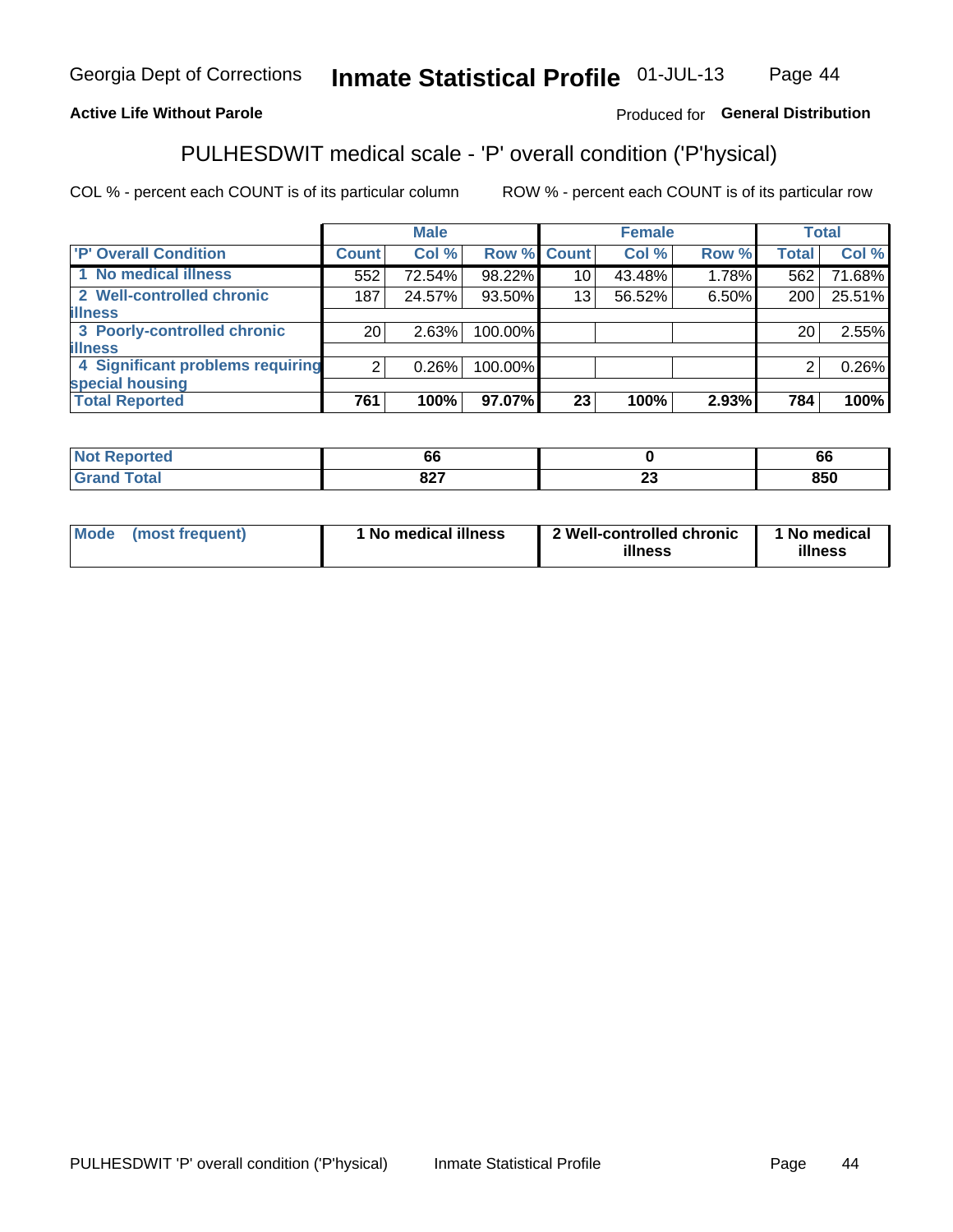### **Active Life Without Parole**

## Produced for General Distribution

# PULHESDWIT medical scale - 'U' upper body

COL % - percent each COUNT is of its particular column

|                              |              | <b>Male</b> |           |              | <b>Female</b> |       |              | <b>Total</b> |
|------------------------------|--------------|-------------|-----------|--------------|---------------|-------|--------------|--------------|
| <b>U' Upper Body</b>         | <b>Count</b> | Col %       | Row %     | <b>Count</b> | Col %         | Row % | <b>Total</b> | Col %        |
| 1 Upper bones, joints,       | 723          | 95.26%      | 97.31%    | 20           | 86.96%        | 2.69% | 743          | 95.01%       |
| muscles all OK               |              |             |           |              |               |       |              |              |
| 2 One or both arms minimally | 29           | 3.82%       | $90.63\%$ | 3            | 13.04%        | 9.38% | 32           | 4.09%        |
| limited                      |              |             |           |              |               |       |              |              |
| 3 One or both arms           | 6            | 0.79%       | 100.00%   |              |               |       | 6            | 0.77%        |
| moderately limited           |              |             |           |              |               |       |              |              |
| 5 Both arms disabled,        |              | 0.13%       | 100.00%   |              |               |       |              | 0.13%        |
| paralyzed, or amputated      |              |             |           |              |               |       |              |              |
| <b>Total Reported</b>        | 759          | 100%        | 97.06%    | 23           | 100%          | 2.94% | 782          | 100%         |

| <b>Not Reported</b>      | oc          |   | r<br>oc |
|--------------------------|-------------|---|---------|
| <b>Total</b><br>ا الله ا | 007<br>04 I | w | 850     |

| <b>Mode</b> | (most frequent) | l Upper bones, joints,<br>muscles all OK | 1 Upper bones, joints,<br>muscles all OK | 1 Upper bones,<br>ljoints, muscles all |
|-------------|-----------------|------------------------------------------|------------------------------------------|----------------------------------------|
|-------------|-----------------|------------------------------------------|------------------------------------------|----------------------------------------|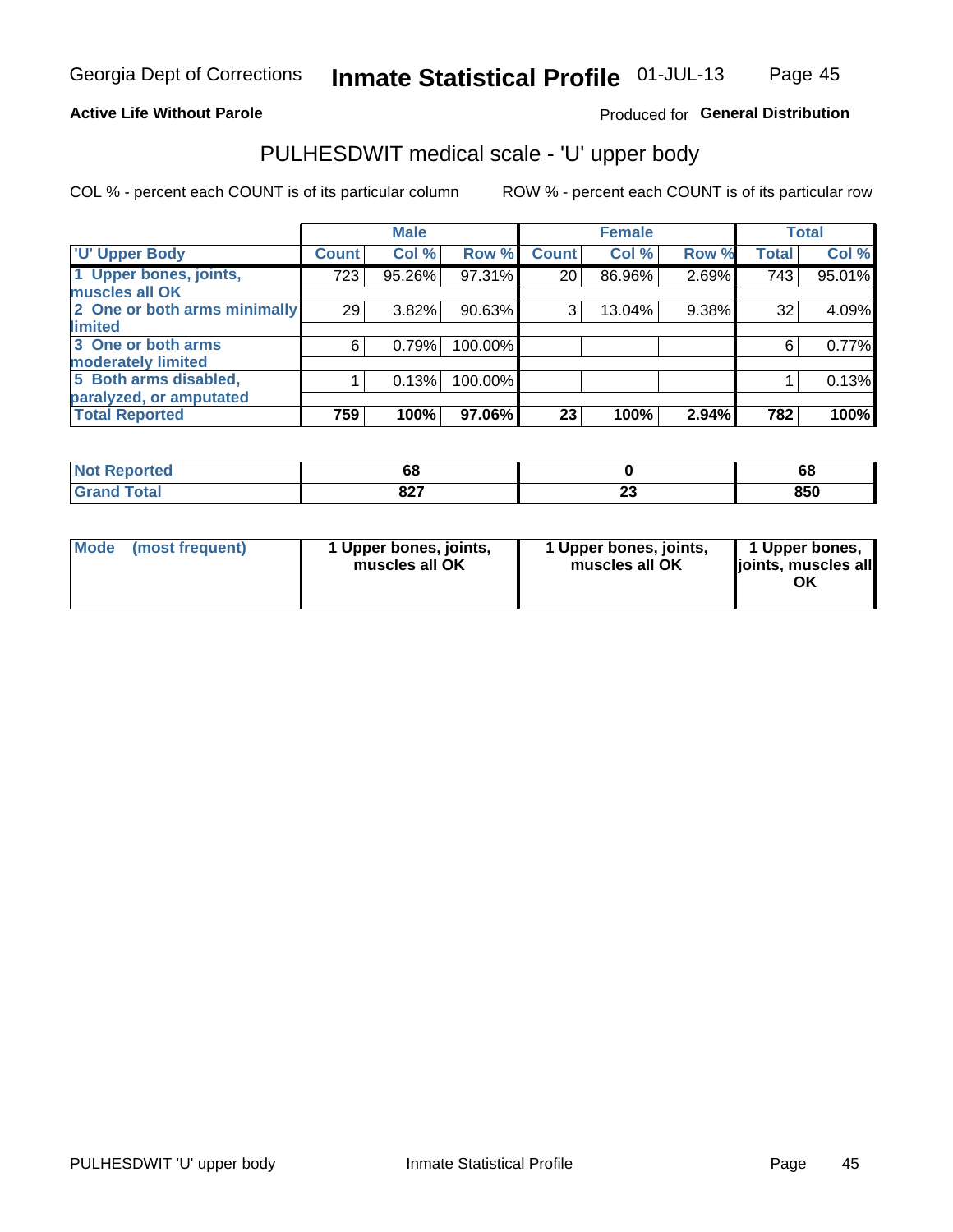### **Active Life Without Parole**

## Produced for General Distribution

## PULHESDWIT medical scale - 'L' lower body

COL % - percent each COUNT is of its particular column

|                                |              | <b>Male</b> |         |              | <b>Female</b> |       |              | <b>Total</b> |
|--------------------------------|--------------|-------------|---------|--------------|---------------|-------|--------------|--------------|
| 'L' Lower Body                 | <b>Count</b> | Col %       | Row %   | <b>Count</b> | Col %         | Row % | <b>Total</b> | Col %        |
| 1 Lower bones, joints,         | 660          | 86.96%      | 97.06%  | 20           | 86.96%        | 2.94% | 680          | 86.96%       |
| muscles all OK                 |              |             |         |              |               |       |              |              |
| 2 One or both legs minimally   | 87           | 11.46%      | 96.67%  | 3            | 13.04%        | 3.33% | 90           | 11.51%       |
| limited                        |              |             |         |              |               |       |              |              |
| 3 One or both legs             | 11           | 1.45%       | 100.00% |              |               |       | 11           | 1.41%        |
| moderately limited             |              |             |         |              |               |       |              |              |
| 4 One leg disabled, paralyzed, |              | 0.13%       | 100.00% |              |               |       |              | 0.13%        |
| or amputated                   |              |             |         |              |               |       |              |              |
| <b>Total Reported</b>          | 759          | 100%        | 97.06%  | 23           | 100%          | 2.94% | 782          | 100.0%       |

| ported<br>NOT<br>$\cdots$ | oc          |   | $6\epsilon$ |
|---------------------------|-------------|---|-------------|
| <b>Total</b>              | ^^7<br>04 I | w | 850         |

| Mode | (most frequent) | 1 Lower bones, joints,<br>muscles all OK | 1 Lower bones, joints,<br>muscles all OK | 1 Lower bones,<br>lioints, muscles all<br>ΟK |
|------|-----------------|------------------------------------------|------------------------------------------|----------------------------------------------|
|------|-----------------|------------------------------------------|------------------------------------------|----------------------------------------------|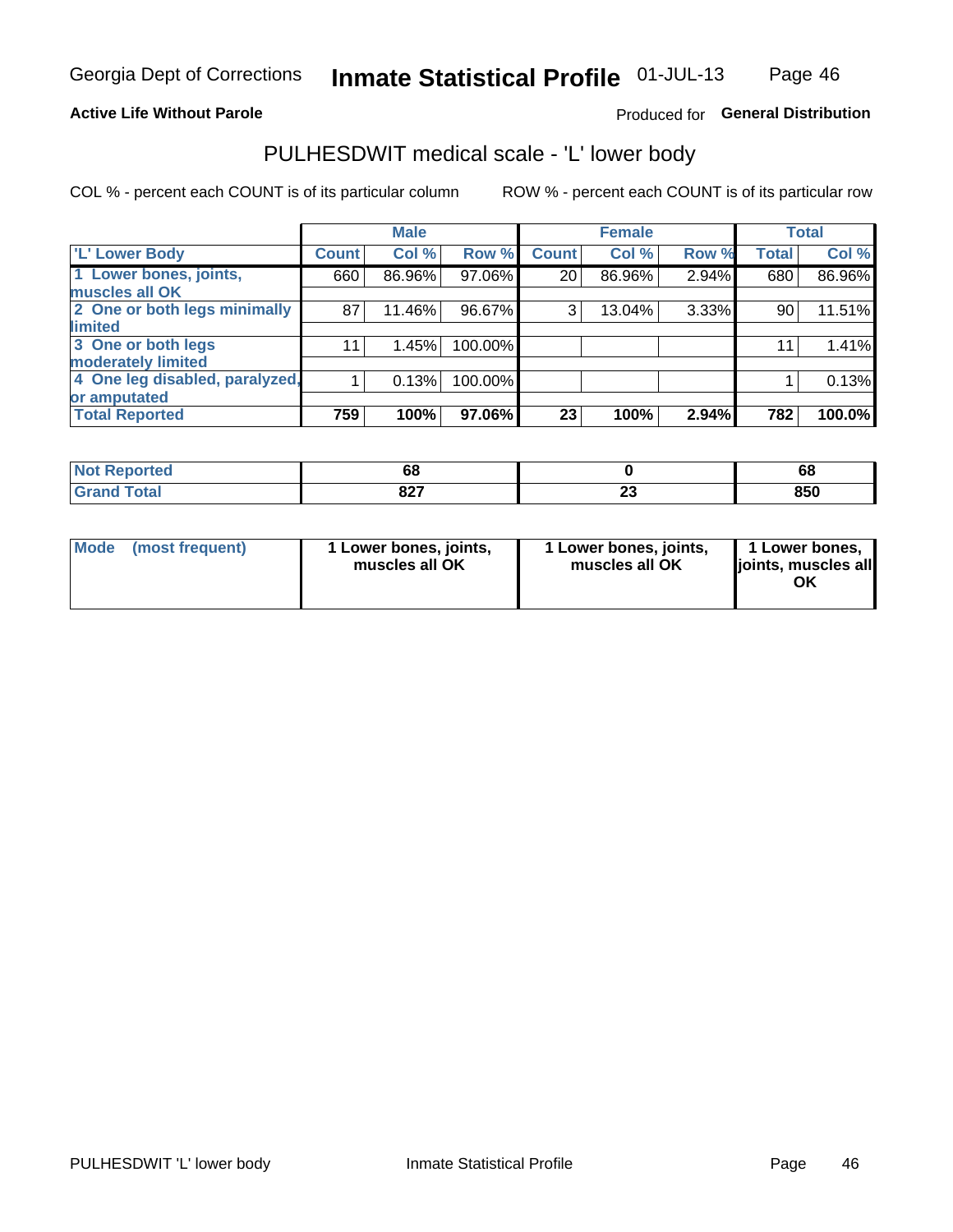### **Active Life Without Parole**

## Produced for General Distribution

## PULHESDWIT medical scale - 'H' hearing

COL % - percent each COUNT is of its particular column

|                                |              | <b>Male</b> |             |                 | <b>Female</b> |       | <b>Total</b> |        |
|--------------------------------|--------------|-------------|-------------|-----------------|---------------|-------|--------------|--------|
| <b>H' Hearing</b>              | <b>Count</b> | Col %       | Row % Count |                 | Col %         | Row % | <b>Total</b> | Col %  |
| 1 Normal hearing both ears     | 742          | 98.15%      | 96.99%      | 23 <sub>1</sub> | 100.00%       | 3.01% | 765          | 98.20% |
| 2 Some loss in one ear with    | 12           | 1.59%       | 100.00%     |                 |               |       | 12           | 1.54%  |
| other OK, or mild loss in both |              |             |             |                 |               |       |              |        |
| 3 Total loss in one ear with   |              | 0.13%       | 100.00%     |                 |               |       |              | 0.13%  |
| mild loss in other             |              |             |             |                 |               |       |              |        |
| 4 Severe loss in both ears     |              | 0.13%       | 100.00%     |                 |               |       |              | 0.13%  |
| <b>Total Reported</b>          | 756          | 100%        | 97.05%      | 23              | 100%          | 2.95% | 779          | 100%   |

| Teo                         |             |            |     |
|-----------------------------|-------------|------------|-----|
| $\sim$ $\sim$ $\sim$ $\sim$ | 007<br>UZ 1 | . .<br>$-$ | 850 |

| Mode (most frequent) | 1 Normal hearing both ears 1 Normal hearing both ears 1 Normal hearing | both ears |
|----------------------|------------------------------------------------------------------------|-----------|
|                      |                                                                        |           |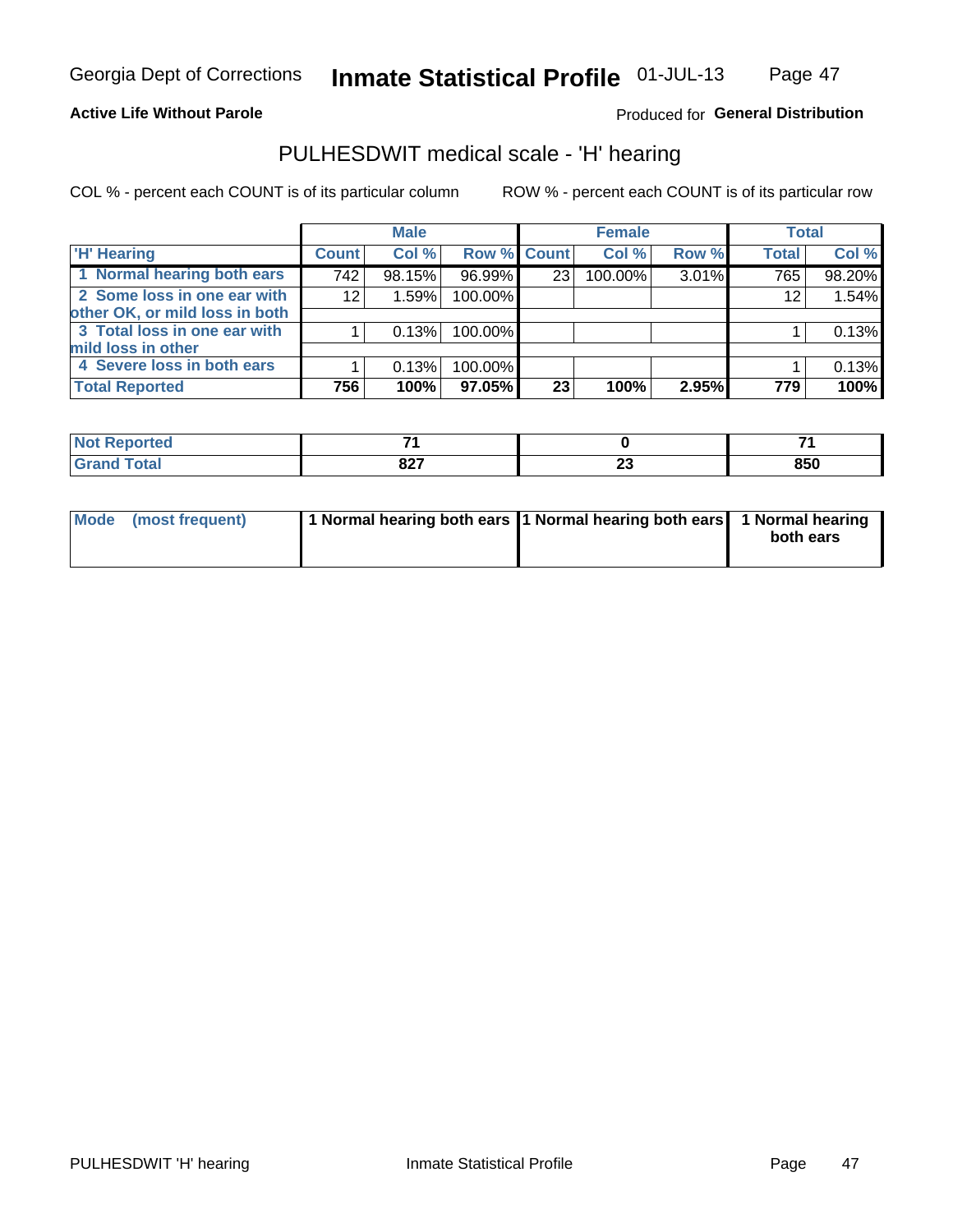### **Active Life Without Parole**

## Produced for General Distribution

## PULHESDWIT medical scale - 'E' vision

COL % - percent each COUNT is of its particular column

|                                |                 | <b>Male</b> |        |             | <b>Female</b> |        |              | <b>Total</b> |
|--------------------------------|-----------------|-------------|--------|-------------|---------------|--------|--------------|--------------|
| <b>E' Vision</b>               | <b>Count</b>    | Col %       |        | Row % Count | Col %         | Row %  | <b>Total</b> | Col %        |
| 1 Correctable to 20/40 in both | 545             | 76.87%      | 98.02% | 11          | 47.83%        | 1.98%  | 556          | 75.96%       |
| eyes                           |                 |             |        |             |               |        |              |              |
| 2 Correctable to 20/70 in one  | 146             | 20.59%      | 94.81% | 8           | 34.78%        | 5.19%  | 154          | 21.04%       |
| eye, may be blind in other     |                 |             |        |             |               |        |              |              |
| 3 Correctable to 20/200 in one | 16 <sub>1</sub> | $2.26\%$    | 84.21% | 3           | 13.04%        | 15.79% | 19           | 2.60%        |
| eye, may be blind in other     |                 |             |        |             |               |        |              |              |
| 4 One eye not correctable to   | 2               | 0.28%       | 66.67% |             | 4.35%         | 33.33% | 3            | 0.41%        |
| 20/200, other may be blind     |                 |             |        |             |               |        |              |              |
| <b>Total Reported</b>          | 709             | 100%        | 96.86% | 23          | 100%          | 3.14%  | 732          | 100.0%       |

| ాorted       | 44 <sup>c</sup> |          | 440 |
|--------------|-----------------|----------|-----|
| NO           | - 10            |          | .   |
| <b>Total</b> | 027             | ົ        | 850 |
| <b>C.A.A</b> | 04 I            | <u>_</u> |     |

| Mode (most frequent) | 1 Correctable to 20/40 in both<br>eves | 1 Correctable to 20/40 in   1 Correctable to<br>both eyes | 20/40 in both eyes |
|----------------------|----------------------------------------|-----------------------------------------------------------|--------------------|
|                      |                                        |                                                           |                    |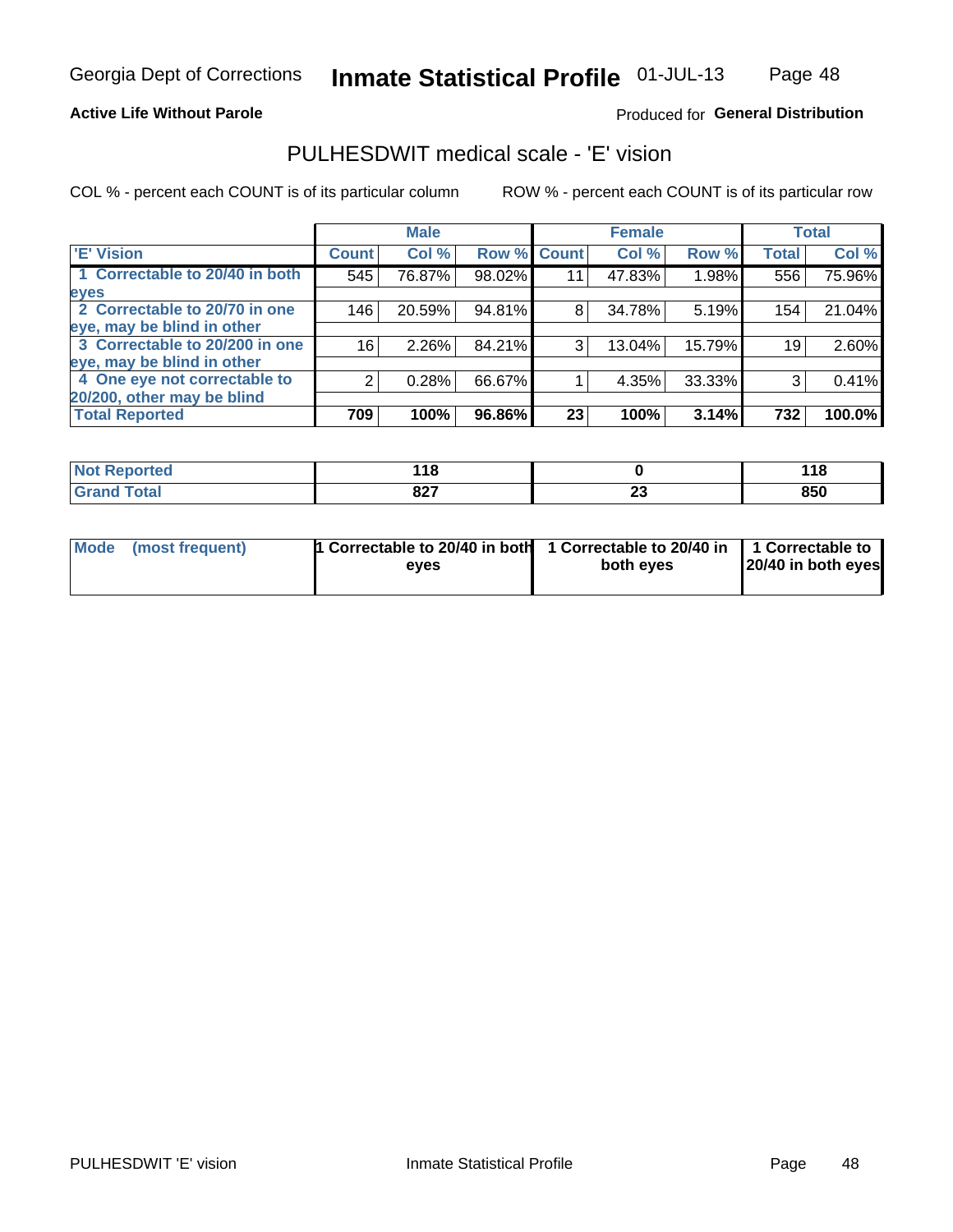### **Active Life Without Parole**

## Produced for General Distribution

## PULHESDWIT medical scale - 'S' pSychiatric

COL % - percent each COUNT is of its particular column

|                                        |              | <b>Male</b> |         |             | <b>Female</b> |       |              | <b>Total</b> |
|----------------------------------------|--------------|-------------|---------|-------------|---------------|-------|--------------|--------------|
| 'S' pSychiatric                        | <b>Count</b> | Col %       |         | Row % Count | Col %         | Row % | <b>Total</b> | Col %        |
| 1 No impairment or disorders           | 604          | 80.53%      | 98.37%  | 10          | 52.63%        | 1.63% | 614          | 79.84%       |
| 2 Stable, or in remission, or          | 105          | 14.00%      | 92.11%  | 9           | 47.37%        | 7.89% | 114          | 14.82%       |
| mild impairment or retardation         |              |             |         |             |               |       |              |              |
| 3 Requires moderate inpatient          | 35           | 4.67%       | 100.00% |             |               |       | 35           | 4.55%        |
| treatment                              |              |             |         |             |               |       |              |              |
| 4 Requires intensive inpatient         | 5            | 0.67%       | 100.00% |             |               |       | 5            | 0.65%        |
| treatment                              |              |             |         |             |               |       |              |              |
| <b>5 Requires Crisis Stabilization</b> |              | 0.13%       | 100.00% |             |               |       |              | 0.13%        |
| Unit (CSU) inpatient care              |              |             |         |             |               |       |              |              |
| <b>Total Reported</b>                  | 750          | 100%        | 97.53%  | 19          | 100%          | 2.47% | 769          | 100%         |

| <b>Not Reported</b>   | --  |        | п.  |
|-----------------------|-----|--------|-----|
| <b>Total</b><br>Cron. | 827 | ~<br>~ | 850 |

| <b>Mode</b> | (most frequent) | 1 No impairment or disorders | 1 No impairment or<br>disorders | 1 No impairment or<br>disorders |
|-------------|-----------------|------------------------------|---------------------------------|---------------------------------|
|-------------|-----------------|------------------------------|---------------------------------|---------------------------------|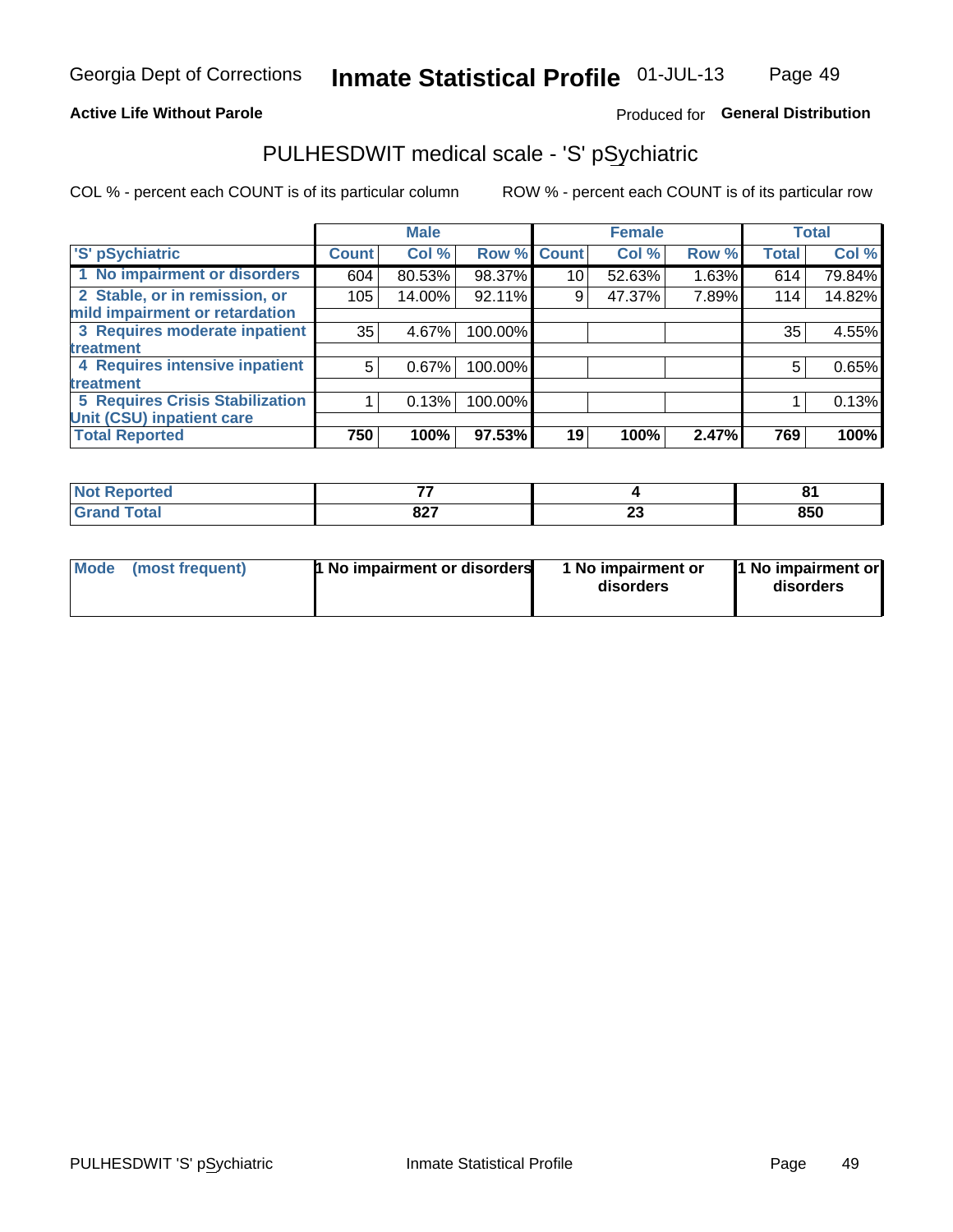### **Active Life Without Parole**

## Produced for General Distribution

## PULHESDWIT medical scale - 'D' dental

COL % - percent each COUNT is of its particular column

|                                 |              | <b>Male</b> |         |                 | <b>Female</b> |       |              | <b>Total</b> |
|---------------------------------|--------------|-------------|---------|-----------------|---------------|-------|--------------|--------------|
| <b>D'</b> Dental                | <b>Count</b> | Col %       |         | Row % Count     | Col %         | Row % | <b>Total</b> | Col %        |
| 1 Minimal routine dental health | 532          | 74.20%      | 97.26%  | 15 <sub>2</sub> | 75.00%        | 2.74% | 547          | 74.22%       |
| <b>needs</b>                    |              |             |         |                 |               |       |              |              |
| 2 Moderate cavities and/or gum  | 160          | 22.32%      | 96.97%  | 5               | 25.00%        | 3.03% | 165          | 22.39%       |
| disease                         |              |             |         |                 |               |       |              |              |
| 3 Extensive gum disease         | 24           | 3.35%       | 100.00% |                 |               |       | 24           | 3.26%        |
| and/or widespread decay         |              |             |         |                 |               |       |              |              |
| 4 Urgent need for dental        |              | 0.14%       | 100.00% |                 |               |       |              | 0.14%        |
| <b>services</b>                 |              |             |         |                 |               |       |              |              |
| <b>Total Reported</b>           | 717          | 100%        | 97.29%  | 20              | 100%          | 2.71% | 737          | 100.0%       |

| rreol        | . .<br>$\sim$ |        | $\sim$<br>. . |
|--------------|---------------|--------|---------------|
| <b>Total</b> | 827           | …<br>w | 850           |

| <b>Mode</b> | (most frequent) | <b>Minimal routine dental</b><br>health needs | 1 Minimal routine dental<br>health needs | <b>11 Minimal routine I</b><br>dental health<br>needs |
|-------------|-----------------|-----------------------------------------------|------------------------------------------|-------------------------------------------------------|
|-------------|-----------------|-----------------------------------------------|------------------------------------------|-------------------------------------------------------|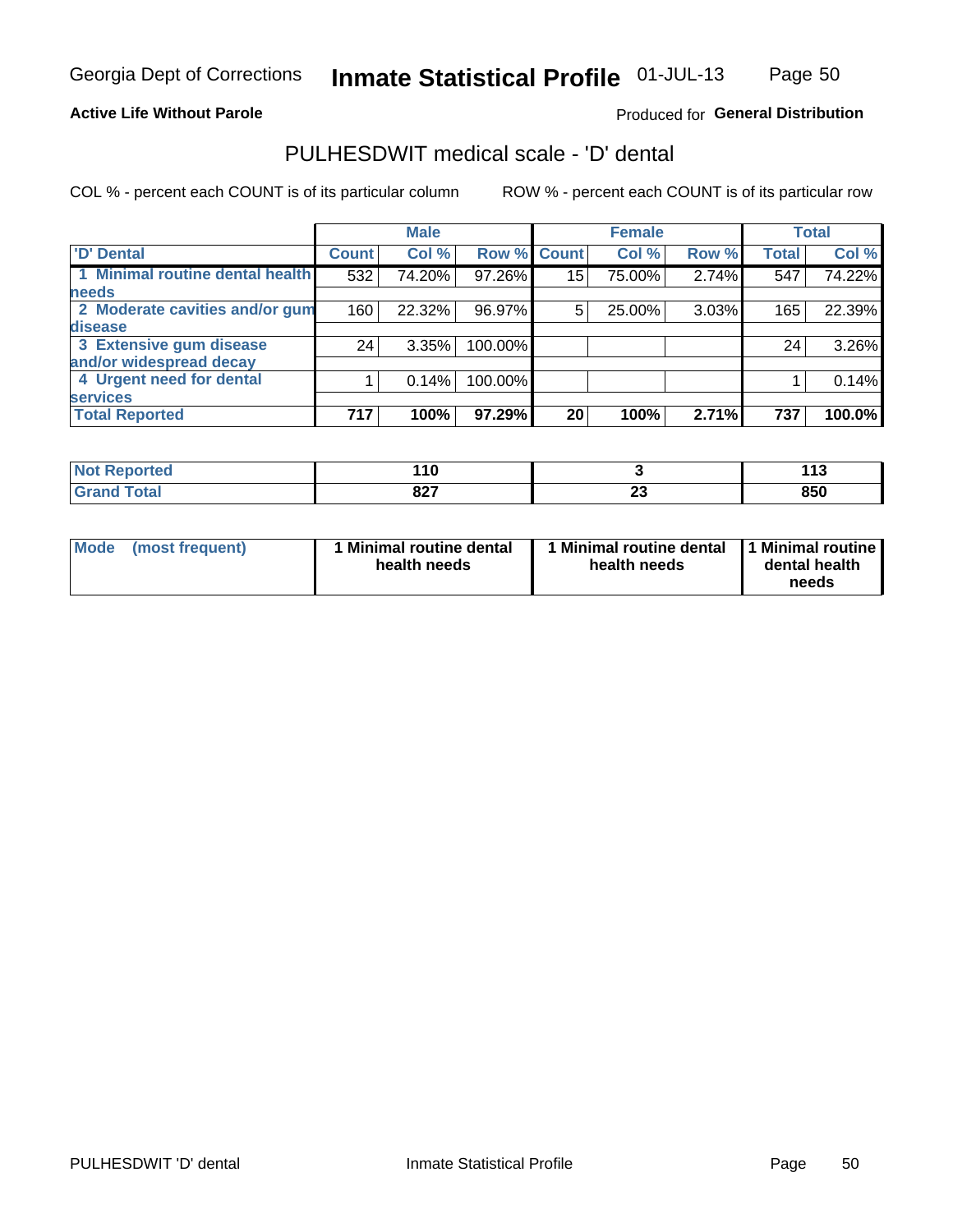### **Active Life Without Parole**

## Produced for General Distribution

## PULHESDWIT medical scale - 'W' work ability

COL % - percent each COUNT is of its particular column

|                                 |              | <b>Male</b> |         |             | <b>Female</b> |       |              | <b>Total</b> |
|---------------------------------|--------------|-------------|---------|-------------|---------------|-------|--------------|--------------|
| <b>W' work ability</b>          | <b>Count</b> | Col %       |         | Row % Count | Col %         | Row % | <b>Total</b> | Col %        |
| 1 Unrestricted work or activity | 619          | 81.66%      | 97.02%  | 19          | 82.61%        | 2.98% | 638          | 81.69%       |
| 2 Minor restrictions on type of | 112          | 14.78%      | 96.55%  | 4           | 17.39%        | 3.45% | 116          | 14.85%       |
| <b>work</b>                     |              |             |         |             |               |       |              |              |
| 3 Moderate restrictions on type | 14           | 1.85%       | 100.00% |             |               |       | 14           | 1.79%        |
| lof work                        |              |             |         |             |               |       |              |              |
| 4 Major restrictions on type of | 10           | 1.32%       | 100.00% |             |               |       | 10           | 1.28%        |
| <b>work</b>                     |              |             |         |             |               |       |              |              |
| 5 Cannot work under any         | 3            | 0.40%       | 100.00% |             |               |       | 3            | 0.38%        |
| <b>circumstances</b>            |              |             |         |             |               |       |              |              |
| <b>Total Reported</b>           | 758          | 100%        | 97.06%  | 23          | 100%          | 2.94% | 781          | 100%         |

| <b>Not Reported</b>           | 69          |           | c'<br>o, |
|-------------------------------|-------------|-----------|----------|
| <b>Total</b><br>Cron<br>oranu | 007<br>82 I | n.<br>2 J | 850      |

| Mode            | 1 Unrestricted work or | 1 Unrestricted work or | 1 Unrestricted   |
|-----------------|------------------------|------------------------|------------------|
| (most frequent) | activity               | activity               | work or activity |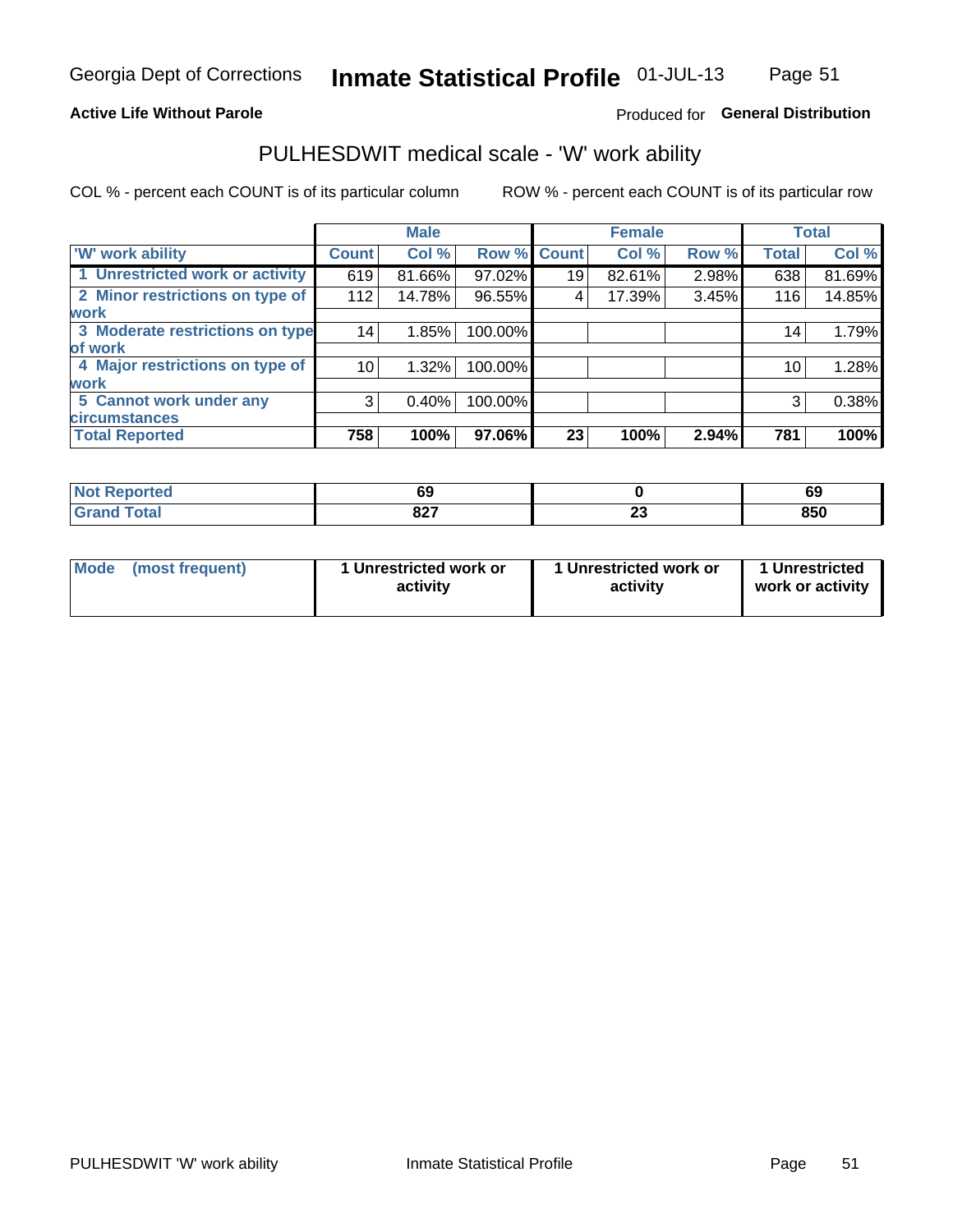### **Active Life Without Parole**

## Produced for General Distribution

## PULHESDWIT medical scale - 'I' impairment

|                                 |              | <b>Male</b> |                    |    | <b>Female</b> |       |       | <b>Total</b> |
|---------------------------------|--------------|-------------|--------------------|----|---------------|-------|-------|--------------|
| 'I' Impairment                  | <b>Count</b> | Col %       | <b>Row % Count</b> |    | Col %         | Row % | Total | Col %        |
| 1 No impairments or             | 751          | 99.08%      | 97.03%             | 23 | 100.00%       | 2.97% | 774   | 99.10%       |
| disabilities                    |              |             |                    |    |               |       |       |              |
| 2 Wheelchair-bound but          | 6            | 0.79%       | 100.00%            |    |               |       |       | 0.77%        |
| otherwise OK                    |              |             |                    |    |               |       |       |              |
| <b>5 Needs maximal Assisted</b> |              | 0.13%       | 100.00%            |    |               |       |       | 0.13%        |
| <b>Living (level III)</b>       |              |             |                    |    |               |       |       |              |
| <b>Total Reported</b>           | 758          | 100%        | 97.06%             | 23 | 100%          | 2.94% | 781   | 100%         |
|                                 |              |             |                    |    |               |       |       |              |

| . Reported | r.            |              | ~   |
|------------|---------------|--------------|-----|
| $\sim$     | ໐ະ            |              | ৩৬  |
|            | ິດ ດ=<br>04 I | --<br>$\sim$ | 850 |

| <b>Mode</b>     | 1 No impairments or | 1 No impairments or | 1 No impairments |
|-----------------|---------------------|---------------------|------------------|
| (most frequent) | disabilities        | disabilities        | or disabilities  |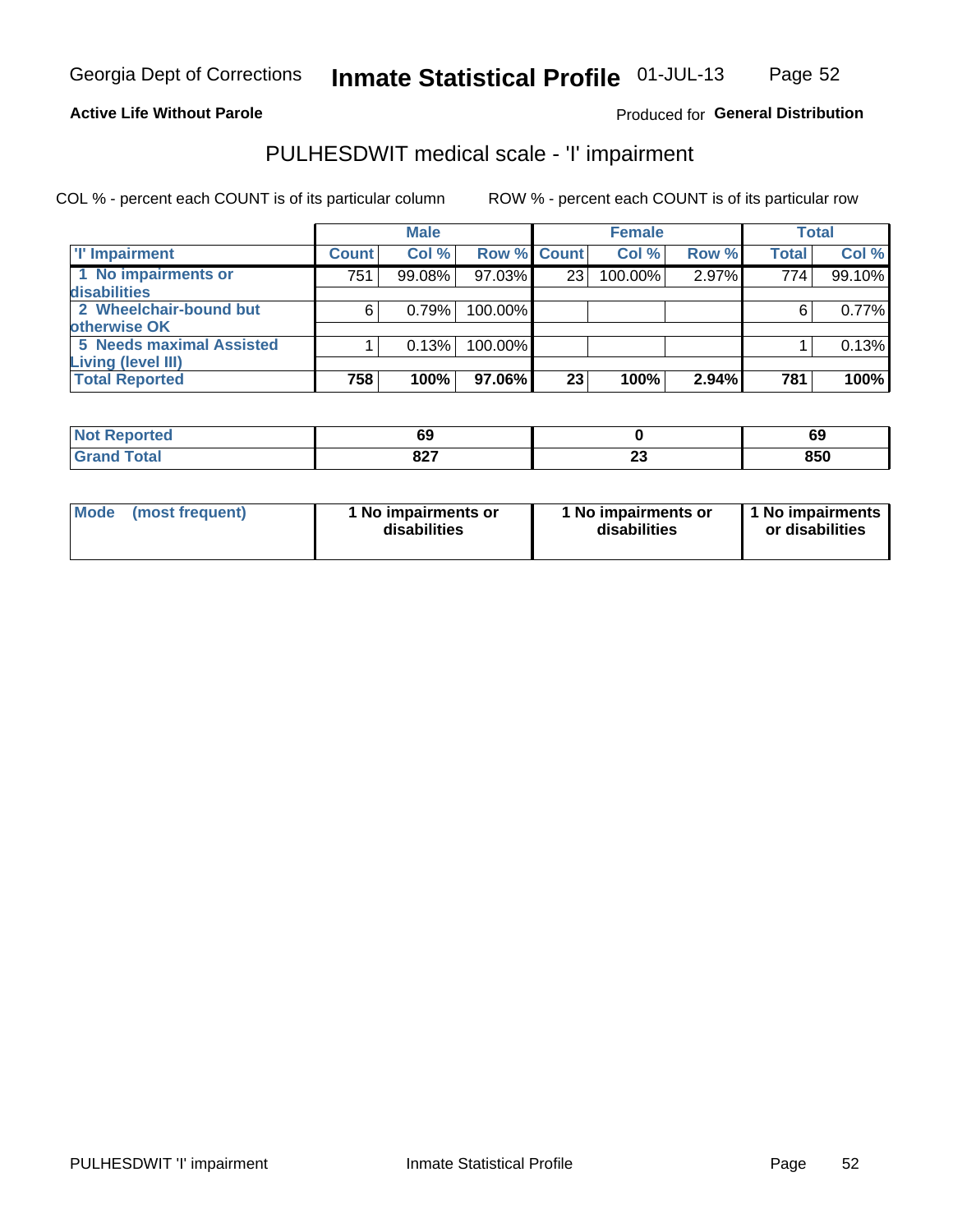### **Active Life Without Parole**

### Produced fo General Distribution

## PULHESDWIT medical scale - 'T' transportability

COL % - percent each COUNT is of its particular column

|                              |                    | <b>Male</b> |             |    | <b>Female</b> |       |              | <b>Total</b> |
|------------------------------|--------------------|-------------|-------------|----|---------------|-------|--------------|--------------|
| <b>T' Transportability</b>   | Count <sup>1</sup> | Col %       | Row % Count |    | Col %         | Row % | <b>Total</b> | Col %        |
| 1 Can be transported in any  | 756                | 99.34%      | 97.05%      | 23 | 100.00%       | 2.95% | 779          | 99.36%       |
| ordinary approved vehicle    |                    |             |             |    |               |       |              |              |
| 2 Wheelchair-bound, not      |                    | 0.13%       | 100.00%     |    |               |       |              | 0.13%        |
| needing special vehicle      |                    |             |             |    |               |       |              |              |
| 3 Wheelchair-bound, requires |                    | 0.13%       | 100.00%     |    |               |       |              | 0.13%        |
| special vehicle              |                    |             |             |    |               |       |              |              |
| 5 Requires ambulance         | $\mathcal{R}$      | 0.39%       | 100.00%     |    |               |       | 3            | 0.38%        |
| transport                    |                    |             |             |    |               |       |              |              |
| <b>Total Reported</b>        | 761                | 100%        | 97.07%      | 23 | 100%          | 2.93% | 784          | 100%         |

| orted        | <br><b>bt</b>      |   | oo  |
|--------------|--------------------|---|-----|
| <b>Total</b> | <b>007</b><br>04 I | ∼ | 850 |

| <b>Mode</b> | (most frequent) | 1 Can be transported in any 1 Can be transported in any | ordinary approved vehicle   ordinary approved vehicle   transported in any | 1 Can be<br>  ordinary approved  <br>vehicle |
|-------------|-----------------|---------------------------------------------------------|----------------------------------------------------------------------------|----------------------------------------------|
|-------------|-----------------|---------------------------------------------------------|----------------------------------------------------------------------------|----------------------------------------------|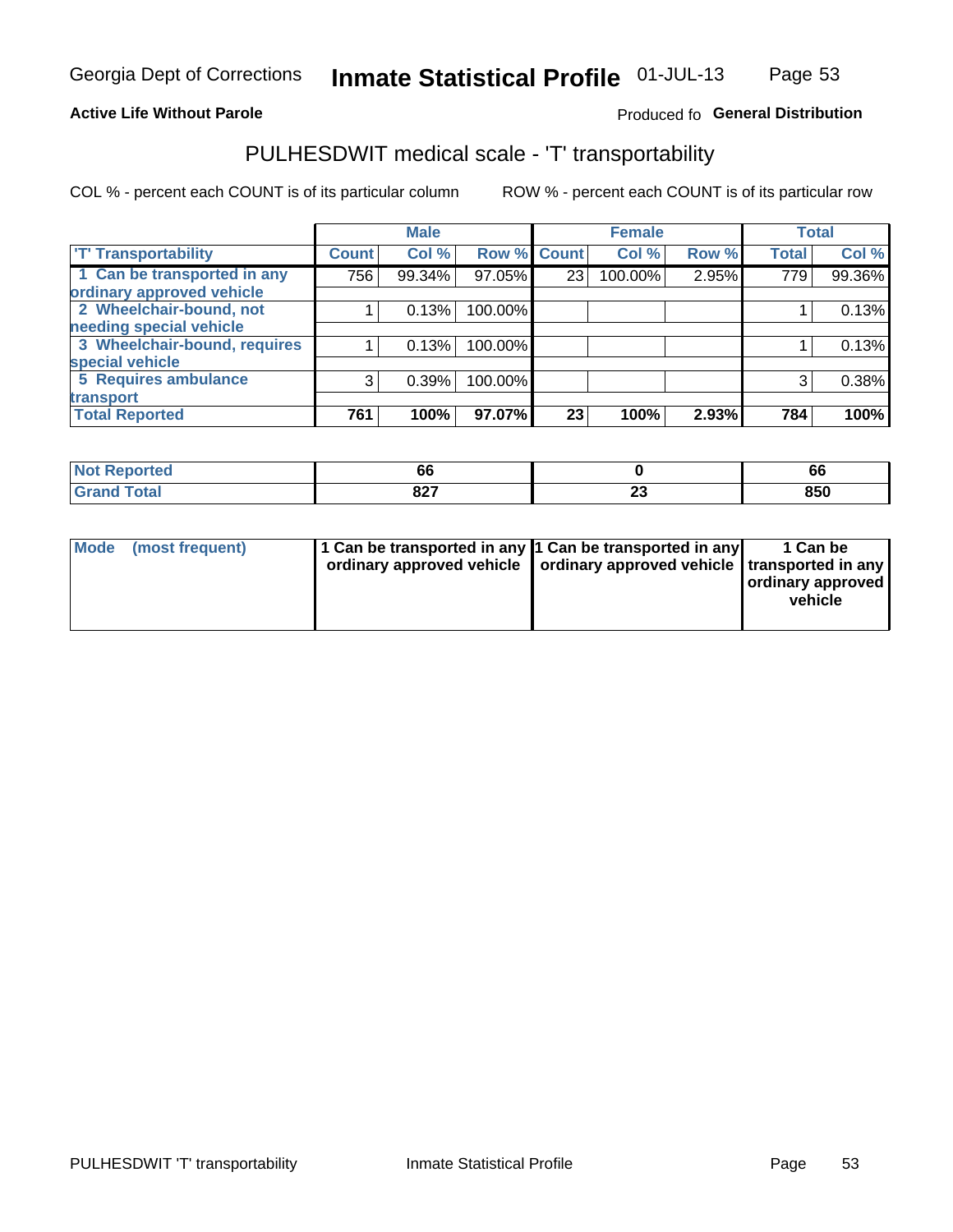### **Active Life Without Parole**

### Produced for General Distribution

## Criminality in family, self-reported

COL % - percent each COUNT is of its particular column

|                              |              | <b>Male</b> |           |                 | <b>Female</b> |          |              | Total  |
|------------------------------|--------------|-------------|-----------|-----------------|---------------|----------|--------------|--------|
| <b>Criminality In Family</b> | <b>Count</b> | Col%        | Row %     | <b>Count</b>    | Col%          | Row %    | <b>Total</b> | Col %  |
| Yes, criminality in family   | 157          | 28.04%      | 96.91%    | 5               | 50.00%        | $3.09\%$ | 162          | 28.42% |
| No criminality in family     | 403          | 71.96%      | 98.77%    | 5               | $50.00\%$     | 1.23%    | 408          | 71.58% |
| <b>Total Reported</b>        | 560          | 100%        | $98.25\%$ | 10 <sup>1</sup> | 100%          | 1.75%    | 570          | 100%   |

| <b>Reported</b><br>' Nt | 207<br>20 L |    | 280 |
|-------------------------|-------------|----|-----|
| <b>otal</b><br>______   | 027<br>04 I | ΔJ | 850 |

|  | Mode (most frequent) | No criminality in family | Yes, criminality in family | No criminality in<br>family |
|--|----------------------|--------------------------|----------------------------|-----------------------------|
|--|----------------------|--------------------------|----------------------------|-----------------------------|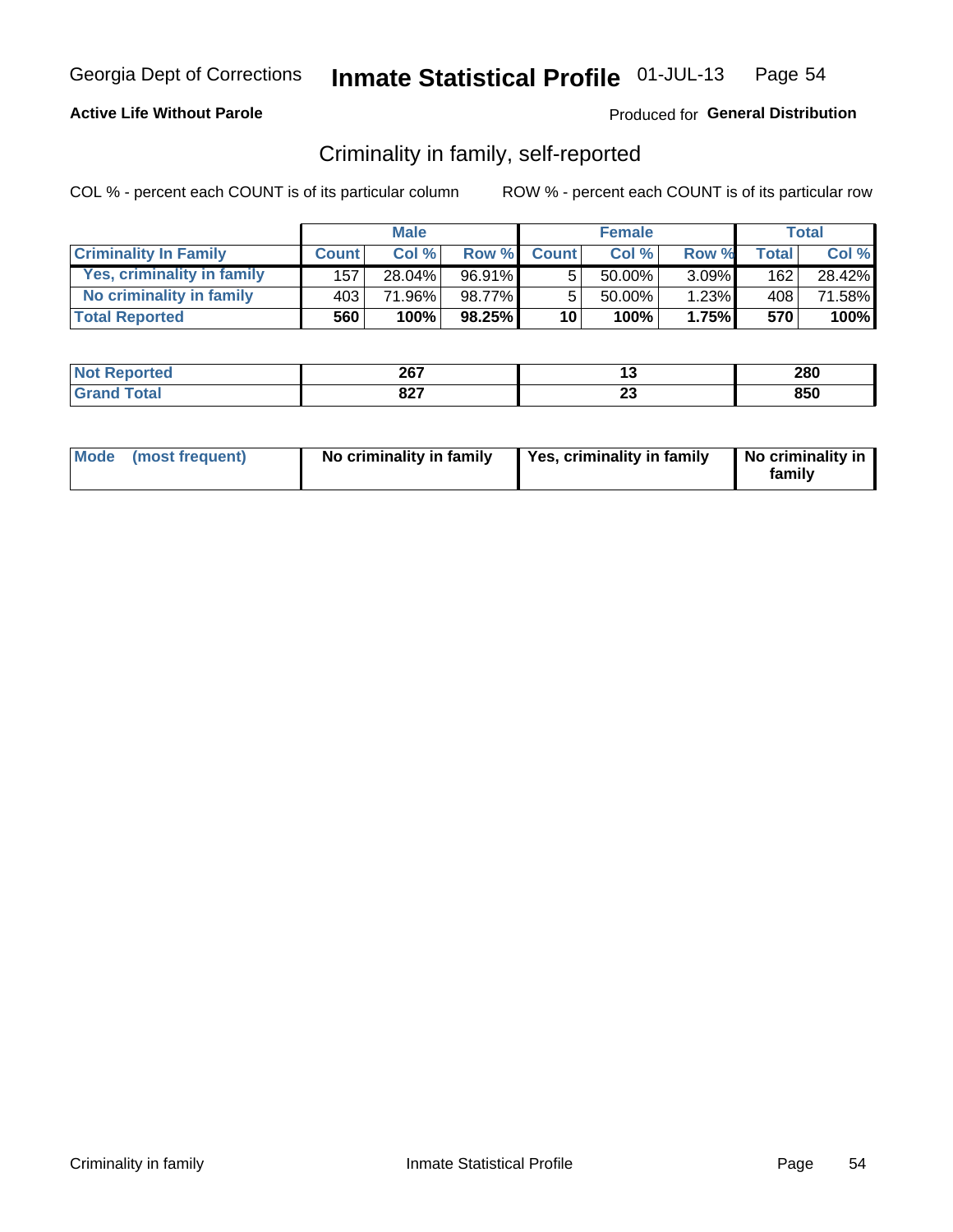## **Active Life Without Parole**

## Produced for General Distribution

## Alcoholism in family, self-reported

COL % - percent each COUNT is of its particular column

|                             |              | <b>Male</b> |        |                 | <b>Female</b> |          |       | Total   |
|-----------------------------|--------------|-------------|--------|-----------------|---------------|----------|-------|---------|
| <b>Alcoholism In Family</b> | <b>Count</b> | Col %       | Row %  | <b>Count</b>    | Col %         | Row %    | Total | Col %   |
| Yes, alcoholism in family   | 108 l        | 19.29%      | 97.30% | 3 <sub>1</sub>  | $30.00\%$     | $2.70\%$ | 111   | 19.47%  |
| No alcoholism in family     | 452          | $80.71\%$   | 98.47% |                 | 70.00%        | 1.53%    | 459   | 80.53%  |
| <b>Total Reported</b>       | 560          | 100%        | 98.25% | 10 <sub>1</sub> | 100%          | 1.75%    | 570   | $100\%$ |

| <b>Not</b><br><b>Reported</b> | 267         | 1 v          | 280 |
|-------------------------------|-------------|--------------|-----|
| <b>jotal</b>                  | 027<br>04 I | $\sim$<br>ZJ | 850 |

|  | Mode (most frequent) | No alcoholism in family | No alcoholism in family | No alcoholism in<br>family |
|--|----------------------|-------------------------|-------------------------|----------------------------|
|--|----------------------|-------------------------|-------------------------|----------------------------|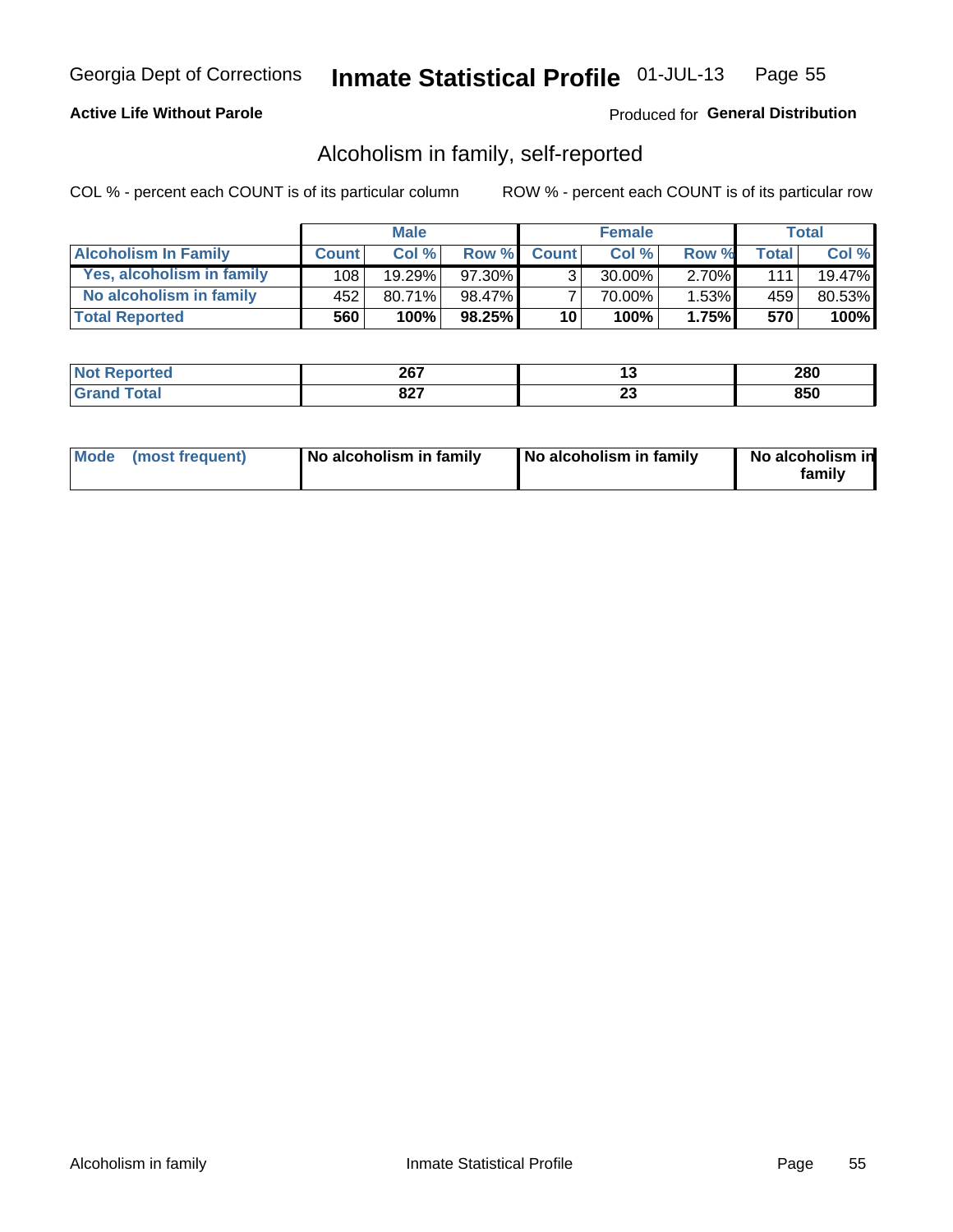## **Active Life Without Parole**

### Produced for General Distribution

## Drug abuse in family, self-reported

COL % - percent each COUNT is of its particular column

|                           |              | <b>Male</b> |        |                 | <b>Female</b> |          |              | Total  |
|---------------------------|--------------|-------------|--------|-----------------|---------------|----------|--------------|--------|
| Drug Abuse In Family      | <b>Count</b> | Col %       | Row %  | <b>Count</b>    | Col%          | Row %    | <b>Total</b> | Col %  |
| Yes, drug abuse in family | 62           | $11.07\%$   | 95.38% | 3 <sub>1</sub>  | $30.00\%$     | $4.62\%$ | 65           | 11.40% |
| No drug abuse in family   | 498          | 88.93%      | 98.61% | 7               | 70.00%        | 1.39%    | 505          | 88.60% |
| <b>Total Reported</b>     | 560          | 100%        | 98.25% | 10 <sub>1</sub> | 100%          | 1.75%    | 570          | 100%   |

| <b>Not Reported</b> | 267  | . .    | 280 |
|---------------------|------|--------|-----|
| `otal               | 007  | $\sim$ | 850 |
| ' Grano             | UZ I | --     |     |

|  | Mode (most frequent) | No drug abuse in family | No drug abuse in family | No drug abuse in<br>family |
|--|----------------------|-------------------------|-------------------------|----------------------------|
|--|----------------------|-------------------------|-------------------------|----------------------------|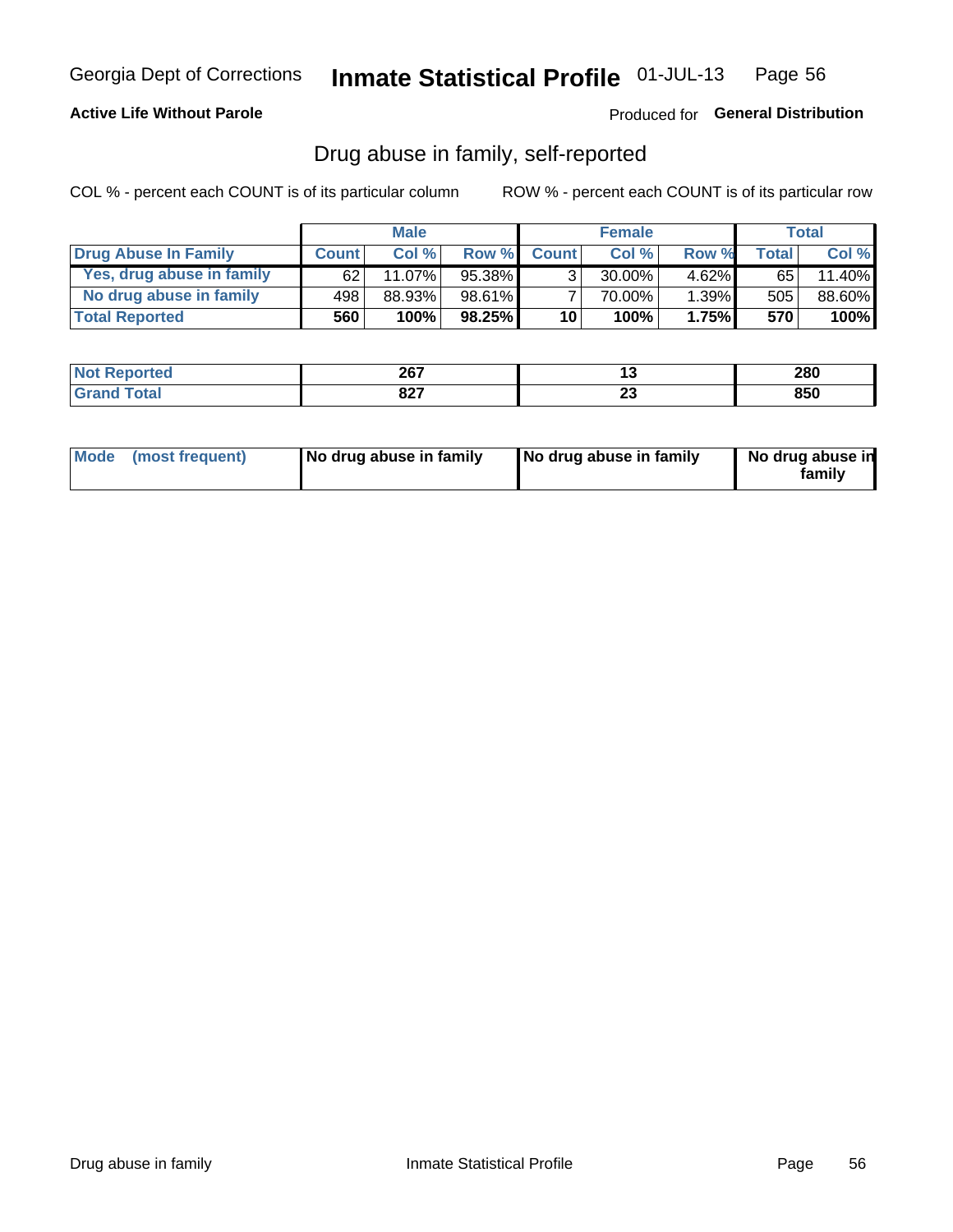### **Active Life Without Parole**

### Produced for General Distribution

## Subjected to frequent beatings, self-reported

COL % - percent each COUNT is of its particular column

|                                   |              | <b>Male</b> |           |              | <b>Female</b> |       |       | Total  |
|-----------------------------------|--------------|-------------|-----------|--------------|---------------|-------|-------|--------|
| <b>Frequent beatings</b>          | <b>Count</b> | Col %       | Row %     | <b>Count</b> | Col %         | Row % | Total | Col %  |
| <b>Yes, subjected to frequent</b> | 35           | 6.25%       | 97.22%    |              | 10.00%        | 2.78% | 36    | 6.32%  |
| <b>beatings</b>                   |              |             |           |              |               |       |       |        |
| Not subjected to frequent         | 525          | 93.75%      | 98.31%    | 9            | 90.00%        | 1.69% | 534   | 93.68% |
| <b>beatings</b>                   |              |             |           |              |               |       |       |        |
| <b>Total Reported</b>             | 560          | 100%        | $98.25\%$ | 10           | 100%          | 1.75% | 570   | 100%   |

| <b>Not Reported</b> | 267         | ⊶        | 280 |
|---------------------|-------------|----------|-----|
| <b>Total</b>        | 027<br>04 I | ~~<br>20 | 850 |

| Mode | (most frequent) | Not subjected to frequent<br>beatings | Not subjected to frequent<br>beatings | Not subjected to<br><b>frequent beatings</b> |
|------|-----------------|---------------------------------------|---------------------------------------|----------------------------------------------|
|      |                 |                                       |                                       |                                              |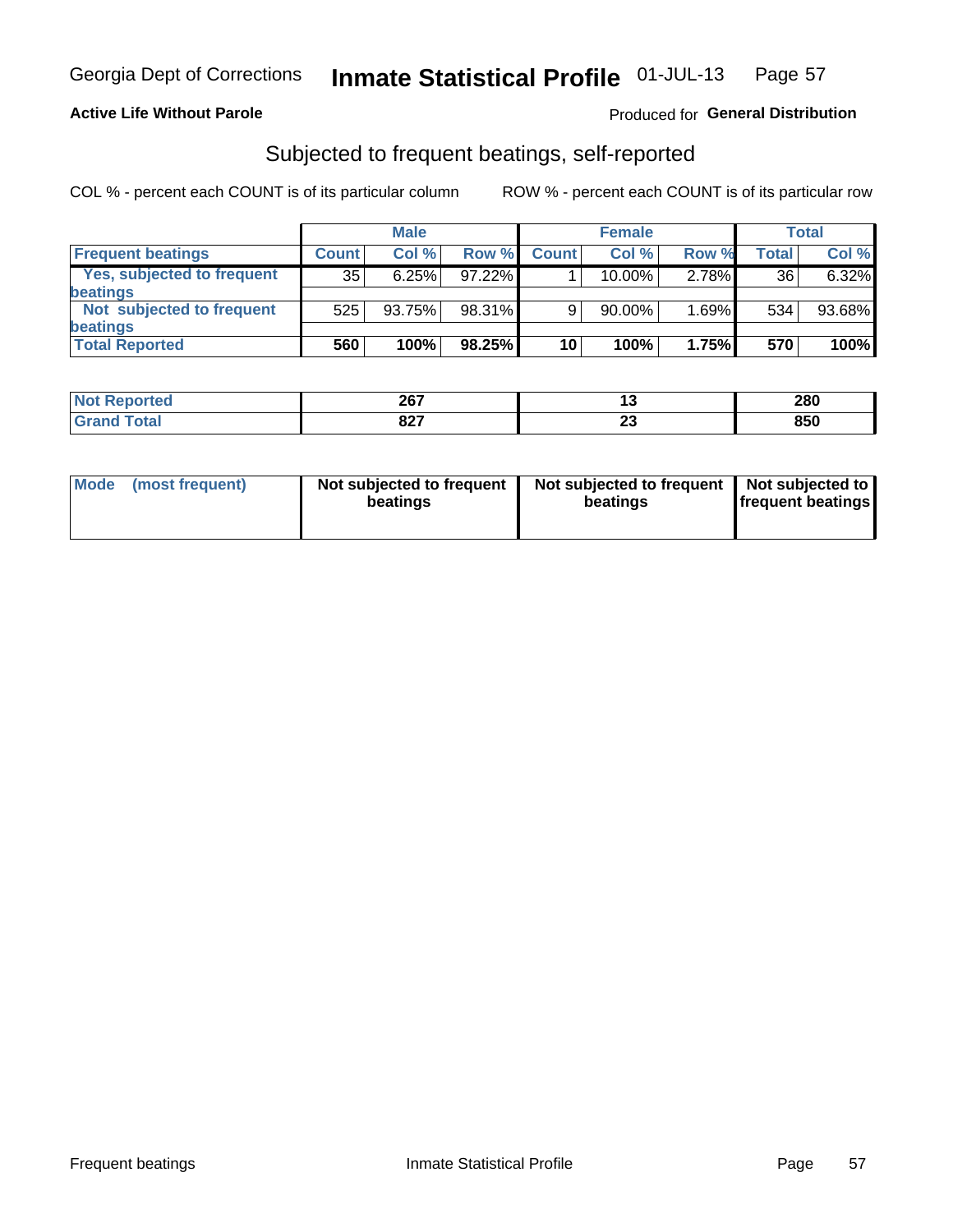## **Active Life Without Parole**

## Produced for General Distribution

## Father absent during inmate's childhood

COL % - percent each COUNT is of its particular column

|                           |              | <b>Male</b> |           |                 | <b>Female</b> |          |       | Total  |
|---------------------------|--------------|-------------|-----------|-----------------|---------------|----------|-------|--------|
| <b>Father Absent</b>      | <b>Count</b> | Col%        | Row %     | <b>Count</b>    | Col %         | Row %    | Total | Col %  |
| Yes, father was absent    | 279          | 49.82%      | 98.94%    | $\mathcal{R}_1$ | $30.00\%$     | $1.06\%$ | 282   | 49.47% |
| No, father was not absent | 281          | 50.18%      | 97.57%    |                 | 70.00%        | $2.43\%$ | 288   | 50.53% |
| <b>Total Reported</b>     | 560          | 100%        | $98.25\%$ | 10 <sup>1</sup> | 100%          | 1.75%    | 570   | 100%   |

| <b>Not Reported</b> | 267         |         | 280 |
|---------------------|-------------|---------|-----|
| <b>Total</b>        | 027<br>04 I | ۰.<br>∼ | 850 |

| Mode (most frequent) |  | No, father was not absent No, father was not absent No, father was not | absent |
|----------------------|--|------------------------------------------------------------------------|--------|
|----------------------|--|------------------------------------------------------------------------|--------|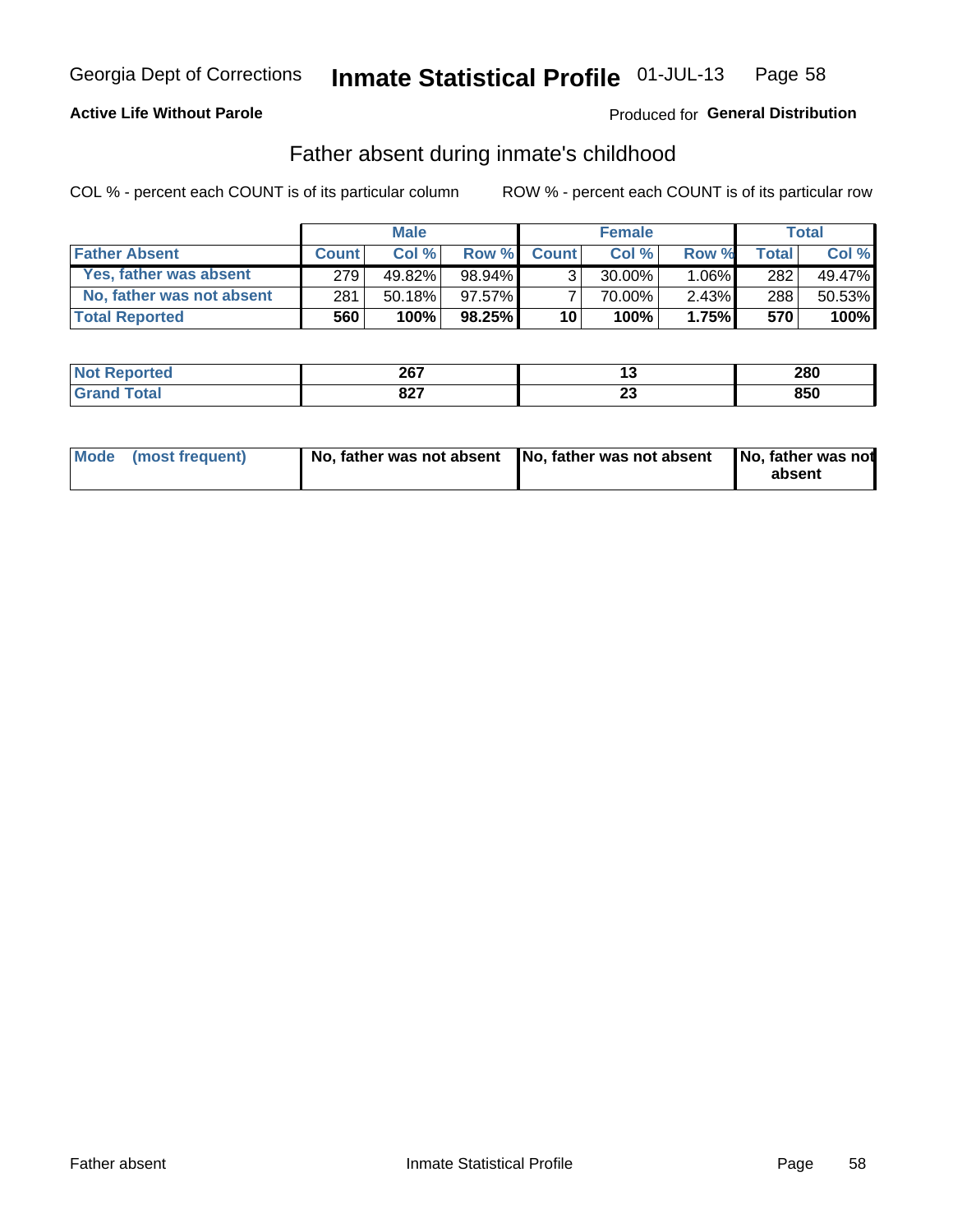### **Active Life Without Parole**

## Produced for General Distribution

## Mother absent during inmate's childhood

COL % - percent each COUNT is of its particular column

|                           |              | <b>Male</b> |           |                 | <b>Female</b> |          |              | Total  |
|---------------------------|--------------|-------------|-----------|-----------------|---------------|----------|--------------|--------|
| <b>Mother Absent</b>      | <b>Count</b> | Col%        | Row %     | <b>Count</b>    | Col%          | Row %    | <b>Total</b> | Col %  |
| Yes, mother was absent    | 791          | $14.11\%$   | 97.53%    | 2               | $20.00\%$     | $2.47\%$ | 81           | 14.21% |
| No. mother was not absent | 481          | 85.89%      | 98.36%    | 8               | 80.00%        | 1.64%    | 489          | 85.79% |
| <b>Total Reported</b>     | 560          | 100%        | $98.25\%$ | 10 <sup>1</sup> | 100%          | 1.75%    | 570          | 100%   |

| <b>Not</b><br><b>Reported</b> | 267         | 1 v          | 280 |
|-------------------------------|-------------|--------------|-----|
| <b>jotal</b>                  | 027<br>04 I | $\sim$<br>ZJ | 850 |

| Mode (most frequent) | No, mother was not absent   No, mother was not absent   No, mother was | not absent |
|----------------------|------------------------------------------------------------------------|------------|
|                      |                                                                        |            |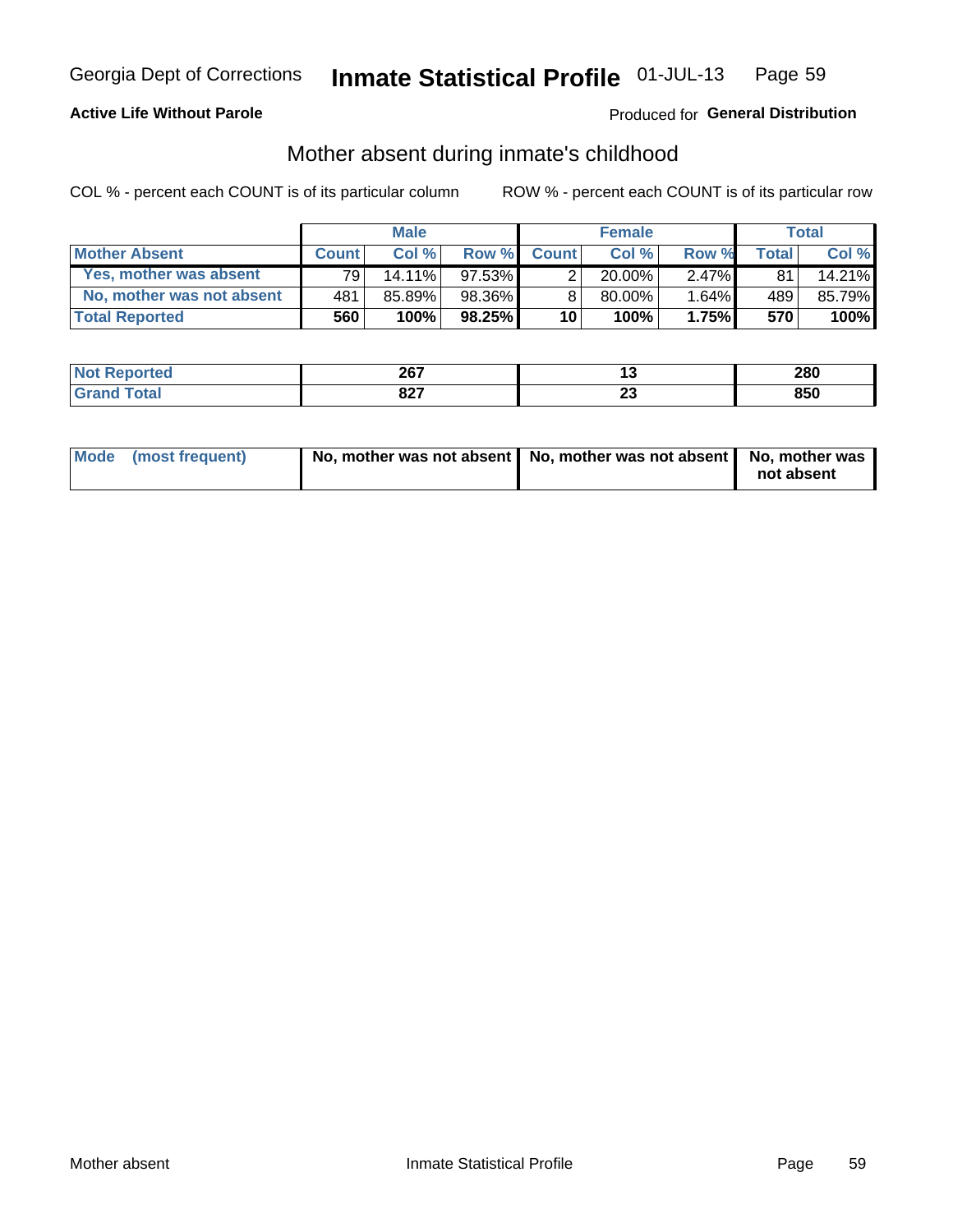## **Active Life Without Parole**

## Produced for General Distribution

## Inmate diagnosed as manipulative

COL % - percent each COUNT is of its particular column

|                          | <b>Male</b>  |        | <b>Female</b> |                 |             | Total |              |        |
|--------------------------|--------------|--------|---------------|-----------------|-------------|-------|--------------|--------|
| <b>Manipulative</b>      | <b>Count</b> | Col %  | Row %         | <b>Count</b>    | Col %       | Row % | <b>Total</b> | Col %  |
| <b>Yes, manipulative</b> | 131          | 23.60% | 99.24% ∎      |                 | $10.00\%$ , | 0.76% | 132          | 23.36% |
| No, not manipulative     | 424          | 76.40% | 97.92%        | 9               | 90.00%      | 2.08% | 433          | 76.64% |
| <b>Total Reported</b>    | 555!         | 100%   | $98.23\%$     | 10 <sup>1</sup> | 100%        | 1.77% | 565          | 100%   |

| <b>Not</b><br><b>' Reported</b> | 0.70<br>-             | . .                 | 285 |
|---------------------------------|-----------------------|---------------------|-----|
| <b>ota</b><br>l Gran            | 027<br>04 I<br>$\sim$ | ^^<br>2 J<br>$\sim$ | 850 |

|  | Mode (most frequent) | No, not manipulative | No, not manipulative | No. not<br><b>I</b> manipulative |
|--|----------------------|----------------------|----------------------|----------------------------------|
|--|----------------------|----------------------|----------------------|----------------------------------|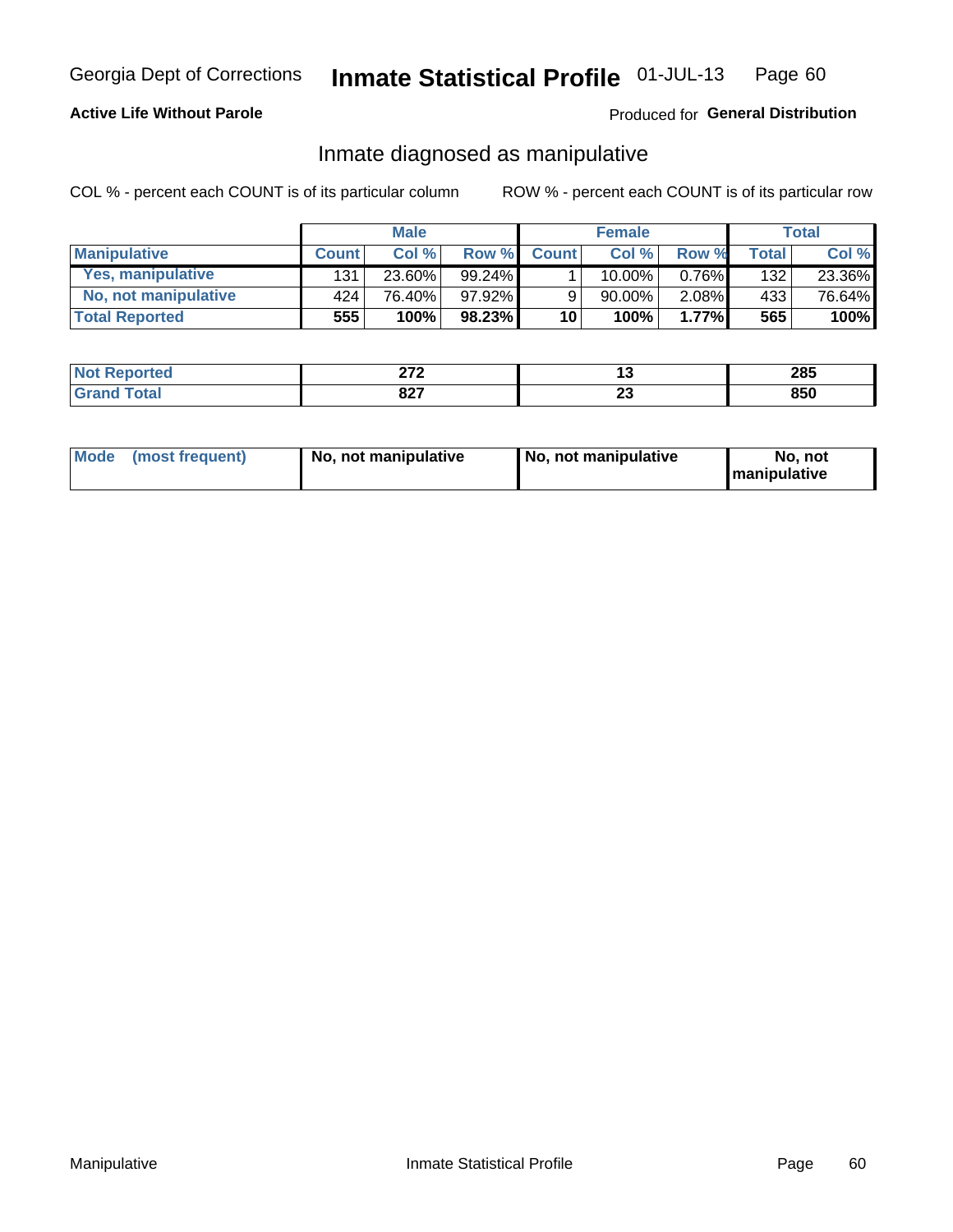#### Inmate Statistical Profile 01-JUL-13 Page 61

## **Active Life Without Parole**

Produced for General Distribution

## Inmate diagnosed as assaultive

COL % - percent each COUNT is of its particular column

|                       | <b>Male</b>  |        | <b>Female</b> |              |             | <b>Total</b> |       |        |
|-----------------------|--------------|--------|---------------|--------------|-------------|--------------|-------|--------|
| <b>Assaultive</b>     | <b>Count</b> | Col%   | Row %         | <b>Count</b> | Col%        | Row %        | Total | Col %  |
| Yes, assaultive       | 431          | 77.66% | 97.95%        | 9            | $90.00\%$   | $2.05\%$     | 440   | 77.88% |
| No, not assaultive    | 124          | 22.34% | 99.20%        |              | $10.00\%$ . | $0.80\%$     | 125   | 22.12% |
| <b>Total Reported</b> | 555          | 100%   | 98.23%        | 10           | $100\%$ .   | $1.77\%$     | 565   | 100%   |

| <b>Not</b><br>Reported | $\sim$<br><u>_</u> | 1 v          | 285 |
|------------------------|--------------------|--------------|-----|
| <b>otal</b>            | 027<br>04 I        | $\sim$<br>ZJ | 850 |

| Mode (most frequent)<br>Yes, assaultive | Yes, assaultive | <b>Yes, assaultive</b> |
|-----------------------------------------|-----------------|------------------------|
|-----------------------------------------|-----------------|------------------------|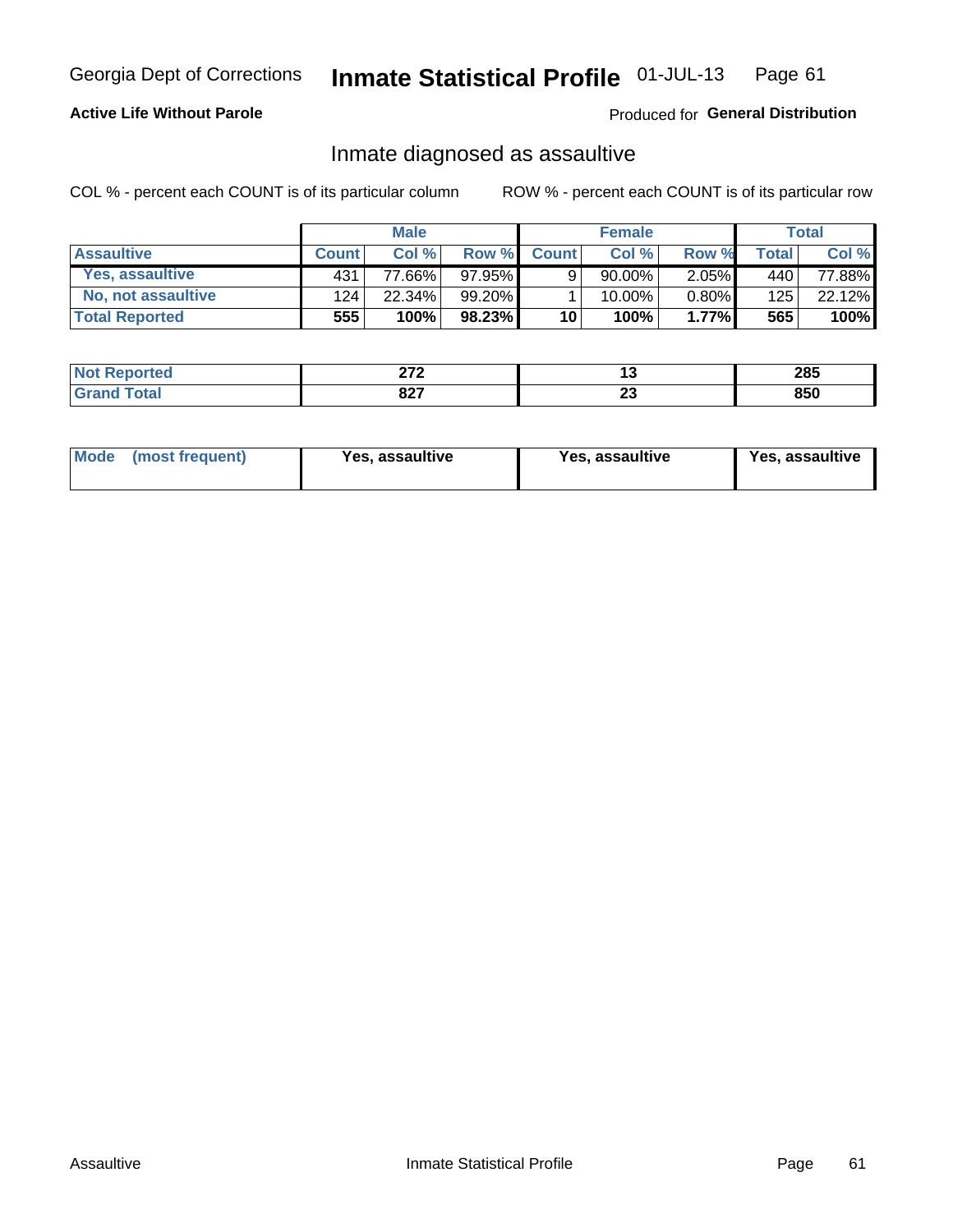#### Inmate Statistical Profile 01-JUL-13 Page 62

**Active Life Without Parole** 

## **Produced for General Distribution**

## Number of prior Georgia incarcerations

COL % - percent each COUNT is of its particular column

|                                       |                 | <b>Male</b> |                    |    | <b>Female</b> |       |       | <b>Total</b> |
|---------------------------------------|-----------------|-------------|--------------------|----|---------------|-------|-------|--------------|
| <b>Num of Prior GA Incarcerations</b> | <b>Count</b>    | Col %       | <b>Row % Count</b> |    | Col %         | Row % | Total | Col %        |
|                                       | 408             | 49.33%      | 95.77%             | 18 | 78.26%        | 4.23% | 426   | 50.12%       |
|                                       | 165             | 19.95%      | 100.00%            |    |               |       | 165   | 19.41%       |
|                                       | 99              | 11.97%      | 98.02%             | 2  | 8.70%         | 1.98% | 101   | 11.88%       |
| 3                                     | 70              | 8.46%       | 97.22%             | 2  | 8.70%         | 2.78% | 72    | 8.47%        |
|                                       | 43              | 5.20%       | 100.00%            |    |               |       | 43    | 5.06%        |
| 5                                     | 23              | 2.78%       | 100.00%            |    |               |       | 23    | 2.71%        |
| <b>More Than 5</b>                    | 19 <sup>1</sup> | 2.30%       | 95.00%             |    | 4.35%         | 5.00% | 20    | 2.35%        |
| <b>Total Reported</b>                 | 827             | 100%        | 97.29%             | 23 | 100.0%        | 2.71% | 850   | 100%         |

| rted              |             |    |     |
|-------------------|-------------|----|-----|
| <b>otal</b><br>-- | ^^7<br>UZ 1 | -- | 850 |

| Mean (average)       | 1.19 | 1.18 |
|----------------------|------|------|
| Median (middle)      |      |      |
| Mode (most frequent) |      |      |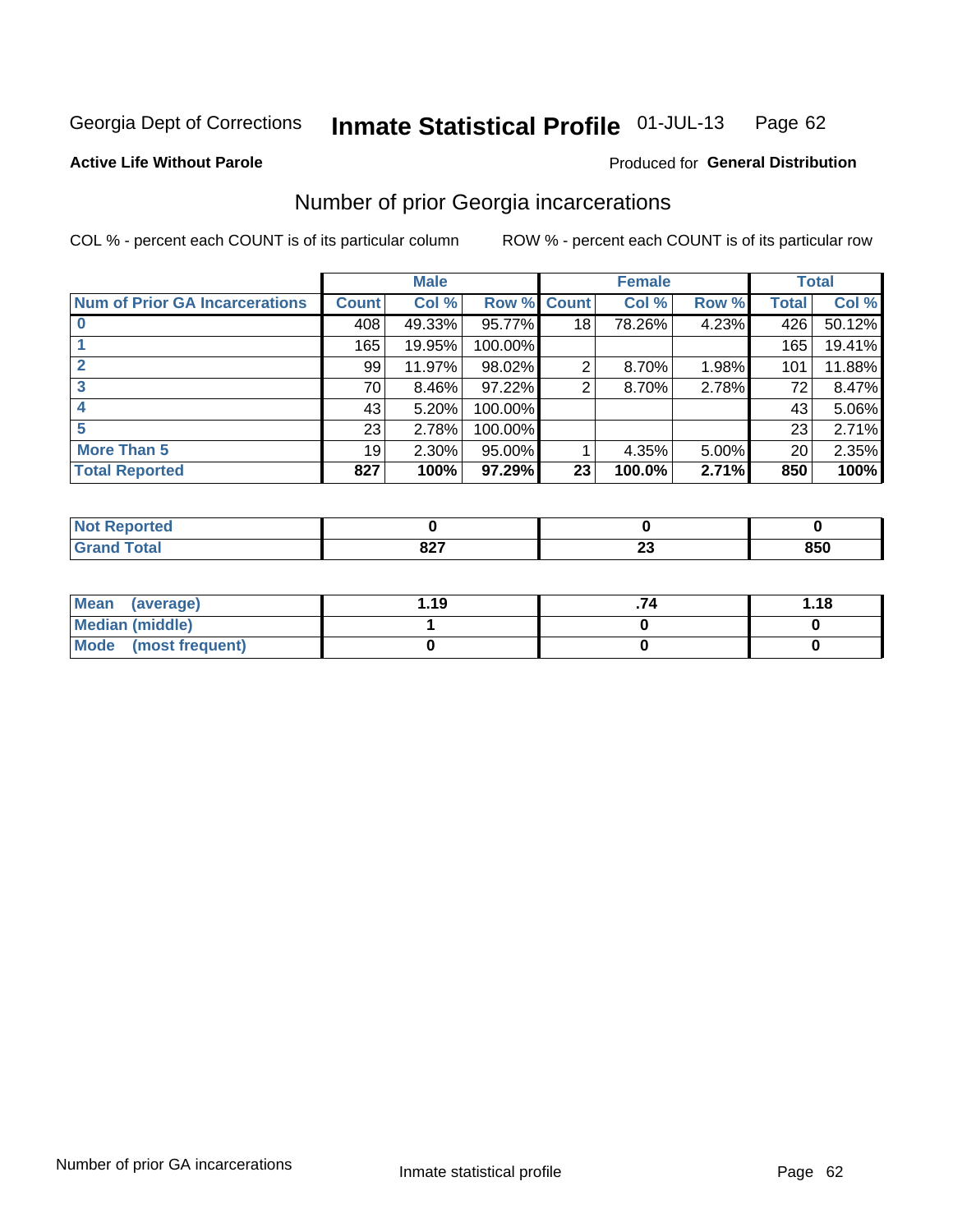#### Inmate Statistical Profile 01-JUL-13 Page 63

**Active Life Without Parole** 

Produced for General Distribution

## Prison sentence in years

COL % - percent each COUNT is of its particular column

ROW % - percent each COUNT is of its particular row

|                                 | <b>Male</b> |            |                    | <b>Female</b> |            |       | $\tau$ otal |         |
|---------------------------------|-------------|------------|--------------------|---------------|------------|-------|-------------|---------|
| <b>Prison Sentence In Years</b> | Count l     | Col%       | <b>Row % Count</b> |               | $Col \%$   | Row % | Total       | Col %   |
| <b>Life Without Parole</b>      | 827         | $100.00\%$ | $97.29\%$          | 23            | $100.00\%$ | 2.71% | 850         | 100.00% |
| <b>Total Reported</b>           | 827         | 100%       | 97.29%             | 23            | 100%       | 2.71% | 850         | 100%    |

| Reported<br>$\sim$ |                    |    |     |
|--------------------|--------------------|----|-----|
| <b>Total</b>       | <b>007</b><br>04 I | ∼∸ | 850 |

### **Determinate (numeric) sentences only**

| <b>Mean</b><br><i>(average)</i> |  |
|---------------------------------|--|
|---------------------------------|--|

All sentences (including determinate), with life, life without parole, and death sentences figured at 45 years

| $M$ ea<br>(average) | $\sim$ | ,,<br>т. |
|---------------------|--------|----------|
|                     |        |          |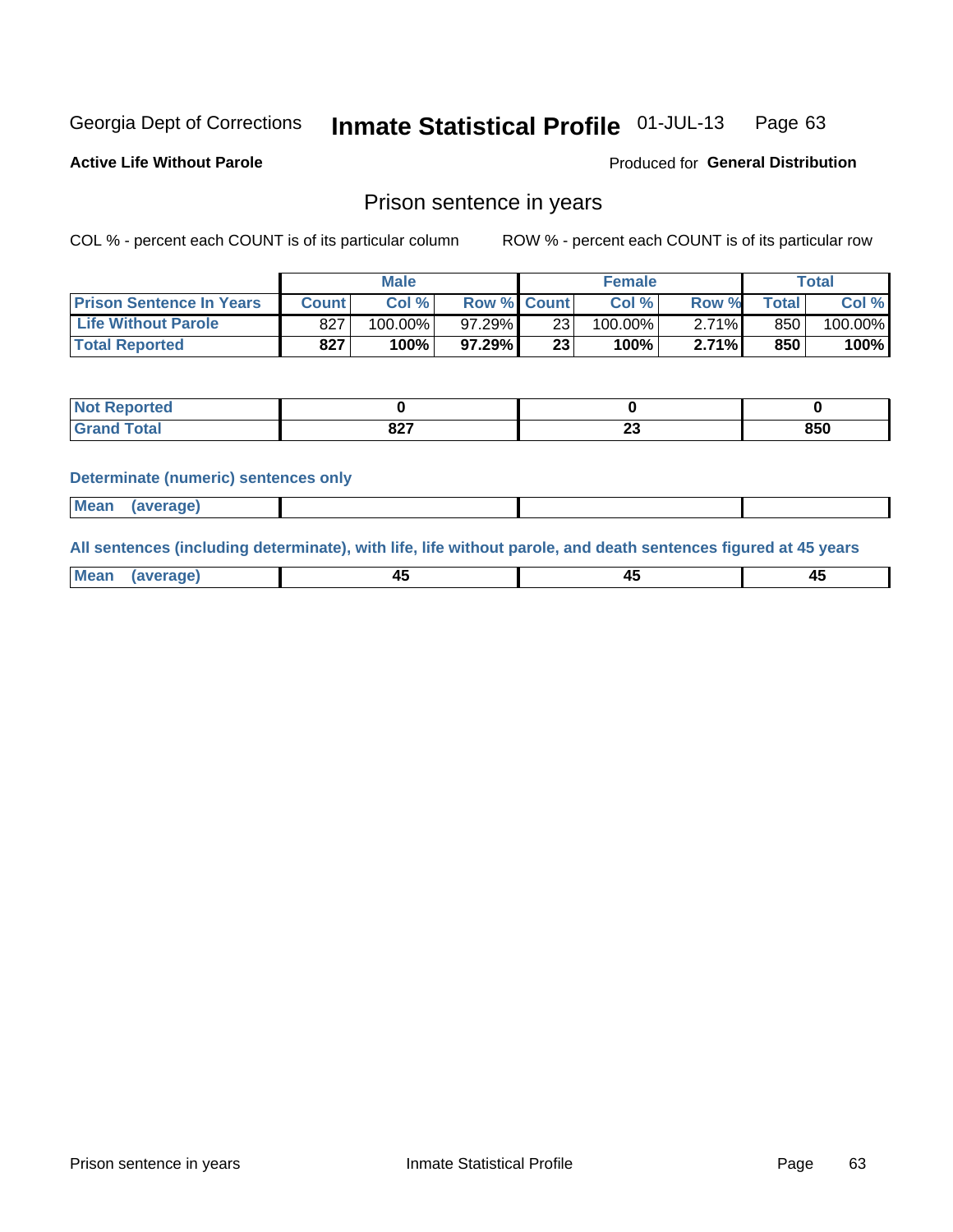### **Active Life Without Parole**

### Produced for General Distribution

## Primary offense, broken out into felonies vs misdemeanors

COL % - percent each COUNT is of its particular column

|                                  |              | <b>Male</b> |                    |                 | <b>Female</b> |       |              | Total   |
|----------------------------------|--------------|-------------|--------------------|-----------------|---------------|-------|--------------|---------|
| <b>Felonies and Misdemeanors</b> | <b>Count</b> | Col%        | <b>Row % Count</b> |                 | Col%          | Row % | <b>Total</b> | Col %   |
| <b>Felonies</b>                  | 827          | 100.00%     | 97.29%             | 231             | 100.00%       | 2.71% | 850          | 100.00% |
| <b>Total Reported</b>            | 827          | $100\%$     | 97.29%             | 23 <sub>1</sub> | $100\%$       | 2.71% | 850          | 100%    |

| <b>Not Reported</b>              |                    |             |     |
|----------------------------------|--------------------|-------------|-----|
| <b>Total</b><br>Grand<br>- - - - | <b>007</b><br>04 I | 027<br>OZ 1 | 850 |

| <b>Mode</b><br>frequent)<br>nies<br>≧ (most tr.<br>. | onies<br>. | lonies<br>ею<br>____ |
|------------------------------------------------------|------------|----------------------|
|------------------------------------------------------|------------|----------------------|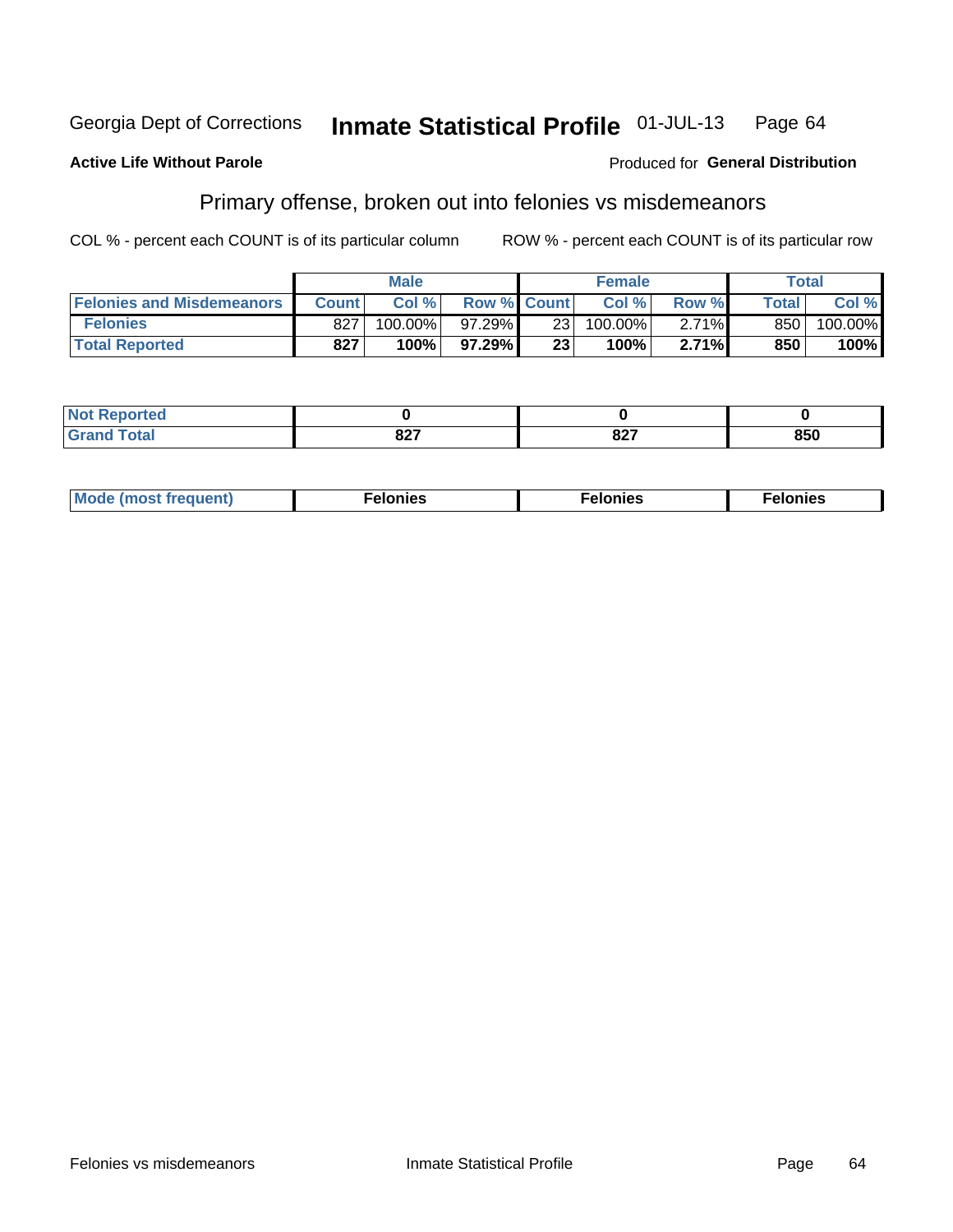### Inmate Statistical Profile 01-JUL-13 Page 65

### **Active Life Without Parole**

### Produced for General Distribution

## Primary offense, broken out into six broad crime categories

COL % - percent each COUNT is of its particular column

|                         |              | <b>Male</b> |         |                 | <b>Female</b> |       |              | <b>Total</b> |
|-------------------------|--------------|-------------|---------|-----------------|---------------|-------|--------------|--------------|
| <b>Crime Categories</b> | <b>Count</b> | Col %       |         | Row % Count     | Col %         | Row % | <b>Total</b> | Col %        |
| <b>Violent</b>          | 695          | 84.04%      | 96.80%  | 23 <sub>1</sub> | 100.00%       | 3.20% | 718          | 84.47%       |
| <b>Sex Crime</b><br>2   | 113          | 13.66%      | 100.00% |                 | .00%          |       | 113          | 13.29%       |
| 3<br><b>Property</b>    | 3            | .36%        | 100.00% |                 | .00%          |       | 3            | .35%         |
| <b>Drug</b><br>4        | 14           | .69%        | 100.00% |                 | .00%          |       | 14           | 1.65%        |
| <b>Other</b><br>6       | 2            | .24%        | 100.00% |                 | .00%          |       | 2            | .24%         |
| <b>Total Reported</b>   | 827          | 100%        | 97.29%  | 23              | 100%          | 2.71% | 850          | 100%         |

| <b>Not Reported</b> |             |                               |     |
|---------------------|-------------|-------------------------------|-----|
| Total               | 007<br>04 I | $\overline{\phantom{a}}$<br>∼ | 850 |

| M | . | 40 O |
|---|---|------|
|   |   |      |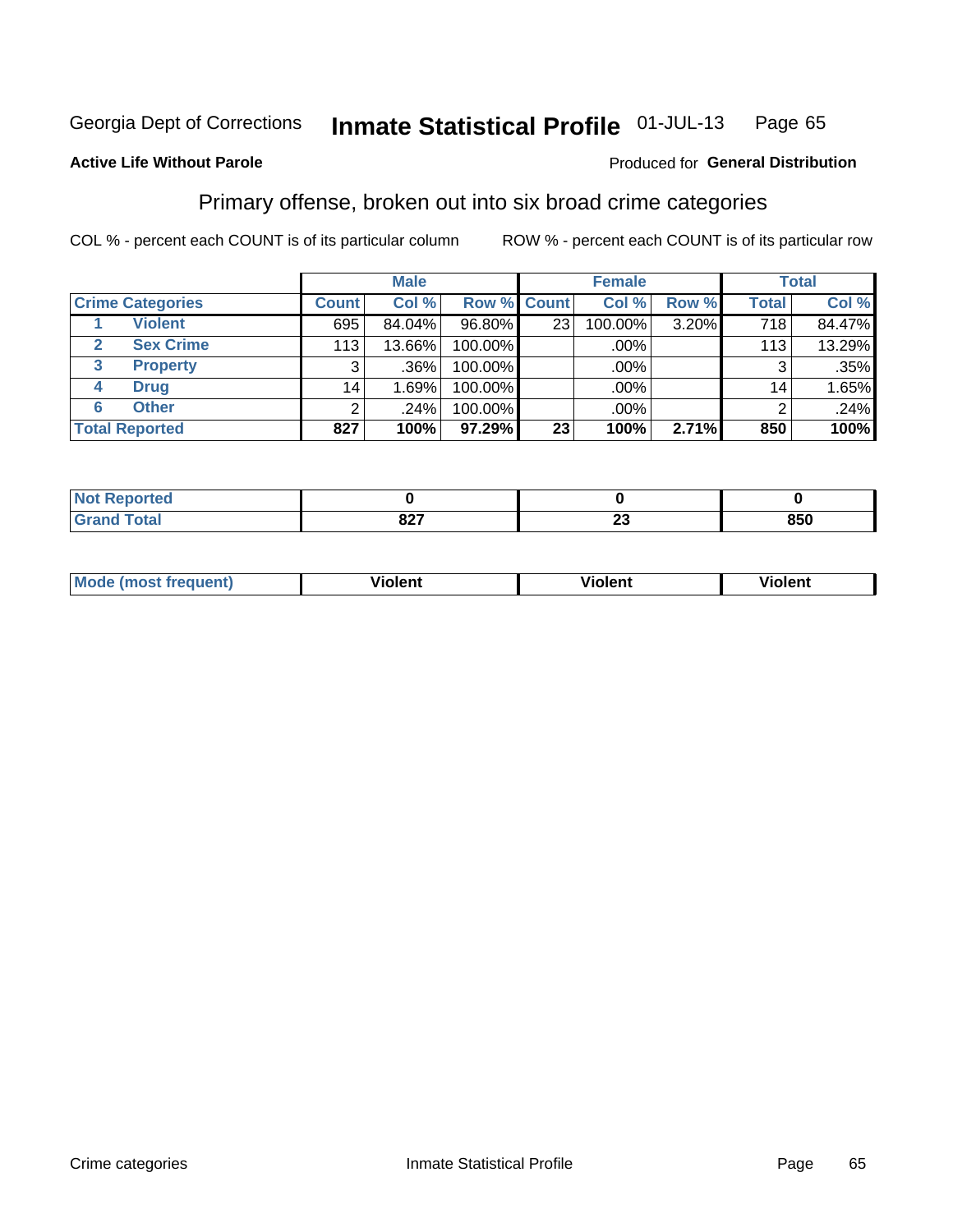#### Inmate Statistical Profile 01-JUL-13 Page 66

### **Active Life Without Parole**

## **Produced for General Distribution**

## Primary offense, detailed offense code

COL % - percent each COUNT is of its particular column

|   |                                          |                | <b>Male</b> |         |                 | <b>Female</b> |         |                | <b>Total</b> |  |
|---|------------------------------------------|----------------|-------------|---------|-----------------|---------------|---------|----------------|--------------|--|
|   | <b>Primary Offense</b>                   | <b>Count</b>   | Col %       | Row %   | <b>Count</b>    | Col %         | Row %   | <b>Total</b>   | Col %        |  |
| F | <b>Aggrav Child Molestation</b>          | 16             | 1.93%       | 100.00% |                 |               |         | 16             | 1.88%        |  |
| F | <b>Aggrav Sexual Battery</b>             | 4              | .48%        | 100.00% |                 |               |         | 4              | .47%         |  |
| F | <b>Aggrav Sodomy</b>                     | 10             | 1.21%       | 100.00% |                 |               |         | 10             | 1.18%        |  |
| F | <b>Armed Robbery</b>                     | 126            | 15.24%      | 98.44%  | $\overline{2}$  | 8.70%         | 1.56%   | 128            | 15.06%       |  |
| F | <b>Att/Consprcy Commt</b><br>C/S/Of      | 1              | .12%        | 100.00% |                 |               |         |                | .12%         |  |
| F | <b>Burg Bef 7/1/12</b>                   | 3              | .36%        | 100.00% |                 |               |         | 3              | .35%         |  |
| F | <b>Child Molestation</b>                 | 4              | .48%        | 100.00% |                 |               |         | 4              | .47%         |  |
| F | <b>Cruelty To Children</b>               | 1              | .12%        | 100.00% |                 |               |         | 1              | .12%         |  |
| F | <b>Feticide</b>                          |                |             |         | 1               | 4.35%         | 100.00% | 1              | .12%         |  |
| F | <b>Hijacking Motor Vehicle</b>           | 1              | .12%        | 100.00% |                 |               |         | 1              | .12%         |  |
| F | <b>Kidnapping</b>                        | 64             | 7.74%       | 100.00% |                 |               |         | 64             | 7.53%        |  |
| F | <b>Murder</b>                            | 502            | 60.70%      | 96.17%  | 20              | 86.96%        | 3.83%   | 522            | 61.41%       |  |
| F | <b>Poss Firearm Convct</b>               | 1              | .12%        | 100.00% |                 |               |         | 1              | .12%         |  |
|   | <b>Felon</b>                             |                |             |         |                 |               |         |                |              |  |
| F | <b>Poss Of Certain</b><br><b>Weapons</b> | 1              | .12%        | 100.00% |                 |               |         | $\mathbf 1$    | .12%         |  |
| F | <b>Poss Of Cocaine</b>                   | 3              | .36%        | 100.00% |                 |               |         | 3              | .35%         |  |
| F | <b>Poss W Int Dist Cocaine</b>           |                | .12%        | 100.00% |                 |               |         |                | .12%         |  |
| F | <b>Rape</b>                              | 79             | 9.55%       | 100.00% |                 |               |         | 79             | 9.29%        |  |
| F | <b>Robbery</b>                           | 1              | .12%        | 100.00% |                 |               |         | 1              | .12%         |  |
| F | <b>S/D Cocaine</b>                       | 5              | .60%        | 100.00% |                 |               |         | 5              | .59%         |  |
| F | <b>Traf Cocaine 401+ Gm</b>              | 1              | .12%        | 100.00% |                 |               |         | 1              | .12%         |  |
| F | <b>Traf Cocaine Less 200</b>             | $\overline{2}$ | .24%        | 100.00% |                 |               |         | $\overline{2}$ | .24%         |  |
|   | Gm                                       |                |             |         |                 |               |         |                |              |  |
| F | <b>Traf Methamph 28-199</b><br>Gm        | 1              | .12%        | 100.00% |                 |               |         | 1              | .12%         |  |
|   | <b>Total Rported</b>                     | 827            | 100%        | 97.29%  | $\overline{23}$ | 100%          | 2.71%   | 850            | 100%         |  |

| oorted<br>'N ( |            |          |     |
|----------------|------------|----------|-----|
| 'otal          | 027<br>OZ. | ^^<br>ZJ | 850 |

| Mode (most frequent) | 1101 Murder | 1101 Murder | 1101 Murder |
|----------------------|-------------|-------------|-------------|
|                      |             |             |             |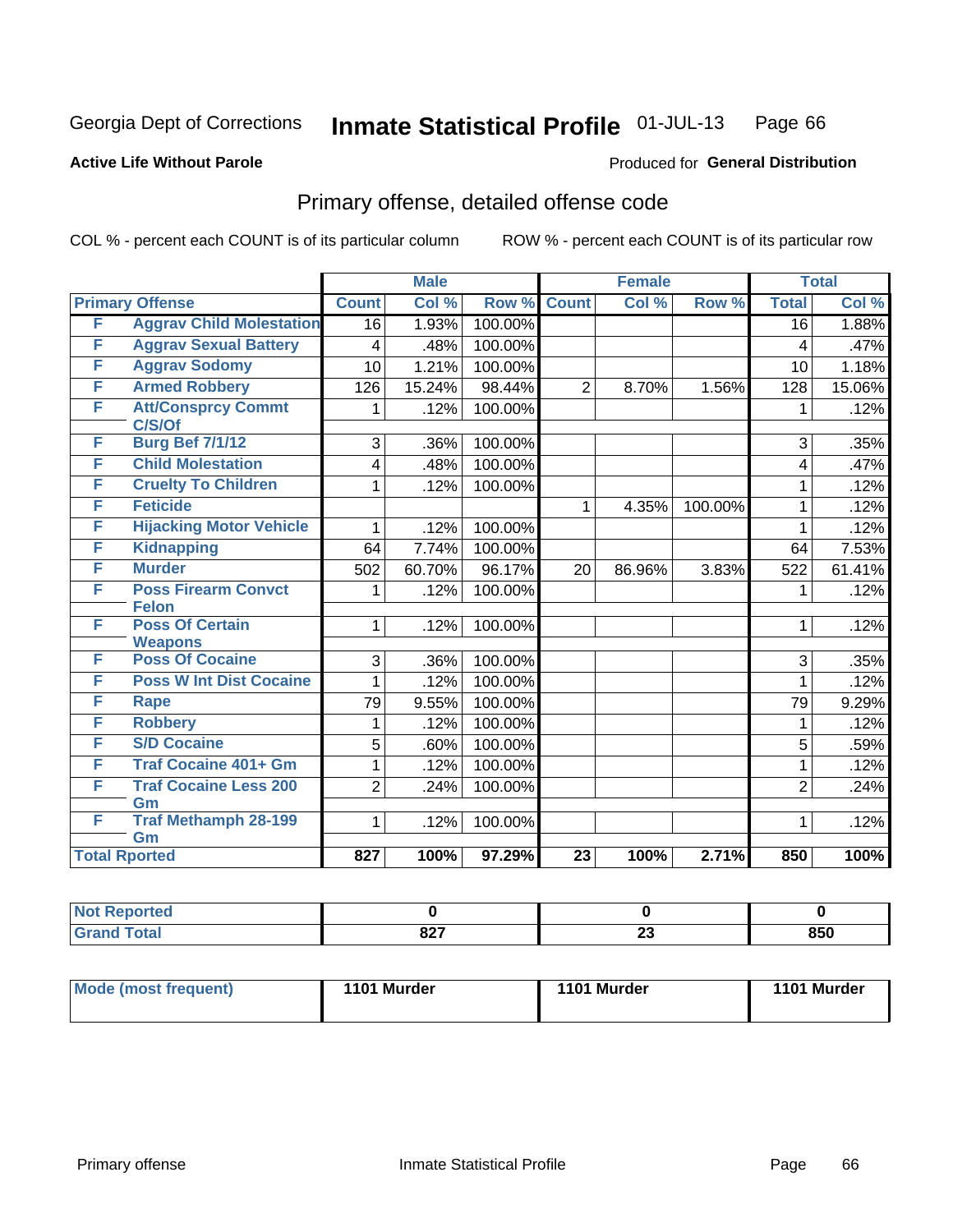### **Active Life Without Parole**

### Produced for **General Distribution**

## County of conviction of primary offense

|                                |                | <b>Male</b> |                  |              | <b>Female</b> |        |                | <b>Total</b> |
|--------------------------------|----------------|-------------|------------------|--------------|---------------|--------|----------------|--------------|
| <b>County of Conviction</b>    | <b>Count</b>   | Col %       | Row <sup>%</sup> | <b>Count</b> | Col %         | Row %  | <b>Total</b>   | Col %        |
| <b>Appling County</b><br>001   | 3              | .36%        | 100.00%          |              |               |        | 3              | .35%         |
| <b>Atkinson County</b><br>002  | $\overline{2}$ | .24%        | 100.00%          |              |               |        | $\overline{2}$ | .24%         |
| <b>Bacon County</b><br>003     | 1              | .12%        | 100.00%          |              |               |        | 1              | .12%         |
| <b>Baldwin County</b><br>005   | 5              | .60%        | 100.00%          |              |               |        | 5              | .59%         |
| <b>Banks County</b><br>006     | 1              | .12%        | 100.00%          |              |               |        | $\mathbf{1}$   | .12%         |
| <b>Barrow County</b><br>007    | 6              | .73%        | 100.00%          |              |               |        | 6              | .71%         |
| <b>Bartow County</b><br>008    | 5              | .60%        | 100.00%          |              |               |        | 5              | .59%         |
| <b>Ben Hill County</b><br>009  | 4              | .48%        | 100.00%          |              |               |        | 4              | .47%         |
| <b>Berrien County</b><br>010   | $\overline{2}$ | .24%        | 100.00%          |              |               |        | $\overline{2}$ | .24%         |
| <b>Bibb County</b><br>011      | 24             | 2.90%       | 100.00%          |              |               |        | 24             | 2.82%        |
| <b>Bleckley County</b><br>012  | 1              | .12%        | 100.00%          |              |               |        | 1              | .12%         |
| <b>Brantley County</b><br>013  | 1              | .12%        | 100.00%          |              |               |        | 1              | .12%         |
| <b>Brooks County</b><br>014    | 1              | .12%        | 100.00%          |              |               |        | 1              | .12%         |
| <b>Bulloch County</b><br>016   | 4              | .48%        | 80.00%           | 1            | 4.35%         | 20.00% | 5              | .59%         |
| <b>Burke County</b><br>017     | 6              | .73%        | 100.00%          |              |               |        | 6              | .71%         |
| <b>Butts County</b><br>018     | 5              | .60%        | 100.00%          |              |               |        | 5              | .59%         |
| <b>Camden County</b><br>020    | 5              | .60%        | 100.00%          |              |               |        | 5              | .59%         |
| <b>Candler County</b><br>021   | 1              | .12%        | 100.00%          |              |               |        | $\mathbf{1}$   | .12%         |
| <b>Carroll County</b><br>022   | 3              | .36%        | 100.00%          |              |               |        | 3              | .35%         |
| <b>Catoosa County</b><br>023   | 3              | .36%        | 100.00%          |              |               |        | $\overline{3}$ | .35%         |
| <b>Charlton County</b><br>024  | 1              | .12%        | 100.00%          |              |               |        | 1              | .12%         |
| <b>Chatham County</b><br>025   | 29             | 3.51%       | 100.00%          |              |               |        | 29             | 3.41%        |
| <b>Chattooga County</b><br>027 | 1              | .12%        | 100.00%          |              |               |        | 1              | .12%         |
| <b>Cherokee County</b><br>028  | $\overline{2}$ | .24%        | 100.00%          |              |               |        | $\overline{2}$ | .24%         |
| <b>Clarke County</b><br>029    | 17             | 2.06%       | 100.00%          |              |               |        | 17             | 2.00%        |
| <b>Clayton County</b><br>031   | 39             | 4.72%       | 97.50%           | 1            | 4.35%         | 2.50%  | 40             | 4.71%        |
| <b>Clinch County</b><br>032    | 1              | .12%        | 100.00%          |              |               |        | 1              | .12%         |
| <b>Cobb County</b><br>033      | 35             | 4.23%       | 97.22%           | 1            | 4.35%         | 2.78%  | 36             | 4.24%        |
| <b>Coffee County</b><br>034    | 4              | .48%        | 100.00%          |              |               |        | 4              | .47%         |
| <b>Colquitt County</b><br>035  | 4              | .48%        | 100.00%          |              |               |        | 4              | .47%         |
| <b>Columbia County</b><br>036  | 7              | .85%        | 70.00%           | 3            | 13.04%        | 30.00% | 10             | 1.18%        |
| 037<br><b>Cook County</b>      | 4              | .48%        | 100.00%          |              |               |        | 4              | .47%         |
| <b>Coweta County</b><br>038    | 6              | .73%        | 100.00%          |              |               |        | 6              | .71%         |
| <b>Crisp County</b><br>040     | 3              | .36%        | 100.00%          |              |               |        | 3              | .35%         |
| <b>Dade County</b><br>041      | 1              | .12%        | 100.00%          |              |               |        | 1              | .12%         |
| <b>Dawson County</b><br>042    | 1              | .12%        | 100.00%          |              |               |        | 1              | .12%         |
| <b>Decatur County</b><br>043   | $\overline{2}$ | .24%        | 100.00%          |              |               |        | $\overline{2}$ | .24%         |
| <b>Dekalb County</b><br>044    | 68             | 8.22%       | 98.55%           | 1            | 4.35%         | 1.45%  | 69             | 8.12%        |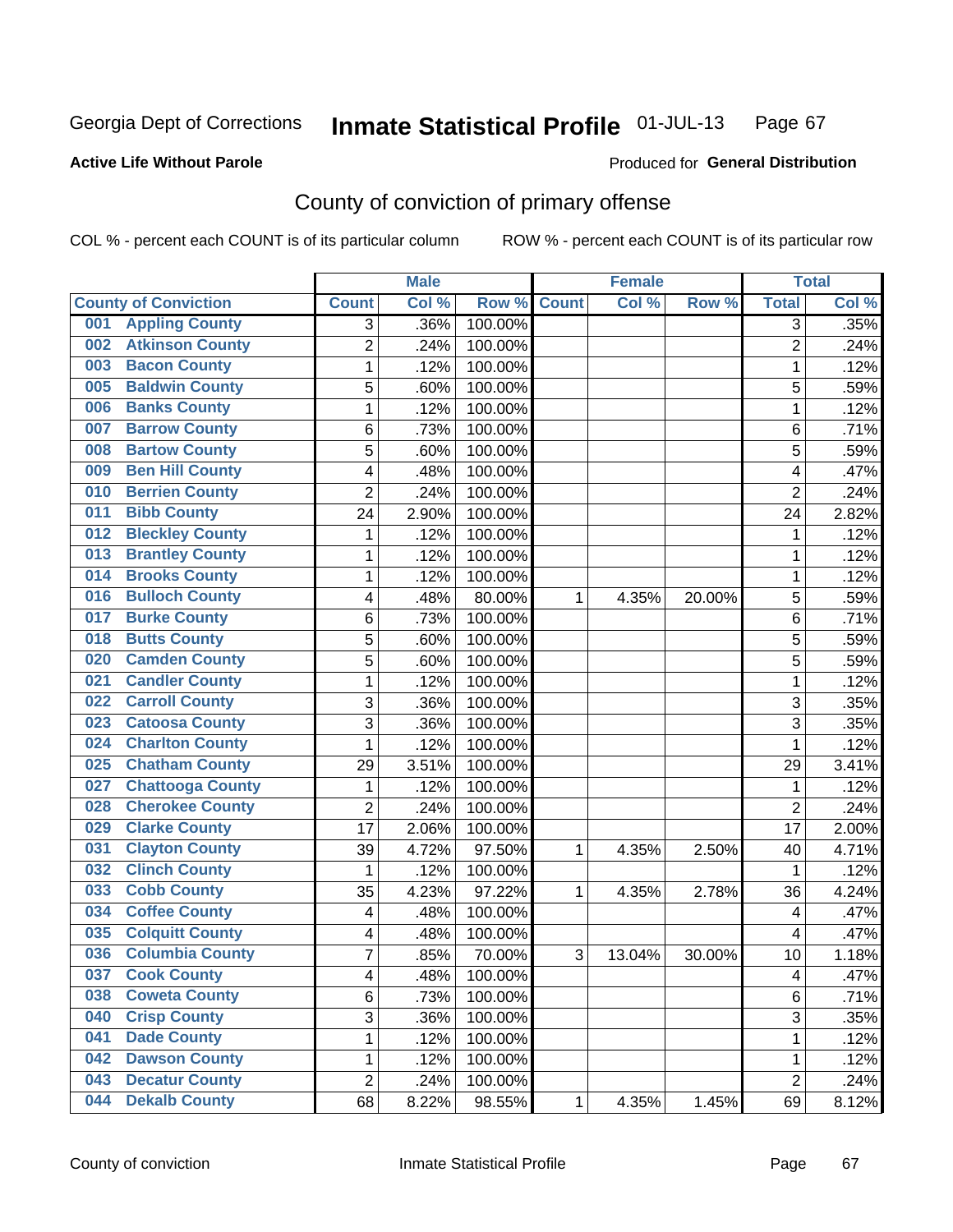### **Active Life Without Parole**

## Produced for **General Distribution**

## County of conviction of primary offense

|     |                             |                         | <b>Male</b> |         |                | <b>Female</b> |        |                 | <b>Total</b> |
|-----|-----------------------------|-------------------------|-------------|---------|----------------|---------------|--------|-----------------|--------------|
|     | <b>County of Conviction</b> | <b>Count</b>            | Col %       | Row %   | <b>Count</b>   | Col %         | Row %  | <b>Total</b>    | Col %        |
| 045 | <b>Dodge County</b>         | 1                       | .12%        | 100.00% |                |               |        | 1               | .12%         |
| 046 | <b>Dooly County</b>         | $\overline{2}$          | .24%        | 100.00% |                |               |        | $\overline{2}$  | .24%         |
| 047 | <b>Dougherty County</b>     | 25                      | 3.02%       | 96.15%  | 1              | 4.35%         | 3.85%  | 26              | 3.06%        |
| 048 | <b>Douglas County</b>       | 28                      | 3.39%       | 96.55%  | 1              | 4.35%         | 3.45%  | 29              | 3.41%        |
| 049 | <b>Early County</b>         | 1                       | .12%        | 100.00% |                |               |        | 1               | .12%         |
| 051 | <b>Effingham County</b>     | 4                       | .48%        | 100.00% |                |               |        | 4               | .47%         |
| 052 | <b>Elbert County</b>        | 3                       | .36%        | 100.00% |                |               |        | 3               | .35%         |
| 053 | <b>Emanuel County</b>       | 7                       | .85%        | 100.00% |                |               |        | $\overline{7}$  | .82%         |
| 056 | <b>Fayette County</b>       | 5                       | .60%        | 100.00% |                |               |        | 5               | .59%         |
| 057 | <b>Floyd County</b>         | 11                      | 1.33%       | 100.00% |                |               |        | 11              | 1.29%        |
| 058 | <b>Forsyth County</b>       | $\overline{\mathbf{4}}$ | .48%        | 100.00% |                |               |        | 4               | .47%         |
| 059 | <b>Franklin County</b>      | 3                       | .36%        | 100.00% |                |               |        | 3               | .35%         |
| 060 | <b>Fulton County</b>        | 95                      | 11.49%      | 97.94%  | $\overline{2}$ | 8.70%         | 2.06%  | 97              | 11.41%       |
| 061 | <b>Gilmer County</b>        | $\overline{2}$          | .24%        | 100.00% |                |               |        | $\overline{2}$  | .24%         |
| 063 | <b>Glynn County</b>         | 14                      | 1.69%       | 93.33%  | 1              | 4.35%         | 6.67%  | $\overline{15}$ | 1.76%        |
| 064 | <b>Gordon County</b>        | 3                       | .36%        | 100.00% |                |               |        | 3               | .35%         |
| 066 | <b>Greene County</b>        | 1                       | .12%        | 100.00% |                |               |        | 1               | .12%         |
| 067 | <b>Gwinnett County</b>      | 12                      | 1.45%       | 92.31%  | 1              | 4.35%         | 7.69%  | 13              | 1.53%        |
| 068 | <b>Habersham County</b>     | $\overline{5}$          | .60%        | 100.00% |                |               |        | 5               | .59%         |
| 069 | <b>Hall County</b>          | 15                      | 1.81%       | 88.24%  | $\overline{2}$ | 8.70%         | 11.76% | 17              | 2.00%        |
| 070 | <b>Hancock County</b>       | 1                       | .12%        | 100.00% |                |               |        | 1               | .12%         |
| 071 | <b>Haralson County</b>      | $\overline{c}$          | .24%        | 100.00% |                |               |        | $\overline{2}$  | .24%         |
| 072 | <b>Harris County</b>        | $\overline{2}$          | .24%        | 100.00% |                |               |        | $\overline{2}$  | .24%         |
| 073 | <b>Hart County</b>          | 3                       | .36%        | 100.00% |                |               |        | 3               | .35%         |
| 075 | <b>Henry County</b>         | 11                      | 1.33%       | 100.00% |                |               |        | 11              | 1.29%        |
| 076 | <b>Houston County</b>       | 15                      | 1.81%       | 100.00% |                |               |        | 15              | 1.76%        |
| 077 | <b>Irwin County</b>         | 1                       | .12%        | 100.00% |                |               |        | 1               | .12%         |
| 078 | <b>Jackson County</b>       | 10                      | 1.21%       | 100.00% |                |               |        | 10              | 1.18%        |
| 079 | <b>Jasper County</b>        | 1                       | .12%        | 100.00% |                |               |        | 1               | .12%         |
| 080 | <b>Jeff Davis County</b>    | 1                       | .12%        | 100.00% |                |               |        | 1               | .12%         |
| 081 | <b>Jefferson County</b>     | $\overline{2}$          | .24%        | 100.00% |                |               |        | $\overline{2}$  | .24%         |
| 082 | <b>Jenkins County</b>       | $\overline{\mathbf{c}}$ | .24%        | 100.00% |                |               |        | 2               | .24%         |
| 083 | <b>Johnson County</b>       | 1                       | .12%        | 100.00% |                |               |        | $\mathbf{1}$    | .12%         |
| 084 | <b>Jones County</b>         | 2                       | .24%        | 100.00% |                |               |        | $\overline{2}$  | .24%         |
| 087 | <b>Laurens County</b>       | $\overline{3}$          | .36%        | 100.00% |                |               |        | $\overline{3}$  | .35%         |
| 088 | <b>Lee County</b>           | 2                       | .24%        | 100.00% |                |               |        | $\overline{2}$  | .24%         |
| 089 | <b>Liberty County</b>       | 6                       | .73%        | 85.71%  | 1              | 4.35%         | 14.29% | $\overline{7}$  | .82%         |
| 090 | <b>Lincoln County</b>       | 1                       | .12%        | 100.00% |                |               |        | 1               | .12%         |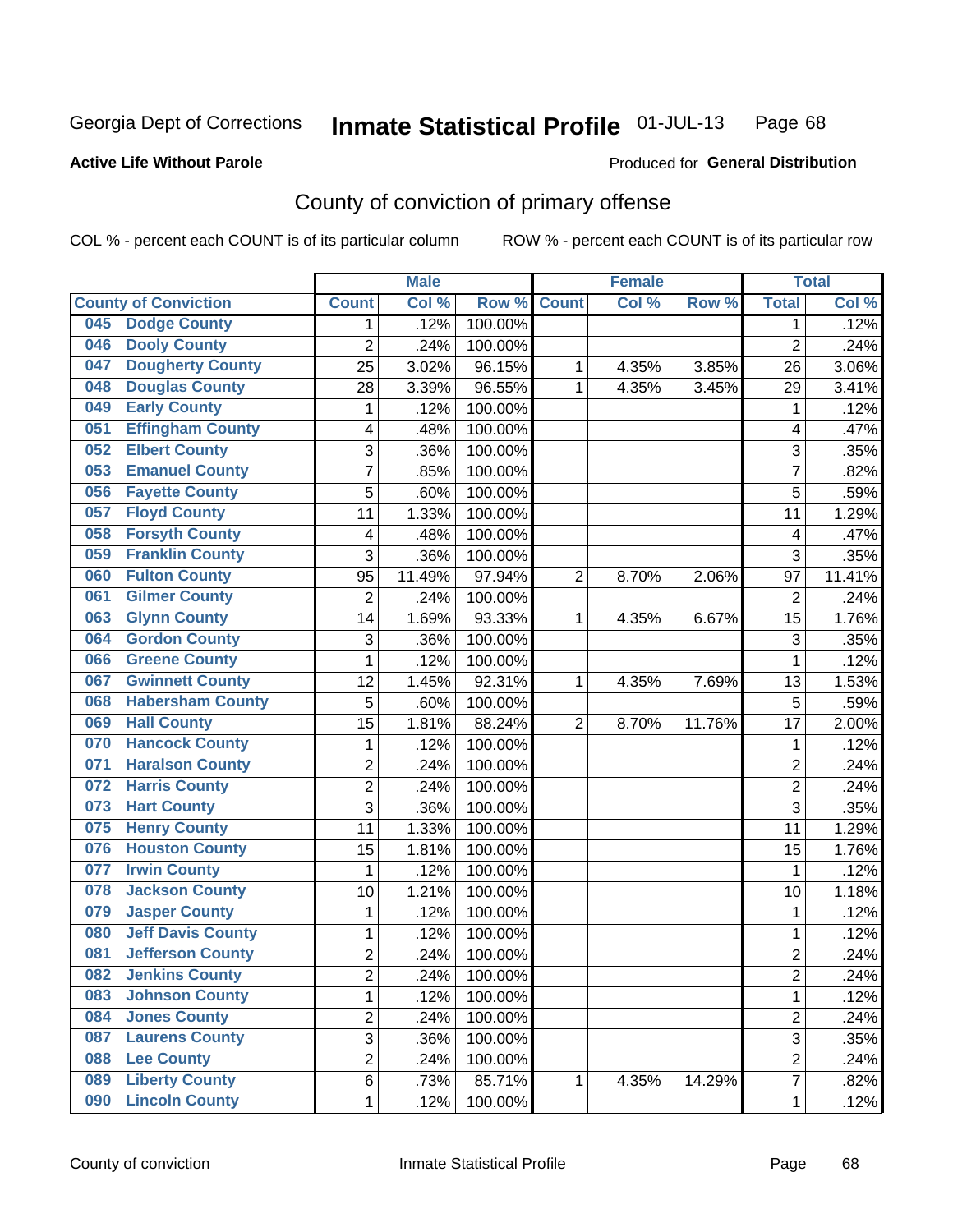### **Active Life Without Parole**

### Produced for **General Distribution**

## County of conviction of primary offense

|                                           |                  | <b>Male</b> |                  |                | <b>Female</b> |        |                | <b>Total</b> |
|-------------------------------------------|------------------|-------------|------------------|----------------|---------------|--------|----------------|--------------|
| <b>County of Conviction</b>               | <b>Count</b>     | Col %       | Row <sup>%</sup> | <b>Count</b>   | Col %         | Row %  | <b>Total</b>   | Col %        |
| <b>Long County</b><br>091                 | 3                | .36%        | 100.00%          |                |               |        | 3              | .35%         |
| <b>Lowndes County</b><br>092              | 6                | .73%        | 100.00%          |                |               |        | 6              | .71%         |
| <b>Madison County</b><br>095              | 1                | .12%        | 100.00%          |                |               |        | 1              | .12%         |
| <b>Marion County</b><br>096               | 1                | .12%        | 100.00%          |                |               |        | 1              | .12%         |
| <b>Mcduffie County</b><br>097             | 2                | .24%        | 100.00%          |                |               |        | $\overline{2}$ | .24%         |
| <b>Mcintosh County</b><br>098             | 1                | .12%        | 100.00%          |                |               |        | $\mathbf{1}$   | .12%         |
| <b>Miller County</b><br>100               | 1                | .12%        | 100.00%          |                |               |        | 1              | .12%         |
| <b>Monroe County</b><br>102               | 5                | .60%        | 100.00%          |                |               |        | 5              | .59%         |
| <b>Morgan County</b><br>104               | 1                | .12%        | 100.00%          |                |               |        | 1              | .12%         |
| <b>Muscogee County</b><br>106             | 24               | 2.90%       | 100.00%          |                |               |        | 24             | 2.82%        |
| <b>Newton County</b><br>107               | 5                | .60%        | 83.33%           | 1              | 4.35%         | 16.67% | 6              | .71%         |
| <b>Oglethorpe County</b><br>109           | 1                | .12%        | 100.00%          |                |               |        | 1              | .12%         |
| <b>Paulding County</b><br>110             | $\overline{2}$   | .24%        | 100.00%          |                |               |        | $\overline{2}$ | .24%         |
| <b>Pierce County</b><br>$\overline{113}$  | $\overline{2}$   | .24%        | 100.00%          |                |               |        | $\overline{2}$ | .24%         |
| <b>Pike County</b><br>$\overline{114}$    | 4                | .48%        | 66.67%           | $\overline{2}$ | 8.70%         | 33.33% | 6              | .71%         |
| <b>Polk County</b><br>$\overline{115}$    | $\overline{2}$   | .24%        | 100.00%          |                |               |        | $\overline{2}$ | .24%         |
| <b>Pulaski County</b><br>$\overline{116}$ | 1                | .12%        | 100.00%          |                |               |        | 1              | .12%         |
| <b>Putnam County</b><br>117               | $\overline{7}$   | .85%        | 100.00%          |                |               |        | $\overline{7}$ | .82%         |
| <b>Rabun County</b><br>119                | 1                | .12%        | 100.00%          |                |               |        | 1              | .12%         |
| <b>Randolph County</b><br>120             | $\overline{2}$   | .24%        | 100.00%          |                |               |        | $\overline{2}$ | .24%         |
| <b>Richmond County</b><br>121             | 38               | 4.59%       | 97.44%           | 1              | 4.35%         | 2.56%  | 39             | 4.59%        |
| <b>Rockdale County</b><br>122             | $\boldsymbol{9}$ | 1.09%       | 90.00%           | 1              | 4.35%         | 10.00% | 10             | 1.18%        |
| <b>Seminole County</b><br>125             | 1                | .12%        | 100.00%          |                |               |        | 1              | .12%         |
| <b>Spalding County</b><br>126             | 12               | 1.45%       | 100.00%          |                |               |        | 12             | 1.41%        |
| <b>Stephens County</b><br>127             | 3                | .36%        | 100.00%          |                |               |        | 3              | .35%         |
| <b>Sumter County</b><br>129               | 1                | .12%        | 100.00%          |                |               |        | 1              | .12%         |
| <b>Taliaferro County</b><br>131           | 1                | .12%        | 100.00%          |                |               |        | 1              | .12%         |
| <b>Tattnall County</b><br>132             | 1                | .12%        | 100.00%          |                |               |        | $\mathbf{1}$   | .12%         |
| <b>Terrell County</b><br>135              | 1                | .12%        | 100.00%          |                |               |        | 1              | .12%         |
| <b>Thomas County</b><br>136               | 4                | .48%        | 100.00%          |                |               |        | 4              | .47%         |
| <b>Tift County</b><br>$\overline{137}$    | 6                | .73%        | 100.00%          |                |               |        | 6              | .71%         |
| 138<br><b>Toombs County</b>               | 8                | .97%        | 100.00%          |                |               |        | 8              | .94%         |
| <b>Towns County</b><br>139                | 1                | .12%        | 100.00%          |                |               |        | $\mathbf{1}$   | .12%         |
| 140<br><b>Treutlen County</b>             | $\overline{2}$   | .24%        | 100.00%          |                |               |        | $\overline{2}$ | .24%         |
| <b>Troup County</b><br>141                | $\overline{2}$   | .24%        | 66.67%           | 1              | 4.35%         | 33.33% | 3              | .35%         |
| <b>Turner County</b><br>142               | 1                | .12%        | 100.00%          |                |               |        | $\mathbf{1}$   | .12%         |
| <b>Twiggs County</b><br>143               | 1                | .12%        | 100.00%          |                |               |        | 1              | .12%         |
| <b>Upson County</b><br>$\overline{145}$   | 4                | .48%        | 100.00%          |                |               |        | 4              | .47%         |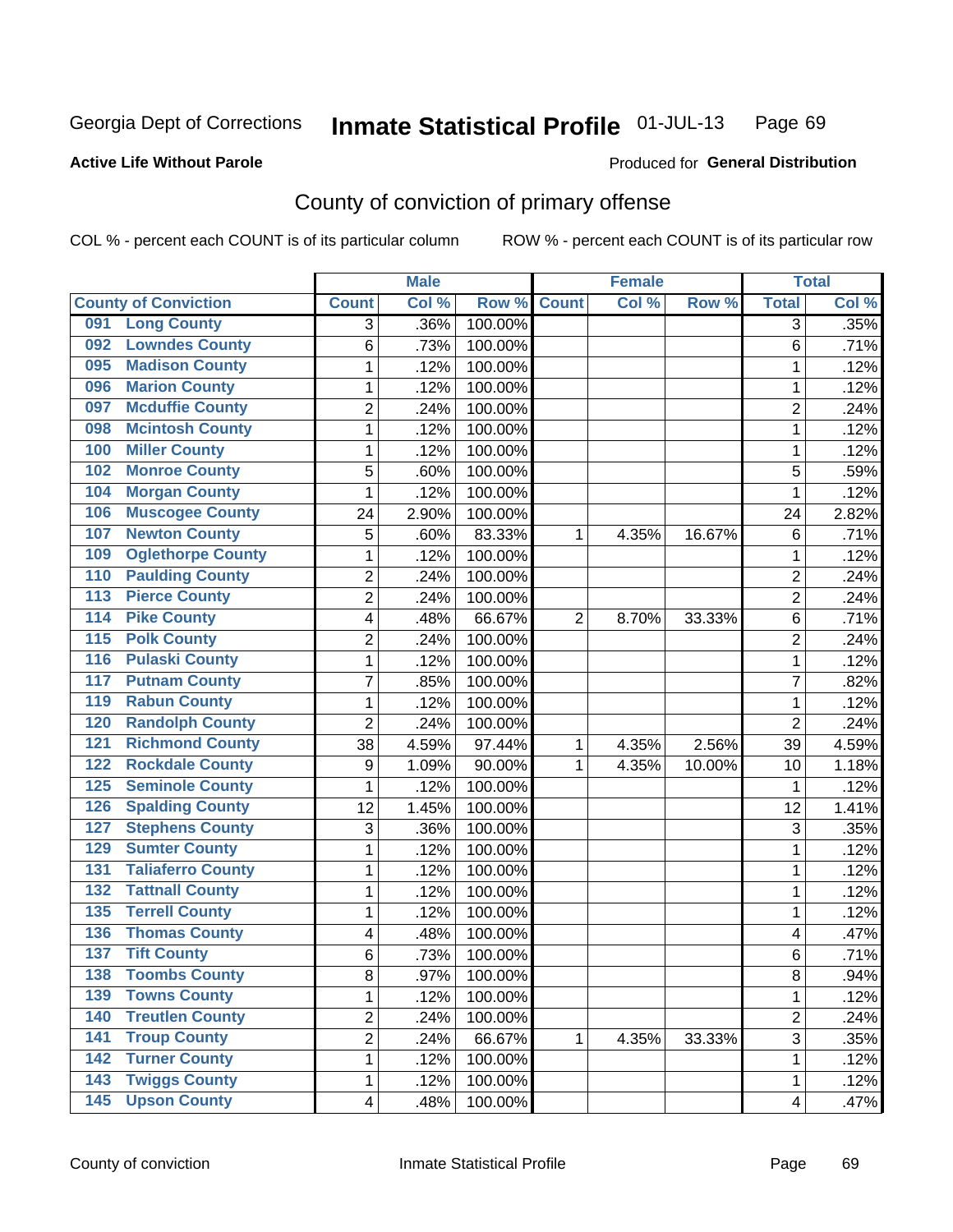**Active Life Without Parole** 

### Produced for **General Distribution**

## County of conviction of primary offense

|                                 | <b>Male</b>  |       |             | <b>Female</b> |       | <b>Total</b> |              |       |
|---------------------------------|--------------|-------|-------------|---------------|-------|--------------|--------------|-------|
| <b>County of Conviction</b>     | <b>Count</b> | Col % | Row % Count |               | Col % | Row %        | <b>Total</b> | Col % |
| <b>Walker County</b><br>146     | 4            | .48%  | 80.00%      |               | 4.35% | 20.00%       | 5            | .59%  |
| <b>Walton County</b><br>147     | 8            | .97%  | 100.00%     |               |       |              | 8            | .94%  |
| <b>Ware County</b><br>148       | 11           | 1.33% | 100.00%     |               |       |              | 11           | 1.29% |
| <b>Washington County</b><br>150 | 4            | .48%  | 100.00%     |               |       |              | 4            | .47%  |
| <b>Wayne County</b><br>151      |              | .85%  | 100.00%     |               |       |              | ⇁            | .82%  |
| <b>Whitfield County</b><br>155  | 8            | .97%  | 100.00%     |               |       |              | 8            | .94%  |
| <b>Wilkes County</b><br>157     |              | .12%  | 100.00%     |               |       |              |              | .12%  |
| <b>Worth County</b><br>159      |              | .12%  | 100.00%     |               |       |              |              | .12%  |
| <b>Total Rported</b>            | 827          | 100%  | 97.29%      | 23            | 100%  | 2.71%        | 850          | 100%  |

| : Reported<br><b>NOT</b> |             |          |     |
|--------------------------|-------------|----------|-----|
| <b>Total</b>             | 007<br>04 I | ^^<br>∼∸ | 850 |

| Mode (most frequent) | <b>Fulton County</b> | <b>Columbia County</b> | <b>Fulton County</b> |
|----------------------|----------------------|------------------------|----------------------|
|                      |                      |                        |                      |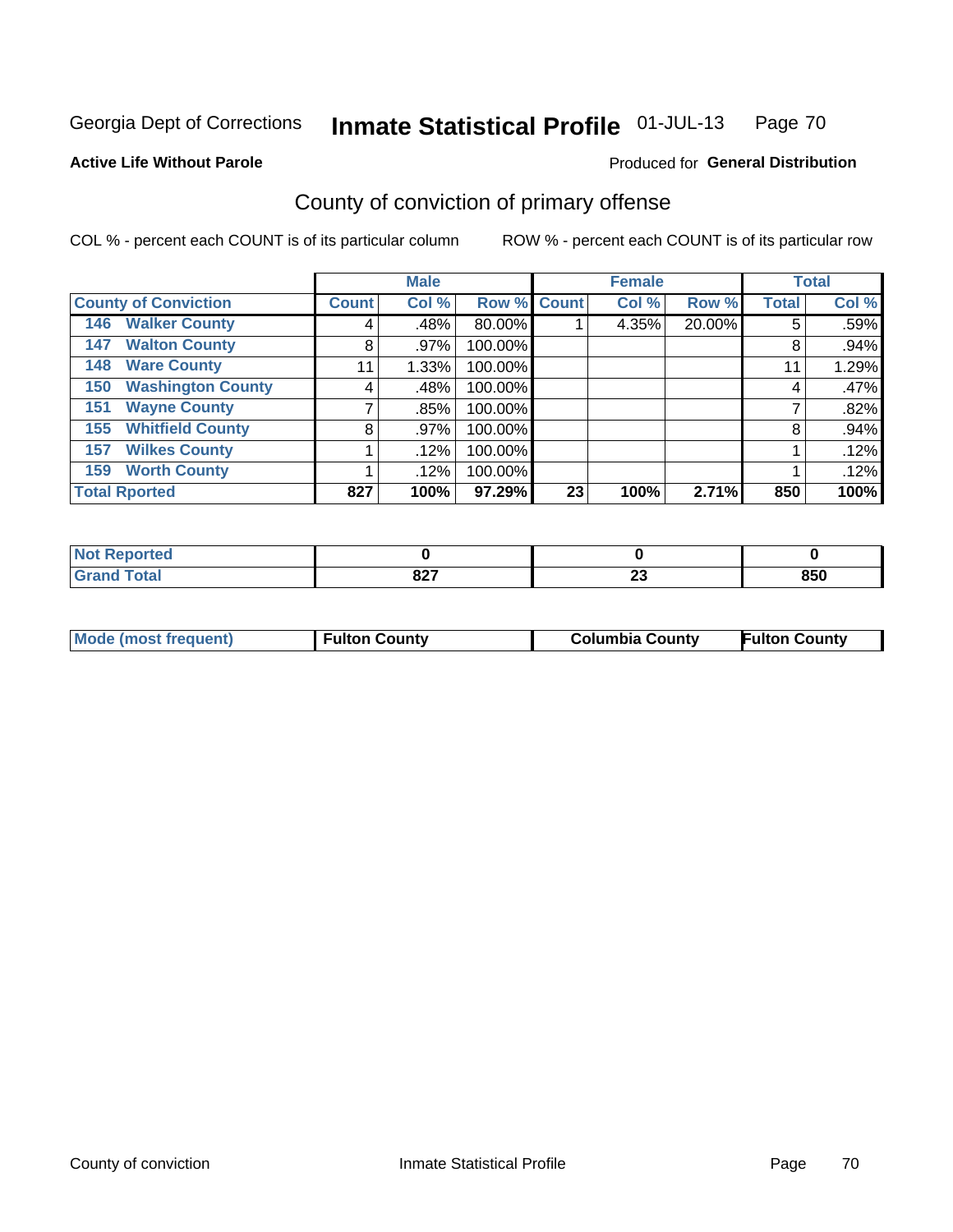**Active Life Without Parole** 

Produced for **General Distribution**

## Circuit of conviction of primary offense

|                         |                                 |                | <b>Male</b> |         |                | <b>Female</b> |        | <b>Total</b>     |        |
|-------------------------|---------------------------------|----------------|-------------|---------|----------------|---------------|--------|------------------|--------|
|                         | <b>Circuit of Conviction</b>    | <b>Count</b>   | Col %       | Row %   | <b>Count</b>   | Col %         | Row %  | <b>Total</b>     | Col %  |
| 1                       | <b>Alapaha Circuit</b>          | 9              | 1.09%       | 100.00% |                |               |        | 9                | 1.06%  |
| $\overline{2}$          | <b>Alcovy Circuit</b>           | 13             | 1.57%       | 92.86%  | 1              | 4.35%         | 7.14%  | 14               | 1.65%  |
| $\overline{\mathbf{3}}$ | <b>Atlanta Circuit</b>          | 95             | 11.49%      | 97.94%  | $\overline{2}$ | 8.70%         | 2.06%  | 97               | 11.41% |
| 4                       | <b>Atlantic Circuit</b>         | 11             | 1.33%       | 91.67%  | $\mathbf{1}$   | 4.35%         | 8.33%  | 12               | 1.41%  |
| 5                       | <b>Augusta Circuit</b>          | 51             | 6.17%       | 92.73%  | $\overline{4}$ | 17.39%        | 7.27%  | 55               | 6.47%  |
| $\overline{\mathbf{6}}$ | <b>Blue Ridge Circuit</b>       | $\overline{2}$ | $.24\%$     | 100.00% |                |               |        | $\overline{2}$   | .24%   |
| 7                       | <b>Brunswick Circuit</b>        | 30             | 3.63%       | 96.77%  | 1              | 4.35%         | 3.23%  | 31               | 3.65%  |
| $\overline{\mathbf{8}}$ | <b>Chattahoochee Circuit</b>    | 27             | 3.26%       | 100.00% |                |               |        | 27               | 3.18%  |
| $\overline{9}$          | <b>Cherokee Circuit</b>         | 8              | .97%        | 100.00% |                |               |        | 8                | .94%   |
| 10                      | <b>Clayton Circuit</b>          | 39             | 4.72%       | 97.50%  | 1              | 4.35%         | 2.50%  | 40               | 4.71%  |
| $\overline{11}$         | <b>Cobb Circuit</b>             | 35             | 4.23%       | 97.22%  | $\mathbf{1}$   | 4.35%         | 2.78%  | 36               | 4.24%  |
| $\overline{12}$         | <b>Conasauga Circuit</b>        | 8              | .97%        | 100.00% |                |               |        | 8                | .94%   |
| 13                      | <b>Cordele Circuit</b>          | 9              | 1.09%       | 100.00% |                |               |        | $\boldsymbol{9}$ | 1.06%  |
| 14                      | <b>Coweta Circuit</b>           | 11             | 1.33%       | 91.67%  | $\mathbf{1}$   | 4.35%         | 8.33%  | 12               | 1.41%  |
| 15                      | <b>Dougherty Circuit</b>        | 25             | 3.02%       | 96.15%  | $\mathbf 1$    | 4.35%         | 3.85%  | 26               | 3.06%  |
| 16                      | <b>Dublin Circuit</b>           | 7              | .85%        | 100.00% |                |               |        | $\overline{7}$   | .82%   |
| 17                      | <b>Eastern Circuit</b>          | 29             | 3.51%       | 100.00% |                |               |        | 29               | 3.41%  |
| 18                      | <b>Flint Circuit</b>            | 11             | 1.33%       | 100.00% |                |               |        | 11               | 1.29%  |
| 19                      | <b>Griffin Circuit</b>          | 25             | 3.02%       | 92.59%  | $\overline{2}$ | 8.70%         | 7.41%  | 27               | 3.18%  |
| 20                      | <b>Gwinnett Circuit</b>         | 12             | 1.45%       | 92.31%  | 1              | 4.35%         | 7.69%  | 13               | 1.53%  |
| $\overline{21}$         | <b>Houston Circuit</b>          | 15             | 1.81%       | 100.00% |                |               |        | 15               | 1.76%  |
| $\overline{22}$         | <b>Lookout Mountain Circuit</b> | 9              | 1.09%       | 90.00%  | 1              | 4.35%         | 10.00% | 10               | 1.18%  |
| 23                      | <b>Macon Circuit</b>            | 24             | 2.90%       | 100.00% |                |               |        | 24               | 2.82%  |
| $\overline{24}$         | <b>Middle Circuit</b>           | 22             | 2.66%       | 100.00% |                |               |        | 22               | 2.59%  |
| 25                      | <b>Mountain Circuit</b>         | 9              | 1.09%       | 100.00% |                |               |        | $\boldsymbol{9}$ | 1.06%  |
| 26                      | <b>Northeastern Circuit</b>     | 16             | 1.93%       | 88.89%  | $\overline{2}$ | 8.70%         | 11.11% | 18               | 2.12%  |
| $\overline{27}$         | <b>Northern Circuit</b>         | 11             | 1.33%       | 100.00% |                |               |        | 11               | 1.29%  |
| 28                      | <b>Ocmulgee Circuit</b>         | 18             | 2.18%       | 100.00% |                |               |        | 18               | 2.12%  |
| 29                      | <b>Oconee Circuit</b>           | 3              | .36%        | 100.00% |                |               |        | 3                | .35%   |
| 30                      | <b>Ogeechee Circuit</b>         | 10             | 1.21%       | 90.91%  | 1              | 4.35%         | 9.09%  | 11               | 1.29%  |
| $\overline{31}$         | <b>Pataula Circuit</b>          | 6              | .73%        | 100.00% |                |               |        | 6                | .71%   |
| 32                      | <b>Piedmont Circuit</b>         | 17             | 2.06%       | 100.00% |                |               |        | 17               | 2.00%  |
| 33                      | <b>Rome Circuit</b>             | 11             | 1.33%       | 100.00% |                |               |        | 11               | 1.29%  |
| 34                      | <b>South Georgia Circuit</b>    | $\overline{2}$ | .24%        | 100.00% |                |               |        | $\overline{2}$   | .24%   |
| 35                      | <b>Southern Circuit</b>         | 15             | 1.81%       | 100.00% |                |               |        | 15               | 1.76%  |
| 36                      | <b>Southwestern Circuit</b>     | 3              | .36%        | 100.00% |                |               |        | 3                | .35%   |
| 37                      | <b>Stone Mountain Circuit</b>   | 68             | 8.22%       | 98.55%  | 1              | 4.35%         | 1.45%  | 69               | 8.12%  |
| 38                      | <b>Tallapoosa Circuit</b>       | 4              | .48%        | 100.00% |                |               |        | 4                | .47%   |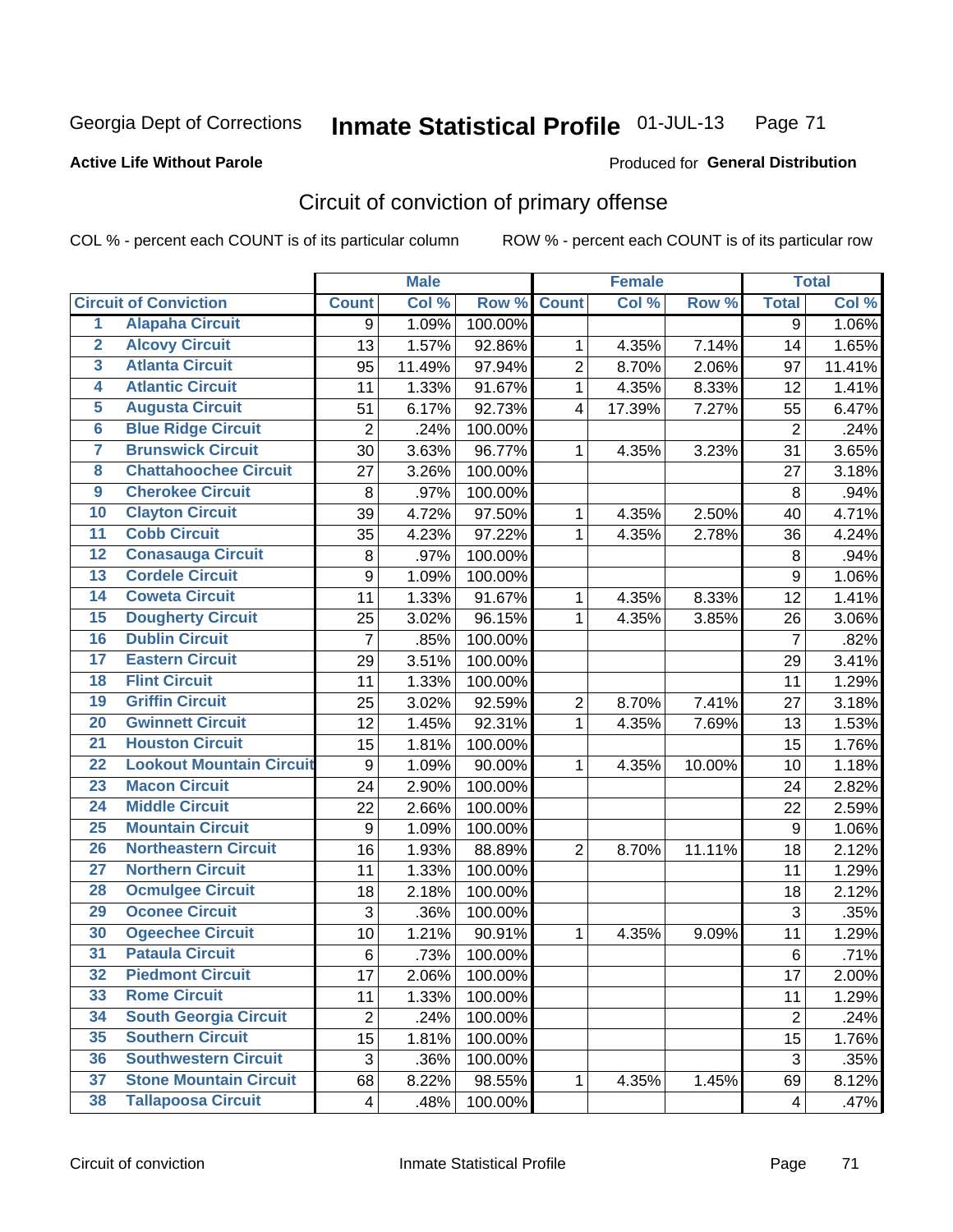### **Active Life Without Parole**

## Produced for **General Distribution**

## Circuit of conviction of primary offense

|    |                              |                | <b>Male</b> |         |              | <b>Female</b> |              |              | <b>Total</b> |  |
|----|------------------------------|----------------|-------------|---------|--------------|---------------|--------------|--------------|--------------|--|
|    | <b>Circuit of Conviction</b> | <b>Count</b>   | Col %       | Row %   | <b>Count</b> | Col %         | Row %        | <b>Total</b> | Col %        |  |
| 39 | <b>Tifton Circuit</b>        | 9              | 1.09%       | 100.00% |              |               |              | 9            | 1.06%        |  |
| 40 | <b>Toombs Circuit</b>        | 5              | .60%        | 100.00% |              |               |              | 5            | .59%         |  |
| 41 | <b>Waycross Circuit</b>      | 20             | 2.42%       | 100.00% |              |               |              | 20           | 2.35%        |  |
| 42 | <b>Western Circuit</b>       | 17             | 2.06%       | 100.00% |              |               |              | 17           | 2.00%        |  |
| 43 | <b>Rockdale Circuit</b>      | 9              | 1.09%       | 90.00%  |              | 4.35%         | 10.00%       | 10           | 1.18%        |  |
| 44 | <b>Douglas Circuit</b>       | 28             | 3.39%       | 96.55%  |              | 4.35%         | 3.45%        | 29           | 3.41%        |  |
| 45 | <b>Appalachian Circuit</b>   | 2              | .24%        | 100.00% |              |               |              | 2            | .24%         |  |
| 46 | <b>Enotah Circuit</b>        |                | .12%        | 100.00% |              |               |              |              | .12%         |  |
| 47 | <b>Bell-Forsyth Circuit</b>  | 4              | .48%        | 100.00% |              |               |              | 4            | .47%         |  |
| 48 | <b>Towaliga Circuit</b>      | 10             | 1.21%       | 100.00% |              |               |              | 10           | 1.18%        |  |
| 49 | <b>Paulding Circuit</b>      | $\overline{2}$ | .24%        | 100.00% |              |               |              | 2            | .24%         |  |
|    | <b>Total Rported</b>         | 827            | 100%        | 97.29%  | 23           | 100%          | 850<br>2.71% |              | 100%         |  |

| .<br>rtea   |      |    |     |
|-------------|------|----|-----|
| <b>otal</b> | 027  | ^^ | 850 |
| --          | 04 I | Δv |     |

| М<br>. In n tr<br>.<br>.<br>wanta<br>Πū<br>31.<br>$\sim$ $\sim$ $\sim$ |
|------------------------------------------------------------------------|
|------------------------------------------------------------------------|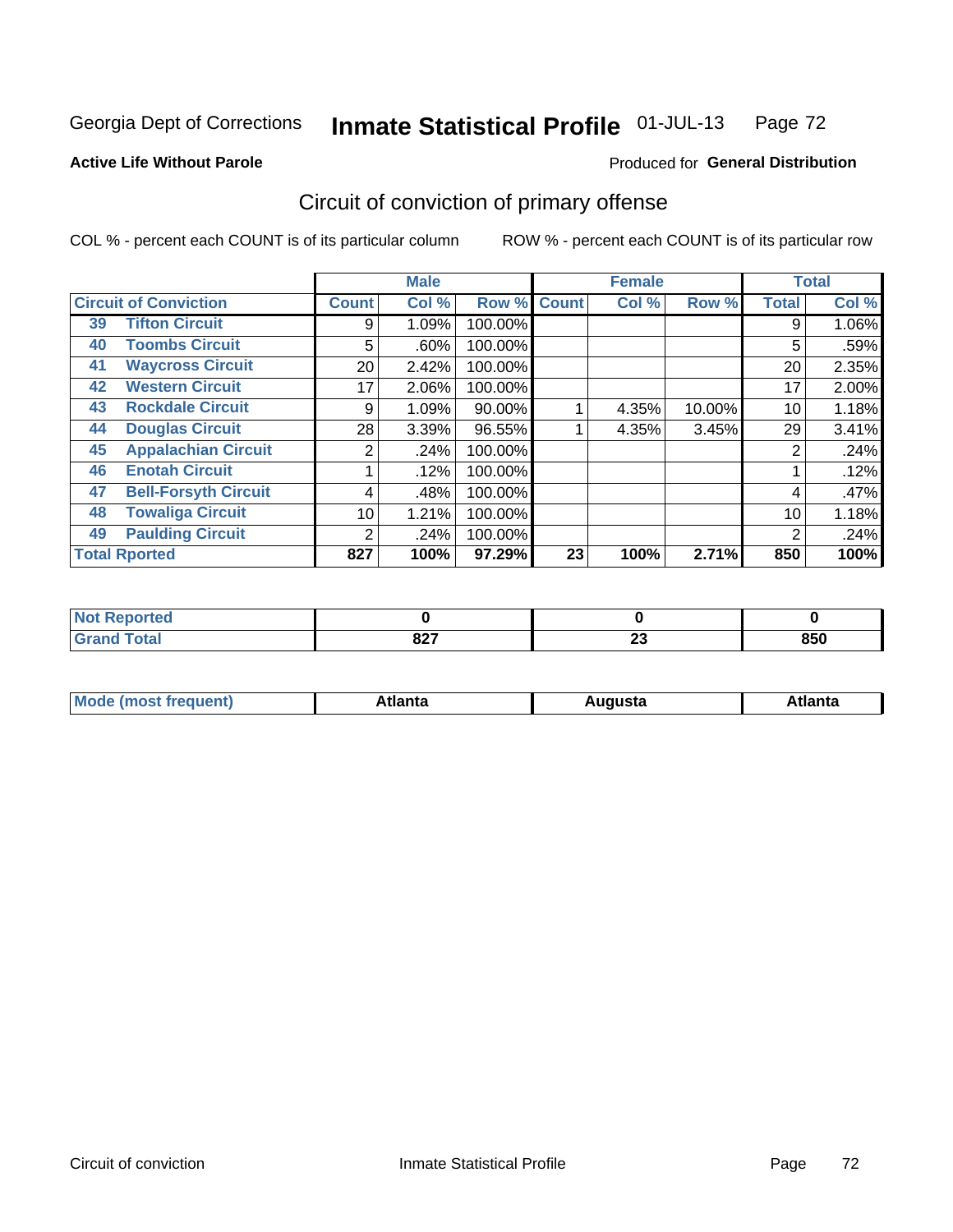### **Active Life Without Parole**

#### Produced for **General Distribution**

## Years served (jail + prison) in this incarceration

|                       |                 | <b>Male</b> |         |                         | <b>Female</b> |        |                 | <b>Total</b> |
|-----------------------|-----------------|-------------|---------|-------------------------|---------------|--------|-----------------|--------------|
| <b>Years Served</b>   | <b>Count</b>    | Col %       | Row %   | <b>Count</b>            | Col%          | Row %  | <b>Total</b>    | Col %        |
| Less than one year    | $\overline{23}$ | 2.78%       | 95.83%  | 1                       | 4.35%         | 4.17%  | $\overline{24}$ | 2.82%        |
| 1 to 1.99 years       | 58              | 7.01%       | 96.67%  | 2                       | 8.70%         | 3.33%  | 60              | 7.06%        |
| 2 to 2.99 years       | 75              | 9.07%       | 94.94%  | 4                       | 17.39%        | 5.06%  | 79              | 9.29%        |
| 3 to 3.99 years       | 47              | 5.68%       | 94.00%  | 3                       | 13.04%        | 6.00%  | 50              | 5.88%        |
| 4 to 4.99 years       | 43              | 5.20%       | 95.56%  | $\overline{2}$          | 8.70%         | 4.44%  | 45              | 5.29%        |
| 5 to 5.99 years       | 46              | 5.56%       | 100.00% |                         |               |        | 46              | 5.41%        |
| 6 to 6.99 years       | 38              | 4.59%       | 95.00%  | $\overline{2}$          | 8.70%         | 5.00%  | 40              | 4.71%        |
| 7 to 7.99 years       | 28              | 3.39%       | 93.33%  | $\overline{2}$          | 8.70%         | 6.67%  | 30              | 3.53%        |
| 8 to 8.99 years       | 33              | 3.99%       | 100.00% |                         |               |        | 33              | 3.88%        |
| 9 to 9.99 years       | 37              | 4.47%       | 100.00% |                         |               |        | 37              | 4.35%        |
| 10 to 10.99 years     | 35              | 4.23%       | 89.74%  | $\overline{\mathbf{4}}$ | 17.39%        | 10.26% | 39              | 4.59%        |
| 11 to 11.99 years     | 38              | 4.59%       | 97.44%  | 1                       | 4.35%         | 2.56%  | 39              | 4.59%        |
| 12 to 12.99 years     | 43              | 5.20%       | 100.00% |                         |               |        | 43              | 5.06%        |
| 13 to 13.99 years     | 46              | 5.56%       | 100.00% |                         |               |        | 46              | 5.41%        |
| 14 to 14.99 years     | 30              | 3.63%       | 96.77%  | 1                       | 4.35%         | 3.23%  | 31              | 3.65%        |
| 15 to 15.99 years     | 44              | 5.32%       | 100.00% |                         |               |        | 44              | 5.18%        |
| 16 to 16.99 years     | 44              | 5.32%       | 97.78%  | 1                       | 4.35%         | 2.22%  | 45              | 5.29%        |
| 17 to 17.99 years     | 35              | 4.23%       | 100.00% |                         |               |        | 35              | 4.12%        |
| 18 to 18.99 years     | 27              | 3.26%       | 100.00% |                         |               |        | 27              | 3.18%        |
| 19 to 19.99 years     | 18              | 2.18%       | 100.00% |                         |               |        | 18              | 2.12%        |
| 20 to 20.99 years     | 11              | 1.33%       | 100.00% |                         |               |        | 11              | 1.29%        |
| 21 to 21.99 years     | 4               | 0.48%       | 100.00% |                         |               |        | 4               | 0.47%        |
| 22 to 22.99 years     | 5               | 0.60%       | 100.00% |                         |               |        | $\overline{5}$  | 0.59%        |
| 23 to 23.99 years     | $\mathbf 1$     | 0.12%       | 100.00% |                         |               |        | $\mathbf 1$     | 0.12%        |
| 24 to 24.99 years     | 7               | 0.85%       | 100.00% |                         |               |        | 7               | 0.82%        |
| 26 to 26.99 years     | 3               | 0.36%       | 100.00% |                         |               |        | $\mathbf{3}$    | 0.35%        |
| 28 to 28.99 years     | $\overline{2}$  | 0.24%       | 100.00% |                         |               |        | $\overline{2}$  | 0.24%        |
| 29 to 29.99 years     | $\mathbf 1$     | 0.12%       | 100.00% |                         |               |        | $\mathbf 1$     | 0.12%        |
| Thirty + years        | 5               | 0.60%       | 100.00% |                         |               |        | 5               | 0.59%        |
| <b>Total Reported</b> | 827             | 100%        | 97.29%  | $\overline{23}$         | 100%          | 2.71%  | 850             | 100%         |

| <b>Not Reported</b> |             |           |     |
|---------------------|-------------|-----------|-----|
| <b>Grand Total</b>  | 027<br>04 I | nn.<br>∠J | 850 |
|                     |             |           |     |

| Mean (average)       | 9.93            | 6.21            | 9.83            |
|----------------------|-----------------|-----------------|-----------------|
| Median (middle)      | 9.5             | 4.26            | 9.32            |
| Mode (most frequent) | 1 to 1.99 years | 3 to 3.99 years | 1 to 1.99 years |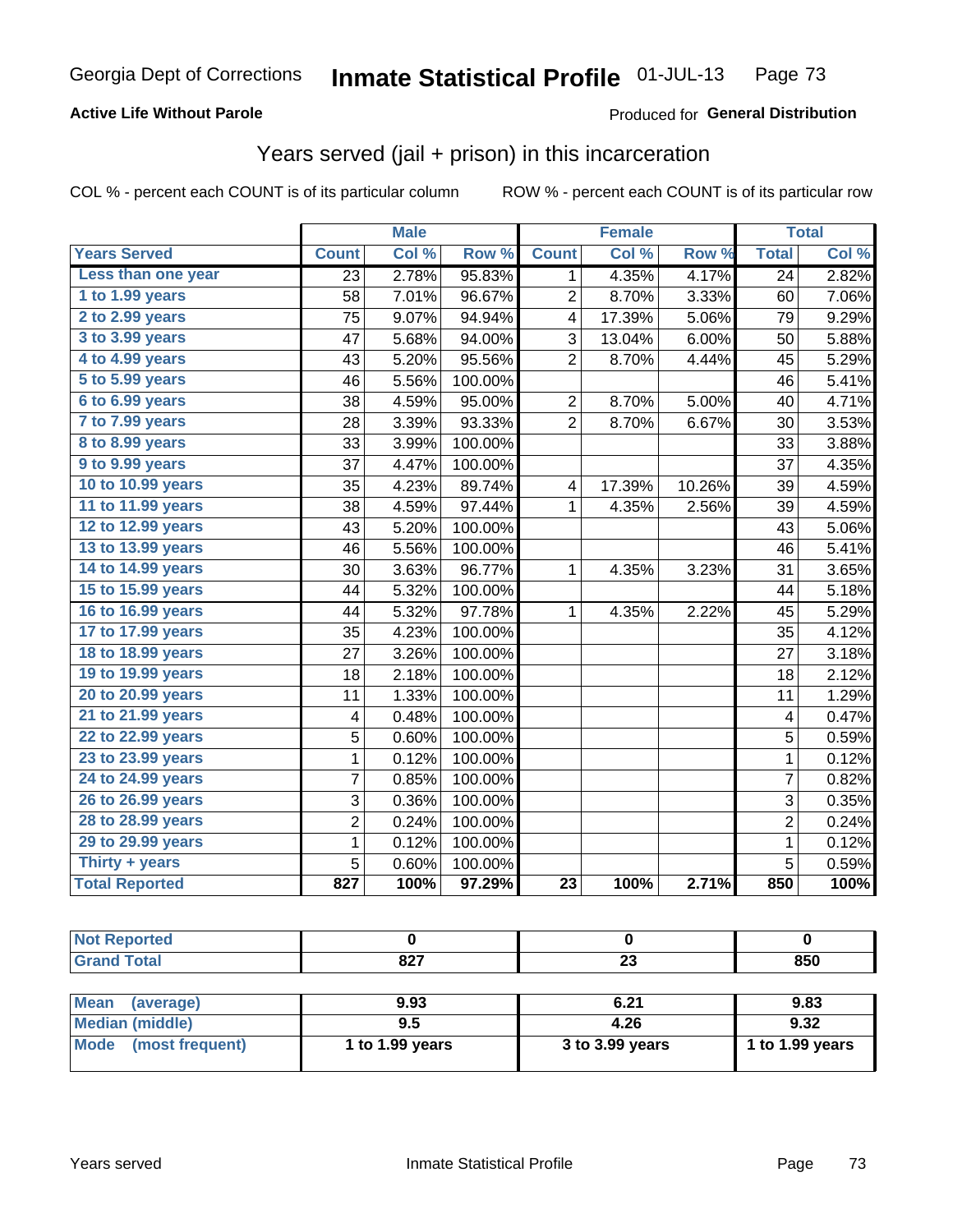### **Active Life Without Parole**

Produced for **General Distribution**

## Results of most recent HIV tests

|                         | <b>Male</b>  |        |        | <b>Female</b> |        |          | Total       |          |
|-------------------------|--------------|--------|--------|---------------|--------|----------|-------------|----------|
| <b>HIV Test Results</b> | <b>Count</b> | Col %  | Row %I | <b>Count</b>  | Col%   | Row %    | $\tau$ otal | Col %    |
| <b>Positive</b>         | 5            | 0.61%  | 83.33% |               | 4.35%  | 16.67%   | 6           | $0.72\%$ |
| <b>Negative</b>         | 811          | 99.39% | 97.36% | 22            | 95.65% | $2.64\%$ | 833         | 99.28%   |
| <b>Total Reported</b>   | 816          | 100%   | 97.26% | 23            | 100%   | 2.74%    | 839         | 100%     |

| ported<br>I NOT |      |    |     |
|-----------------|------|----|-----|
| <i>i</i> otal   | 007  | ^^ | 850 |
| $\sim$          | 04 I | -- |     |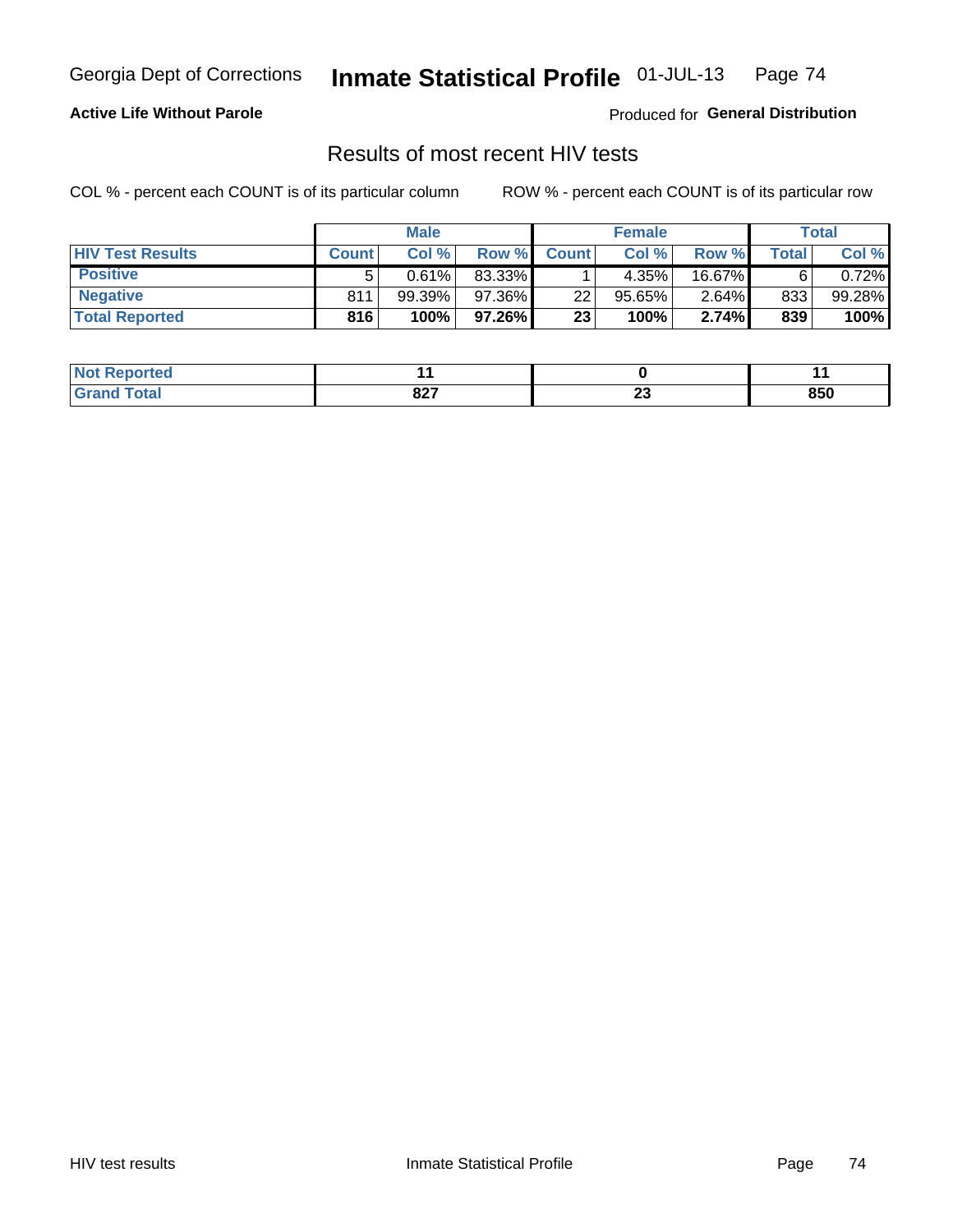### **Active Life Without Parole**

Produced for **General Distribution**

### Results of most recent tuberculosis test

|                                  | <b>Male</b>  |        |           | <b>Female</b> |        |       | Total       |        |
|----------------------------------|--------------|--------|-----------|---------------|--------|-------|-------------|--------|
| <b>Tuberculosis Test Results</b> | <b>Count</b> | Col%   | Row %I    | <b>Count</b>  | Col%   | Row % | $\tau$ otal | Col %  |
| <b>Positive on current test</b>  | 206          | 25.28% | 98.56%    |               | 13.04% | 1.44% | 209         | 24.94% |
| <b>Negative</b>                  | 609          | 74.72% | $96.82\%$ | 20            | 86.96% | 3.18% | 629         | 75.06% |
| <b>Total Reported</b>            | 815          | 100%   | $97.26\%$ | 23            | 100%   | 2.74% | 838         | 100%   |

| ported<br><b>NOT</b> | . .  |    | . . |
|----------------------|------|----|-----|
| $int^{\bullet}$      | 007  | ^^ | 850 |
| $\sim$               | 04 I | -- |     |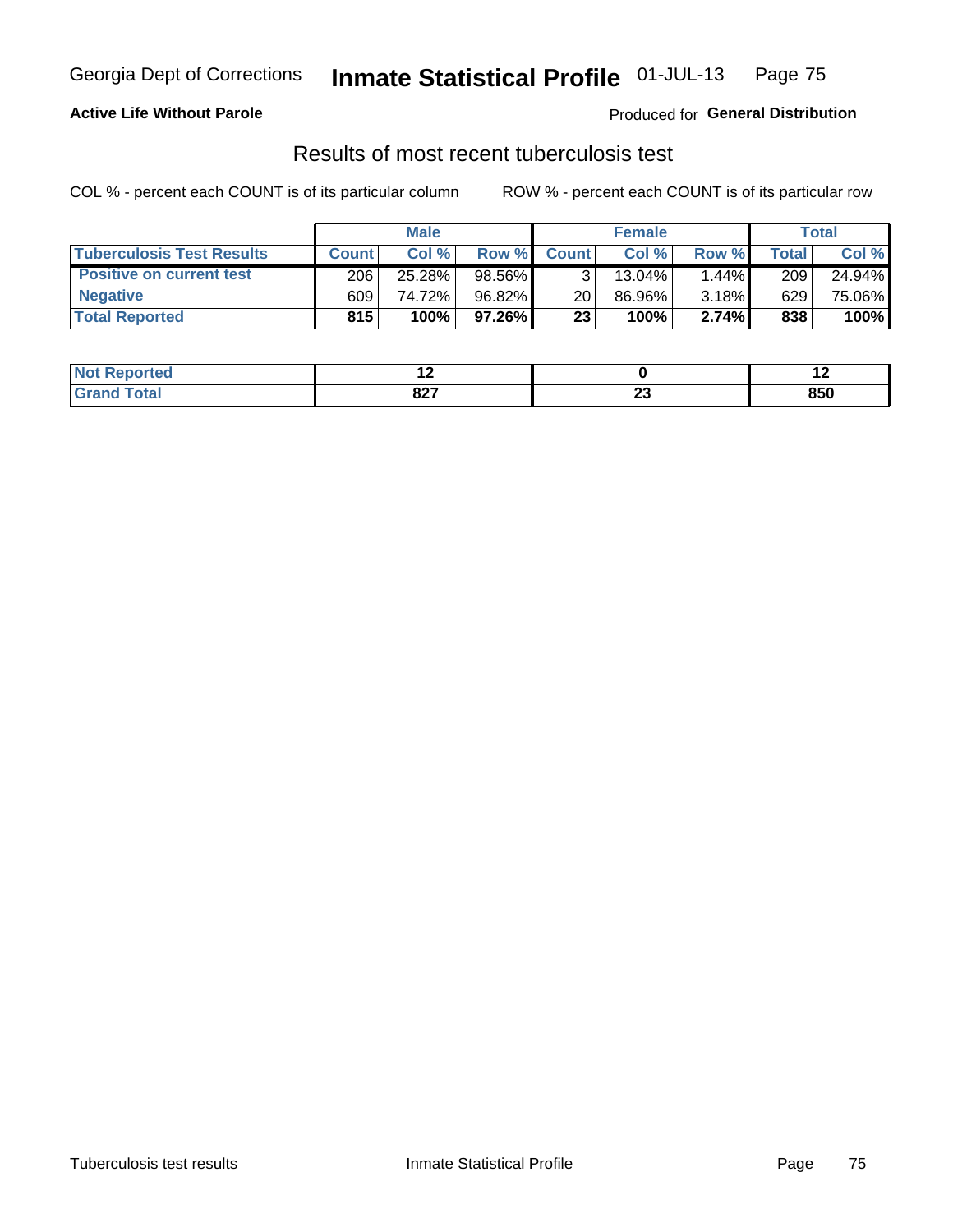#### **Active Life Without Parole**

Produced for **General Distribution**

## Results of most recent syphilis test

|                                 | <b>Male</b>  |           |           | <b>Female</b>   |           |          | Total |        |
|---------------------------------|--------------|-----------|-----------|-----------------|-----------|----------|-------|--------|
| <b>Syphilis Test Results</b>    | <b>Count</b> | Col %     | Row %     | <b>Count</b>    | Col %     | Row %I   | Total | Col %  |
| <b>Positive on current test</b> |              | 2.82%     | $94.44\%$ |                 | 9.09%     | 5.56%    | 18    | 2.94%  |
| <b>Negative</b>                 | 585          | $97.18\%$ | 98.32%    | 10 <sub>1</sub> | $90.91\%$ | $1.68\%$ | 595   | 97.06% |
| <b>Total Reported</b>           | 602          | 100%      | $98.21\%$ | 11              | 100%      | 1.79%    | 613   | 100%   |

| <b>Not Reported</b> | へへに<br>44 Z | . .      | $\sim$<br>201 |
|---------------------|-------------|----------|---------------|
| Total               | 027<br>ᅆ    | ~~<br>Δv | 850           |